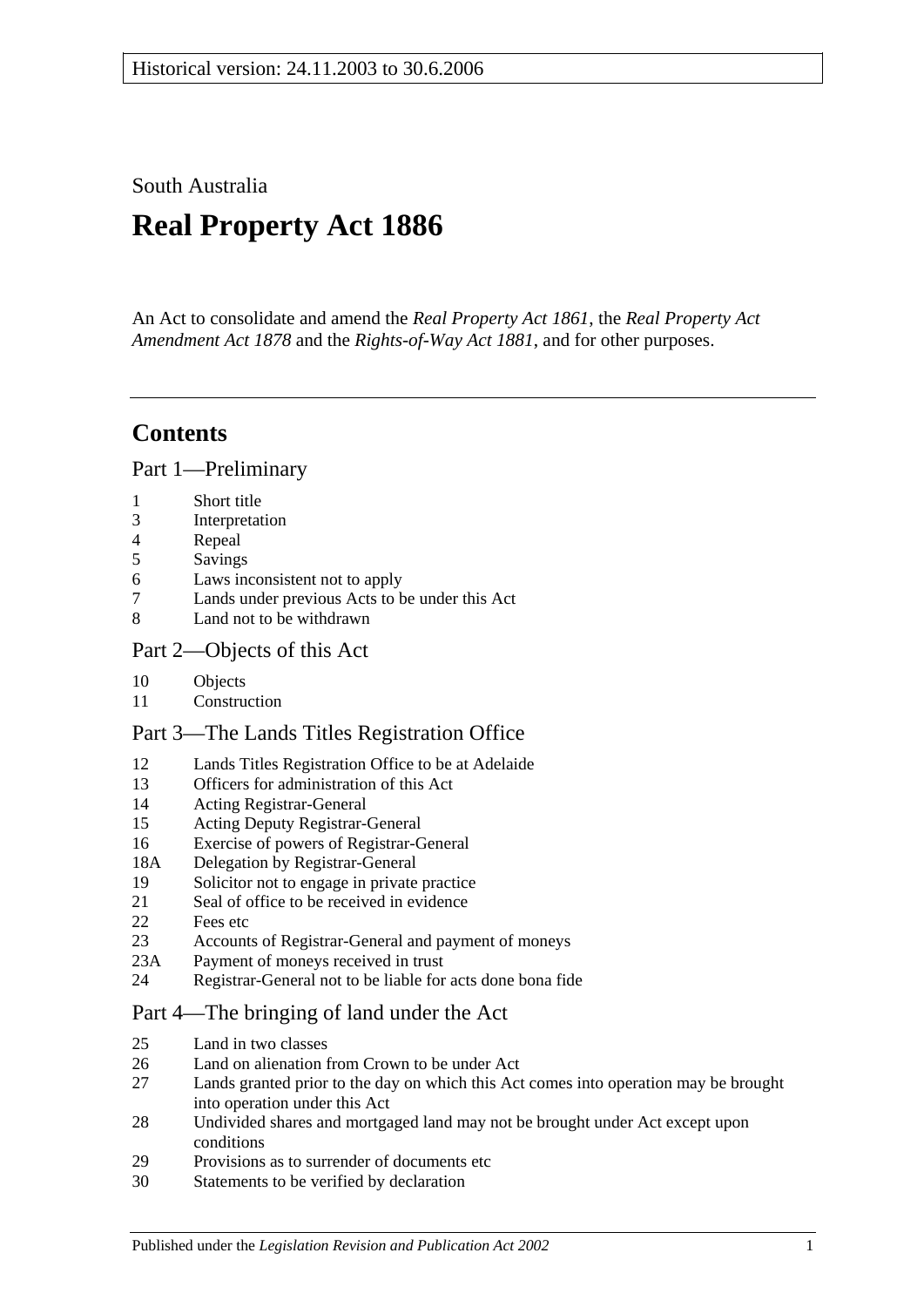- [Application, how to be dealt with](#page-21-3)
- [Titles in three classes](#page-22-0)
- [Procedure under second class](#page-22-1)
- [Procedure under third class](#page-23-0)
- [Notice of application to be published](#page-23-1)
- [Second and third classes brought under this](#page-23-2) Act
- [How land to be brought under Act](#page-23-3)
- [Action to be taken on return of notices or failure of personal service](#page-24-0)
- [Caveat against bringing land under Act](#page-24-1)
- [If caveat be received within time limited, proceedings stayed](#page-24-2)
- [Applicant may withdraw his application](#page-24-3)
- [Documents of title, if they include other property, to be returned to applicant](#page-24-4)<br>43 Certificate to issue in name of deceased applicant proprietor or his nominee
- [Certificate to issue in name of deceased applicant proprietor or his nominee](#page-25-0)
- [Proceedings under caveat](#page-25-1)
- [Lapse of caveat](#page-25-2)
- [Reversion expectant on lease not to be extinguished](#page-25-3)
- [Part 5—Registration of title](#page-26-0)

#### [Division 1—Registration of title in the Register Book](#page-26-1)

- [Registration of title in the Register Book](#page-26-2)
- [Certificates to be in duplicate](#page-26-3)
- [Folios in Register Book](#page-26-4)
- [Requirements of memorial](#page-26-5)
- 51A [Evidentiary](#page-26-6)

### Division [2—Registration of title by other methods](#page-26-7)

- 51B [Registration of title electronically etc](#page-26-8)
- 51C [Issue of certificate of title](#page-27-0)
- 51D [Evidentiary](#page-28-0)

### [Division 2A—Boundaries](#page-28-1) of registered land

51E [Coordinated cadastre](#page-28-2)

#### [Division 3—General](#page-28-3)

- [Endorsement of record of registration](#page-28-4)
- [Retention of records](#page-29-0)
- [Form of instruments](#page-29-1)<br>55 Instruments
- **[Instruments](#page-29-2)**
- [Priority of instruments](#page-29-3)
- 56A [Registration](#page-30-0)
- [Effect of registration of instruments](#page-30-1)
- [Where two or more instruments presented at same time](#page-30-2)
- [Provision for registration in case of death of party executing instrument](#page-30-3)
- [Person to whom certificate or other instrument of title has been issued in error, or who](#page-30-4)  [wrongfully retains such instrument, may be summoned](#page-30-4)
- [Arrest of person refusing to deliver up instrument for cancellation or correction](#page-31-0)
- [Order for delivery of instrument](#page-31-1)
- [Orders for cancellation of instrument and alteration of Register Book](#page-31-2)
- [Powers of court to direct cancellation of certificate or entry](#page-31-3)
- [Search allowed](#page-31-4)
- [Conflict between original and duplicate certificate](#page-31-5)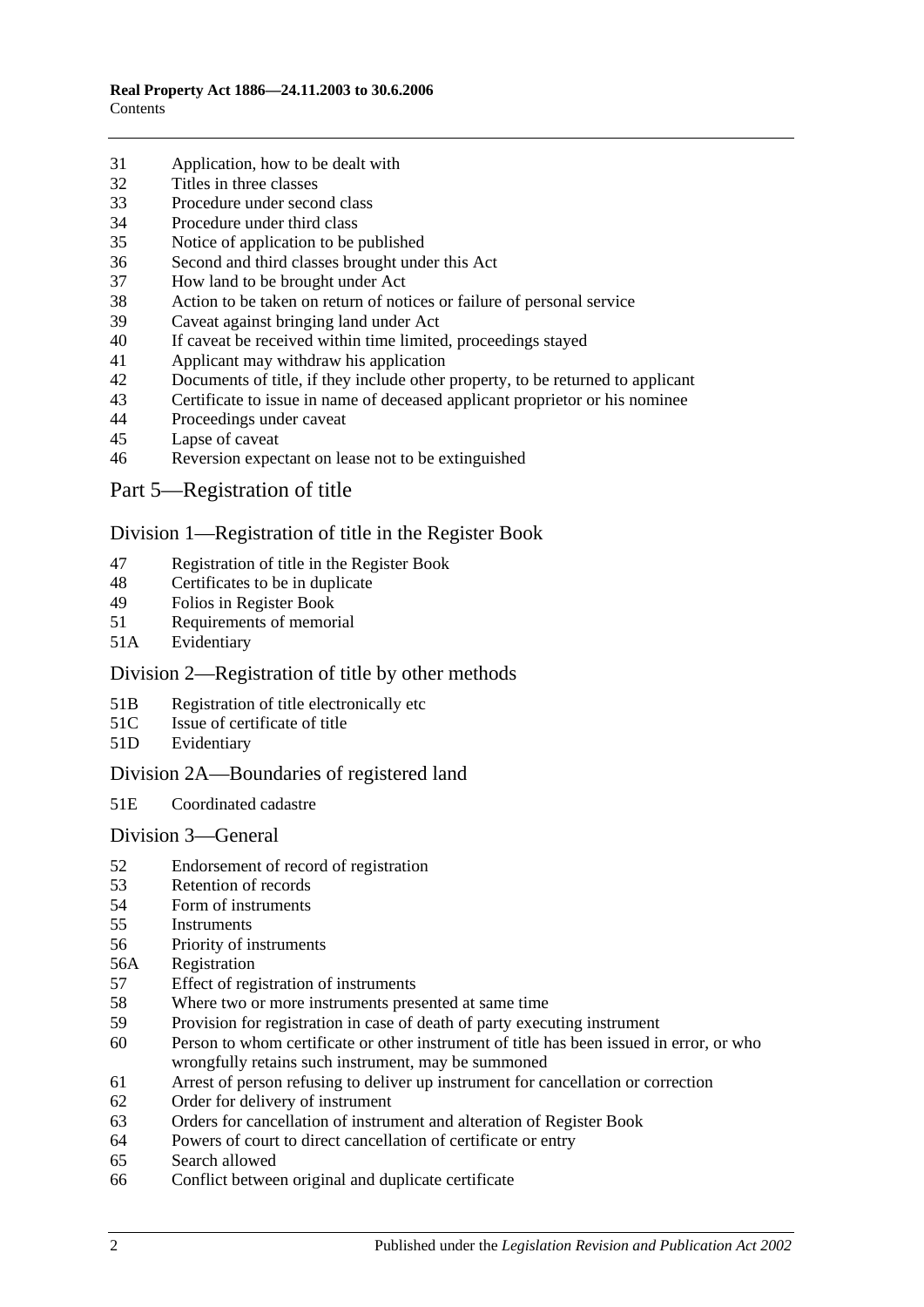#### 66A [Lodgement of land grant](#page-32-0)

### [Part 6—The title of registered proprietors](#page-34-0)

- 67 [Instruments not effectual until registration](#page-34-1)
- 68 [Person named in certificate to be the registered proprietor](#page-34-2)
- 69 [Title of registered proprietor indefeasible, except in cases of—](#page-34-3)
- 70 [In other cases title of registered proprietor shall prevail](#page-35-0)
- 71 [Saving of certain rights and powers viz](#page-36-0)
- 72 [Knowledge of trust not evidence of want of bona fides](#page-36-1)

#### [Part 7—Certificates of title](#page-38-0)

- 73 [Certificate of title](#page-38-1)
- 74 [Joint tenants and tenants in common](#page-38-2)
- 75 [Certificates for remainder and reversions](#page-38-3)
- 76 [Mode of inheritance or succession shall be implied](#page-38-4)
- 77 [Memorials on certificates](#page-38-5)<br>78 Certificates in lieu of surr
- [Certificates in lieu of surrendered certificates](#page-38-6)
- 79 [Substituted certificate etc](#page-39-0)
- 80 [Issue of certificates of title](#page-39-1)

### [Part 7A—Title by possession to land under this Act](#page-40-0)

- 80A [Application for certificate based on possession](#page-40-1)
- 80B [Signature attestation and operation of application](#page-40-2)
- 80C [Application how dealt with](#page-40-3)
- 80D [Requisitions](#page-40-4)
- 80E [Notice of application](#page-40-5)
- 80F [Caveats](#page-41-0)
- 80G [Power to issue certificates](#page-41-1)
- 80H [Cancellation of instruments](#page-42-0)
- 80I [Fees](#page-42-1)

#### [Part 8—Easements](#page-44-0)

- 81 [Certificates may contain statement of right-of-way or other easement](#page-44-1)
- 82 [Description of easement](#page-44-2)
- 83 [Registered proprietor not to be subject to rights-of-way not mentioned in certificate](#page-44-3)
- 84 [Easement not binding on registered proprietor subsequently acquiring land bona fide for](#page-44-4)  [value unless entered on certificate of title](#page-44-4)
- 85 Land to [be held free of rights-of-way](#page-44-5)
- 86 [Public rights-of-way etc not within this Act](#page-44-6)
- 87 [Certificates heretofore issued conclusive evidence of right-of-way therein described](#page-45-0)
- 88 [Entry as to easement to be made on original and duplicate certificates of title](#page-45-1)
- 89 [Short form of describing right-of-way](#page-45-2)
- 89A [Incorporation of long forms of easements in instruments](#page-45-3)
- 90 [Deposit of plan showing rights-of-way](#page-45-4)
- 90A [Application of sections](#page-45-5) 90B, [90C, 90D](#page-45-5) and [90E](#page-45-5)
- 90B [Variation and extinguishment of easements](#page-46-0)
- 90C [Easement and servient land may be vested in same person](#page-48-0)
- 90D [Survey of easement](#page-49-0)
- 90E [No private right-of-way over public street or road](#page-49-1)

#### [Part 9—Crown leases](#page-50-0)

91 [Interpretation of Crown lease](#page-50-1)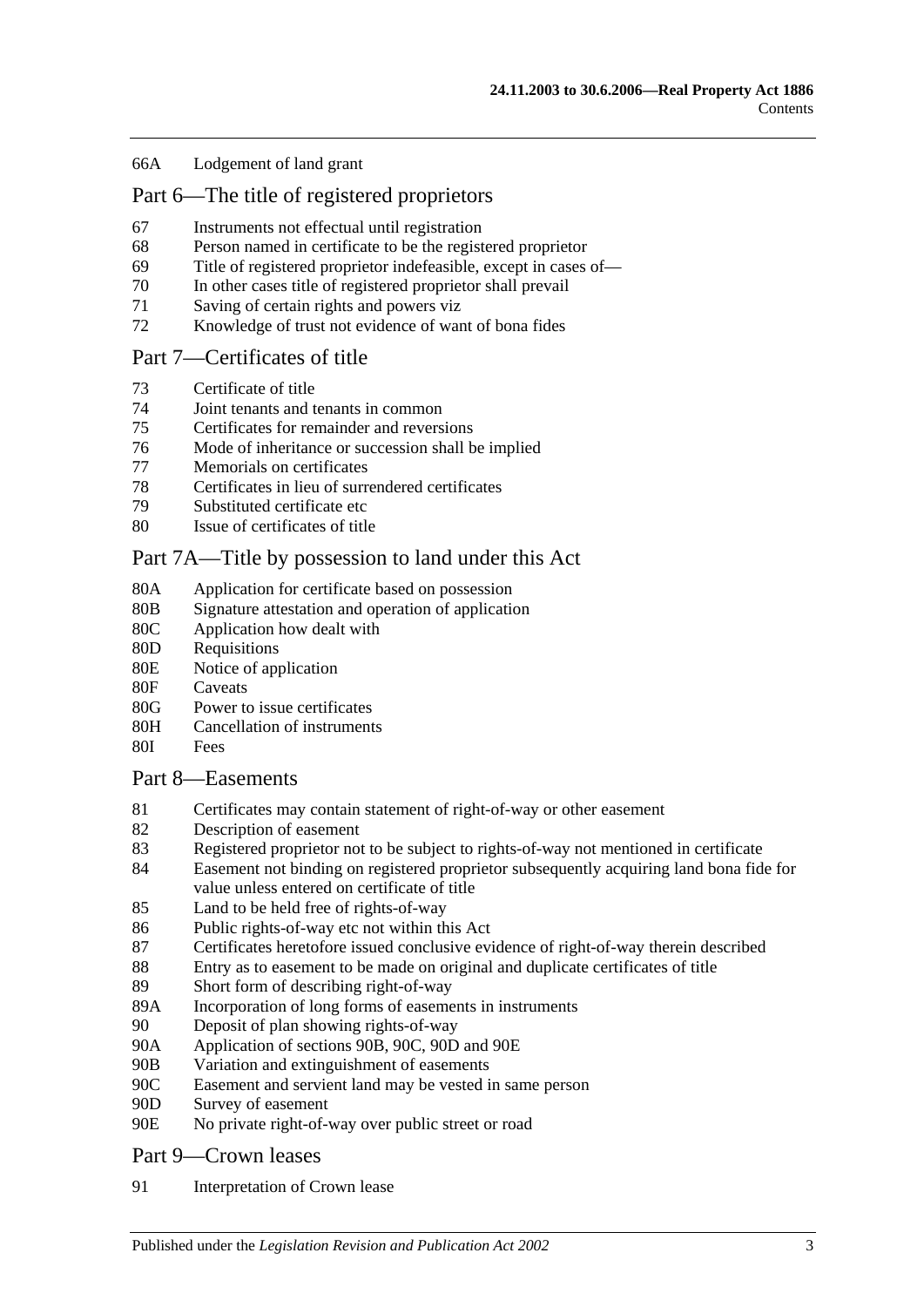- [Person now holding under lease or agreement may surrender](#page-50-2)
- [Execution and Registration of Crown Lease](#page-50-3)
- [Forfeiture etc of Crown Lease](#page-50-4)
- [Not to give any greater effect than if this Act had not been passed. The Minister of Lands](#page-50-5)  [may make regulations](#page-50-5)

### [Part 10—Transfers](#page-52-0)

#### [Transfers](#page-52-1)

- 96A [Acceptance of transfer](#page-52-2)
- [Transferee of land subject to mortgage or encumbrance to indemnify transferor](#page-52-3)
- [On registration of transfer, grant or certificate to be cancelled](#page-52-4)
- [Unless whole of land transferred](#page-53-0)
- [New certificate to purchaser and balance certificate to registered proprietor](#page-53-1)
- [Memorial of order for sale of land for non-payment of rates](#page-53-2)
- [Registration of transfer hereunder](#page-53-3)
- [Discharge of memorial](#page-53-4)
- [Sale under writ of fieri facias or decree, warrant or order of court](#page-54-0)
- [Transfer not to be valid against purchaser until entry of writ](#page-54-1)
- [Transfer on sale under writ, warrant, decree or order](#page-54-2)
- [Production of duplicate instrument not required on transfer under decree or order, writ, or](#page-54-3)  [warrant](#page-54-3)
- [Satisfaction of writ, warrant, decree, or order](#page-54-4)
- [Lapse of writ, decree, warrant, or order](#page-54-5)
- [Transfer by registered proprietor to spouse etc](#page-55-0)
- [Dealings before issue of certificate](#page-55-1)
- [Deed-poll by promoters of undertakings under Lands Clauses Acts](#page-55-2)
- [Mode of registration of such deed-poll](#page-55-3)
- [This Act not to lessen effect of deed-poll heretofore or hereafter executed](#page-56-0)
- 115A [Issue of certificate where land is vested in acquiring authority by operation of law or](#page-56-1)  [compulsorily acquired](#page-56-1)

#### [Part 11—Leases and surrenders](#page-58-0)

- [Lands, how leased](#page-58-1)
- [Contents of lease](#page-58-2)
- [Leases not to bind non-consenting mortgagees or encumbrancees](#page-58-3)
- [Lease for one year need not be registered](#page-58-4)
- 119A [Standard terms and conditions of lease](#page-58-5)
- [Lease may be surrendered by separate instrument](#page-59-0)
- [Registrar-General may enter surrender](#page-59-1)
- [Effect of entry of surrender](#page-59-2)
- [Surrender where lease subject to mortgage or under-lease](#page-59-3)
- [Covenants to be implied in every lease against the lessee](#page-59-4)
- [Powers to be implied in lessor](#page-59-5)
- [Registrar-General to note particulars of re-entry in Register Book](#page-60-0)

#### [Part 12—Mortgages, encumbrances, and discharges](#page-62-0)

- [Lands, how mortgaged or encumbered](#page-62-1)
- [Contents of mortgage or encumbrance](#page-62-2)
- 129A [Standard terms and conditions of mortgage](#page-62-3)
- [Covenant to be implied in every mortgage](#page-63-0)
- 130A [Implied covenant in encumbrance](#page-63-1)
- [Subsequent mortgagees or encumbrancees, may redeem prior mortgages etc](#page-63-2)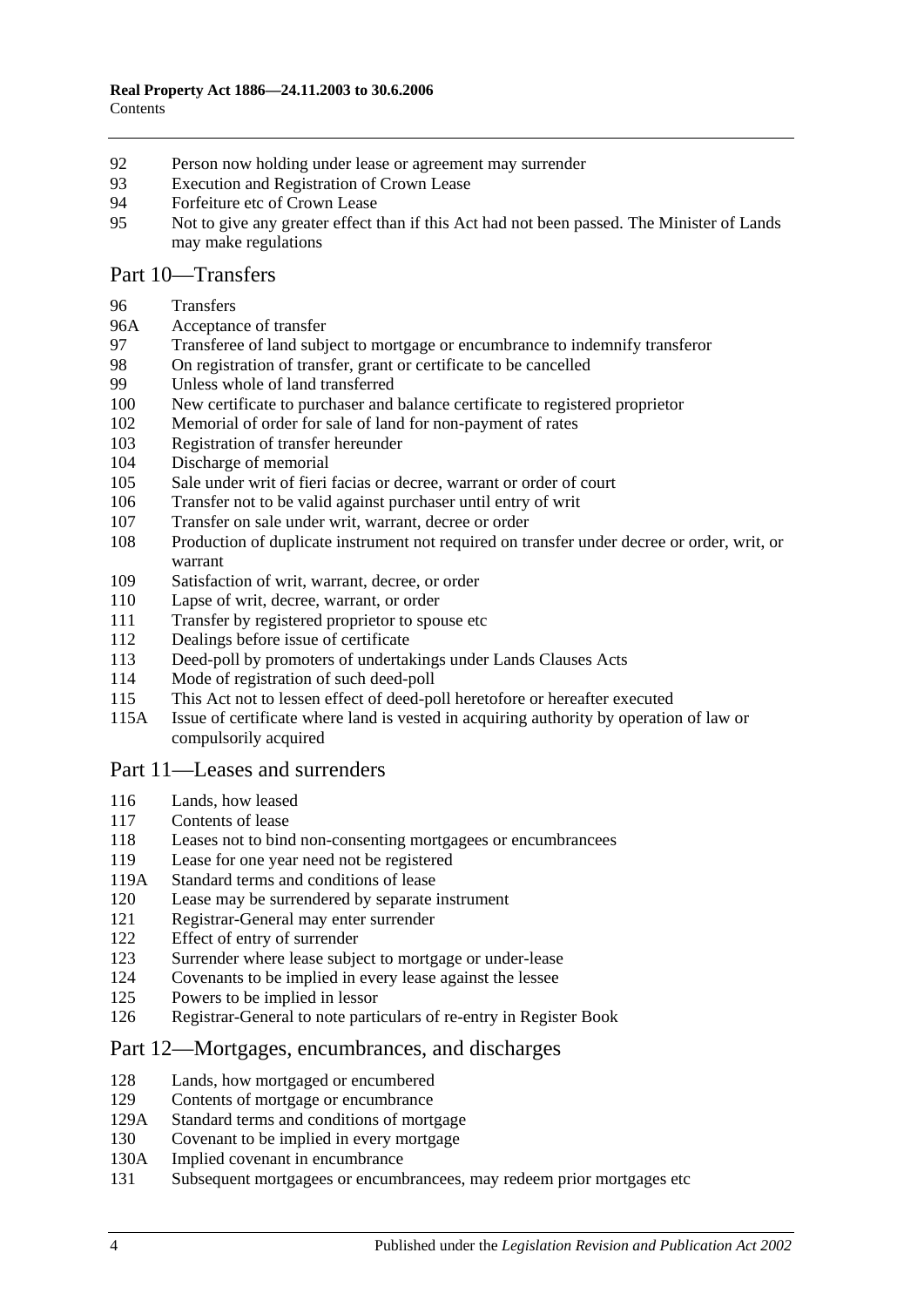- [Nature of mortgage and encumbrance, and procedure in case of default](#page-63-3)
- [Power of sale](#page-64-0)
- [Mortgagee's receipt to discharge purchaser](#page-64-1)
- [Appropriation of proceeds](#page-64-2)
- 135A [Mode of payment of encumbrance](#page-64-3)
- [Transfer upon sale by mortgagee or encumbrancee](#page-64-4)
- [Power of mortgagee to enter, take possession, distrain, let, or bring action for recovery of](#page-65-0)  [land](#page-65-0)
- [Power of mortgagee to distrain on tenant or occupier for arrears not exceeding the amount](#page-65-1)  [of rent due](#page-65-1)
- [Duty of mortgagee of leasehold entering into possession of rent and profits to account](#page-66-0)
- [Application by mortgagee to Registrar-General for foreclosure](#page-66-1)
- [Procedure on foreclosure application](#page-66-2)
- [Effect of order for foreclosure](#page-67-0)
- 142A [Provision for case where mortgagee or encumbrancee refuses to join in proceedings on](#page-67-1)  [default](#page-67-1)
- [Discharge of mortgages and encumbrances](#page-67-2)
- [Entry of satisfaction of annuity](#page-68-0)
- [Discharge of mortgage by Minister in certain cases](#page-68-1)
- 148A [Entry in Register Book where rights of mortgagee barred by Statute](#page-69-0)
- [Equitable mortgage may be created](#page-69-1)
- [Transfer of mortgage, lease and encumbrance](#page-69-2)
- [Effect of such transfer](#page-69-3)
- [Covenants implied in transfer of lease](#page-70-0)

#### [Part 13—Extensions](#page-72-0)

[Renewal or extension of mortgage etc](#page-72-1)

#### [Part 14—Powers of attorney](#page-74-0)

- [Power of attorney](#page-74-1)
- [Deposit of duplicate or attested copy](#page-74-2)
- [Revocation of power of attorney](#page-74-3)
- [Power of attorney heretofore given](#page-74-4)
- [Entry of death of grantor](#page-74-5)
- [Instruments executed before entry of revocation or death to be valid](#page-74-6)

#### [Part 15—Trusts and transmissions](#page-76-0)

- [Trusts contained in grant from the Crown to be inserted in certificate as in original grant](#page-76-1)
- [No particulars of trust to be entered in Register Book but trust instrument may be](#page-76-2)  [deposited](#page-76-2)
- [Insertion of the words "no survivorship" in instruments](#page-76-3)
- [Trustees may authorise insertion of those words](#page-76-4)
- [Effect of entry](#page-77-0)
- [Court may direct notice to be published before order is made](#page-77-1)
- [Court may protect persons interested](#page-77-2)
- [Survivors may nevertheless perform duties or transfer to new trustees](#page-77-3)
- [Disclaimers](#page-77-4)
- [Transmission by bankruptcy or statutory assignment](#page-78-0)
- [Transmission to be entered in Register Book](#page-79-0)
- [Proceedings in case assignment declared void](#page-79-1)
- [Bankruptcy or assignment of lessee](#page-79-2)
- [Entry of surrender or foreclosure not to prejudice cause of action](#page-81-0)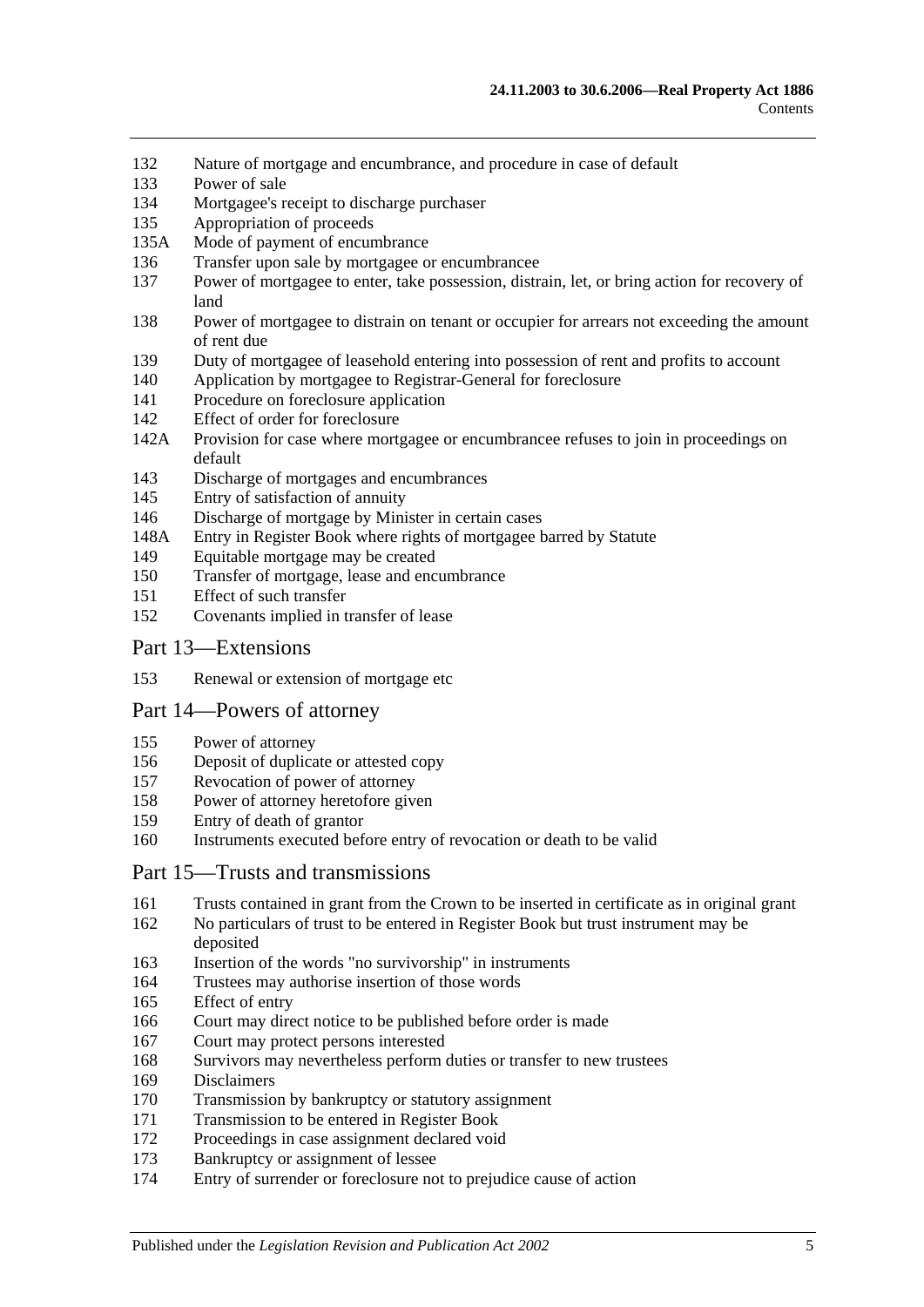- [Transmission of estate of deceased persons](#page-81-1)
- [Application to be made in such case](#page-81-2)
- [Particulars of application to be recorded](#page-81-3)
- [Effect of such entry](#page-81-4)
- [Where two or more executors or administrators, all to concur](#page-81-5)
- [Person registered in place of deceased, bankrupt, or assigning proprietor, to be proprietor](#page-81-6)  [of land for purpose of dealing](#page-81-6)
- [Proceedings when executor etc refuse to transfer](#page-82-0)
- [Court may order transfer to person entitled](#page-82-1)
- [Court may decide question of title etc](#page-82-2)
- [Order of Court vesting land](#page-82-3)
- [Action may be brought by person claiming beneficial interest in name of trustee](#page-82-4)
- [Purchases from registered proprietor not to be affected by](#page-82-5) notice
- [Except in case of fraud](#page-83-0)
- [Registration of survivor of joint proprietors, and of remainder-man entitled to estate in](#page-83-1)  [possession](#page-83-1)

#### [Part 16—Caveats](#page-84-0)

[Caveats](#page-84-1)

### [Part 17—Ejectment](#page-86-0)

- [Summons to give up possession](#page-86-1)<br>193 Summons to contain description
- [Summons to contain description of land](#page-86-2)
- [Orders on non-appearance to summons](#page-86-3)
- [Orders on appearance to summons](#page-86-4)
- [Dismissal of summons not to prejudice other rights](#page-86-5)
- [Effect of order for possession](#page-86-6)
- [Writ of habere facias unnecessary where no one is in possession, or the land is surrendered](#page-87-0)  [voluntarily](#page-87-0)
- [Existing rights preserved](#page-87-1)
- *Local Courts Act 1926* [to apply to this Act](#page-87-2)

### [Part 18—The Assurance Fund](#page-88-0)

- [The Assurance Fund](#page-88-1)
- [Party deprived of land may sue for compensation](#page-89-0)
- [Exoneration of proprietor after transfer for value, except in certain cases](#page-89-1)
- [Proceedings against the Registrar-General, as nominal defendant](#page-89-2)
- [Purchasers etc protected](#page-89-3)
- [Proceedings against the Registrar-General as nominal defendant](#page-90-0)
- [Value of buildings to be excluded](#page-90-1)
- [Persons claiming may, before taking proceedings, apply to the Registrar-General for](#page-90-2)  [compensation](#page-90-2)
- [Assurance Fund not liable for breach of trust or improper exercise of power of sale](#page-90-3)
- [Nor for misdescription of boundaries or parcels except](#page-91-0) in certain cases
- [Procedure upon, and enforcement of claims against the Assurance Fund](#page-91-1)
- [Proceedings where same land is included in two or more grants from the Crown.](#page-92-0)  [Assurance Fund not liable in such case](#page-92-0)
- [Limitation of actions](#page-92-1)
- [Court to have regard to contributory negligence](#page-93-0)
- [Payments out of Assurance Fund to be deemed made on account of certain persons](#page-93-1)
- [Moneys paid out of the Assurance Fund may be recovered](#page-93-2)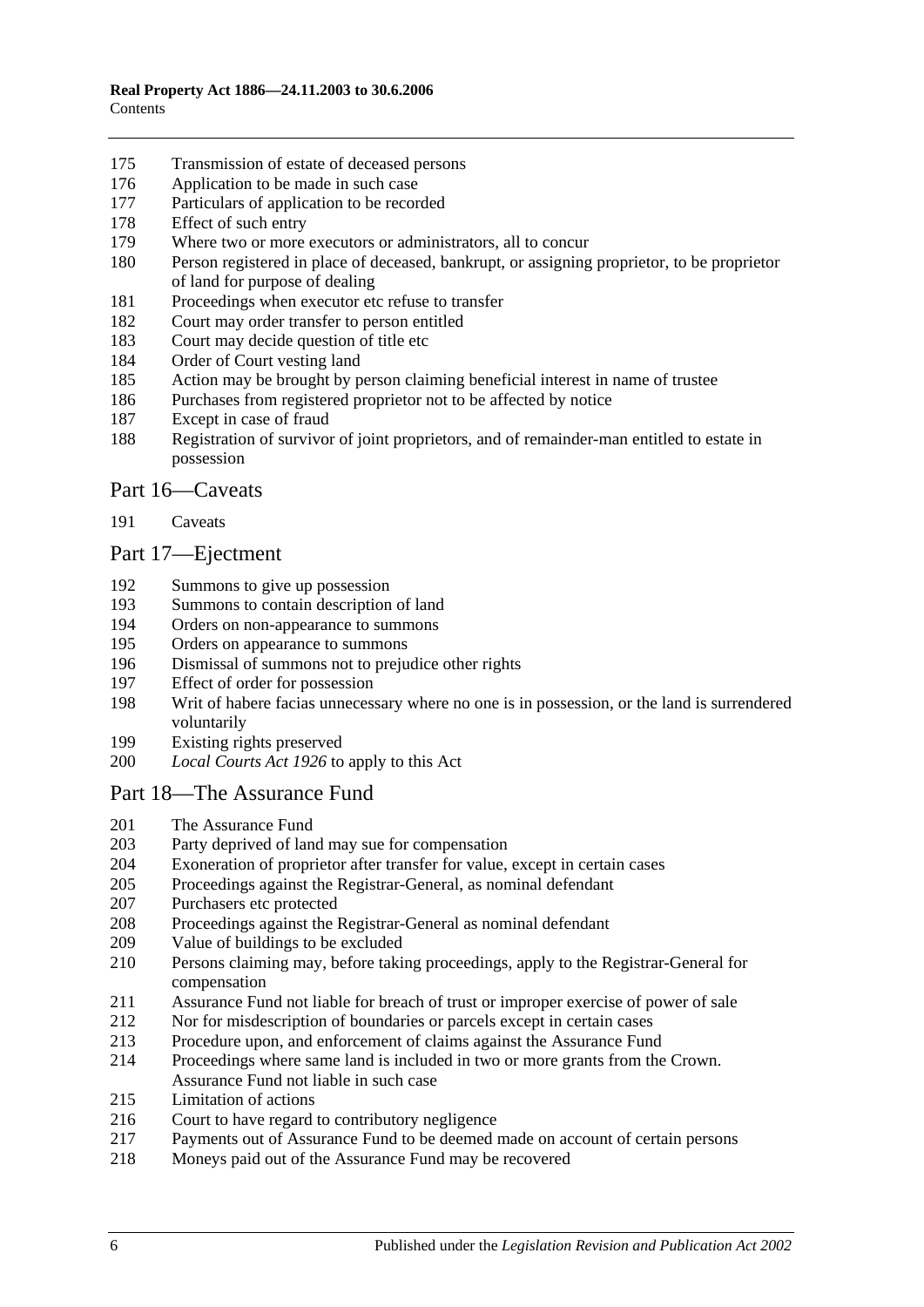219 [Judgment may be entered by Registrar-General for amount paid on account of absent](#page-93-3)  [persons](#page-93-3)

### [Part 19—Special powers and duties of Registrar-General](#page-94-0)

- 220 [Powers of Registrar-General](#page-94-1)
- 221 [Proprietor may summon Registrar-General to show cause, if dissatisfied](#page-97-0)<br>222 Hearing of summons
- [Hearing of summons](#page-97-1)
- 223 [Power of Registrar-General to state case for Court](#page-97-2)

#### [Part 19A—Rectification of certificates](#page-98-0)

- 223A [Applications for amendment](#page-98-1)
- 223B [Notices to be given](#page-98-2)
- 223C [Power of Registrar-General to reject](#page-98-3)
- 223D [Caveats](#page-98-4)
- 223E [Grant of application](#page-99-0)
- 223F [Alterations of certificate in bringing land under this Act](#page-99-1)
- 223G [Amendments of title](#page-99-2)<br>223H Notice of amendmen
- [Notice of amendment of title](#page-99-3)
- 223J [Rectification by consent](#page-100-0)
- 223K [Saving of other powers](#page-100-1)
- 223L [Operation of corrections](#page-100-2)

#### [Part 19AB—Division and amalgamation of allotments](#page-102-0)

#### [Division 1—Preliminary](#page-102-1)

- 223LA [Interpretation](#page-102-2)
- 223LB [Unlawful division of land](#page-104-0)
- 223LC [Application of this Part](#page-105-0)

#### [Division 2—General procedures to be observed in relation to division of land](#page-105-1)

- 223LD [Application for division](#page-105-2)
- 223LE [Deposit of plan of division in Lands Titles Registration Office](#page-107-0)
- 223LF [Streets, roads etc](#page-107-1)
- 223LG [Service easements](#page-108-0)
- 223LH [Consent to plans of division](#page-110-0)
- 223LI [Assessment of stamp duty](#page-110-1)

#### [Division 3—Amalgamation](#page-110-2)

223LJ [Amalgamation](#page-110-3)

#### [Division 4A—Amalgamation of allotments in exchange for division of land](#page-112-0)

- 223LLA [Interpretation](#page-112-1)
- 223LLB [Amalgamation in exchange for division](#page-112-2)
- 223LLC [Creation of amalgamation units](#page-113-0)
- 223LLD [The right to allocate amalgamation units](#page-113-1)
- 223LLE [Right of allocation may be charged](#page-114-0)
- 223LLF [Allocation of an amalgamation unit](#page-114-1)
- 223LLG [Dealings with right subject to charge](#page-114-2)
- 223LLH [Power of sale](#page-114-3)
- 223LLI [Discharge of charge of right of allocation](#page-115-0)
- 223LLJ [Order of priority of charges](#page-115-1)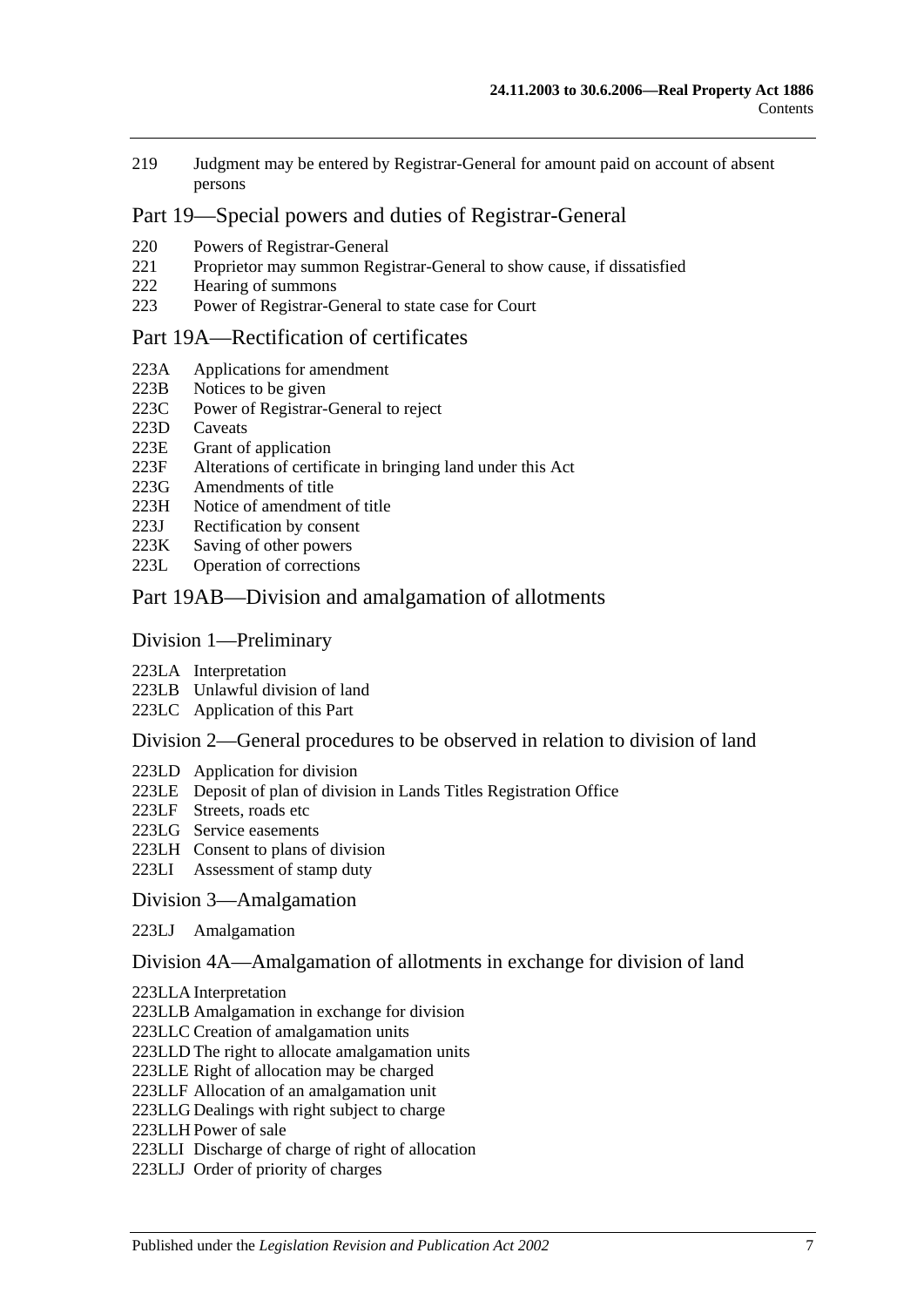#### 223LLK [Register of amalgamated units](#page-115-2) 223LLL [Form of transfers etc](#page-116-0) 223LLM [Exemption from fees and stamp duty](#page-116-1)

### [Division 5—Miscellaneous provisions](#page-116-2)

223LP [Regulations](#page-116-3)

#### [Part 20—Procedure and penalties](#page-118-0)

- [Practice, procedure, appeals, and rules of Court](#page-118-1)
- [Fees of Court](#page-118-2)
- [Forms of summons by Registrar-General](#page-118-3)
- [On refusal or neglect of person summoned, Registrar-General may apply to Judge](#page-118-4)
- [Declarations, before whom to be made](#page-118-5)
- [Indictable offences under this Act](#page-118-6)
- 230 Periury
- [Penalty for certifying incorrect documents](#page-119-1)
- [Other offences](#page-119-2)
- [Certificate etc procured by fraud to be void](#page-120-0)
- [Penalties, how recovered](#page-120-1)
- [Proceedings before justices](#page-120-2)
- [Conviction not to affect civil remedy](#page-120-3)

#### [Part 21—Miscellaneous](#page-122-0)

- [Plans and maps](#page-122-1)
- [Diagrams of land in certificates of title](#page-122-2)
- 242A [Cases where measurements not required](#page-122-3)
- [Provision for person under disability of infancy or mental incapacity](#page-122-4)
- [Court may appoint guardian](#page-123-0)
- [Unregistered instruments to confer claim to registration](#page-123-1)
- [Informal documents may be registered](#page-123-2)
- [Memorial to be entered](#page-123-3)<br>249 Equities not abolished
- [Equities not abolished](#page-123-4)
- [Lis pendens not to be registered](#page-124-0)
- [No title by adverse possession](#page-124-1)
- [Corporations and district councils to furnish Registrar-General with plans of new streets](#page-124-2)  [etc](#page-124-2)
- [Surveyor-General to furnish Registrar-General with particulars of orders confirming](#page-124-3)  [opening of new roads etc](#page-124-3)
- [Alteration of plans](#page-124-4)
- [Confused boundaries](#page-125-0)
- [Reference to Real Property Acts](#page-125-1)
- [General powers of Court not affected](#page-125-2)
- [Valuable consideration may be proved by prior instruments](#page-125-3)
- [General covenants to be implied in instruments](#page-126-0)
- [Implied powers and covenants may be modified](#page-126-1) or negatived
- [In action for breach, party may be proceeded against as if he had covenanted in express](#page-126-2)  [words](#page-126-2)
- [Implied covenants to be joint and several](#page-126-3)
- [Short forms of covenants in mortgages and leases](#page-126-4)
- [Short form for expressing exception of mines and minerals](#page-126-5)
- [Witnessing of instruments](#page-127-0)
- [Improper witnessing](#page-127-1)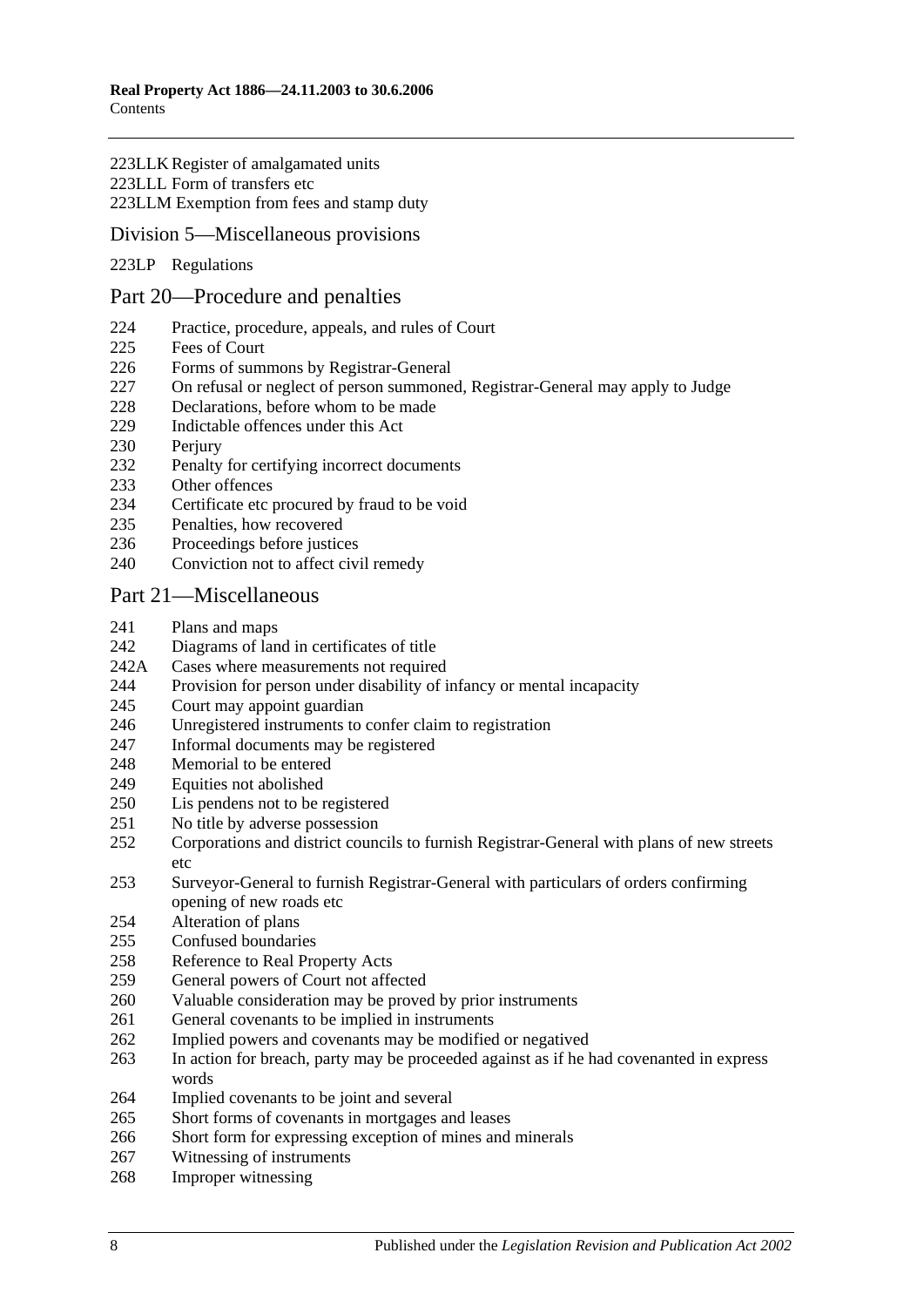- 270 [Execution of instrument by corporation](#page-127-2)
- 273 [Authority to register](#page-127-3)
- 274 [Solicitors and land brokers to be generally entitled to recover fees for work done under](#page-128-0)  [this Act](#page-128-0)
- 275 [Forms in Schedules](#page-128-1)
- 276 [Service of notices](#page-128-2)
- 277 [Regulations](#page-128-3)

[Schedule 1—Transitional provisions](#page-130-0)

[Schedule 2—Application to bring land under the provisions of the](#page-133-0) *Real [Property Act](#page-133-0) 1886*

[Schedule 3—Caveat forbidding lands to be brought under the](#page-134-0) *Real Property Act [1886](#page-134-0)*

[Schedule 5—Right-of-way](#page-134-1)

[Schedule 6—Short forms of easements and their interpretation](#page-134-2)

[Schedule 16—Short forms of covenants and their interpretation](#page-136-0)

[Schedule 17—Short form of exception of mines and minerals and its](#page-138-0)  [interpretation](#page-138-0)

[Schedule 21—Rules and regulations for procedure in the matter of caveats](#page-138-1)

- 1 [Person entering caveat may establish his claim. Proceedings to be had thereon](#page-138-2)
- 2 [Copy of petition to be served upon claimant](#page-138-3)
- 3 [Showing cause on petition](#page-138-4)
- 4 [Hearing petition on non-attendance of claimant](#page-139-0)
- 5 [Hearing of petition](#page-139-1)
- 6 [Question of fact may be referred to a jury. Parties to procedure fees etc](#page-139-2)
- 7 [Proceedings where petitioner establishes his claim](#page-139-3)
- 8 [Effect of order](#page-140-0)
- 9 [Court may require action to be brought](#page-140-1)
- 10 [Order for costs](#page-140-2)
- 11 [Injunction by Supreme Court](#page-140-3)
- 12 [Court may make order](#page-140-4)

### [Schedule 22—Summons by Registrar-General](#page-140-5)

[Legislative history](#page-142-0)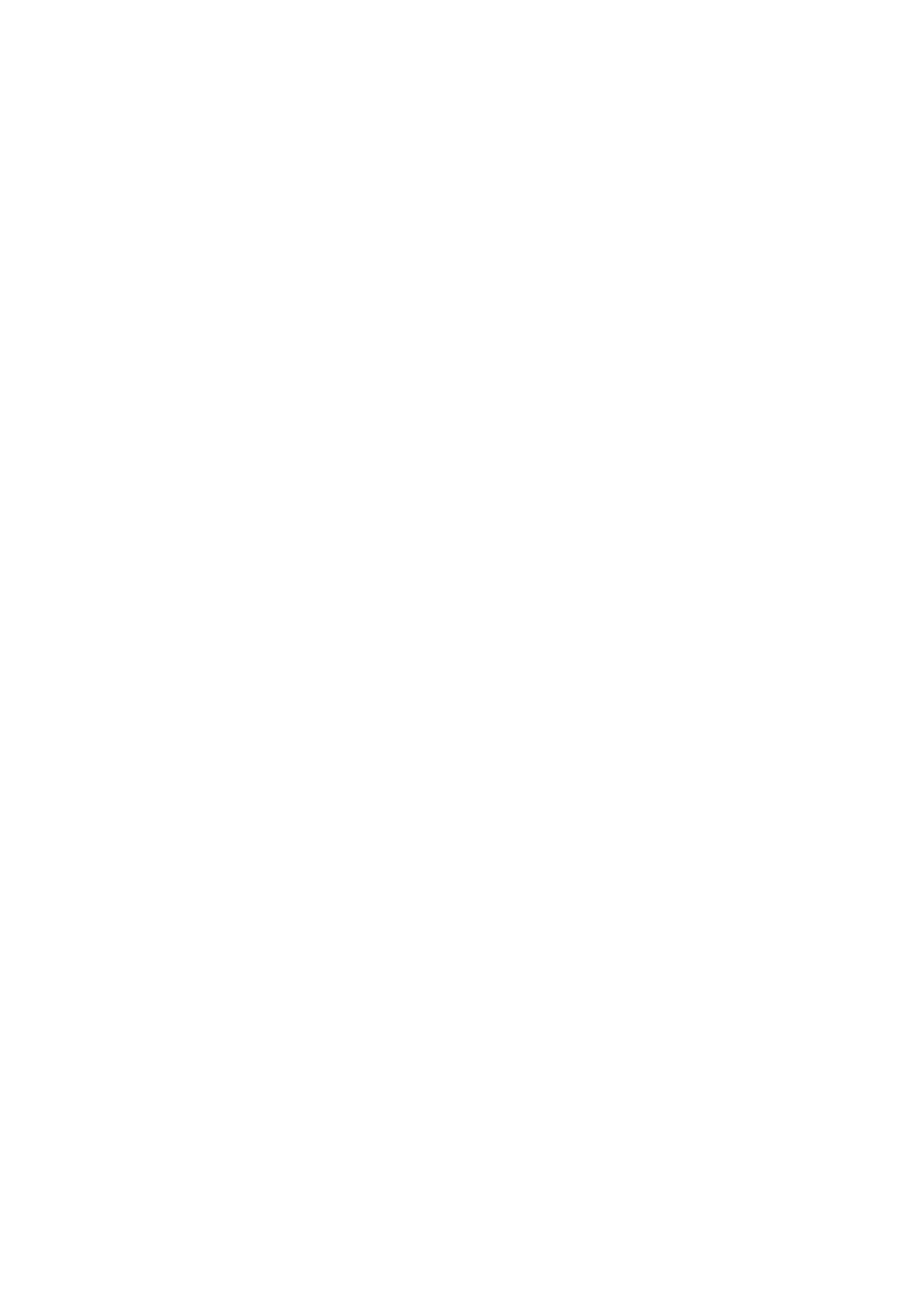### <span id="page-10-0"></span>**The Parliament of South Australia enacts as follows:**

# **Part 1—Preliminary**

### <span id="page-10-1"></span>**1—Short title**

This Act may be cited for all purposes as the *[Real Property Act](http://www.legislation.sa.gov.au/index.aspx?action=legref&type=act&legtitle=Real%20Property%20Act%201886) 1886*.

### <span id="page-10-2"></span>**3—Interpretation**

(1) In the construction and for the purposes of this Act, and in all instruments made or purporting to be made thereunder, the following terms shall, so far as not inconsistent with the context or subject, and except when such context or subject or the other provisions hereof require a different construction, have the respective meanings hereinafter assigned to them, that is to say—

*appropriate form* means a form approved by the Registrar-General;

*the Assurance Fund* means the Real Property Act Assurance Fund constituted under this Act;

*caveatee* shall mean any person against whose application for any purpose a caveat has been lodged, and shall include the registered proprietor of any land in respect of which a caveat has been lodged;

*caveator* shall mean any person lodging a caveat;

*certificate* shall mean a certificate of title issued under any of the Real Property Acts, or any grant from the Crown issued after the passing of the *[Real Property Act](http://www.legislation.sa.gov.au/index.aspx?action=legref&type=act&legtitle=Real%20Property%20Act)* No. 15 of 1857 and before the commencement of the *[Real Property \(Witnessing and Land](http://www.legislation.sa.gov.au/index.aspx?action=legref&type=act&legtitle=Real%20Property%20(Witnessing%20and%20Land%20Grants)%20Amendment%20Act%201995)  [Grants\) Amendment Act](http://www.legislation.sa.gov.au/index.aspx?action=legref&type=act&legtitle=Real%20Property%20(Witnessing%20and%20Land%20Grants)%20Amendment%20Act%201995) 1995*, and shall extend to and include all plans and entries thereon;

#### *Court* means—

- (a) the Supreme Court; and
- (b) in [sections](#page-28-4) 52, [64,](#page-31-3) [71,](#page-36-0) [80,](#page-39-1) [87,](#page-45-0) [105,](#page-54-0) [108,](#page-54-3) [110,](#page-54-5) [142A,](#page-67-1) [165,](#page-77-0) [166](#page-77-1) and [167](#page-77-2) of this Act includes any other court or tribunal constituted under the law of this State or the Commonwealth; and
- (c) in [section](#page-84-1) 191, [Part 17](#page-86-0) and [Schedule 21](#page-138-1) includes the District Court;

*dealing* shall mean any instrument or matter, whereby any land or the title to any land can be affected, or dealt with;

*document of title* shall mean and include every document evidencing or relating to the title of any land not under the provisions of any of the Real Property Acts;

*dominant land* shall mean any land having a right-of-way or other easement appurtenant thereto or annexed to the ownership thereof;

*easement* includes a profit à prendre;

*encumbrancee* shall mean the registered proprietor of an encumbrance;

*encumbrancer* shall mean the registered proprietor of land subject to an encumbrance;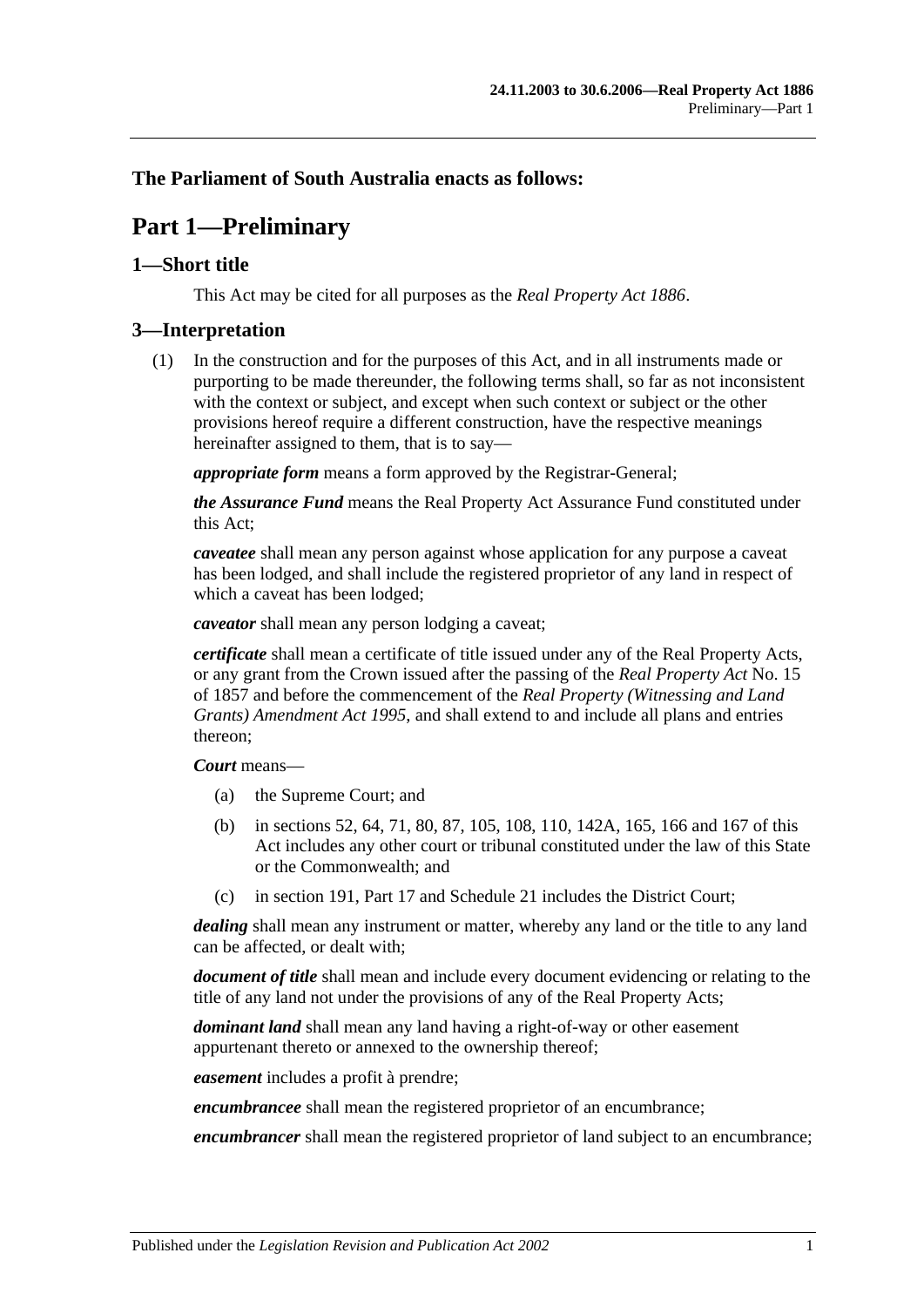*instrument* shall mean and include every document capable of registration under the provisions of any of the Real Property Acts, or in respect of which any entry is by any of the Real Property Acts directed, required, or permitted to be made in the Register Book;

*instrument of title* shall mean and include every instrument evidencing or relating to the title to any land under the provisions of any of the Real Property Acts;

*land* shall extend to and include all tenements and hereditaments corporeal and incorporeal of every kind and description, and every estate and interest in land;

*lessee* shall mean the registered proprietor of a lease;

*lessor* shall mean the registered proprietor of land subject to a lease;

*mentally incapacitated person* has the same meaning as in the *[Guardianship and](http://www.legislation.sa.gov.au/index.aspx?action=legref&type=act&legtitle=Guardianship%20and%20Administration%20Act%201993)  [Administration Act](http://www.legislation.sa.gov.au/index.aspx?action=legref&type=act&legtitle=Guardianship%20and%20Administration%20Act%201993) 1993*;

*mortgagee* shall mean the registered proprietor of a mortgage;

*mortgagor* shall mean the registered proprietor of land subject to a mortgage;

*proprietor* shall mean any person seized or possessed of, or entitled to land;

*registered proprietor* shall mean any person appearing by the Register Book, or by any registered instrument of title to be the proprietor of any land;

*servient land* shall mean land subject to any easement;

*statutory assignment* shall mean any deed assigning a debtor's estate for the benefit of his creditors, executed under or in pursuance of Division 6 of *[The Insolvent Act](http://www.legislation.sa.gov.au/index.aspx?action=legref&type=act&legtitle=The%20Insolvent%20Act%201860) 1860*, or any other Act;

*the Real Property Acts* shall mean the *[Real Property Act](http://www.legislation.sa.gov.au/index.aspx?action=legref&type=act&legtitle=Real%20Property%20Act)* (No. 15 of 1857), *[The Real](http://www.legislation.sa.gov.au/index.aspx?action=legref&type=act&legtitle=The%20Real%20Property%20Law%20Amendment%20Act)  [Property Law Amendment Act](http://www.legislation.sa.gov.au/index.aspx?action=legref&type=act&legtitle=The%20Real%20Property%20Law%20Amendment%20Act)* (No. 16 of 1858), the *[Real Property Act of](http://www.legislation.sa.gov.au/index.aspx?action=legref&type=act&legtitle=Real%20Property%20Act%20of%201860) 1860* (No. 11 of 1860), the *[Real Property Act of](http://www.legislation.sa.gov.au/index.aspx?action=legref&type=act&legtitle=Real%20Property%20Act%20of%201861) 1861* (No. 22 of 1861), the *[Real Property](http://www.legislation.sa.gov.au/index.aspx?action=legref&type=act&legtitle=Real%20Property%20Act%20Amendment%20Act%20of%201878)  [Act Amendment Act of](http://www.legislation.sa.gov.au/index.aspx?action=legref&type=act&legtitle=Real%20Property%20Act%20Amendment%20Act%20of%201878) 1878* (No. 128 of 1878), the *[Rights-of-Way Act](http://www.legislation.sa.gov.au/index.aspx?action=legref&type=act&legtitle=Rights-of-Way%20Act%201881) 1881* (No. 223 of 1881), and this Act;

*transmission* shall mean the passing of title to land in any manner other than by transfer.

(2) The description of any person as proprietor, transferor, transferee, mortgagor, mortgagee, caveator, caveatee, encumbrancer, encumbrancee, lessor, lessee, or trustee, or as seized of, having, or taking any estate or interest in land shall be deemed to extend to and include the heirs, executors, administrators, and assigns of such person.

### <span id="page-11-0"></span>**4—Repeal**

The following Acts or parts of Acts are hereby repealed:

| <b>Number</b> | Title                                                            | <b>Extent of Repeal</b>                                                                                |
|---------------|------------------------------------------------------------------|--------------------------------------------------------------------------------------------------------|
| 22 of 1861    | Real Property Act of 1861.                                       | The whole.                                                                                             |
|               | 128 of 1878 Real Property Act Amendment Act of 1878.             | The whole.                                                                                             |
| 223 of 1881   | Rights-of-Way Act 1881.                                          | The whole.                                                                                             |
| 225 of 1881   | Act to amend <i>The Probate and Succession Duty</i><br>Act 1876. | The following words at the end of<br>section 3, subsections 2 and 3:<br>"The estate being exempt under |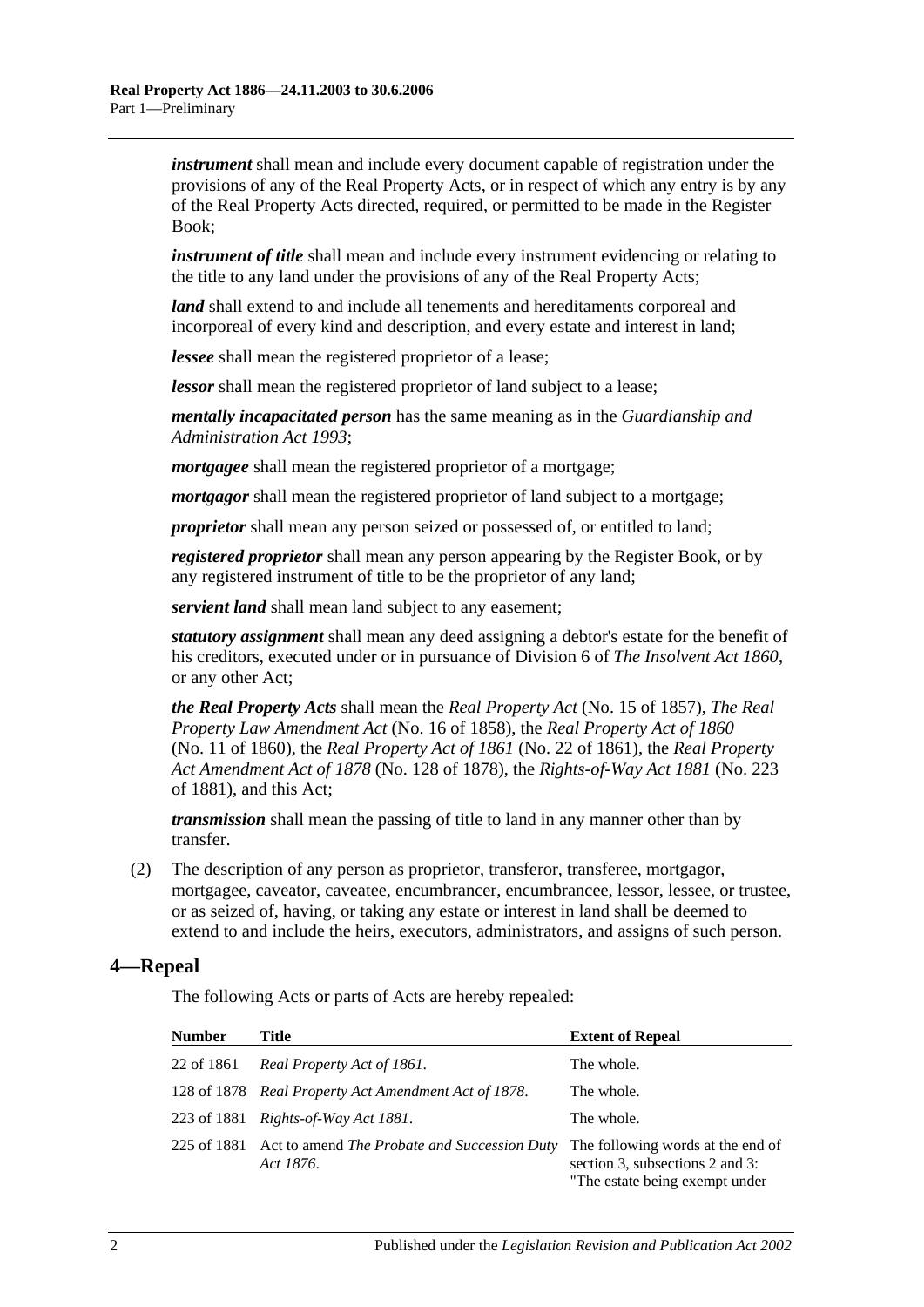| <b>Number</b> | Title | <b>Extent of Repeal</b> |
|---------------|-------|-------------------------|
|               |       | clause 2 of this Act."  |

#### <span id="page-12-0"></span>**5—Savings**

Such repeal shall not affect any appointment, regulation, instrument, fund, act, matter, or thing lawfully made, done, executed, or in existence under the authority of the said Acts or any or either of them; nor prevent prosecution or punishment for any offence committed or act done in violation of the provisions of the said Acts or any or either of them; or interfere with the recovery of any penalty or of any forfeiture incurred under the said Acts or any or either of them; or with the enforcement, vindication, or recovery, of any estate, right, title, trust, covenant, contract, or interest preserved, acquired, accruing, existing or entered into under the provisions of the said Acts or any or either of them; nor shall such repeal affect or in any way interfere with any act or thing, prosecution or punishment, enforcement, vindication, or recovery saved or protection given by the said repealed Acts; and all applications, actions, suits, proceedings, instruments, registrations, and other acts, matters, and things made, commenced, pending, signed, entered, or done under the said repealed Acts or any or either of them before the passing of this Act, may be proceeded with, prosecuted, completed, and acted on in the same manner and shall be as valid and effectual as if this Act had not been passed.

#### <span id="page-12-1"></span>**6—Laws inconsistent not to apply**

No law, so far as inconsistent with this Act, shall apply to land subject to the provisions of this Act, nor shall any future law, so far as inconsistent with this Act, so apply unless it shall be expressly enacted that it shall so apply "notwithstanding the provisions of the *[Real Property Act](http://www.legislation.sa.gov.au/index.aspx?action=legref&type=act&legtitle=Real%20Property%20Act%201886) 1886*".

#### <span id="page-12-2"></span>**7—Lands under previous Acts to be under this Act**

All lands subject to the provisions of any of the Real Property Acts shall, on and from the day upon which this Act shall come into operation, and all land hereafter brought under the provisions of any of the Real Property Acts, pursuant to any application commenced at the time of this Act coming into operation, shall, from the time of the issuing of the certificate for such land, be held subject to the provisions of this Act.

#### <span id="page-12-3"></span>**8—Land not to be withdrawn**

No land once subject to the provisions of this Act shall ever be withdrawn therefrom.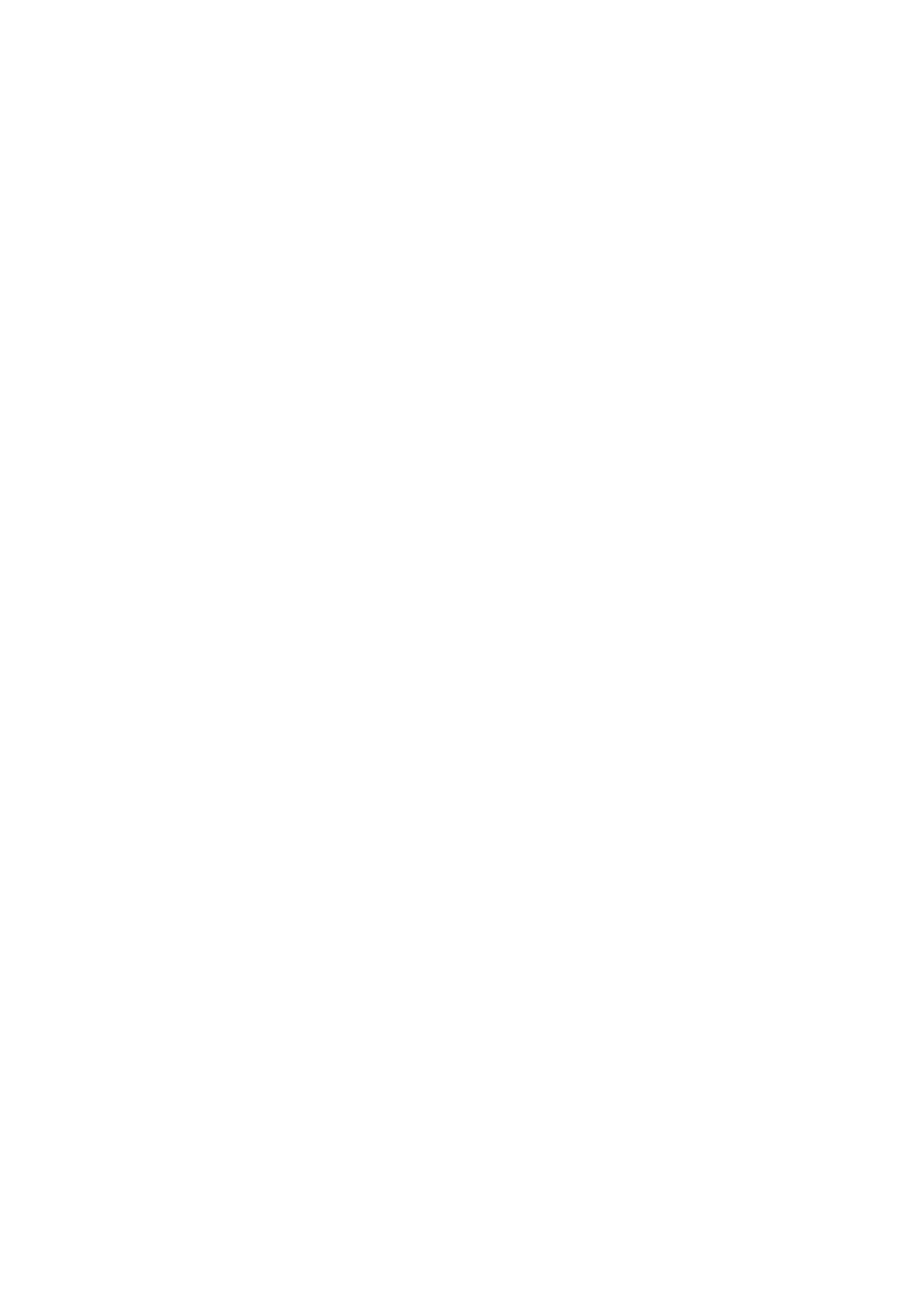# <span id="page-14-0"></span>**Part 2—Objects of this Act**

### <span id="page-14-1"></span>**10—Objects**

The objects of this Act are to simplify the title to land and to facilitate dealing therewith, and to secure indefeasibility of title to all registered proprietors, except in certain cases specified in this Act.

### <span id="page-14-2"></span>**11—Construction**

This Act shall always be construed in such manner as shall best give effect to the objects hereinbefore declared.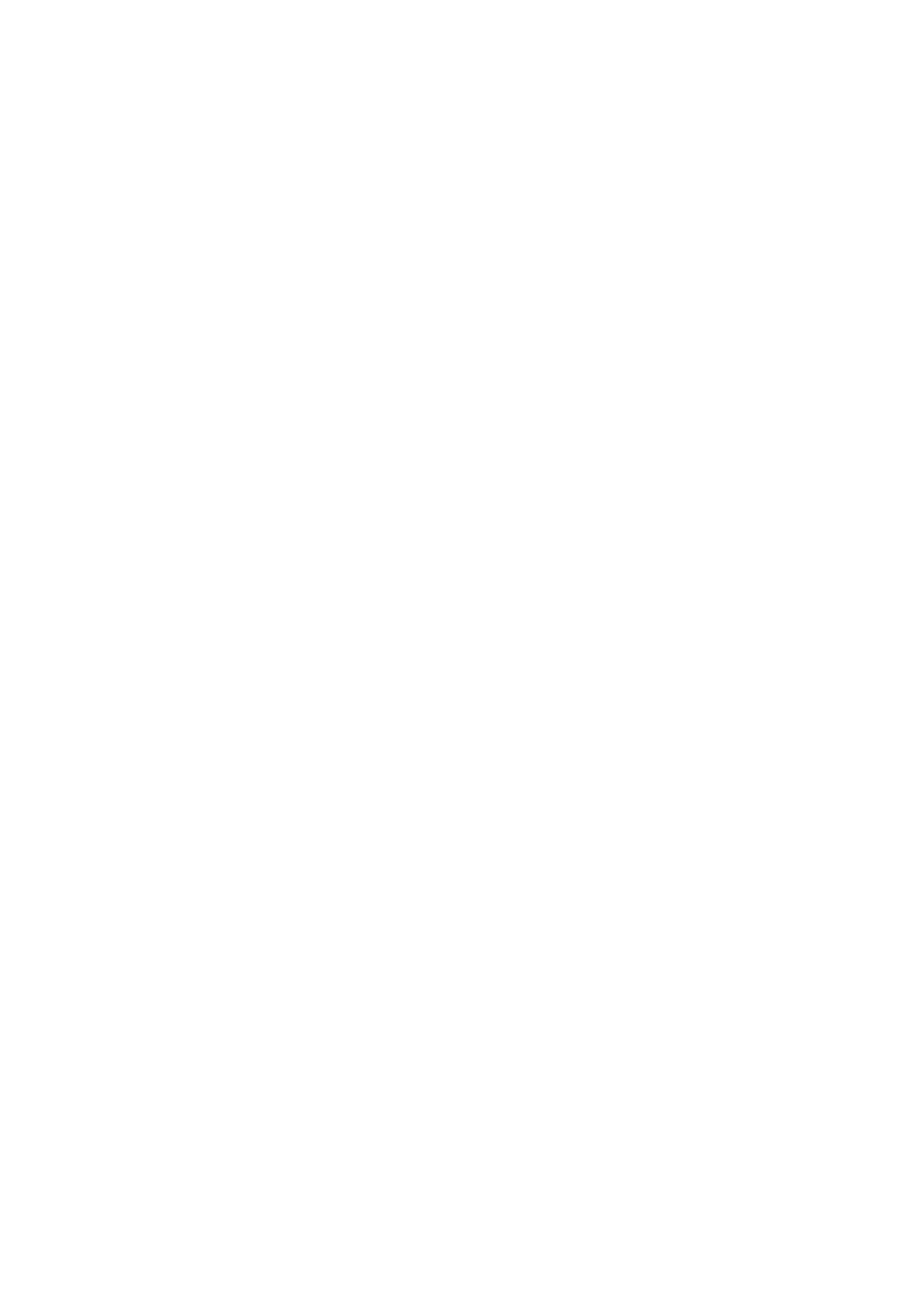# <span id="page-16-0"></span>**Part 3—The Lands Titles Registration Office**

### <span id="page-16-1"></span>**12—Lands Titles Registration Office to be at Adelaide**

The *Lands Titles Registration Office* shall be continued at Adelaide for the purposes of this Act.

### <span id="page-16-2"></span>**13—Officers for administration of this Act**

- (1) There shall be a Registrar-General.
- (2) The Registrar-General shall be responsible for the administration of this Act.
- (3) There shall be such deputies of the Registrar-General as may be necessary or expedient for the administration of this Act.
- (4) There shall be such other officers as may be necessary or expedient for the administration of this Act.
- (5) The Registrar-General, every Deputy Registrar-General and the other officers referred to in this section shall be appointed, and shall hold office, subject to and in accordance with the *[Public Service Act](http://www.legislation.sa.gov.au/index.aspx?action=legref&type=act&legtitle=Public%20Service%20Act%201967) 1967*.

### <span id="page-16-3"></span>**14—Acting Registrar-General**

- (1) The Governor may appoint any person who is an officer within the meaning of the *[Public Service Act](http://www.legislation.sa.gov.au/index.aspx?action=legref&type=act&legtitle=Public%20Service%20Act%201967) 1967* to be the Acting Registrar-General.
- (2) The Acting Registrar-General shall act in the absence of the Registrar-General from the duties of his office.
- (3) The Acting Registrar-General shall have all the powers, authorities, duties and obligations of the Registrar-General.
- (4) The Acting Registrar-General shall cease to occupy his position as such upon resumption by the Registrar-General of the duties of his office.
- (5) If no person is appointed to be the Acting Registrar-General, the Senior Deputy Registrar-General shall be the Acting Registrar-General.

### <span id="page-16-4"></span>**15—Acting Deputy Registrar-General**

- (1) The Governor may appoint any person who is an officer within the meaning of the *[Public Service Act](http://www.legislation.sa.gov.au/index.aspx?action=legref&type=act&legtitle=Public%20Service%20Act%201967) 1967* to be an Acting Deputy Registrar-General.
- (2) An Acting Deputy Registrar-General shall have all the powers, authorities, duties and obligations of a Deputy Registrar-General.

#### <span id="page-16-5"></span>**16—Exercise of powers of Registrar-General**

Any power or function conferred on, or assigned to, the Registrar-General by this or any other Act may be exercised or carried out—

- (a) by any Deputy Registrar-General; or
- (b) by any person to whom that power or function has been delegated by the Registrar-General.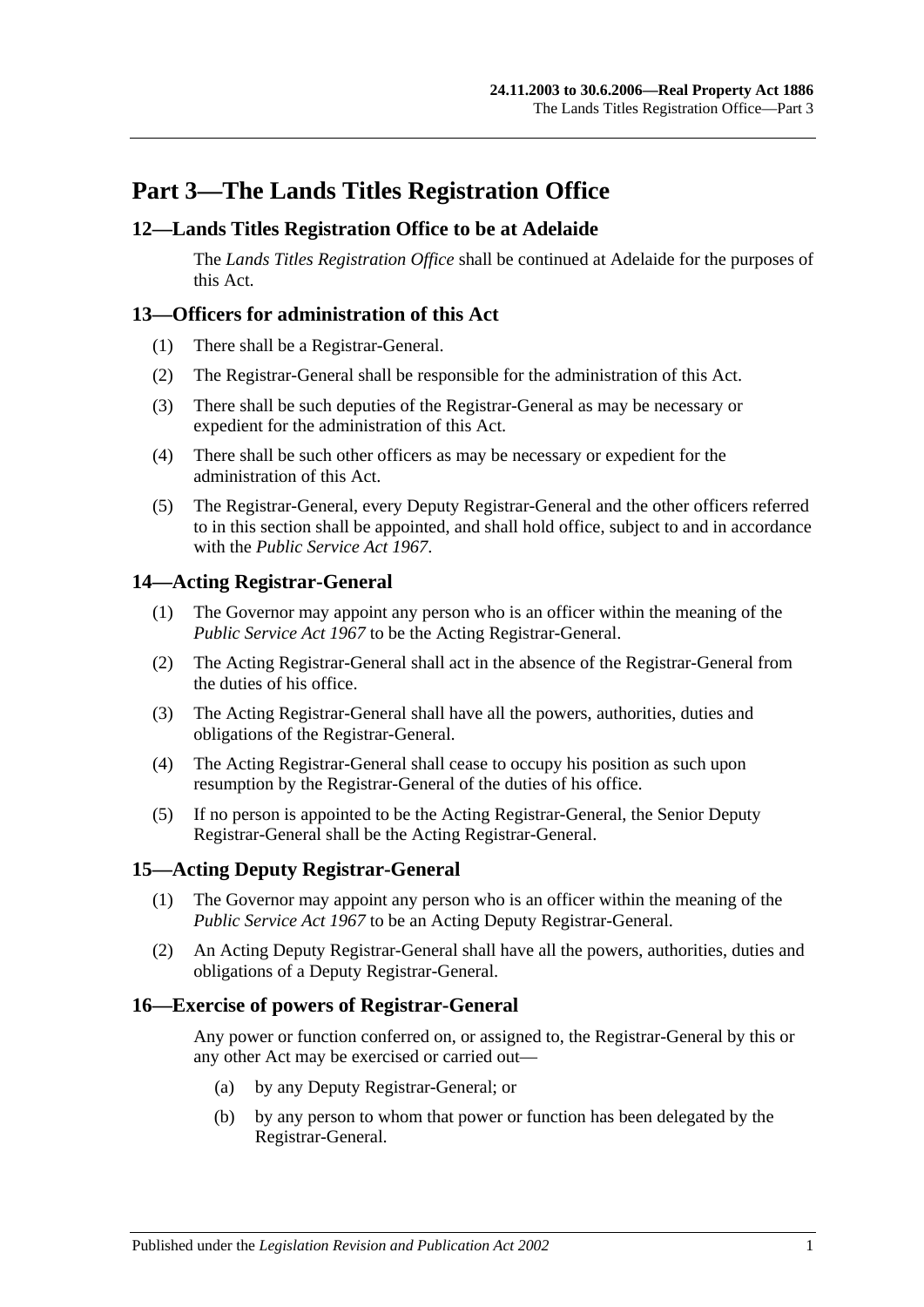### <span id="page-17-6"></span><span id="page-17-0"></span>**18A—Delegation by Registrar-General**

- (1) The Registrar-General may by writing under his hand delegate to any officer or clerk any of the powers or functions of the Registrar-General under this Act or any other Act (except this power of delegation) so that the delegated powers may be exercised by the delegate with respect to the matter or matters of a class specified or the place or locality defined in the instrument of delegation.
- (2) A delegation under [subsection](#page-17-6) (1) of this section shall be revocable in writing at will and no delegation shall prevent the exercise of any power or function of the Registrar-General.

### <span id="page-17-1"></span>**19—Solicitor not to engage in private practice**

It shall not be lawful for any person whilst holding the office of solicitor under this Act to engage in private practice as a barrister, attorney, solicitor, or licensed land broker, but this prohibition shall not apply to any acting solicitor.

### <span id="page-17-2"></span>**21—Seal of office to be received in evidence**

The Registrar-General shall have and use a seal of office bearing the impression of the Royal Arms of England, and having inscribed in the margin thereof the words "Registrar-General South Australia"; and every instrument bearing the imprint of such seal, and purporting to be issued by the Registrar-General, or by one of his deputies or by a delegate referred to in [section](#page-17-0) 18A of this Act or by the Acting Registrar-General, shall be received in evidence, and shall be deemed to be issued by or under the direction of the Registrar-General, or Acting Registrar-General, without further proof, unless the contrary be shown.

### <span id="page-17-7"></span><span id="page-17-3"></span>**22—Fees etc**

- (1) The Registrar-General may demand and receive such fees, in respect of the several matters provided for in this Act, as are prescribed.
- (2) Until regulations under this Act are made prescribing fees in respect of the matters referred to in [subsection](#page-17-7) (1) of this section the Registrar-General may demand and receive such fees as were payable in respect of those matters immediately before the commencement of the *[Real Property Act Amendment Act](http://www.legislation.sa.gov.au/index.aspx?action=legref&type=act&legtitle=Real%20Property%20Act%20Amendment%20Act%201972) 1972*.

### <span id="page-17-4"></span>**23—Accounts of Registrar-General and payment of moneys**

- (1) The Registrar-General shall keep a correct account of all sums of money received by him in accordance with the provisions of this Act, and shall pay the same to the Treasurer.
- (2) All fines and fees received under the provisions of this Act shall (subject to the provisions of [Part 18](#page-88-0) of this Act) be carried into account by the Treasurer as General Revenue.

### <span id="page-17-8"></span><span id="page-17-5"></span>**23A—Payment of moneys received in trust**

(1) Where the Minister has received moneys in trust or otherwise on account of a mortgagee or other person, and the Minister is satisfied that the moneys may be properly paid to any person the Minister may upon the application of that person and upon provision by that person of such an indemnity or indemnities, if any, as the Minister thinks fit, make payment of the moneys to that person.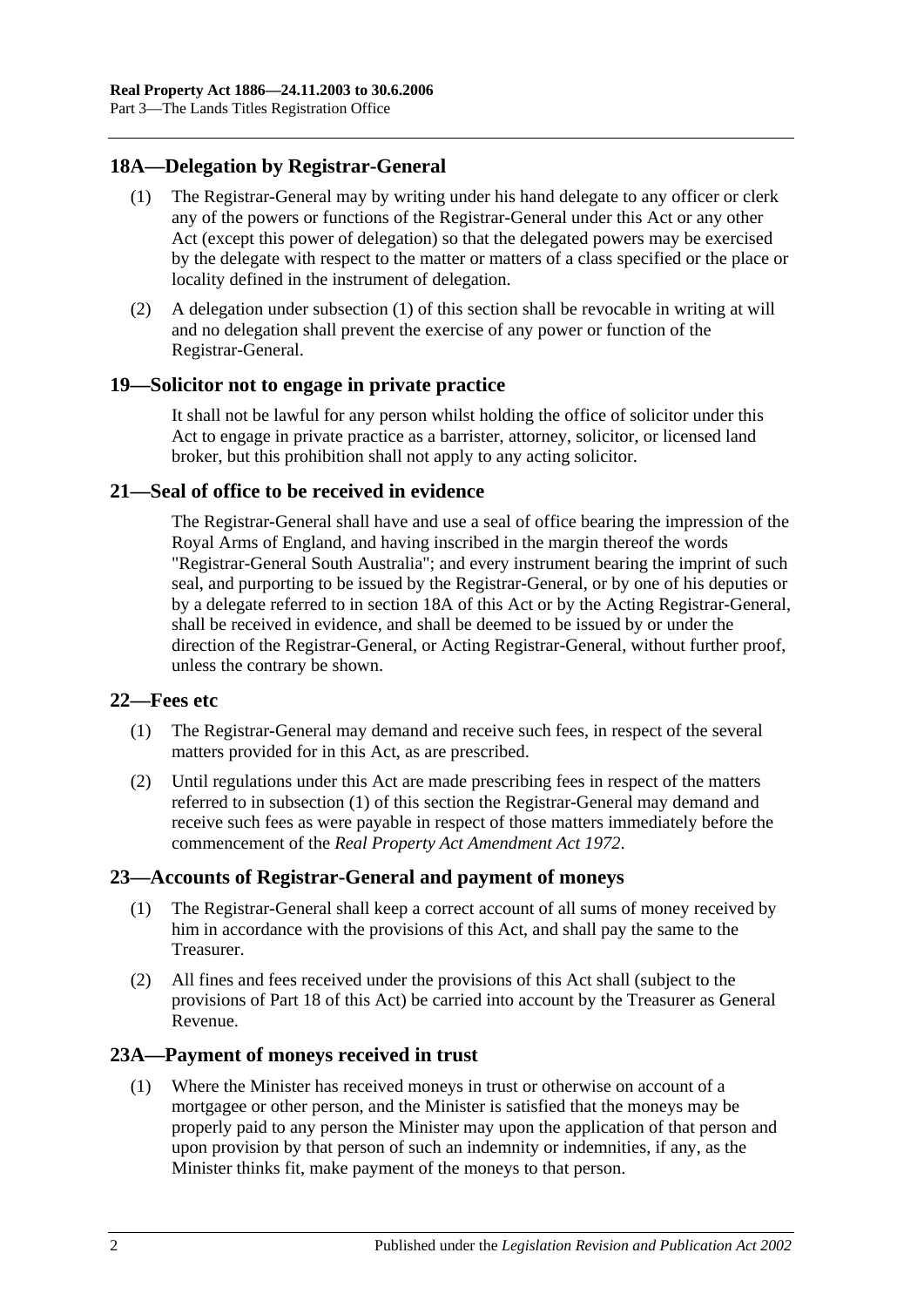- (1a) Before making payment to any person under [subsection](#page-17-8) (1) of this section the Minister may require the production of such evidence as he thinks fit to the effect that—
	- (a) succession duties that may be payable out of, or in respect of, the moneys have been paid; and
	- (b) any other claim to which the moneys may be liable has been satisfied.
- (2) Any payment made by the Treasurer before the commencement of the *[Real Property](http://www.legislation.sa.gov.au/index.aspx?action=legref&type=act&legtitle=Real%20Property%20Act%20Amendment%20Act%201975)  [Act Amendment Act](http://www.legislation.sa.gov.au/index.aspx?action=legref&type=act&legtitle=Real%20Property%20Act%20Amendment%20Act%201975) 1975* of moneys of a kind referred to in [subsection](#page-17-8) (1) of this section shall be for all purposes as lawful, valid and effectual as it would have been if—
	- (a) that subsection was enacted and in force at the time at which that payment was made; and
	- (b) the payment of those moneys complied in all respects with the provisions of that subsection.

#### <span id="page-18-0"></span>**24—Registrar-General not to be liable for acts done bona fide**

The Registrar-General shall not individually, nor shall any person acting under his authority, be liable to any action, suit, or proceeding for or in respect of any act or matter *bona fide* done, or omitted to be done, in the exercise or supposed exercise of the powers of this Act.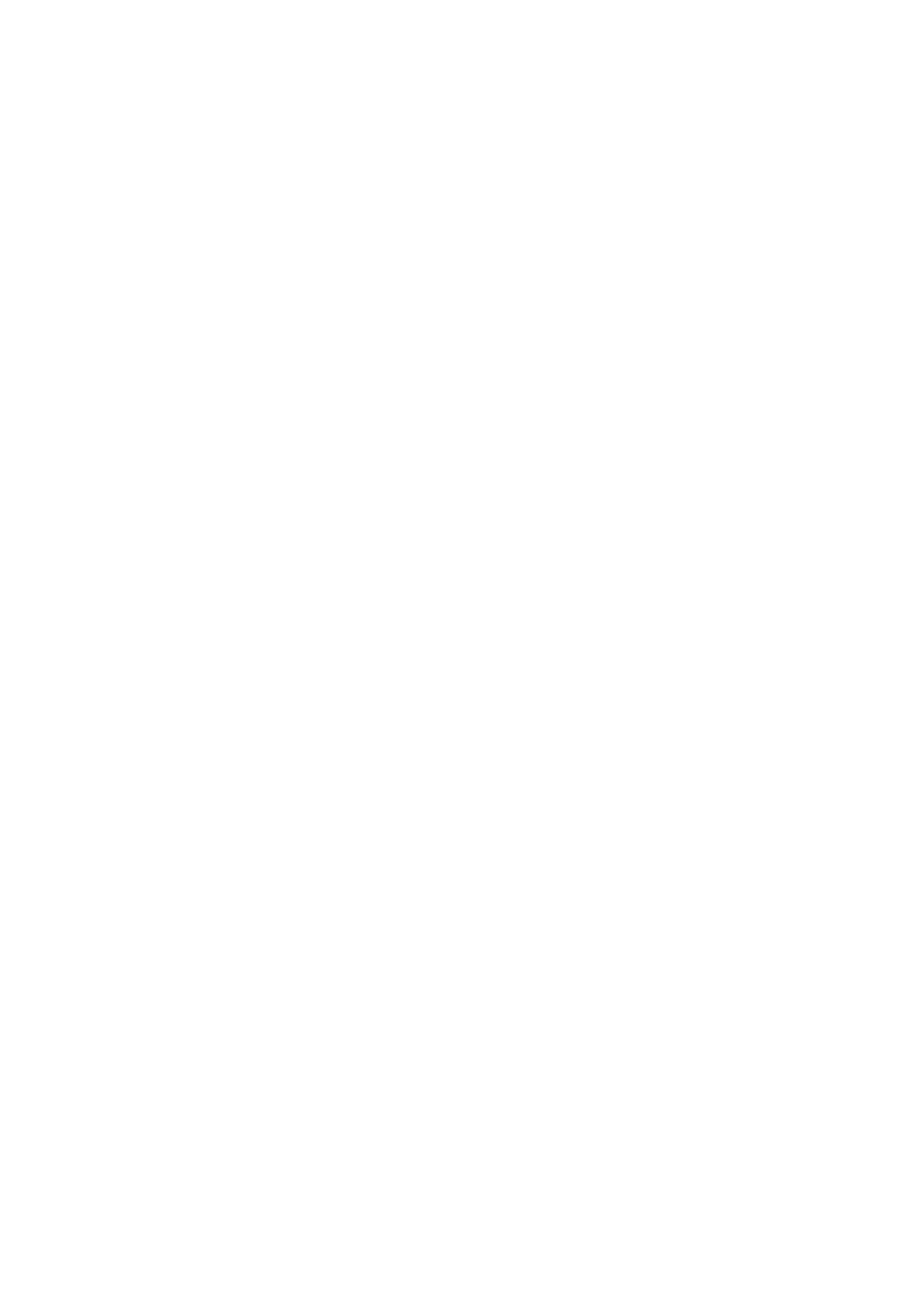# <span id="page-20-0"></span>**Part 4—The bringing of land under the Act**

### <span id="page-20-1"></span>**25—Land in two classes**

For the purpose of bringing land under the provisions of this Act, it shall be regarded as divided into two classes, as follows:

- (a) land hereafter alienated in fee from the Crown;
- (b) land heretofore alienated in fee from the Crown.

#### <span id="page-20-2"></span>**26—Land on alienation from Crown to be under Act**

As to land hereafter alienated in fee from the Crown, the same shall, immediately on alienation, be subject to the provisions of this Act.

### <span id="page-20-3"></span>**27—Lands granted prior to the day on which this Act comes into operation may be brought into operation under this Act**

As to land heretofore alienated from the Crown in fee but not under the provisions of any of the Real Property Acts (whether such land shall constitute the entire or only part of the land included in any land grant), the same may be brought under the provisions of this Act in the following manner, that is to say—The Registrar-General shall receive applications in the form of [Schedule 2](#page-133-0) hereto, or in a form to the like effect, if made by any of the following persons, that is to say—

- (a) by any person claiming to be the person in whom the fee simple is vested either at law or in equity: Provided that wherever trustees, seized in fee simple, have no power to sell the land which they may seek to bring under the provisions of this Act, the persons claiming or appearing to be beneficially entitled to the said land shall consent to such application;
- (b) by any person having power to appoint or dispose of the fee simple, at law or in equity, in cases where the Registrar-General shall be satisfied that the application is made for the purpose of carrying such power into effect;
- (c) by any person claiming a life estate, not being a leasehold for a life or lives: Provided that all persons claiming or appearing to be beneficially entitled in reversion or remainder shall join in or consent to such application;
- (d) the father, or if the father be dead, the mother or other guardian of any infant, or the administrator or committee of the estate of a mentally incapacitated person or the guardian of such a person, may make or consent to an application in the name or on behalf of the infant or mentally incapacitated person; and any person holding a power of attorney authorising the sale of a freehold estate in any land may make the application in respect of such land in the name or on behalf of the proprietor, unless such power shall expressly prohibit his so doing.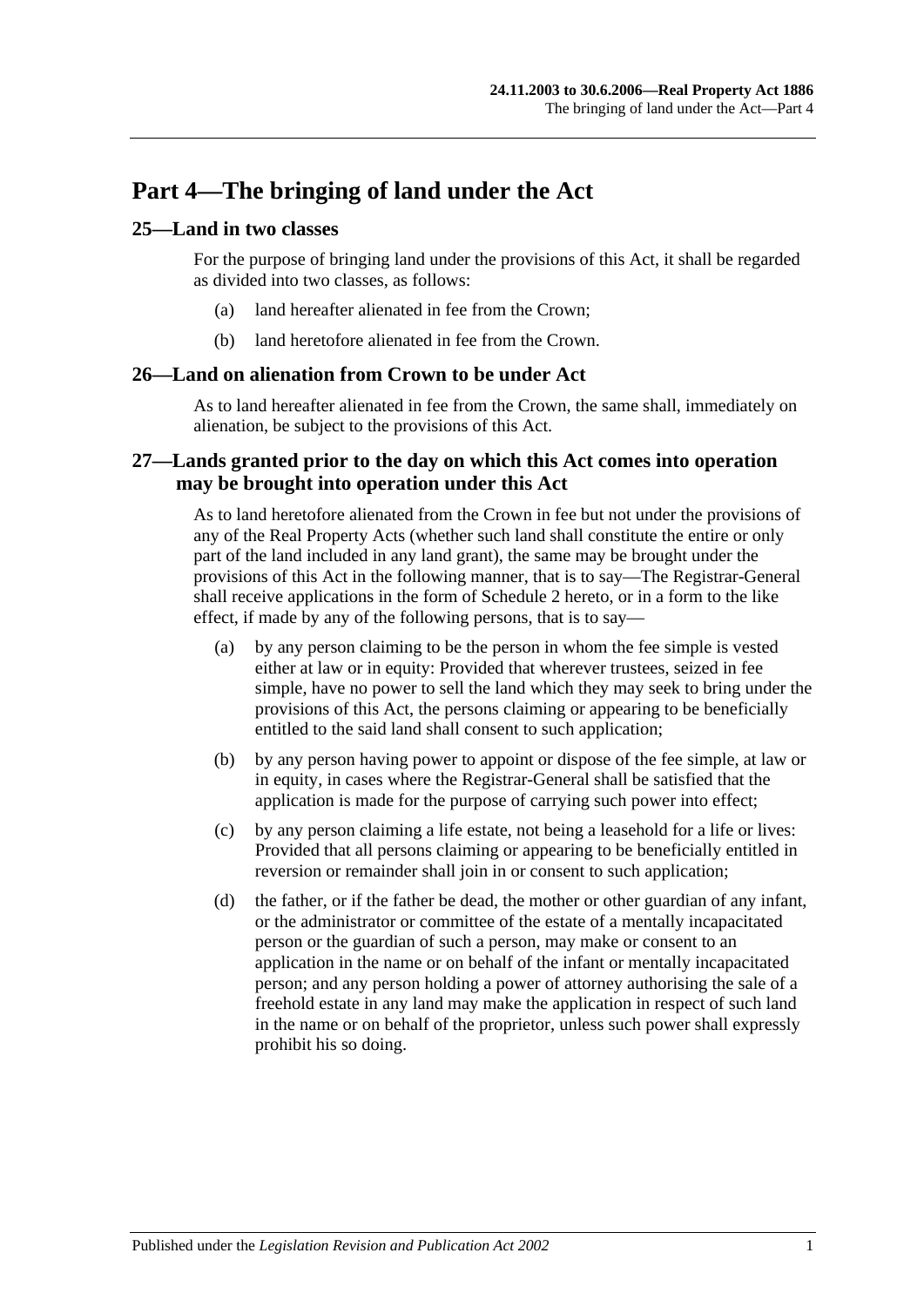### <span id="page-21-0"></span>**28—Undivided shares and mortgaged land may not be brought under Act except upon conditions**

No such application shall be received from any person claiming to be entitled to an undivided share of any land unless the persons who shall appear to be entitled to the other undivided shares shall join in the application with a view to bringing the entirety under the provisions of this Act; nor from the mortgagor of any land unless the mortgagee shall consent to such application; nor from the mortgagee of any land except in the exercise of or for the purpose of giving effect to a sale under a power of sale contained in the mortgage deed.

### <span id="page-21-1"></span>**29—Provisions as to surrender of documents etc**

Every applicant shall, when making his application, surrender to the Registrar-General all documents of title in his possession or under his control relating to or in any way affecting the land, and shall furnish a schedule of such documents, and also, if required, an abstract of his title, and shall, in his application, state the nature of his estate or interest in the land, and of every estate or interest therein held by any other person, whether at law or in equity, in possession, reversion, remainder, or expectancy, and give full particulars of every right-of-way or other easement affecting the land of which he is aware, or has had notice, or which he knows to be claimed by any other person, and shall state whether the land be occupied or unoccupied, and if occupied, the name and description of the occupant, and the nature of his occupancy, and whether such occupancy be adverse or otherwise; and shall, when practicable, state the names and addresses of the occupants and proprietors of all lands contiguous to the land in respect of which application is made so far as known to him, and that the schedule so furnished includes all documents of title relating to such land in his possession or under his control, and may, in his application, require the Registrar-General, at the expense of the applicant, to cause personal notice of the application to be served upon any person whose name and address shall for that purpose be therein stated, and shall give an address to which notices in respect of such application may be sent.

### <span id="page-21-2"></span>**30—Statements to be verified by declaration**

The statements made in the application shall be verified by the declaration of the applicant or the person acting in his name or on his behalf.

#### <span id="page-21-3"></span>**31—Application, how to be dealt with**

Upon receipt of the application the Registrar-General shall cause the title of the applicant to be examined and reported upon by the solicitor of the department.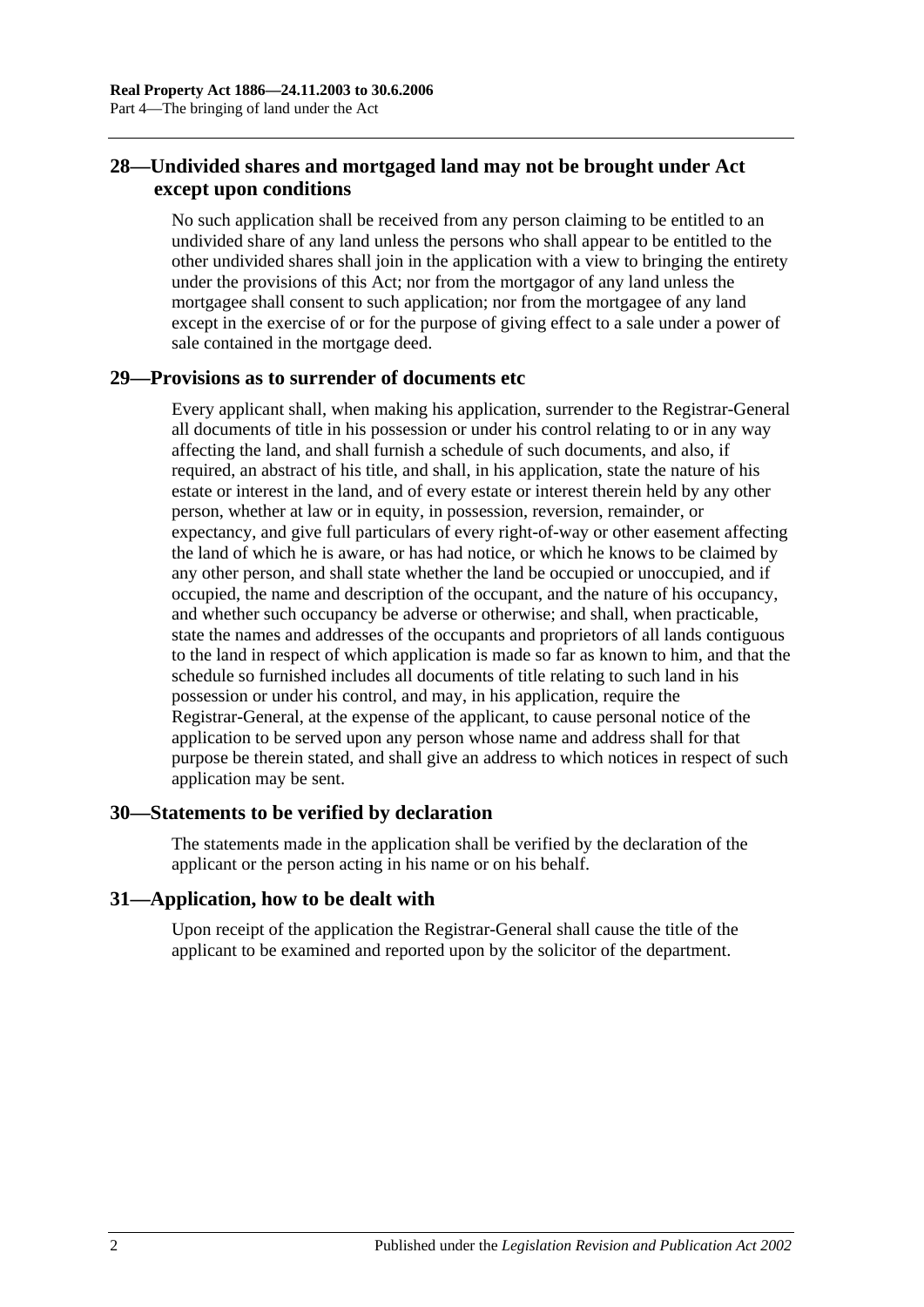#### <span id="page-22-0"></span>**32—Titles in three classes**

(1) For the purposes of all applications, the titles of applicants shall be divided into three classes as follows:

#### (a) **Class I—When applicant is original grantee, and no transactions have been registered**

when the applicant is the original grantee from the Crown, and the land has been granted on or subsequently to the first day of March, 1842, and no transaction affecting the title has at any time been registered, and the applicant has not required notice of his application to be served personally upon any person;

#### (b) **Class II—When applicant is not original grantee, or any transactions have been registered**

when, although the title does not belong to the first class, the land is held by the applicant for the estate or interest described in the application free from mortgage, encumbrance, or other beneficial interest affecting the title thereto, or if any such mortgage, encumbrance, or interest exists the parties interested therein join in or consent to the application, and the applicant has not required notice of his application to be served personally upon any person;

#### (c) **Class III—When evidence of title imperfect**

when any person beneficially interested in the land otherwise than as lessee, or any person interested in any mortgage or encumbrance affecting the title, is not a party joining in or consenting to the application, or the title or evidence of title set forth by the applicant is imperfect, or the applicant has required notice of his application to be served personally upon any person.

(2) If it shall appear to the Registrar-General that the title of the applicant belongs to the first class he shall bring such land under the provisions of this Act forthwith.

### <span id="page-22-1"></span>**33—Procedure under second class**

If it shall appear to the satisfaction of the Registrar-General that the title of the applicant belongs to the second class, he shall cause notice of the application to be published in the Government Gazette; and shall further limit and appoint a time, not less than one month nor more than twelve months from the date of the publication in the Government Gazette, upon or after the expiration of which he shall, unless he shall in the interval have received a caveat forbidding him so to do, bring the land under the provisions of this Act.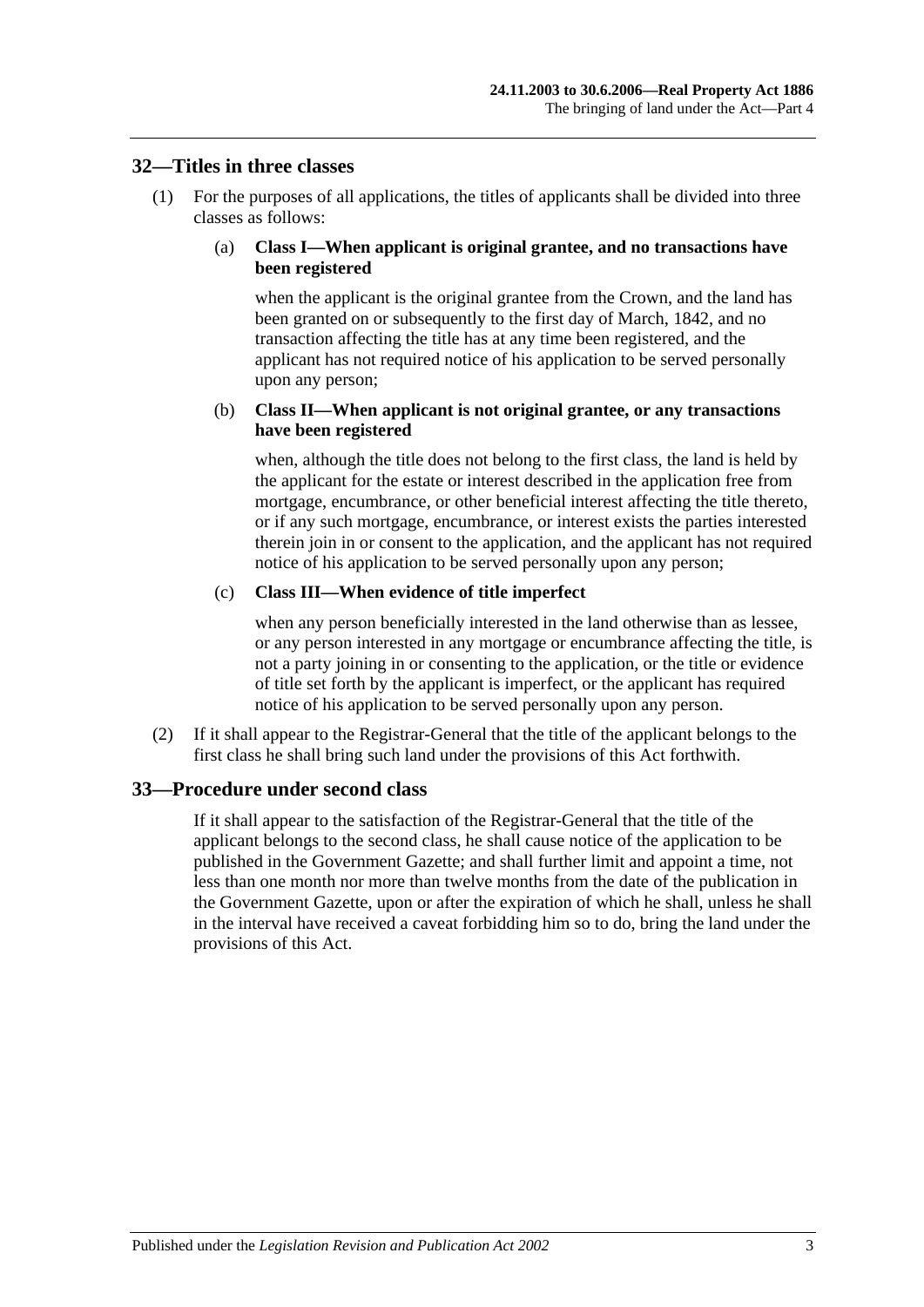### <span id="page-23-0"></span>**34—Procedure under third class**

If it shall appear to the satisfaction of the Registrar-General that the title of the applicant belongs to the third class, it shall be lawful for him to reject such application altogether, or in his discretion to cause notice of the application to be served upon all persons other than the applicant, who shall appear to have any interest in the land which is the subject of the application and to be published in the Government Gazette, and in such manner as he may direct; and to limit and appoint a time in his discretion, or as the Court may prescribe, not less than two months nor more than twelve months from the date of the first of such publications in the Government Gazette, upon or after the expiration of which it shall be lawful for the Registrar-General to bring the land under the provisions of this Act, unless he shall in the interval have received a caveat forbidding him so to do.

#### <span id="page-23-1"></span>**35—Notice of application to be published**

The Registrar-General shall cause notice to be published in such manner as aforesaid, or in such other manner as may be prescribed by any order of the Court, that application has been made for bringing the land therein referred to under the provisions of this Act, and shall also cause a copy of such notice to be posted in a conspicuous place in his office, and in such other places as he may deem necessary, and shall forward, by registered or certified post, a copy of such notice addressed to each of the persons, if any, stated in the application to be in occupation of the land, or to be occupiers or proprietors of land contiguous thereto, so far as his knowledge of the addresses of such persons shall enable him, and to such other persons as he may think fit, and in case the applicant shall have required any notice to be personally served upon any person named in his application, then and in such case the Registrar-General shall cause a copy of such notice to be so served upon such person.

#### <span id="page-23-2"></span>**36—Second and third classes brought under this Act**

If within the time limited and appointed as aforesaid by the Registrar-General, or under any order of the Court, any notice forwarded as aforesaid, shall not be returned to him by the Postmaster-General, and if within the time so limited he shall not have received a caveat, as hereinafter described, forbidding him so to do—and in any case in which personal notice may be required as aforesaid, if he shall have received proof to his satisfaction that such notice has been served, the Registrar-General shall bring the land described in the application under the provisions of this Act.

#### <span id="page-23-3"></span>**37—How land to be brought under Act**

The Registrar-General shall bring land under the provisions of this Act by issuing a certificate for the same to the applicant, or to such person as he or the person applying in his name or on his behalf may by any writing under his hand direct.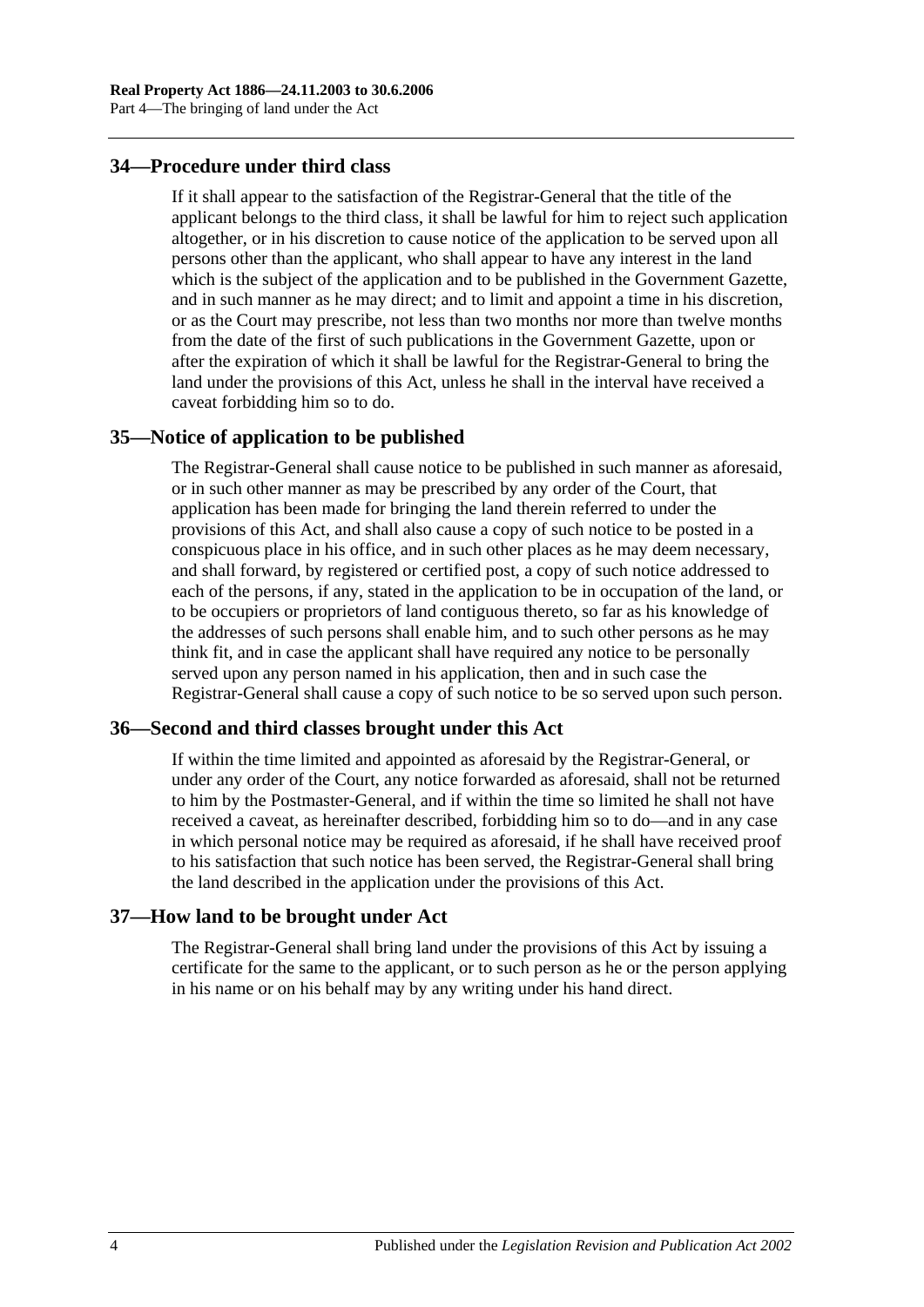#### <span id="page-24-0"></span>**38—Action to be taken on return of notices or failure of personal service**

The Registrar-General, whenever he shall be made aware that any notice required by any applicant to be served personally has failed to be, or cannot be, so served, shall notify the same to such applicant, who, if he think fit, may by writing under his hand, withdraw such requirement, and the Registrar-General thereupon or in case any notice shall be returned to him by the Postmaster-General, may reject the application altogether, or bring the land therein described under the provisions of this Act forthwith, or after such further interval, notification, or advertisement as he may think fit.

#### <span id="page-24-1"></span>**39—Caveat against bringing land under Act**

Any person having or claiming an estate or interest in any land sought to be brought under the provisions of this Act, or the attorney or agent of any such person, may, within the time by the Registrar-General or under any order of the Court for that purpose limited, lodge a caveat with the Registrar-General, in the form of [Schedule 3](#page-134-0) hereto, forbidding the bringing of such land under the provisions of this Act. Every such caveat shall state the nature of the estate or interest claimed by the person lodging the same and the grounds on which such claim is founded, and no caveat shall be received unless some address within South Australia shall be given therein at which notices and proceedings relating to the caveat may be served.

### <span id="page-24-2"></span>**40—If caveat be received within time limited, proceedings stayed**

The Registrar-General shall, upon receipt of any such caveat, within the time limited as aforesaid give notice thereof to the applicant proprietor, and shall suspend further action in the matter, and the land in respect of which such caveat shall have been lodged shall not be brought under the provisions of this Act until such caveat shall have been withdrawn or shall have lapsed from any of the causes hereinafter provided, or until a decision therein shall have been obtained from the Court having jurisdiction in the matter.

### <span id="page-24-3"></span>**41—Applicant may withdraw his application**

Any applicant may withdraw his application at any time prior to the issuing of the certificate, and the Registrar-General shall in such case, upon request in writing signed by the applicant, return to him, or to the person, if any, notified in the application as having a lien thereon, all documents of title deposited in support of the application.

### <span id="page-24-4"></span>**42—Documents of title, if they include other property, to be returned to applicant**

Upon issuing a certificate bringing land under the provisions of this Act the Registrar-General shall endorse a memorandum on every document of title deposited by the applicant in support of his application, stating that the lands described in such certificate have been brought under the Real Property Act. If any such document of title shall relate to or include any property, whether personal or real, other than the land included in the certificate, the Registrar-General shall return such document to the applicant, but otherwise shall retain the same in his office; and no person shall be entitled to the production of any document so retained, except upon the written order of the applicant or of some person claiming through or under him, or upon the order of the Court.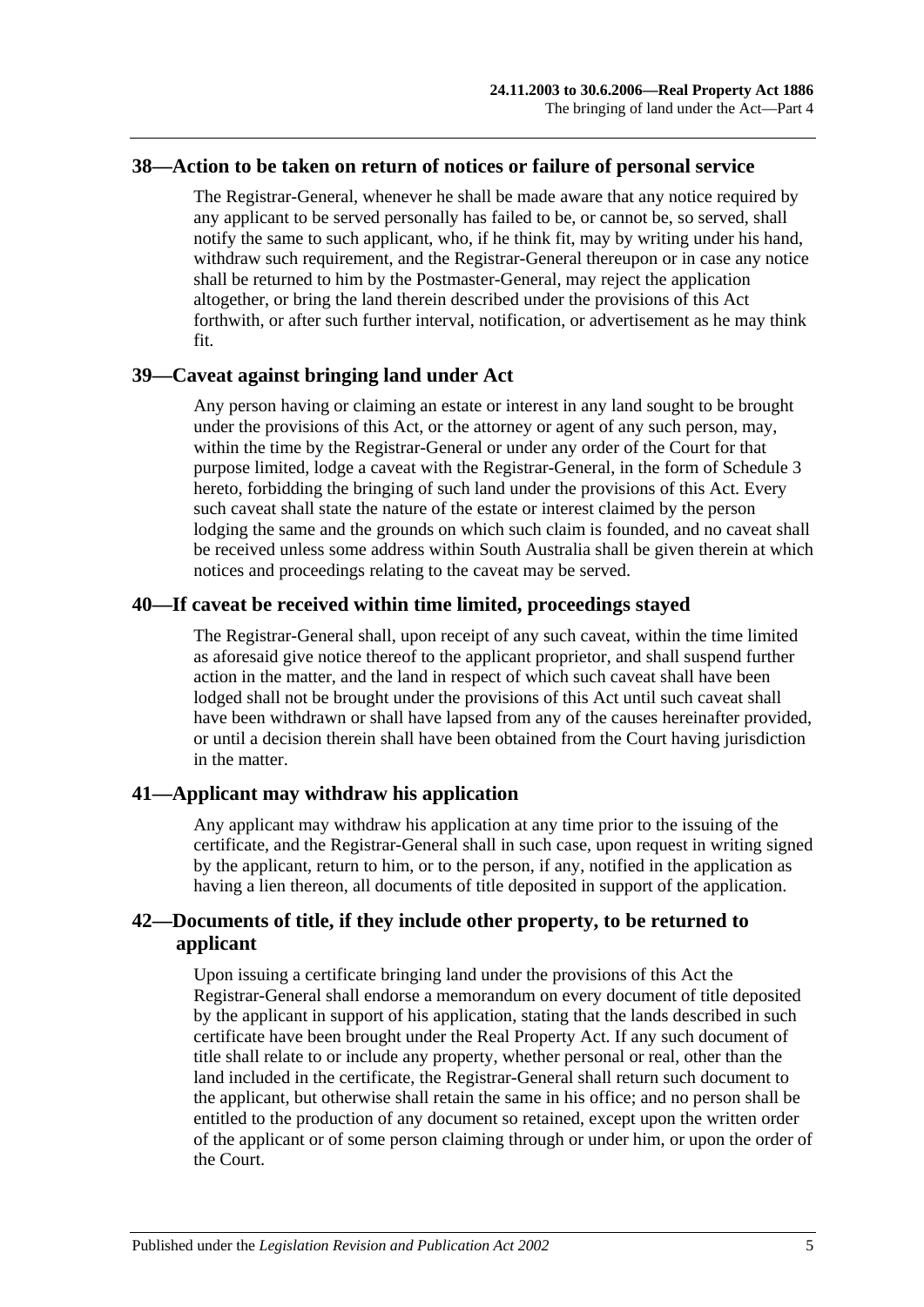### <span id="page-25-0"></span>**43—Certificate to issue in name of deceased applicant proprietor or his nominee**

In case an applicant, or the person to whom he or the person applying in his name or on his behalf, may have directed a certificate to be issued, shall die in the interval between the date of the application and the date on which the certificate shall be issued, the certificate shall be issued in the name of the applicant, or in the name of the person to whom it shall have been so directed to be issued as the case may require, and the land shall devolve in like manner as if the certificate had been issued prior to the death of the applicant or of such person.

### <span id="page-25-1"></span>**44—Proceedings under caveat**

Whenever a caveat shall have been lodged with the Registrar-General forbidding land to be brought under the provisions of this Act, the like proceedings as are hereinafter provided for the removal of caveats, in the case of land already under the provisions of this Act, shall be open to the caveatee for removal of the caveat, and for the recovery of costs and damages from the caveator, in case the caveat shall have been lodged by the caveator wrongfully and without reasonable cause.

### <span id="page-25-2"></span>**45—Lapse of caveat**

Every such caveat shall be deemed to have lapsed after the expiration of one month from the receipt thereof by the Registrar-General, unless the person by whom or on whose behalf the same was lodged shall, within that time, have taken proceedings in the Court to establish his title to the estate or interest claimed by him, and give written notice thereof to the Registrar-General, or shall have obtained from the Court an order or injunction restraining the Registrar-General from bringing the land under the provisions of this Act. No such lapsed caveat shall, except by leave of the Court, be renewed by or on behalf of the same person in respect of the same estate or interest.

### <span id="page-25-3"></span>**46—Reversion expectant on lease not to be extinguished**

The reversion expectant upon a lease shall not be deemed to have been extinguished in consequence of the land comprised in such lease having been brought under the provisions of this Act, and the registered proprietor of any land which is subject to a lease granted prior to the first certificate being issued in respect of such land, shall be held in all Courts to be seized of the reversion expectant upon such lease, and to have all the powers, rights and remedies to which a reversioner is by law entitled and shall be subject to all covenants and conditions in such lease expressed or implied to be performed on the part of the lessor.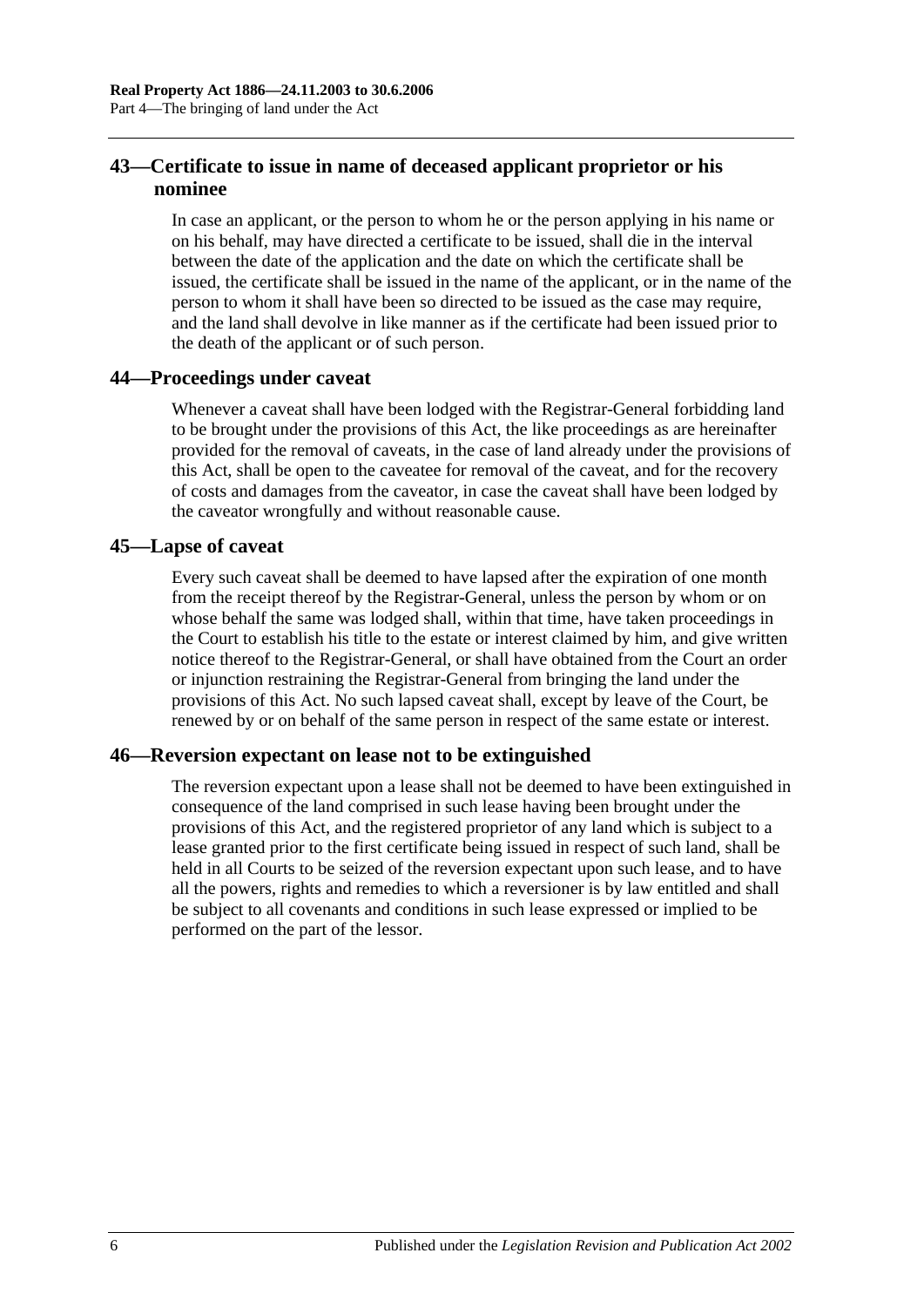# <span id="page-26-0"></span>**Part 5—Registration of title**

### <span id="page-26-1"></span>**Division 1—Registration of title in the Register Book**

### <span id="page-26-2"></span>**47—Registration of title in the Register Book**

This Division applies to, and in relation to, the registration of title to land in the Register Book.

### <span id="page-26-3"></span>**48—Certificates to be in duplicate**

Every certificate shall be in duplicate, and the Registrar-General shall file in the Register Book one part of every certificate, hereinafter called the original, and shall deliver the other, hereinafter called the duplicate, to the registered proprietor of the land.

### <span id="page-26-4"></span>**49—Folios in Register Book**

Each original certificate shall constitute a separate folium of the Register Book, and the Registrar-General shall record thereon distinctly and separately all memorials affecting the land included in each certificate.

### <span id="page-26-5"></span>**51—Requirements of memorial**

Every memorial entered in the Register Book shall be sealed with the seal of the Registrar-General, and shall state the nature of the instrument to which it relates and such other particulars as the Registrar-General directs, and shall refer by number or symbol to such instrument.

### <span id="page-26-6"></span>**51A—Evidentiary**

- (1) Subject to this Act, an original certificate of title must be accepted in legal proceedings as conclusive evidence of title to land and to any other estate or interest in land that it records and as evidence (which may be rebutted) of any other information that it records.
- (2) A document that purports to have been certified by the Registrar-General to be a correct copy of an original certificate of title may be accepted in legal proceedings as if it were the original certificate of title.

### <span id="page-26-7"></span>**Division 2—Registration of title by other methods**

### <span id="page-26-8"></span>**51B—Registration of title electronically etc**

Where the Registrar-General is required by this or any other Act or any other law to register title to land or record any other information relating to land, the Registrar-General may register the title or record the information by an electronic, electromagnetic, optical or photographic process and, in that case, the provisions of this Act (excluding [Division 1\)](#page-26-1) and any other relevant Act will be construed so as to apply to, and in relation to, the registration of title or recording of information by that process and in particular—

(a) the term *Register Book* will be taken to include the records maintained by the Registrar-General pursuant to this section relating to the land;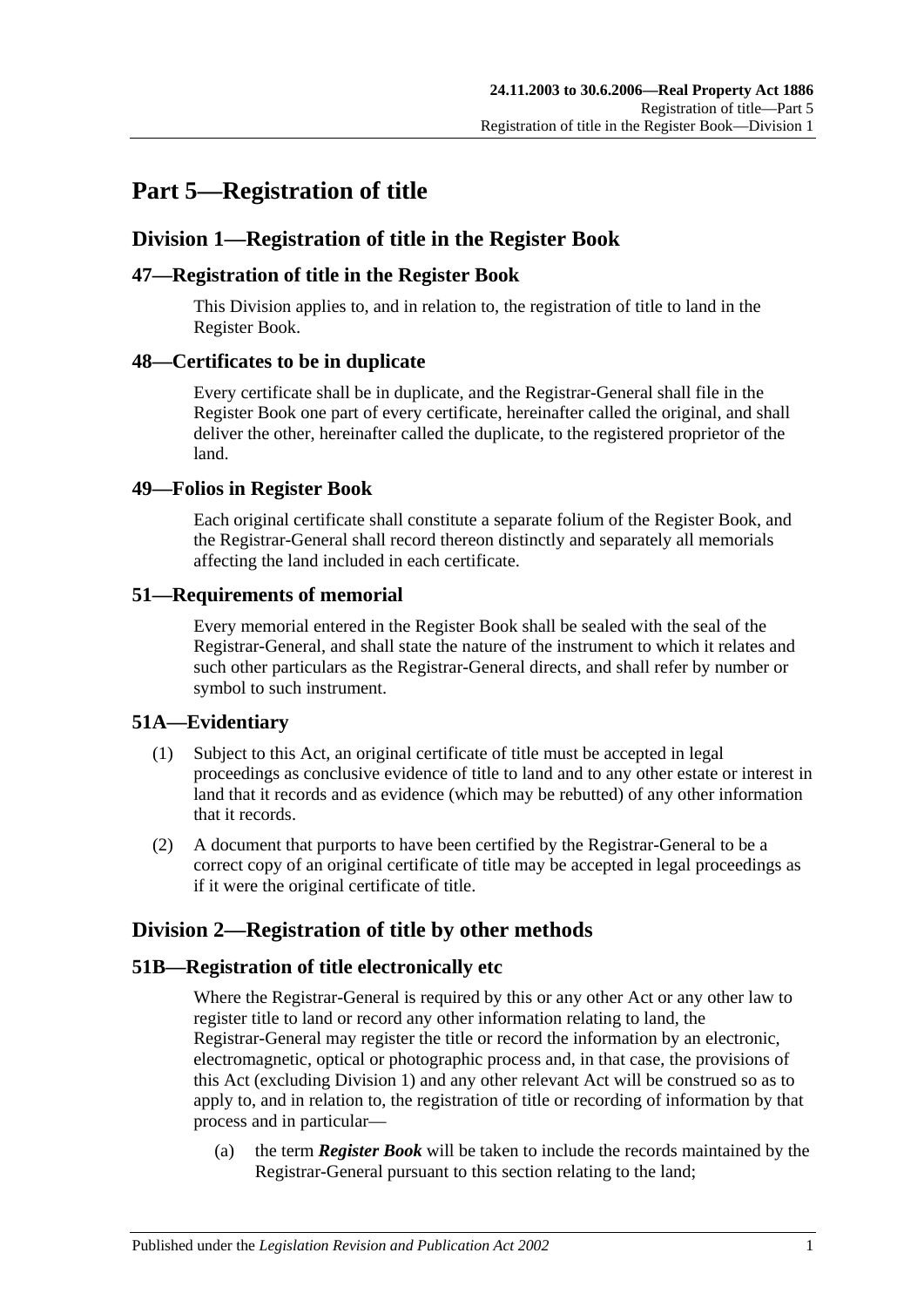- (b) the term *certificate* or *certificate of title* will be taken to mean—
	- (i) the records maintained by the Registrar-General pursuant to this section relating to the land; or
	- (ii) the certificate of title issued under the seal of the Registrar-General in respect of the land; or
	- (iii) both of those meanings,

as the context requires;

- (c) the term *original certificate* or *original certificate of title* will be taken to mean the records maintained by the Registrar-General pursuant to this section relating to the land;
- (d) the term *duplicate certificate* or *duplicate certificate of title* will be taken to mean the certificate of title issued under the seal of the Registrar-General in respect of the land;
- (e) a requirement that a record relating to the land be made—
	- (i) by entry or endorsement of a memorial or memorandum in the Register Book or on the certificate or other instrument of title for the land; or
	- (ii) by any other entry or endorsement or by notation in the Register Book or on the certificate or other instrument of title for the land,

will be satisfied if the Registrar-General makes the record by an electronic, electromagnetic, optical or photographic process;

- (f) a requirement that—
	- (i) a memorial or memorandum be entered or endorsed on the duplicate certificate of title; or
	- (ii) any other entry or endorsement or notation be made on the duplicate certificate of title,

will be taken to be a requirement that the Registrar-General must, if in the Registrar-General's opinion it is necessary or desirable, cancel the certificate of title currently issued in respect of the land and issue a new certificate of title including an appropriate endorsement.

#### <span id="page-27-1"></span><span id="page-27-0"></span>**51C—Issue of certificate of title**

- (1) Where title to land is registered under this Division, the Registrar-General must issue a certificate of title to the proprietor of the land setting out the proprietor's estate or interest in the land and the encumbrances, liens or other interests (if any) to which the estate or interest is subject.
- (2) The Registrar-General may cancel the certificate of title currently issued under [subsection](#page-27-1) (1) and issue a new certificate in its place—
	- (a) when registering any dealing with the registered proprietor's estate or interest in the land or when registering any other dealing that affects the registered proprietor's estate or interest in the land; or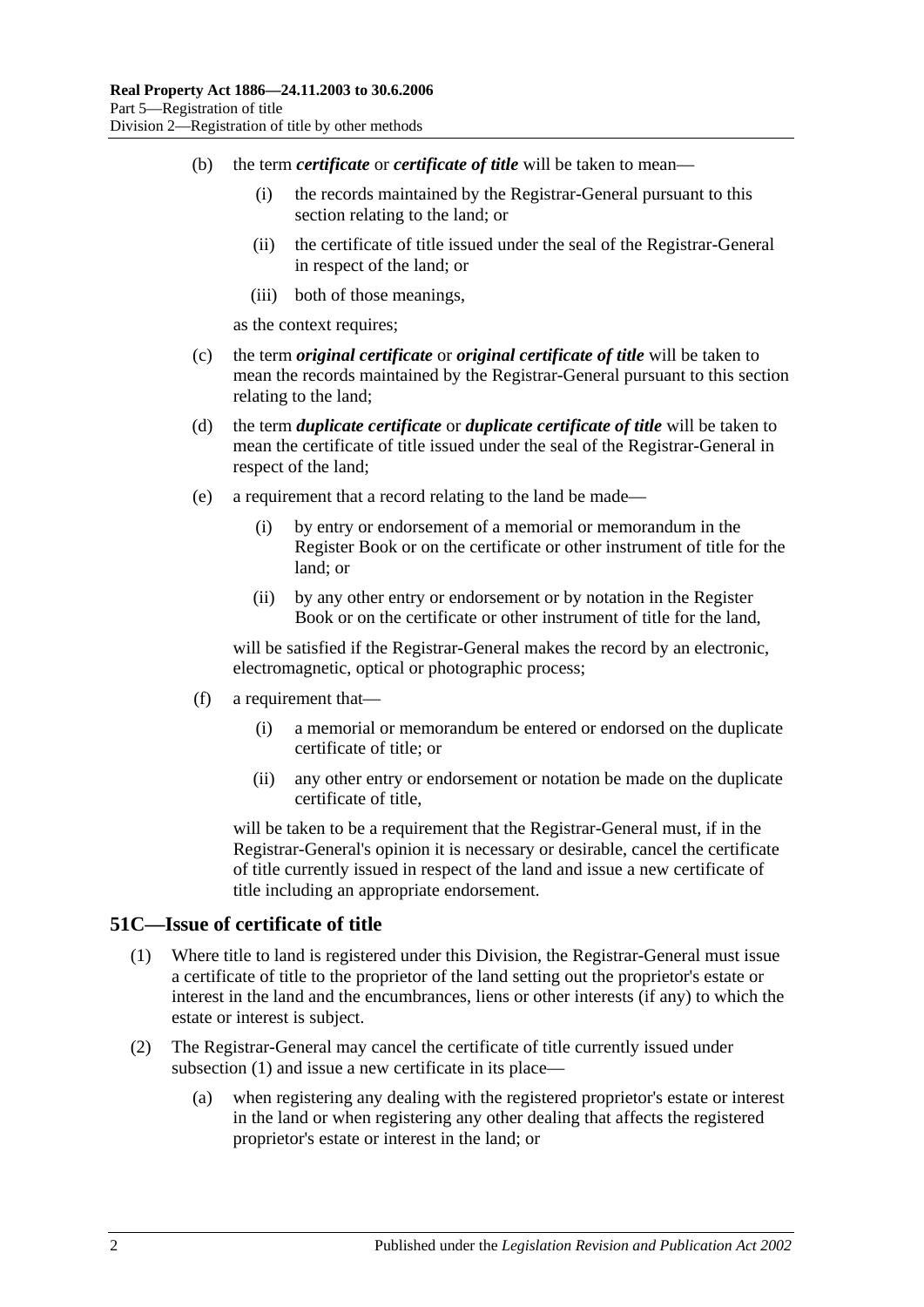- (b) if, in the Registrar-General's opinion, any entry, endorsement or notation, should be made on the title.
- (3) Notwithstanding [subsection](#page-27-1) (1) the Registrar-General may withhold the issue of a certificate of title if in his or her opinion proper reasons exist for doing so.

### <span id="page-28-5"></span><span id="page-28-0"></span>**51D—Evidentiary**

- (1) Subject to this Act a statement (that has been certified by the Registrar-General) of
	- title to land or to any estate or interest in land recorded by the Registrar-General under this Division must be accepted in legal proceedings as conclusive evidence of title to land or to any estate or interest in land; and
	- (b) any other information recorded by the Registrar-General under this Division must be accepted in legal proceedings as evidence (which may be rebutted) of that information.
- (2) A statement referred to in [subsection](#page-28-5) (1) that purports to have been certified by the Registrar-General must be taken in legal proceedings, in the absence of proof to the contrary, to have been so certified.

# <span id="page-28-1"></span>**Division 2A—Boundaries of registered land**

### <span id="page-28-6"></span><span id="page-28-2"></span>**51E—Coordinated cadastre**

- (1) Where the Surveyor-General had lodged a plan delineating the boundaries of allotments in a designated survey area with the Registrar-General under the *[Survey](http://www.legislation.sa.gov.au/index.aspx?action=legref&type=act&legtitle=Survey%20Act%201992)  Act [1992](http://www.legislation.sa.gov.au/index.aspx?action=legref&type=act&legtitle=Survey%20Act%201992)*, the Registrar-General must examine the plan and, if it is in order, accept it for filing in the Lands Titles Registration Office.
- (2) A plan accepted for filing under [subsection](#page-28-6) (1) must be accepted in legal proceedings as evidence (which may be rebutted) of the position and dimensions of the boundaries of allotments that it delineates.
- (3) A court, tribunal or other body or person conducting legal proceedings must not make a finding that the position or dimensions of the boundary of an allotment varies from the position or dimensions of the boundary shown on a plan accepted for filing under [subsection](#page-28-6) (1) unless the court, tribunal, body or person has first given the Surveyor-General, or a person acting on his or her behalf, the opportunity to present evidence and be heard on that question.
- <span id="page-28-7"></span>(4) If the Registrar-General finds an error in a plan accepted for filing under [subsection](#page-28-6) (1), he or she may, with the approval of the Surveyor-General, amend the plan in order to correct the error.
- (5) As soon as practicable after accepting a plan for filing under [subsection](#page-28-6) (1) or amending a plan under [subsection](#page-28-7) (4), the Registrar-General must correct any certificate of title that is inconsistent with a boundary delineated on the plan.

### <span id="page-28-3"></span>**Division 3—General**

### <span id="page-28-4"></span>**52—Endorsement of record of registration**

Upon registering an instrument the Registrar-General must endorse the date of registration on the instrument and the endorsement must be accepted in legal proceedings as conclusive evidence of the date of registration.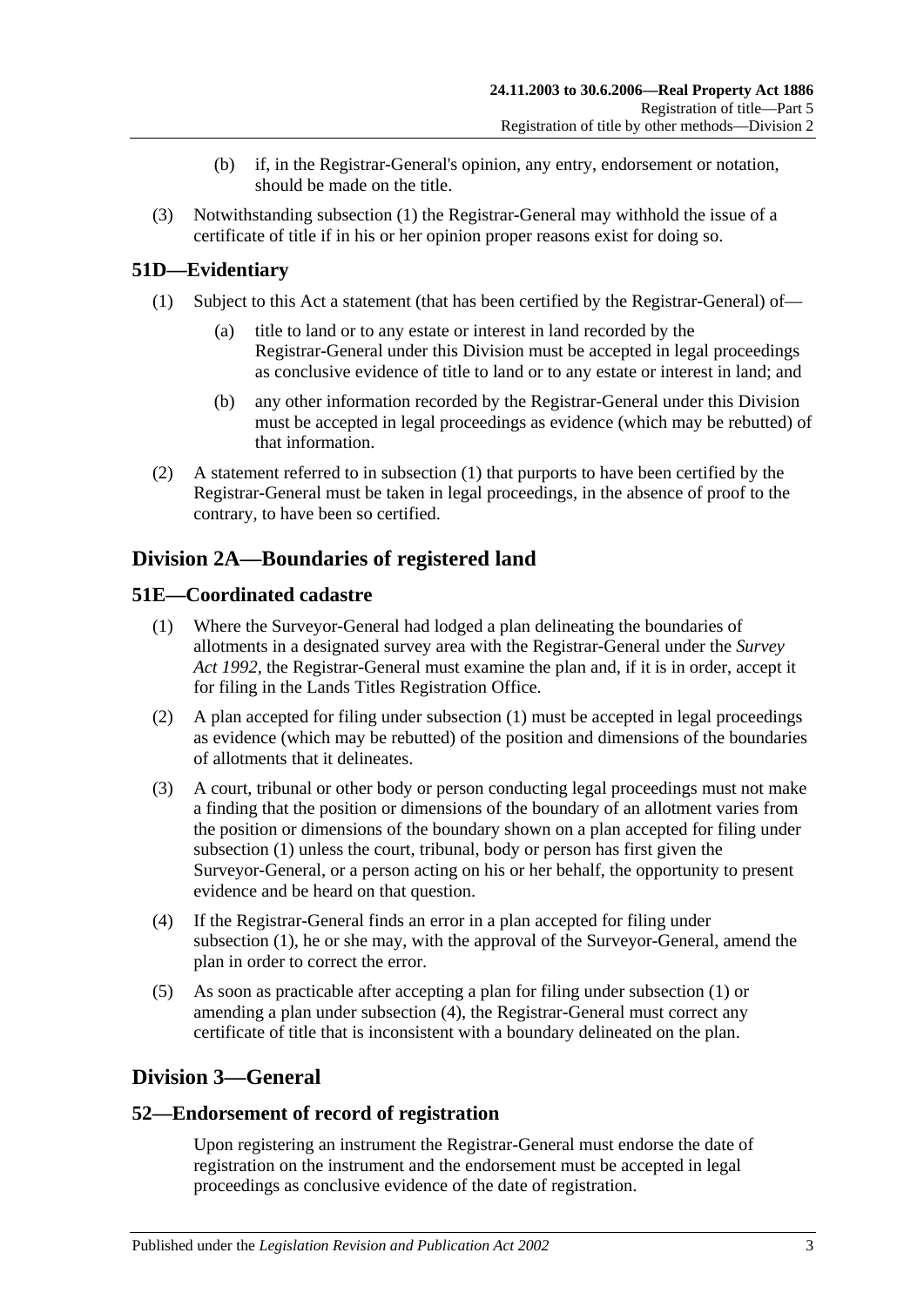#### <span id="page-29-0"></span>**53—Retention of records**

Once information has been recorded by the Registrar-General under this Act the Registrar-General must retain it in the form in which it was originally registered or in some other form.

#### <span id="page-29-4"></span><span id="page-29-1"></span>**54—Form of instruments**

- (1) Subject to this Act, the Registrar-General shall not register any instrument purporting to transfer or otherwise deal with or affect any estate or interest in land under the provisions of this Act unless the instrument complies with this Act and is in a form approved by the Registrar-General.
- (2) Notwithstanding anything in [subsection](#page-29-4) (1) of this section, the Registrar-General may, in his discretion, register any instrument notwithstanding any error in or omission from its memorandum or endorsement of prior encumbrances and, in such case, the error or omission shall not invalidate or otherwise affect the registration of the instrument.
- (3) Notwithstanding anything in [subsection](#page-29-4) (1) of this section, where an instrument contains a patent error, the Registrar-General may of his own motion correct the error by marginal notation on the instrument, and the instrument so corrected shall have the like validity and effect as if the error had not been made.

### <span id="page-29-2"></span>**55—Instruments**

Any instrument presented for registration may be single or in duplicate, or if a lease may be in duplicate or triplicate.

#### <span id="page-29-3"></span>**56—Priority of instruments**

- (1) Every instrument presented for registration shall be attested by a witness, and shall be registered in the order of time in which the same is produced for that purpose; and instruments registered in respect of or affecting the same estate or interest shall, notwithstanding any express, implied, or constructive notice, be entitled to priority, the one over the other, according to the date of registration, and not according to the date of the instrument itself; and the Registrar-General, upon registration thereof, shall file such instrument (if single) in his office, and if in duplicate or triplicate, shall file one original in his office, and shall deliver the other or others to the person or persons entitled thereto.
- <span id="page-29-5"></span>(2) The Registrar-General may, on application in the appropriate form, vary the order of priority between two or more registered mortgages or encumbrances.
- (3) An application for the variation of an order of priority in accordance with [subsection](#page-29-5) (2)—
	- (a) must be made by every holder of a mortgage or encumbrance that is to have its order of priority varied; and
	- (b) where a registered mortgage or encumbrance is, by virtue of the proposed variation of order of priority, to be postponed to a mortgage or encumbrance over which it has had priority—must be made with the consent of the holder of the mortgage or encumbrance that is to be so postponed; and
	- (c) must be made with the consent of the mortgagor.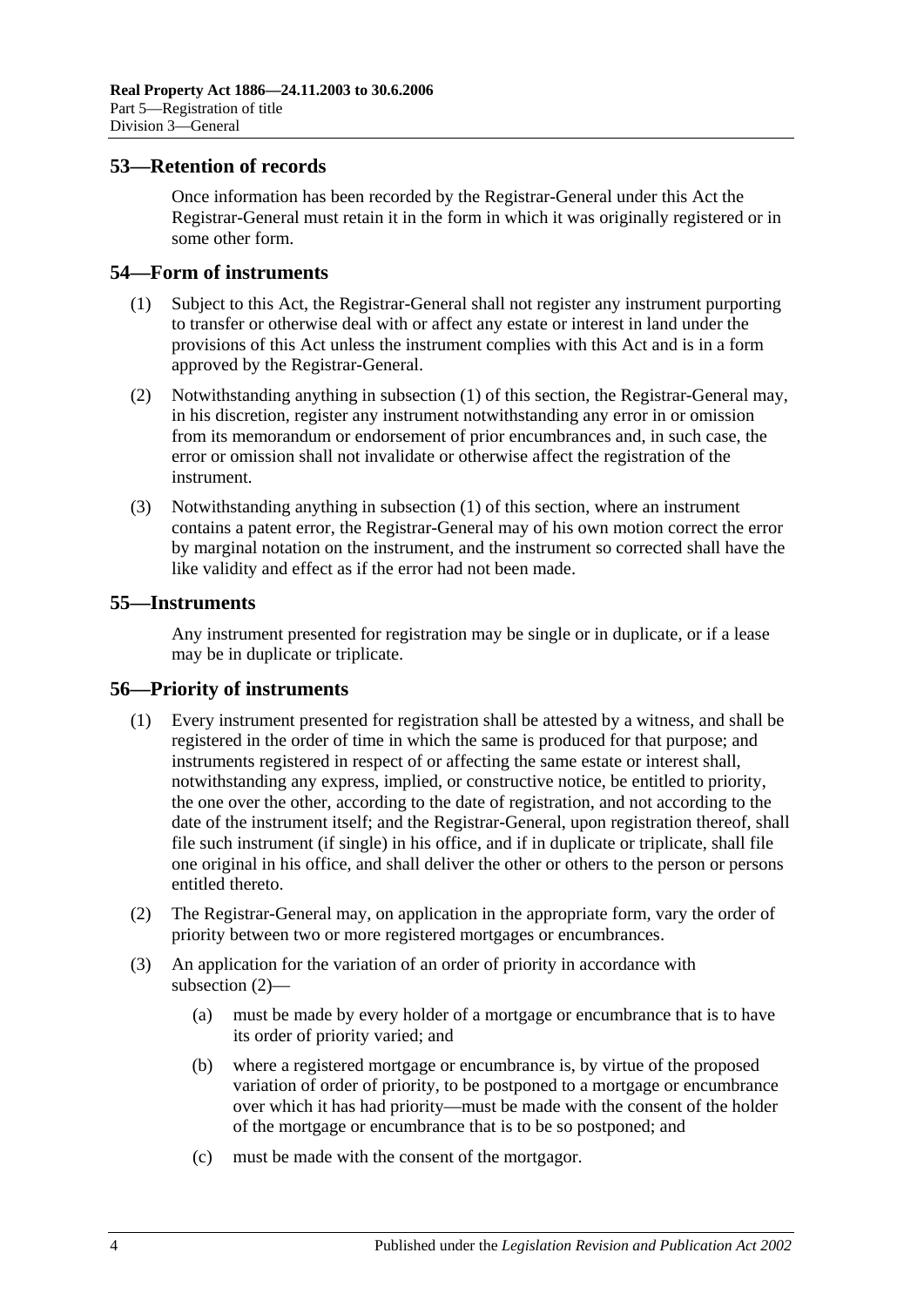- (4) A memorandum of the variation of an order of priority under [subsection](#page-29-5) (2)—
	- (a) shall be endorsed on every mortgage or encumbrance affected; and
	- (b) shall be endorsed on the certificate of title affected by those mortgages or encumbrances.

#### <span id="page-30-0"></span>**56A—Registration**

A certificate of title will be taken to be registered upon the Registrar-General allotting a volume and folio number in respect of the certificate of title.

#### <span id="page-30-1"></span>**57—Effect of registration of instruments**

Every instrument shall, when registered, be deemed part of the Register Book, and shall have the effect of and be deemed and taken to be a deed duly executed by the parties who have signed the same.

#### <span id="page-30-2"></span>**58—Where two or more instruments presented at same time**

Should two or more instruments executed by the same proprietor, and purporting to affect the same estate or interest, be at the same time presented to the Registrar-General for registration, he shall register and endorse that instrument which shall be presented by the person producing to him the duplicate certificate or other instrument evidencing title to such estate or interest.

#### <span id="page-30-3"></span>**59—Provision for registration in case of death of party executing instrument**

In case any person, who either before or after his death shall be registered as proprietor of any land shall die after signing any instrument affecting such land, and before registration thereof, the registration of such instrument may nevertheless be proceeded with in accordance with this Act, and shall be valid notwithstanding such death.

### <span id="page-30-4"></span>**60—Person to whom certificate or other instrument of title has been issued in error, or who wrongfully retains such instrument, may be summoned**

In case it shall appear to the satisfaction of the Registrar-General that any certificate or other instrument has been issued in error or contains any misdescription of land or of boundaries, or that any entry or endorsement has been made in error on any certificate or other instrument, or that any certificate, instrument, entry, or endorsement has been fraudulently or wrongfully obtained, or that any certificate or instrument is fraudulently or wrongfully retained, he may summon the person to whom such certificate or instrument has been so issued, or by whom it has been so obtained or is retained, to deliver up the same for the purpose of being cancelled or corrected, as the case may require.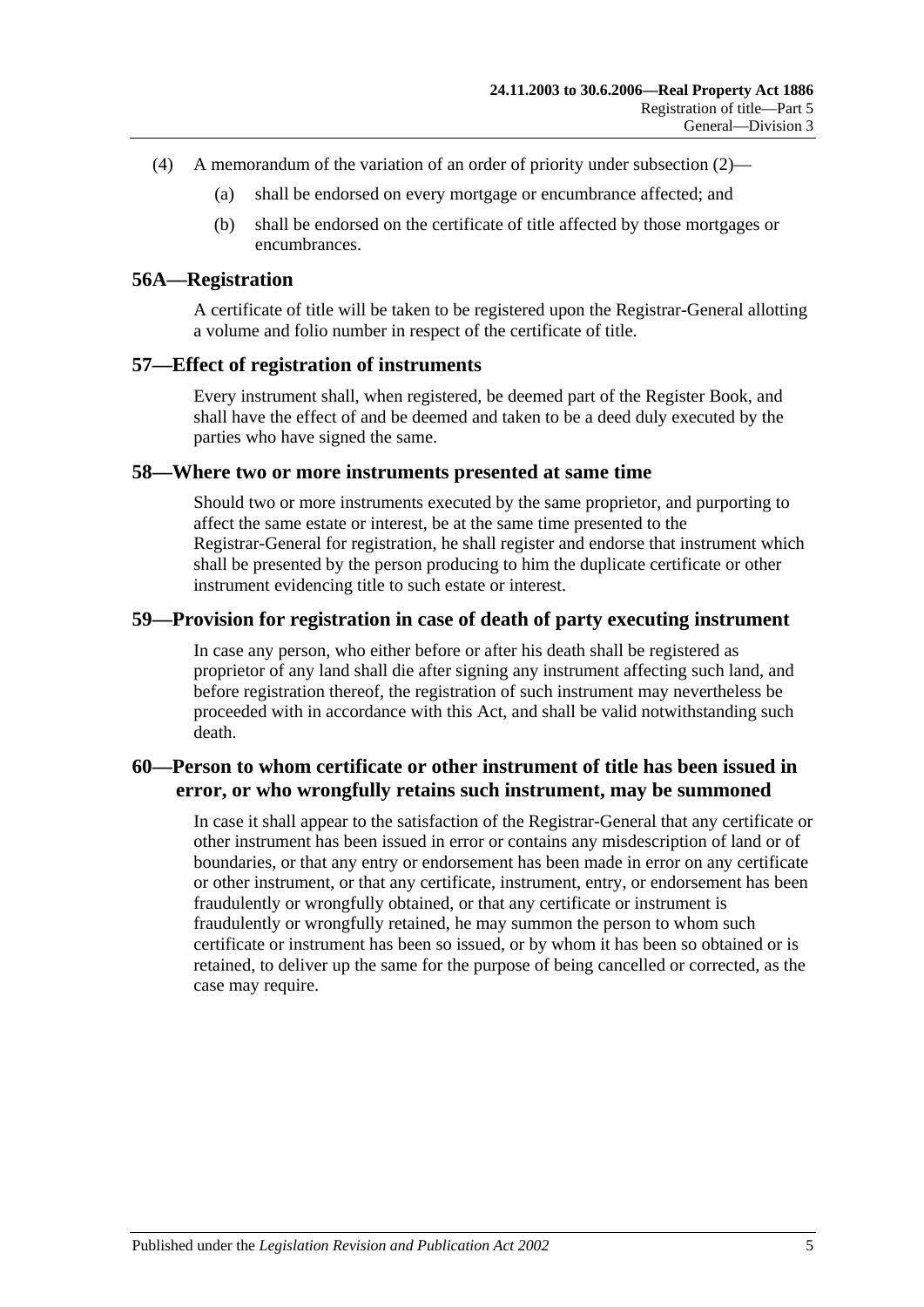### <span id="page-31-0"></span>**61—Arrest of person refusing to deliver up instrument for cancellation or correction**

In case such person shall refuse or neglect to comply with such summons, the Registrar-General may apply to the Court to issue a summons for such person to appear before the Court and show cause why such certificate or other instrument should not be delivered up to be cancelled or corrected; and if such person, when served with such summons, shall neglect or refuse to attend before such Court at the time therein appointed, it shall be lawful for such Court to issue a warrant authorising and directing the person so summoned to be apprehended and brought before the Court for examination.

### <span id="page-31-1"></span>**62—Order for delivery of instrument**

Upon the appearance before the Court of any person summoned or brought up by virtue of a warrant as aforesaid, it shall be lawful for the Court to examine such person upon oath, and to order him to deliver up such certificate or other instrument, and, upon refusal or neglect by such person to deliver up the same pursuant to such order, to commit him to gaol for any period not exceeding six months, unless such certificate or instrument shall be sooner delivered up.

### <span id="page-31-2"></span>**63—Orders for cancellation of instrument and alteration of Register Book**

In such case, or in case a summons by the Registrar-General or a Judge cannot be served upon such person as hereinbefore directed, the Court may direct the Registrar-General to cancel or correct any certificate or other instrument, or any entry or memorial in the Register Book relating to such land, and to substitute and issue such certificate or other instrument, or make such entry as the circumstances of the case may require, and the Registrar-General shall give effect to such order.

### <span id="page-31-3"></span>**64—Powers of court to direct cancellation of certificate or entry**

In any proceeding in the Court respecting any land, or any transaction, contract, or application relating thereto, or any instrument, caveat, memorial, or other entry affecting any such land, it shall be lawful for the Court to direct the Registrar-General to cancel, correct, record, substitute, issue, or make any certificate, or any memorial or entry in the Register Book, notwithstanding that the relevant duplicate certificate has not been produced to him, or otherwise to do such acts and make such entries as may be necessary to give effect to any judgment, decree, or order of such Court given or made in such proceeding, and the Registrar-General shall obey every such direction.

### <span id="page-31-4"></span>**65—Search allowed**

Any person shall have access to the Register Book, and to all instruments filed and deposited in the Lands Titles Office for the purpose of inspection during the hours and upon the days appointed for search.

### <span id="page-31-5"></span>**66—Conflict between original and duplicate certificate**

If there is a difference between an original certificate and the duplicate certificate, the original prevails.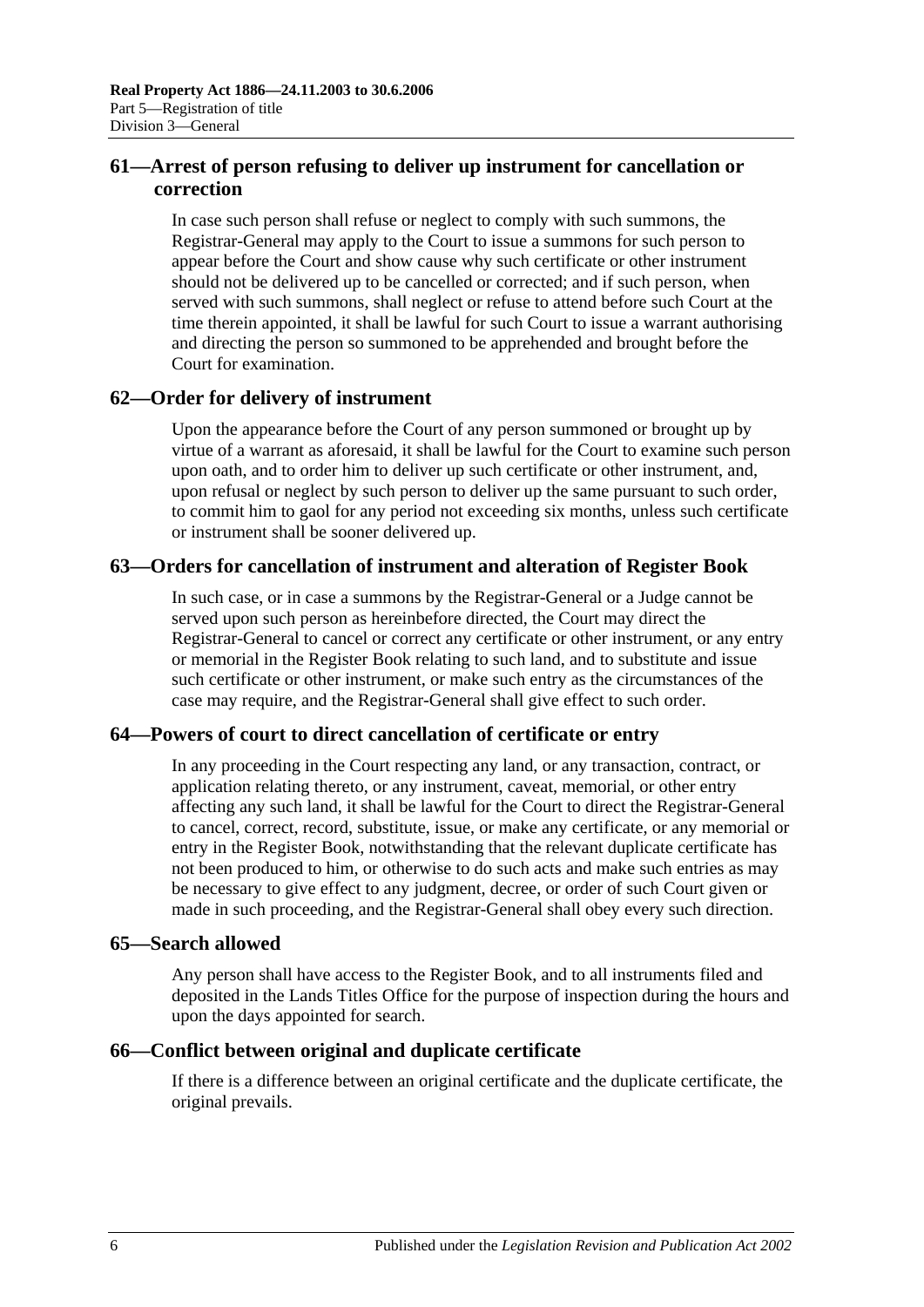## <span id="page-32-0"></span>**66A—Lodgement of land grant**

If a grant of Crown land is lodged in the Lands Titles Registration Office, the Registrar-General must register title to the land.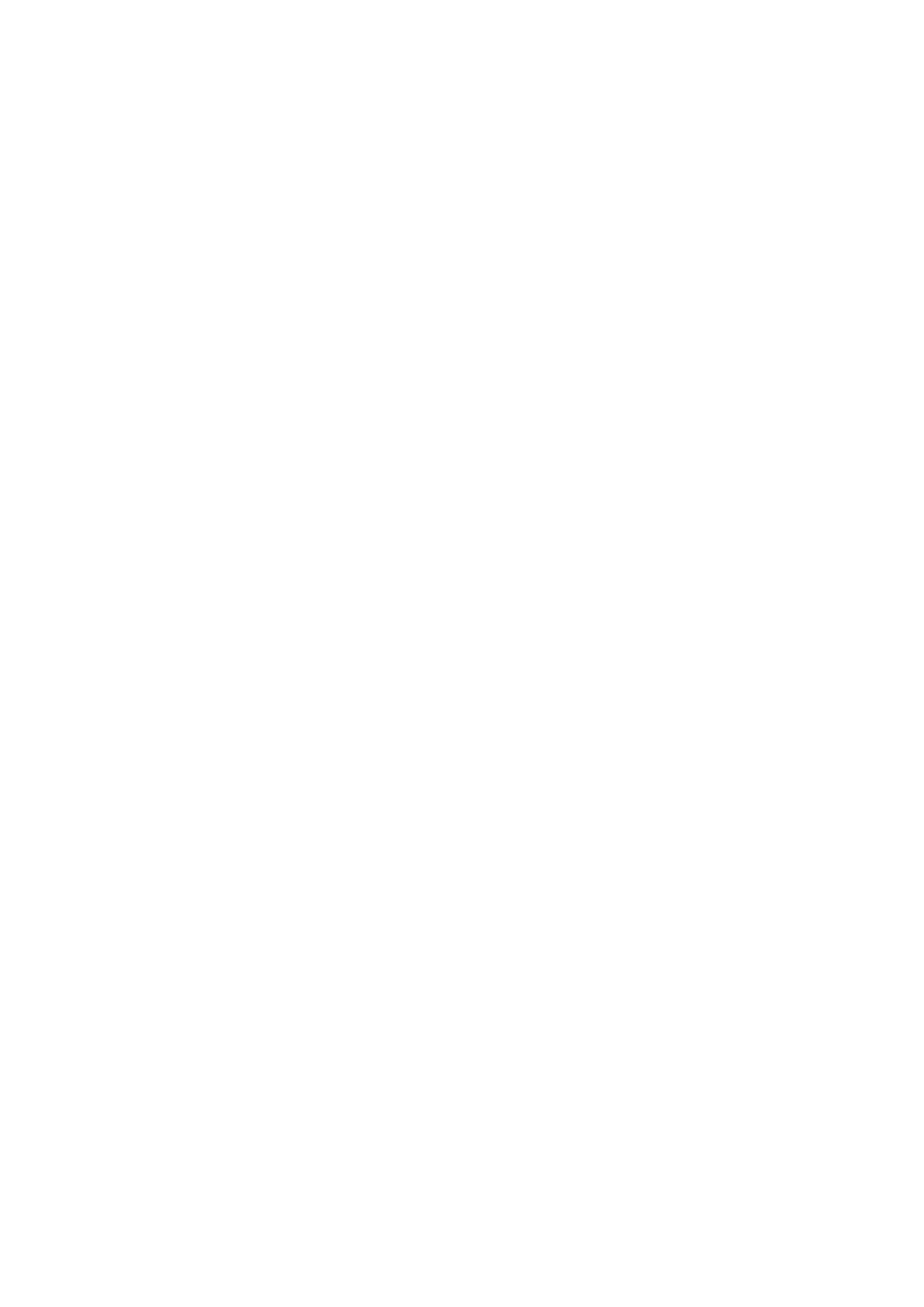# <span id="page-34-0"></span>**Part 6—The title of registered proprietors**

#### <span id="page-34-1"></span>**67—Instruments not effectual until registration**

No instrument shall be effectual to pass any land or to render any land liable as security for the payment of money, but upon the registration of any instrument in manner herein prescribed, the estate or interest specified in such instrument shall pass, or, as the case may be, the land shall become liable as security in manner and subject to the covenants, conditions, and contingencies set forth and specified in such instrument or by this Act declared to be implied in instruments of a like nature.

#### <span id="page-34-2"></span>**68—Person named in certificate to be the registered proprietor**

The person named in or appearing by any certificate or other registered instrument as seized of or taking any estate or interest in land shall be the registered proprietor thereof.

#### <span id="page-34-3"></span>**69—Title of registered proprietor indefeasible, except in cases of—**

The title of every registered proprietor of land shall, subject to such encumbrances, liens, estates, or interests as may be notified on the original certificate of such land, be absolute and indefeasible, subject only to the following qualifications:

#### (a) **Fraud**

in the case of fraud, in which case any person defrauded shall have all rights and remedies that he would have had if the land were not under the provisions of this Act: Provided that nothing included in this subsection shall affect the title of a registered proprietor who has taken *bona fide* for valuable consideration, or any person *bona fide* claiming through or under him;

#### (b) **Forgery or disability**

in the case of a certificate or other instrument of title obtained by forgery or by means of an insufficient power of attorney or from a person under some legal disability, in which case the certificate or other instrument of title shall be void: Provided that the title a registered proprietor who has taken *bona fide* for valuable consideration shall not be affected by reason that a certificate other instrument of title was obtained by any person through whom he claims title from a person under disability, or by any of the means aforesaid;

#### (c) **Erroneous inclusion of land**

where any portion of land has been erroneously included, by wrong description of parcels or boundaries, in the certificate or other instrument evidencing the title of the registered proprietor: In which case the rights of the person who but for such error would be entitled to such land shall prevail, except as against a registered proprietor taking such land *bona fide* for valuable consideration, or any person *bona fide* claiming through or under him;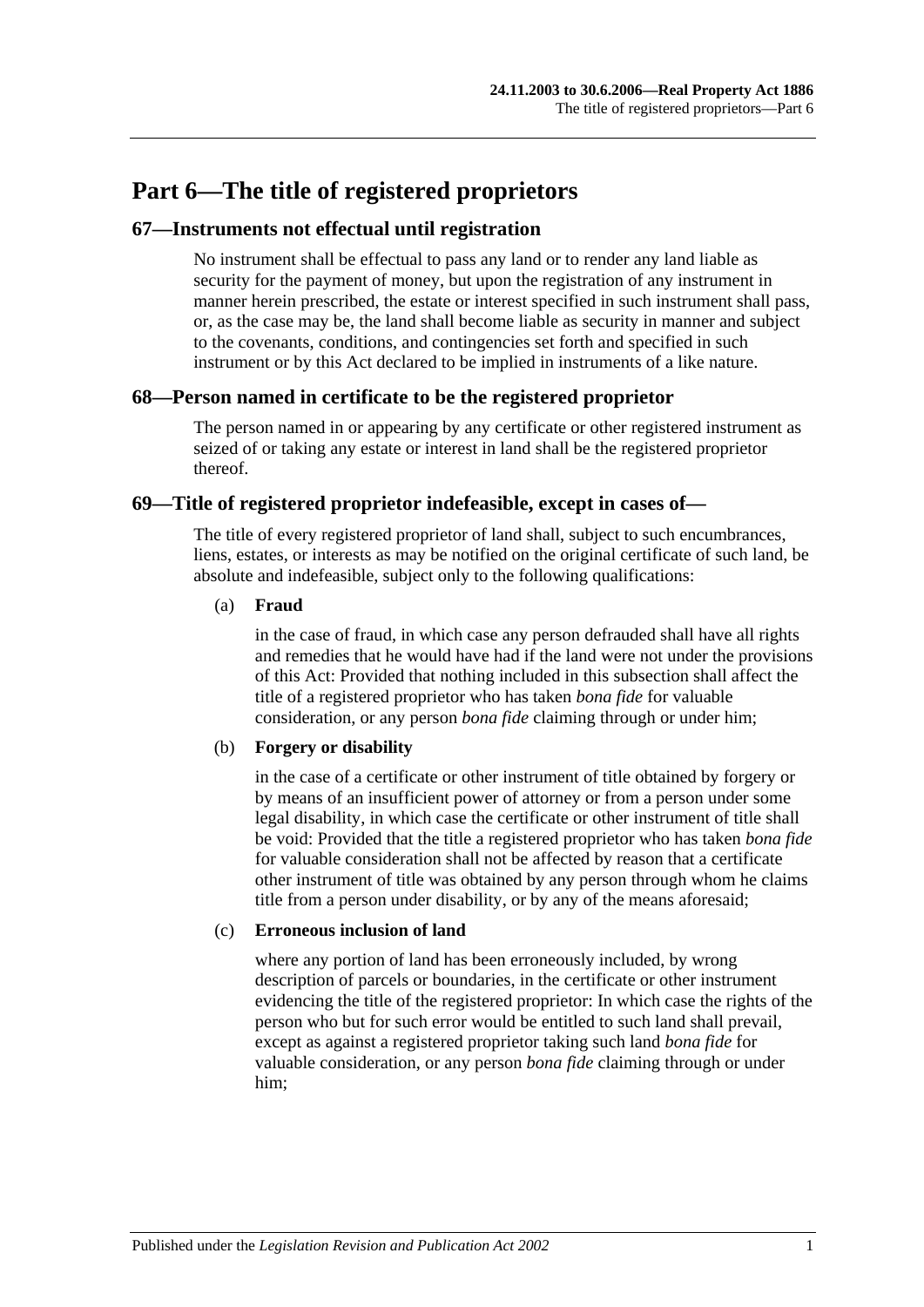#### (d) **Omission of easement**

where a right-of-way or other easement not barred or avoided by the provisions of the *[Rights-of-Way Act](http://www.legislation.sa.gov.au/index.aspx?action=legref&type=act&legtitle=Rights-of-Way%20Act%201881) 1881*, or of this Act, has been omitted or mis-described in any certificate, or other instrument of title: In which case such right-of-way or other easement shall prevail, but subject to the provisions of the said *[Rights-of-Way Act](http://www.legislation.sa.gov.au/index.aspx?action=legref&type=act&legtitle=Rights-of-Way%20Act%201881) 1881* and of this Act;

#### (e) **Several certificates for the same land**

where two or more certificates shall be registered under any of the Real Property Acts in respect of the same land: In which case the title originally first in date of registration shall prevail but without prejudice to the effect of anything done under [Part 19A](#page-98-0) of this Act;

#### (f) **Certificate to be void if any person is in possession and rightfully entitled adversely to the first registered proprietor**

any certificate issued upon the first bringing of land under the provisions of any of the Real Property Acts, and every certificate issued in respect of the said land, or any part thereof, to any person claiming or deriving title under or through the first registered proprietor, shall be void, as against the title of any person adversely in actual occupation of, and rightfully entitled to, such land, or any part thereof at the time when such land was so brought under the provisions of the said Acts, and continuing in such occupation at the time of any subsequent certificate being issued in respect of the said land;

#### (g) **Wife's title to prevail**

where a husband shall have been wrongly registered as co-proprietor of land belonging to his wife for her separate use or as her separate property, in which case the title of the wife shall prevail except as against a registered proprietor taking such land *bona fide* for valuable consideration, or any person *bona fide* claiming through or under him;

#### (h) **A lease or letting for not more than a year**

where at the time when the proprietor becomes registered a tenant shall be in actual possession of the land under an unregistered lease or an agreement for a lease or for letting for a term not exceeding one year: In which case the title of the tenant under such lease or agreement shall prevail;

#### (i) **Non-payment of succession duty**

where the succession duty payable in respect of the land has not been paid, and the certificate required by section 63 of the *[Succession Duties Act](http://www.legislation.sa.gov.au/index.aspx?action=legref&type=act&legtitle=Succession%20Duties%20Act%201929) 1929* has not been obtained: In which case any charge by law imposed on the land in respect of such duty shall remain in force.

### <span id="page-35-0"></span>**70—In other cases title of registered proprietor shall prevail**

In all other cases the title of the registered proprietor of land shall prevail, notwithstanding the existence in Her Majesty, Her heirs, or successors, or in any person of any estate or interest whatever whether derived by grant from the Crown or otherwise, which but for this Act might be held paramount or to have priority; and notwithstanding any want of notice, or insufficient notice of any application, or any error, omission or informality in any application or proceedings.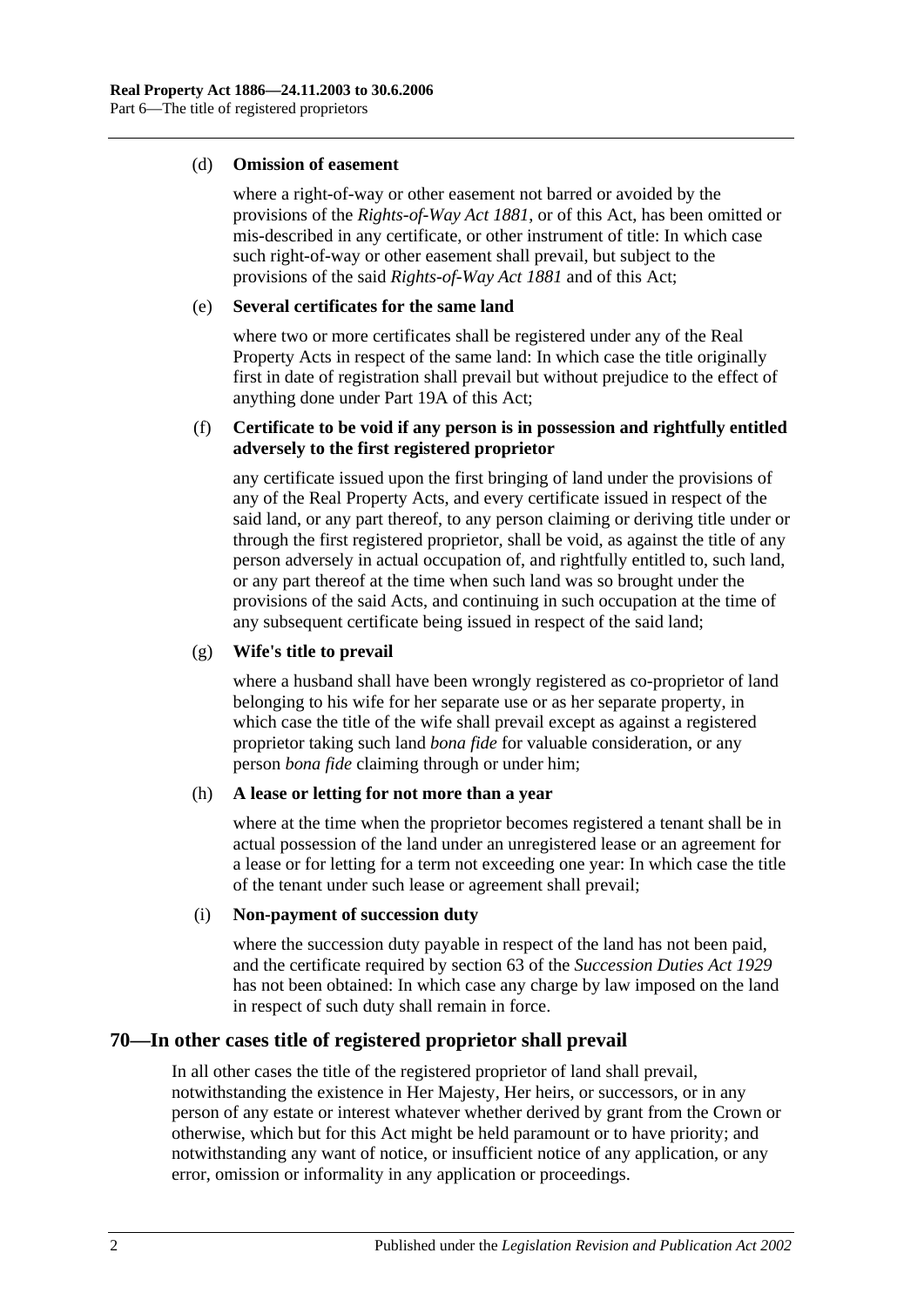## **71—Saving of certain rights and powers viz**

Nothing in the two preceding sections contained shall be construed so as to affect any of the following rights or powers, that is to say—

#### (a) **Sales by Sheriff**

the power of the Sheriff to sell the land of a judgment debtor under a writ of execution;

#### (b) **Sales under order of the Court**

the power of the Court to order the sale of land;

#### (c) **Transmissions on bankruptcy or assignment**

the right of the Official Receiver or of any trustee to land transmitted on the bankruptcy or statutory assignment of the registered proprietor;

#### (d) **Contracts**

the rights of a person with whom the registered proprietor shall have made a contract for the sale of land or for any other dealing therewith;

#### (e) **Trusts**

the rights of a *cestui que trust* where the registered proprietor is a trustee, whether the trust shall be express, implied, or constructive;

#### (f) **Deed-poll by promoters of an undertaking**

the right of promoters of an undertaking to vest land in themselves by deed-poll pursuant to the *[Compulsory Acquisition of Land Act](http://www.legislation.sa.gov.au/index.aspx?action=legref&type=act&legtitle=Compulsory%20Acquisition%20of%20Land%20Act%201925) 1925* or any Act amending the same,

provided that no unregistered estate, interest, power, right, contract, or trust shall prevail against the title of a registered proprietor taking *bona fide* for valuable consideration, or of any person *bona fide* claiming through or under him.

# **72—Knowledge of trust not evidence of want of bona fides**

Knowledge of the existence of any unregistered estate, interest, contract, or trust shall not of itself be evidence of want of *bona fides* so as to affect the title of any registered proprietor.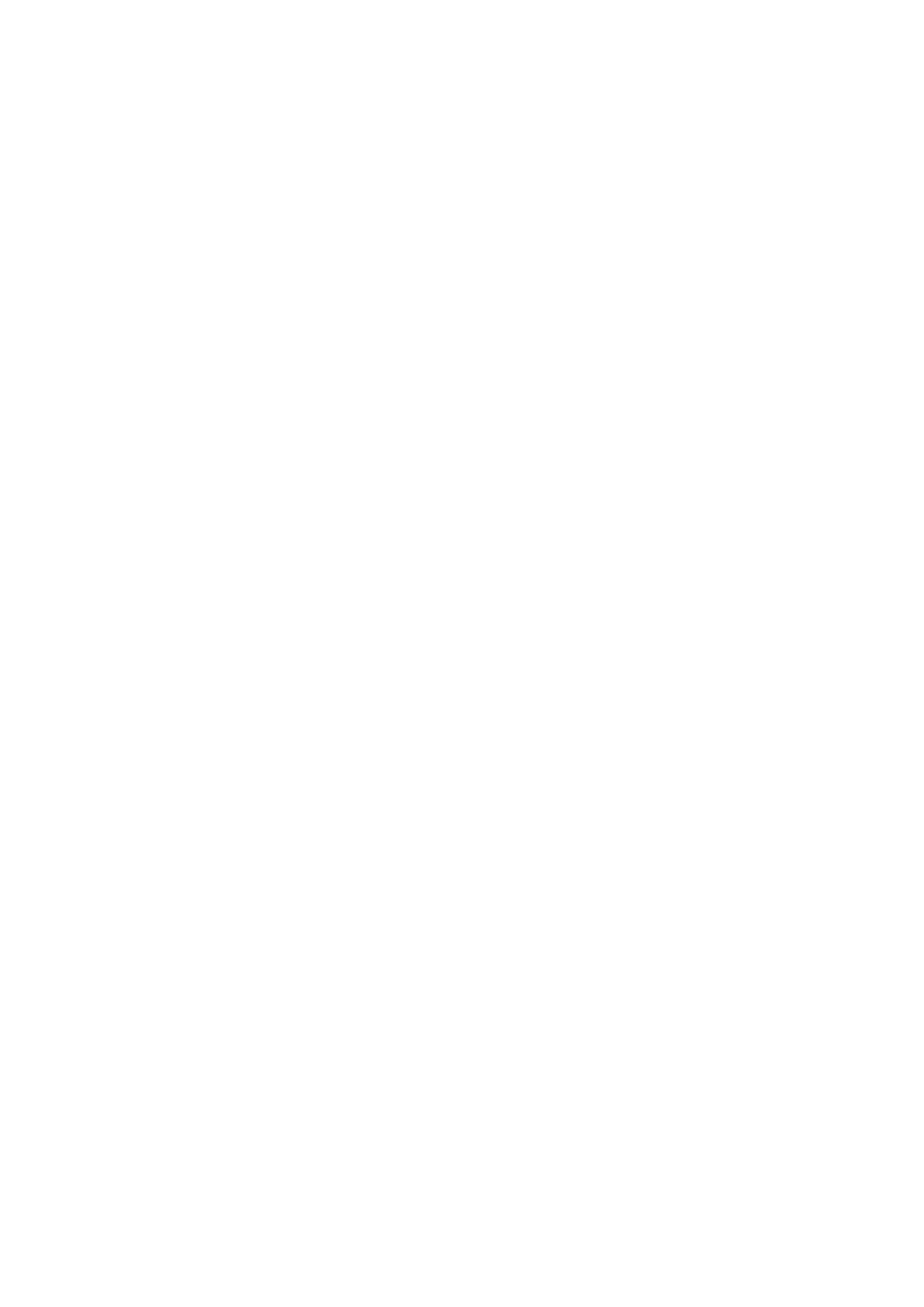# **Part 7—Certificates of title**

# **73—Certificate of title**

The registered proprietor of an estate of freehold in land, other than a leasehold for a life or lives, shall be entitled to receive a certificate for that estate in the appropriate form.

## **74—Joint tenants and tenants in common**

Two or more persons registered as joint proprietors of an estate or interest in land shall be deemed to be entitled to the same as joint tenants; and in all cases where two or more persons are entitled as tenants in common to an estate of freehold in any land, such persons may receive one certificate for the entirety, or each may receive a separate certificate for his undivided share and in each case the certificate must state the shares in which they hold the land.

# **75—Certificates for remainder and reversions**

The proprietor of an estate of freehold in remainder or reversion in land, for a life estate in which a certificate has already been issued, may have his estate registered on the certificate issued for the life estate, or may receive a separate certificate for his estate, which shall refer to the certificate of the particular estate.

## **76—Mode of inheritance or succession shall be implied**

Every certificate, or other instrument of title issued to or made in favour of a corporation, aggregate or sole, shall be deemed to extend to and include the successors of such corporation, and every such certificate or instrument of title issued to or made in favour of any person shall be deemed to extend to and include the legal representatives of such person.

# **77—Memorials on certificates**

The Registrar-General shall record on every certificate issued by him, and in such manner as to preserve their respective priorities, memorials of all subsisting mortgages, leases, and encumbrances, and of any dower or rent-charge to which the land may be subject; and if such certificate be issued to a minor or to a person otherwise under disability, he shall record thereon the age of such minor or the nature of the disability so far as known to him.

# **78—Certificates in lieu of surrendered certificates**

Upon the application of any registered proprietor holding land under one or more certificates, and the delivering up of such instruments of title, it shall be lawful for the Registrar-General to issue to such proprietor one certificate for the whole of such land, or several certificates each comprising portion of such land, in accordance with such application; and upon issuing any such new certificate the Registrar-General shall cancel the duplicates delivered up, and the originals, and shall endorse thereon a memorandum, setting forth the occasion of such cancellation, and referring to the new certificate issued in lieu thereof.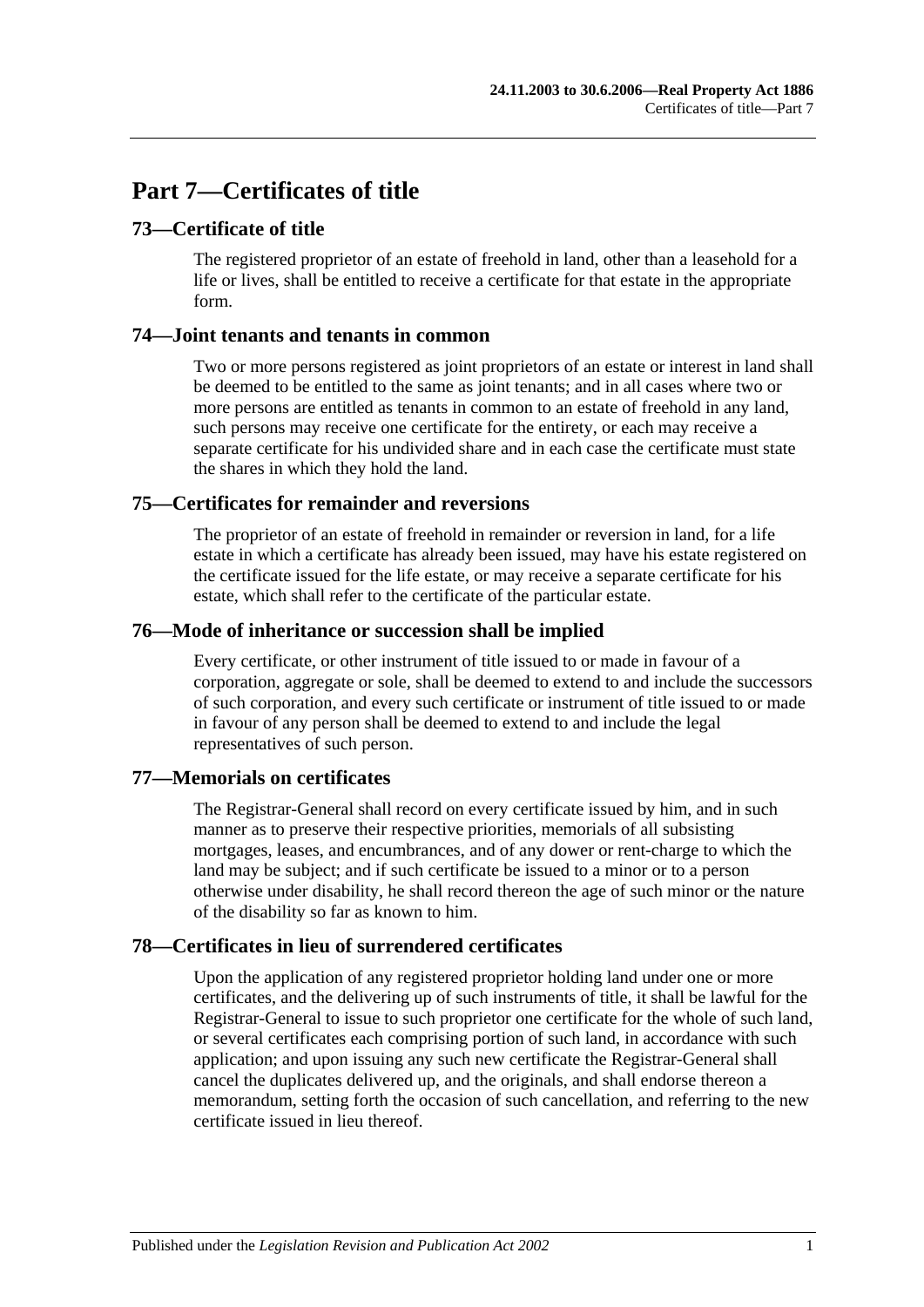## <span id="page-39-0"></span>**79—Substituted certificate etc**

- (1) The Registrar-General, on application in that behalf and on proof to his satisfaction that any duplicate certificate or any tenant's copy of a Crown lease has been lost, mislaid or destroyed, may issue a substituted certificate or tenant's copy of Crown lease (as the case may be).
- (4) Upon issuing a substituted certificate or tenant's copy of Crown lease the Registrar-General shall make an endorsement thereon stating the reason for the issue thereof and shall at the same time enter in the Register Book or the Register of Crown Leases (as the case may be) notice of the issue of such substituted certificate or tenant's copy of Crown lease, and the date thereof, and the reason for the issue thereof.
- (5) Every such substituted certificate or tenant's copy of Crown lease shall be available for all purposes and uses for which the certificate or tenant's copy of Crown lease so lost, mislaid or destroyed would have been available, and shall supersede the duplicate certificate or tenant's copy of Crown lease for which it is substituted.
- (6) Instead of issuing a substituted certificate the Registrar-General may cancel the relevant folio of the Register Book, recording thereon that the folio was cancelled pursuant to this section, and may issue a new certificate in lieu thereof.
- (7) For the purposes of this section every lease or agreement for sale of Crown lands granted or made by or on behalf of the Crown, shall be deemed a Crown lease.
- (8) Before issuing a substituted certificate or a new certificate or a tenant's copy of a Crown lease the Registrar-General may, where in his opinion it is necessary or desirable, give notice of his intention to do so in the Gazette or in any newspaper circulating in the State.

# **80—Issue of certificates of title**

Certificates of title must be issued under the seal of the Registrar-General.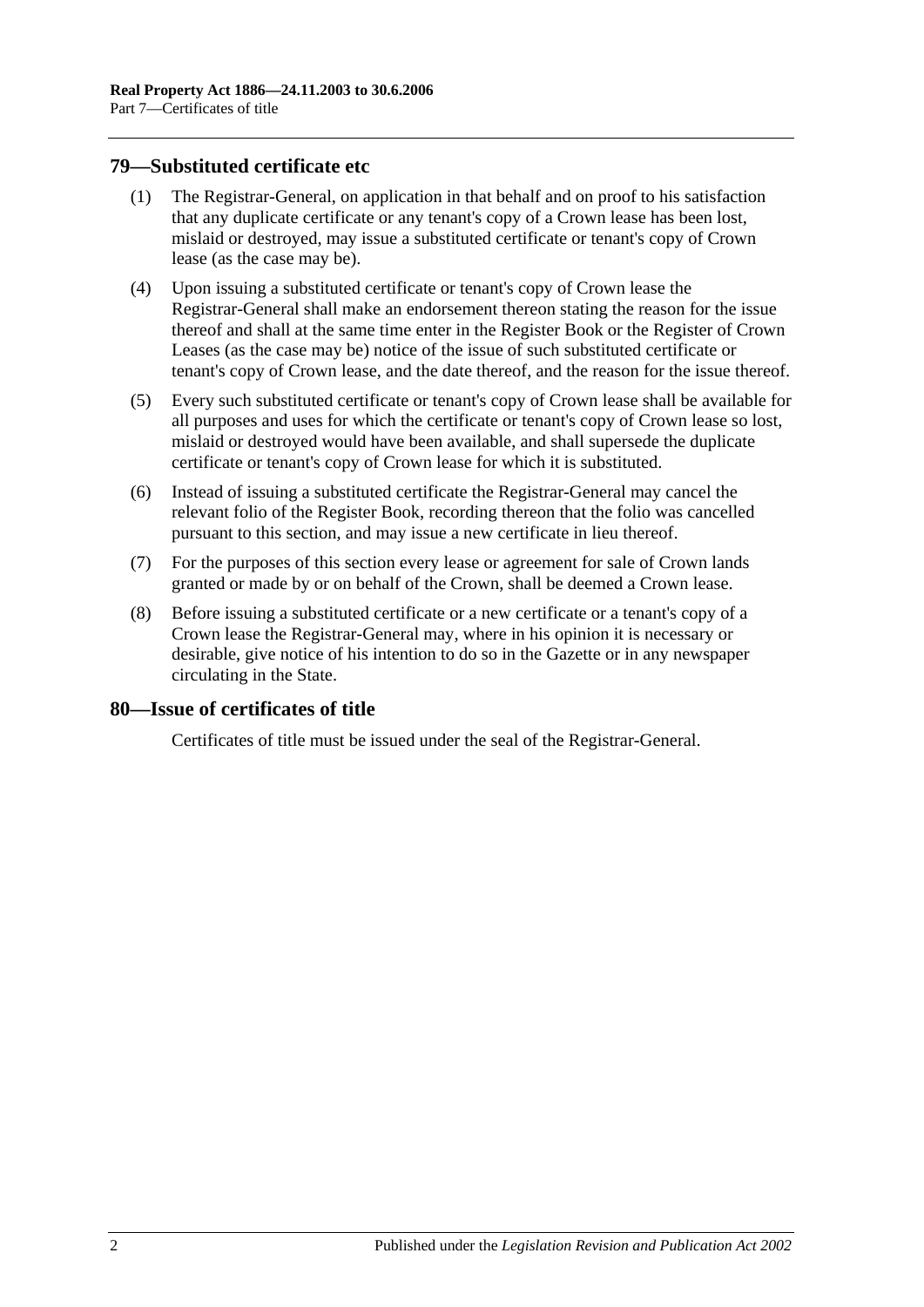# **Part 7A—Title by possession to land under this Act**

## **80A—Application for certificate based on possession**

A person who would have obtained a title by possession to any land which is subject to this Act, if that land had not been subject to this Act, may apply to the Registrar-General for the issue to him of a certificate of title to that land.

# **80B—Signature attestation and operation of application**

- (1) Every such application shall—
	- (a) be in writing in a form fixed by the Registrar-General;
	- (b) be signed by the applicant;
	- (c) contain a declaration by the person signing it, declaring that all the statements in it are true.
- (2) The applicant shall, if required by the Registrar-General, furnish him with a plan of survey of the land.

# **80C—Application how dealt with**

- (1) The Registrar-General shall refer each application to the solicitor to his department, who shall examine it and report upon it to the Registrar-General.
- (2) The Registrar-General may thereupon in his discretion reject the application as regards the whole or any part of the land to which it relates, or proceed as hereinafter provided.

# **80D—Requisitions**

The Registrar-General may—

- (a) require an applicant to furnish him with any information or documents relating to his application;
- (b) notwithstanding any direction previously given by him as to the application, reject it altogether or in part if the applicant fails to comply within a reasonable time with any requisition made under this section.

# <span id="page-40-1"></span><span id="page-40-0"></span>**80E—Notice of application**

- (1) If an application is not wholly rejected by the Registrar-General he shall cause a notice of the application in a form fixed by him—
	- (a) to be published once at least in a newspaper circulating in the neighbourhood of the land, and, if he thinks necessary, in any other newspaper; and
	- (b) to be given to any person who in the Registrar-General's opinion has or may have any estate or interest in the land; and
	- (c) to be published in any other way or given to any other persons.
- (2) The notice shall fix a time, not less than twenty-one days nor more than twelve months from the first publication of the notice in a newspaper under [subsection](#page-40-0) (1) of this section, at or after the expiration of which the Registrar-General may, unless a caveat is lodged, grant the application altogether or in part.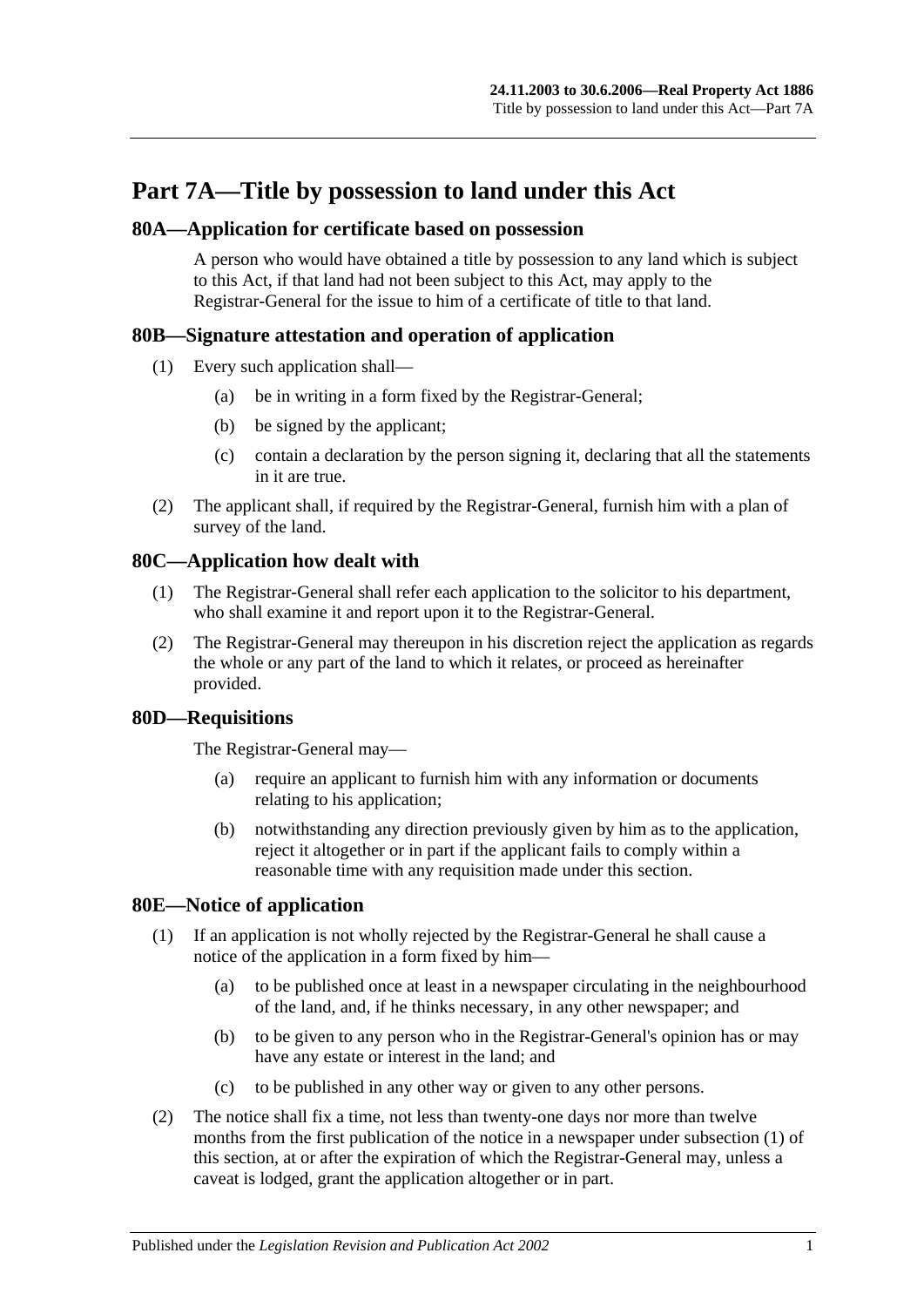## **80F—Caveats**

- (1) A person claiming an estate or interest in the land to which an application under this Part relates, may at any time before the application is granted, lodge a caveat with the Registrar-General forbidding the granting of the application.
- (2) A caveat under this section—
	- (a) shall state the nature of the estate or interest claimed by the person lodging it and shall give an address at which notices and proceedings relating to the caveat may be served;
	- (b) need not be in any particular form but shall be accepted by the Registrar-General if it gives reasonable notice of the claim of the caveator.
- (3) If the Registrar-General is satisfied that the caveator is the registered proprietor of the land to which the application relates, or has an estate or interest in that land derived under or through the registered proprietor, he shall refuse the application:

Provided that the Registrar-General shall not refuse an application solely on the ground that a person is entitled to an easement in or over the said land, but if a person is so entitled the Registrar-General may include in any certificate of title issued to the applicant a statement that the land is subject to the easement.

- (4) If the Registrar-General is not satisfied that the caveator is the registered proprietor of the land or has an estate or interest therein derived under or through the registered proprietor, he shall give notice to the caveator that the caveator is required to take proceedings in the Court to establish his title to the estate or interest claimed by him, within a time specified in the notice being not less than six months after the giving thereof.
- (5) If a caveator who has received such notice from the Registrar-General does not within the time mentioned in the notice bring an action in the Court to obtain a declaration that he is entitled to the estate or interest claimed by him and give written notice thereof to the Registrar-General, or obtain from the Court an order or injunction restraining the Registrar-General from issuing a certificate to the applicant under this Part, the caveat shall lapse.
- (6) A lapsed caveat shall not except by leave of the Court be renewed by or on behalf of the same person in respect of the same estate or interest.
- (7) In any proceedings to establish the title of the caveator the issue for the Court to decide shall be whether the caveator is the registered proprietor of the land or is entitled to an estate or interest derived under or through the registered proprietor.

#### **80G—Power to issue certificates**

Upon or after the expiration of the time fixed by the notice under [section](#page-40-1) 80E of this Act, if the Registrar-General is satisfied that the possession on which the applicant relies would, if the land had not been subject to this Act, have conferred on the applicant a title by possession, he may issue to the applicant a certificate for an estate in fee simple or for any other estate acquired by the applicant, free from all encumbrances appearing by the Register Book to affect the existing title: Provided that where a caveat has been lodged against the granting of an application the Registrar-General shall not grant that application unless—

(a) the caveat has lapsed; or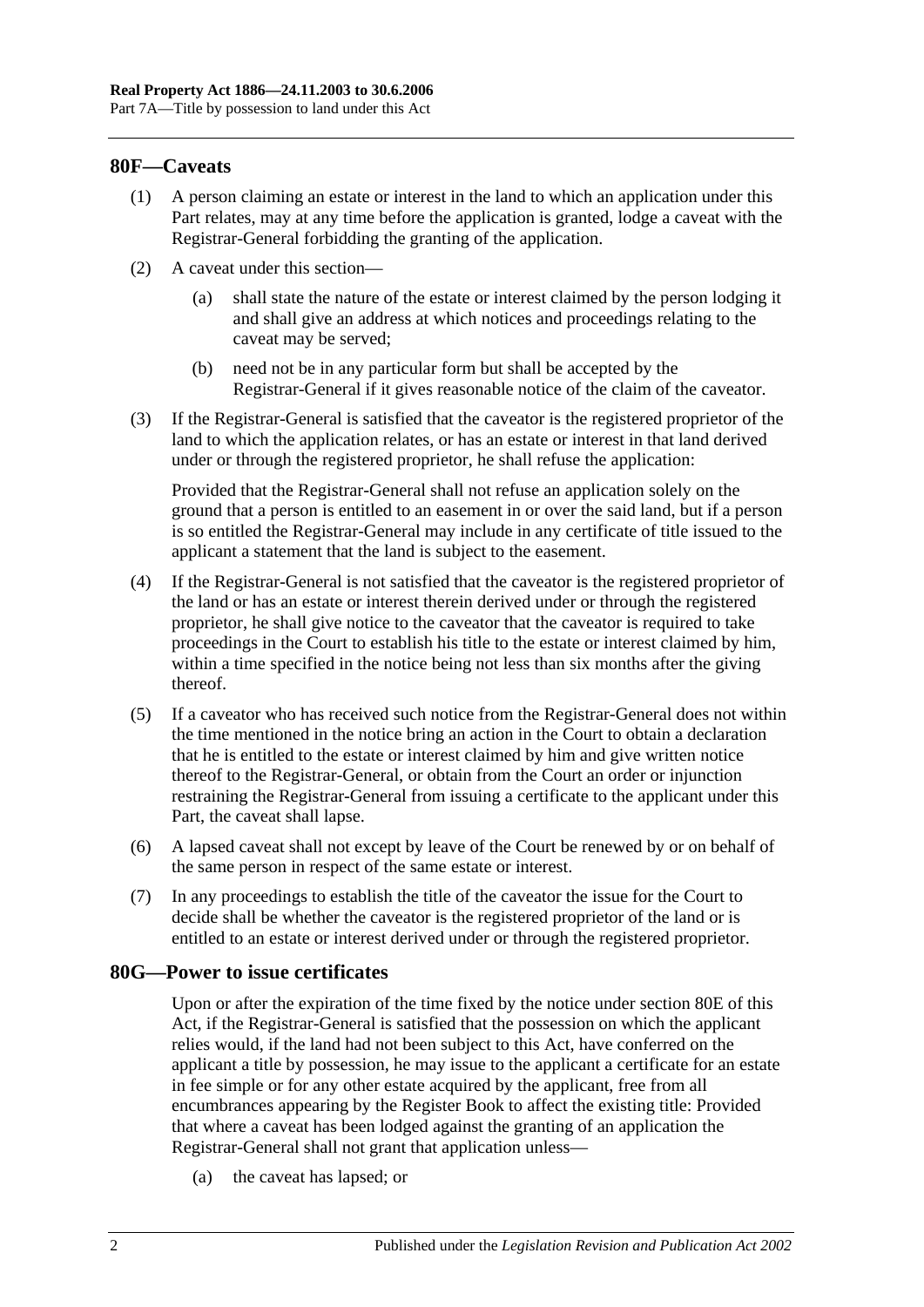(b) proceedings taken by the caveator to establish his title have been finally disposed of, and in those proceedings the caveator has failed to establish his title, or to obtain from the Court an injunction restraining the Registrar-General from issuing a certificate to the applicant.

# **80H—Cancellation of instruments**

- (1) Where a certificate for any land is issued under this Part the Registrar-General—
	- (a) shall cancel the existing certificate for that land and any instrument, entry or memorial in the Register Book altogether or to such extent as is necessary to give effect to the certificate issued;
	- (b) shall endorse on every certificate and instrument so cancelled a memorandum stating the circumstances and authority under which the cancellation is made.
- (2) Upon the cancellation of a certificate, instrument, entry or memorial pursuant to this section, the estate and interest evidenced thereby shall cease and determine.

#### **80I—Fees**

The fees payable upon an application under this Part and in respect of the issue of a certificate under this Part shall be the same as if the application were an application to bring land under the provisions of this Act.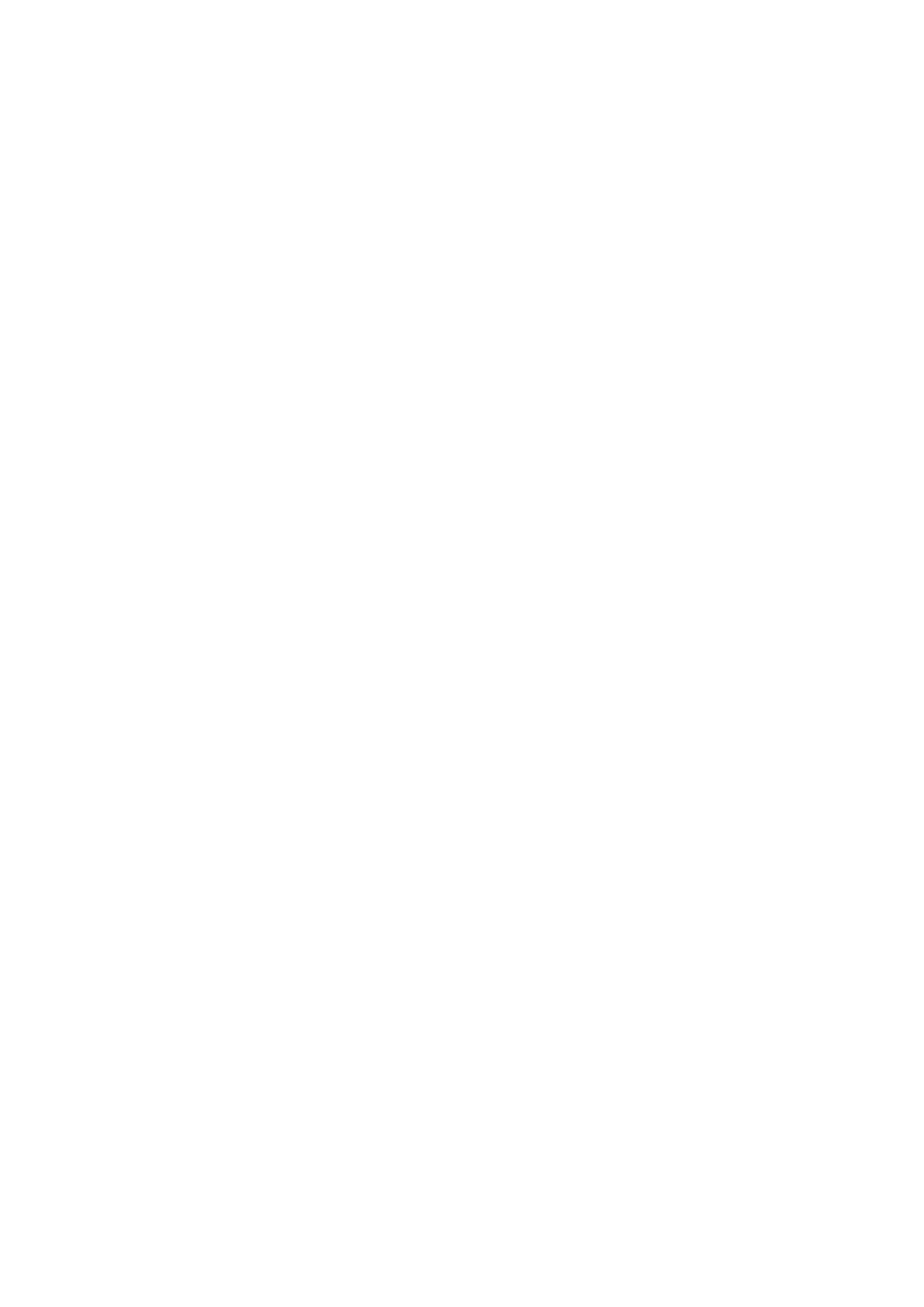# **Part 8—Easements**

## **81—Certificates may contain statement of right-of-way or other easement**

Any certificate hereafter issued may contain a statement therein or entry thereon to the effect that the land therein described has appurtenant thereto any easement, or that the person therein named is entitled to any easement in gross, or that the land therein described is subject to any right or rights-of-way or other easement.

## **82—Description of easement**

Every such statement or entry shall fully set forth a true and accurate description of the easement, or, if the instrument creating the same be enrolled or deposited in the General Registry Office, or deposited in the Lands Titles Registration Office, shall refer to such instrument.

# **83—Registered proprietor not to be subject to rights-of-way not mentioned in certificate**

The registered proprietor of land brought under the provisions of the *[Real Property](http://www.legislation.sa.gov.au/index.aspx?action=legref&type=act&legtitle=Real%20Property%20Act%20of%201861)  [Act of](http://www.legislation.sa.gov.au/index.aspx?action=legref&type=act&legtitle=Real%20Property%20Act%20of%201861) 1861* after the passing of the *[Rights-of-Way Act](http://www.legislation.sa.gov.au/index.aspx?action=legref&type=act&legtitle=Rights-of-Way%20Act%201881) 1881* or of land hereafter brought under the provisions of this Act shall be deemed to hold the land comprised in the certificate of such land subject to such rights-of-way only as are mentioned and set forth in such certificate.

# **84—Easement not binding on registered proprietor subsequently acquiring land bona fide for value unless entered on certificate of title**

No easement hereafter created by express grant or transfer over or in respect of any servient land under the provisions of this Act shall be binding on any registered proprietor subsequently taking the land *bona fide* for valuable consideration, unless such easement shall be entered on the original certificate of such land, and also upon the duplicate certificate.

# **85—Land to be held free of rights-of-way**

The registered proprietor of any land shall, as from the eighteenth day of November, 1886, hold the same freed and discharged from all rights-of-way existing on or before that date and not entered upon the original certificate of such land in pursuance of an application made on or before such date under the *[Rights-of-Way Act](http://www.legislation.sa.gov.au/index.aspx?action=legref&type=act&legtitle=Rights-of-Way%20Act%201881) 1881*.

# **86—Public rights-of-way etc not within this Act**

Rights-of-way or other easements now or hereafter acquired or enjoyed by the public in, over, along, or across any servient land shall not be deemed to be rights-of-way or easements within the meaning of this Part of this Act, or in respect of which applications may be made or caveats entered, and nothing herein contained shall derogate from any such rights or easements, or be deemed to confer on the registered proprietor of any such servient land a right to interfere with or obstruct the public use of any way or other easement so acquired or enjoyed as aforesaid.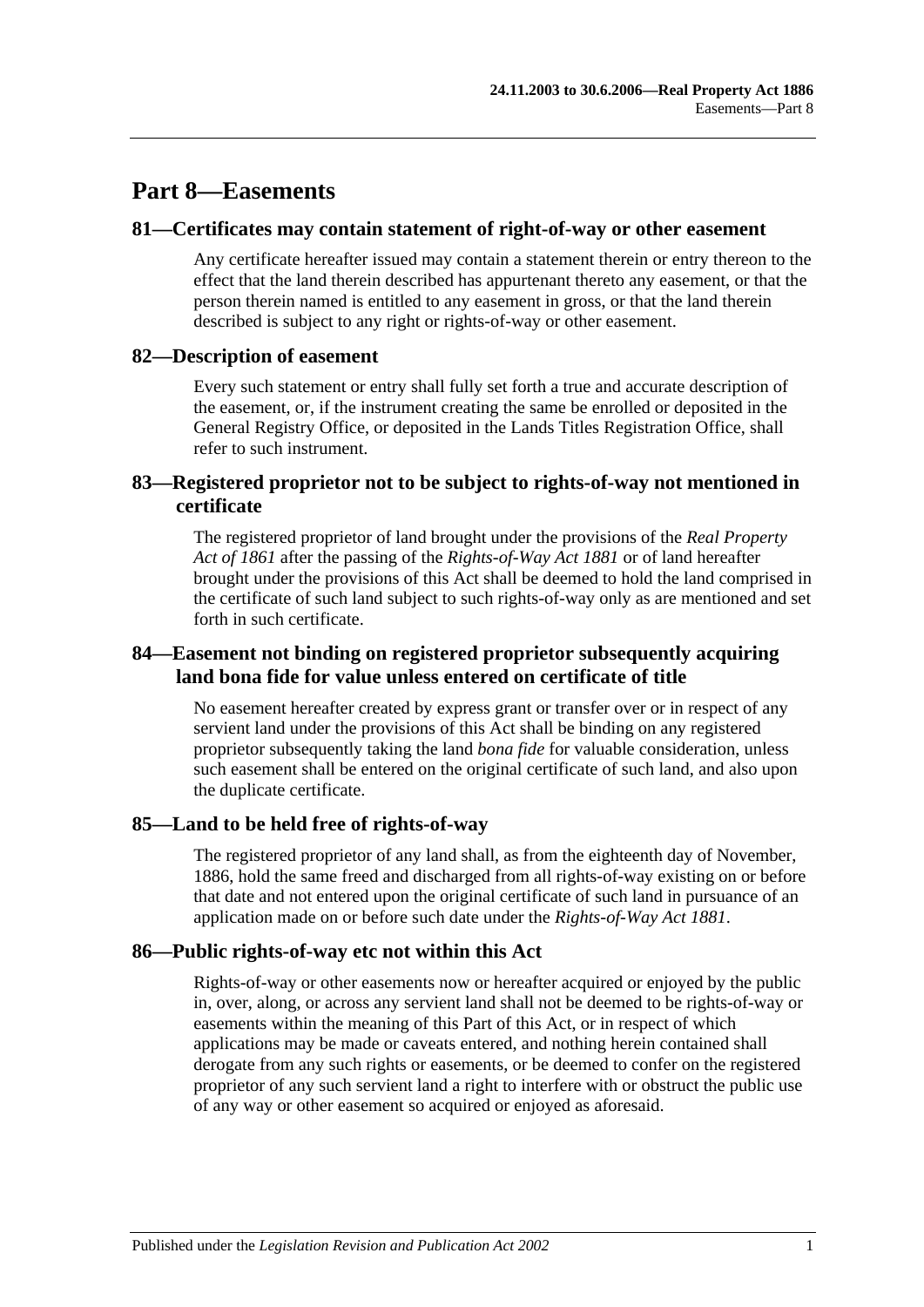# **87—Certificates heretofore issued conclusive evidence of right-of-way therein described**

Every certificate issued before the eighteenth day of November, 1881, containing therein a statement to the effect that the registered proprietor is seized of the land therein described, subject to or together with any right-of-way therein described or delineated, or together with any easement therein described, shall be deemed to operate as a grant or reservation, as the case may be, of such right-of-way or other easement, and such certificate shall, except in the case of fraud, be received in all Courts as conclusive evidence of the existence of such right-of-way or other easement:

Provided that this section shall not apply to any right-of-way or other easement, the title to which is now the subject of pending litigation in any Court of Law, or to any right-of-way or other easement, the right to which has been concluded in any Court adversely to such right-of-way or easement.

# **88—Entry as to easement to be made on original and duplicate certificates of title**

Whenever any right-of-way or other easement appurtenant to land under the provisions of this Act over land also under its provisions shall hereafter be granted or created, the Registrar-General shall make such entry on the original and duplicate certificates for the dominant and servient lands as he thinks fit.

## **89—Short form of describing right-of-way**

The words "a free and unrestricted right-of-way" in any instrument shall be deemed to imply the words set forth in [Schedule 5](#page-134-0) hereto so far as they shall be applicable as fully and effectually as if set out at length in such instrument.

# **89A—Incorporation of long forms of easements in instruments**

Where, in an instrument, a short form set out in [Schedule 6](#page-134-1) is used to grant or create an easement the instrument shall, unless the contrary intention appears, be deemed to incorporate the corresponding long form of that easement set out in the Schedule.

# <span id="page-45-0"></span>**90—Deposit of plan showing rights-of-way**

- (1) Any registered proprietor of any land may deposit with the Registrar-General a plan of subdivision of the said land, showing the rights-of-way intended to be created by such proprietor over such land, and every subsequent registered proprietor of the said land, or any part thereof, shall be entitled to a right-of-way over all the rights-of-way shown in such plan, unless otherwise declared in his certificate.
- (2) [Subsection](#page-45-0) (1) shall not apply to a plan of subdivision deposited with the Registrar-General after the commencement of the *[Real Property Act Amendment Act](http://www.legislation.sa.gov.au/index.aspx?action=legref&type=act&legtitle=Real%20Property%20Act%20Amendment%20Act%20(No.%202)%201985)  (No. 2) [1985](http://www.legislation.sa.gov.au/index.aspx?action=legref&type=act&legtitle=Real%20Property%20Act%20Amendment%20Act%20(No.%202)%201985)*.

# **90A—Application of [sections](#page-46-0) 90B, [90C,](#page-48-0) [90D](#page-49-0) and [90E](#page-49-1)**

[Sections](#page-46-0) 90B, [90C,](#page-48-0) [90D](#page-49-0) and [90E](#page-49-1) apply to, and in relation to, an easement whether the easement and the dominant and servient land are registered under this Act or not and whether the easement is created by instrument or by operation of a provision of this Act or some other Act or by operation of some other law.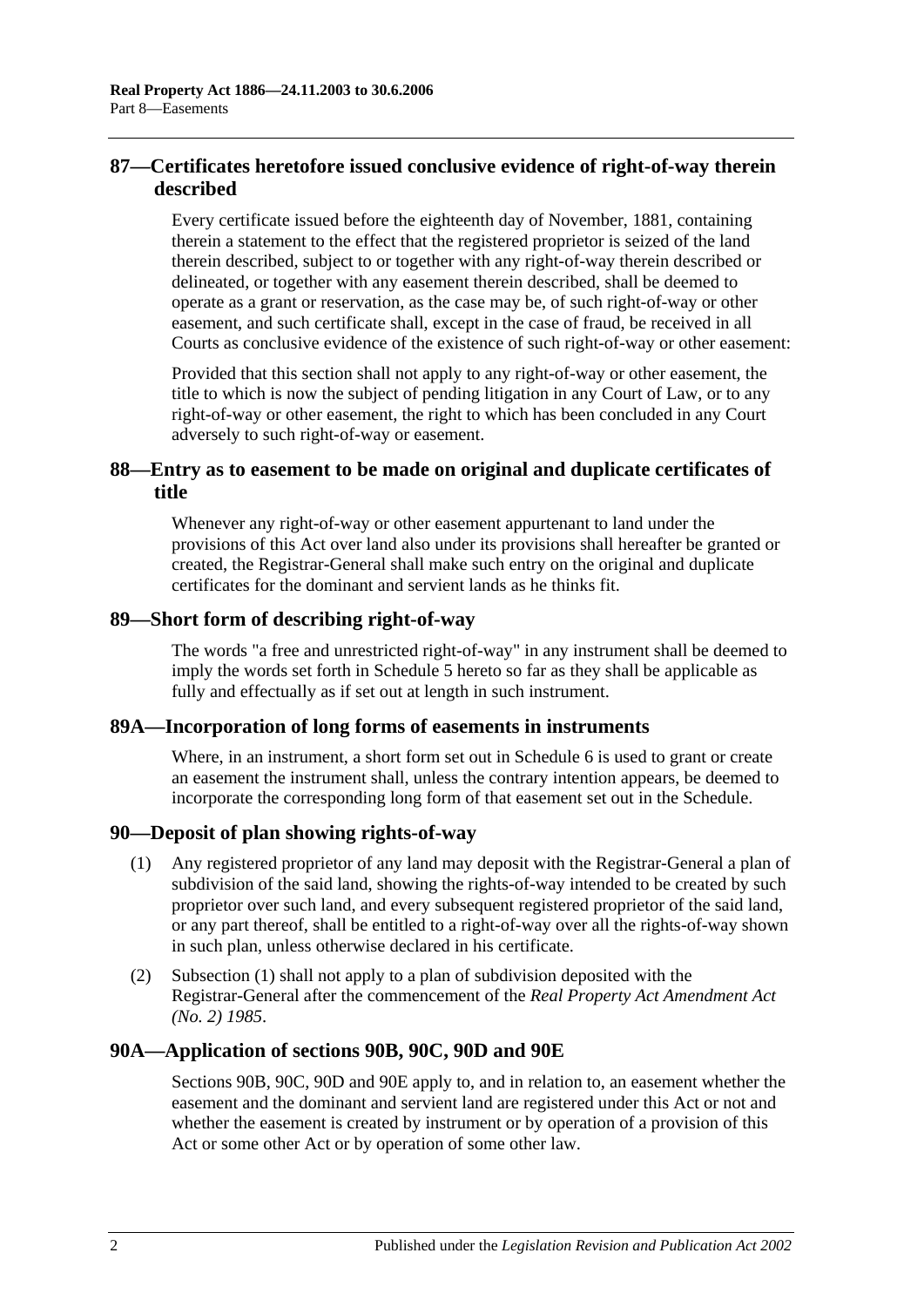#### <span id="page-46-1"></span><span id="page-46-0"></span>**90B—Variation and extinguishment of easements**

- (1) Subject to this section, the Registrar-General may on application (in a form approved by the Registrar-General) by the proprietor of the dominant or servient land or on the Registrar-General's own initiative—
	- (a) vary the position of, or extend or reduce the extent of, an easement over servient land; or
	- (b) vary an easement by extending the appurtenance of the easement to other land owned by the proprietor of the dominant land; or
	- (c) extinguish an easement.
- <span id="page-46-2"></span>(2) Subject to this section, the Registrar-General must not act under [subsection](#page-46-1) (1) except on the application, or with the written consent, of the proprietor of the dominant land and the servient land and with the written consent of all other persons who—
	- (a) in the case of land registered under this Act—appear from the Register Book to have, or to claim, an estate or interest in the dominant or servient land;
	- (b) in the case of land not registered under this Act—are known to the Registrar-General (or who become known to the Registrar-General after making reasonable enquiry) to have, or to claim, an estate or interest in the dominant or servient land.
- <span id="page-46-3"></span>(3) The Registrar-General may dispense with the consent of the proprietor of the dominant or servient land required by [subsection](#page-46-2) (2) if the Registrar-General is satisfied that—
	- (a) notice complying with [subsection](#page-47-0) (3e) has been given to the proprietor; and
	- (b) 28 days has passed since the notice was given; and
	- (c) the proprietor's estate or interest in the dominant or servient land will not be detrimentally affected by the proposed variation or extinguishment of the easement.
- <span id="page-46-4"></span>(3a) The Registrar-General may dispense with the consent of a person required by [subsection](#page-46-2) (2) (other than the proprietor of the dominant or servient land) if he or she is satisfied that the person's estate or interest in the dominant or servient land will not be detrimentally affected by the proposed variation or extinguishment of the easement.
- <span id="page-46-5"></span>(3b) Without limiting the generality of [subsection](#page-46-3) (3) or [\(3a\),](#page-46-4) where—
	- (a) the original purpose of a right-of-way was to provide access to the dominant land to which it is appurtenant; and
	- (b) the right-of-way can no longer be exercised by the proprietor of that land for that purpose because the land has subsequently been separated from the right-of-way by the creation of intervening allotments,

the Registrar-General may extinguish the right-of-way without the consent of a person required by [subsection](#page-46-2) (2) if he or she is satisfied that there is no reason to believe or suspect that the proprietor of that land, or a successor in title of the proprietor, has any reasonable prospect of using the right-of-way for access to that land in the future.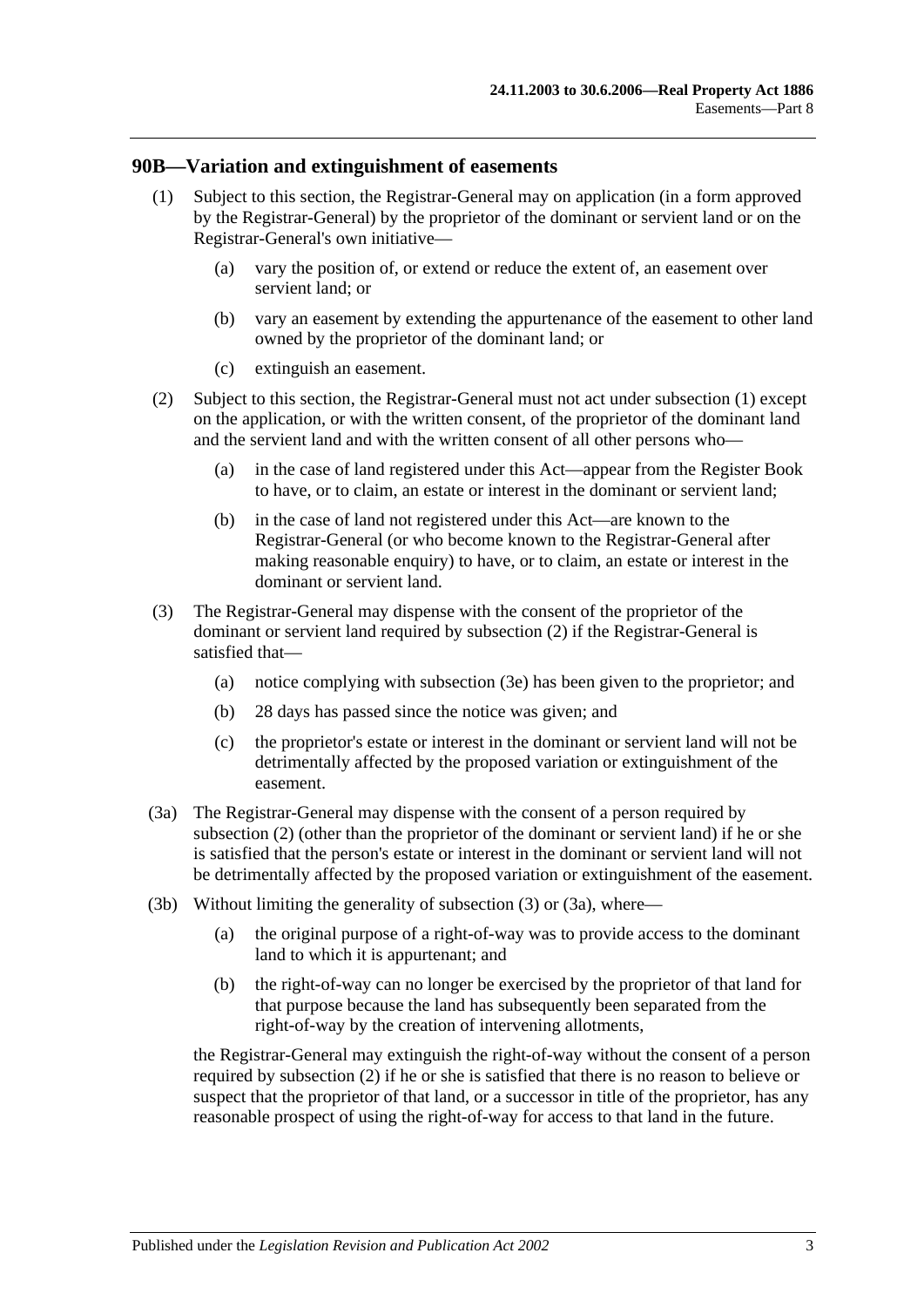- <span id="page-47-1"></span>(3c) Without limiting the generality of [subsection](#page-46-3) (3) or [\(3a\),](#page-46-4) where dominant land is separated from a right-of-way appurtenant to the land by intervening land and the Registrar-General is satisfied that the continued existence of the right-of-way would not enhance the use or enjoyment of the dominant land, he or she may extinguish the right-of-way without the consent of a person required by [subsection](#page-46-2) (2).
- <span id="page-47-2"></span>(3d) Before taking action under [subsection](#page-46-5) (3b) or [\(3c\)](#page-47-1) the Registrar-General must be satisfied that—
	- (a) notice complying with [subsection](#page-47-0) (3e) has been given to the proprietor of the dominant land; and
	- (b) 28 days has passed since the notice was given.
- <span id="page-47-0"></span>(3e) The notice referred to in [subsections](#page-46-3) (3) and [\(3d\)](#page-47-2) must—
	- (a) be approved by the Registrar-General; and
	- (b) include details of the proposed variation or extinguishment of the easement; and
	- (c) invite the person to whom it is given to make representations to the Registrar-General in relation to the proposal within 28 days.
- (4) The Registrar-General may extinguish an easement under [subsection](#page-46-1) (1) without the consent of a person required by [subsection](#page-46-2) (2) if—
	- $(a)$
- (i) in the opinion of the Registrar-General it is not reasonably practicable to ascertain the identity or whereabouts of that person; and
- (ii) the Registrar-General is satisfied that the proprietor of the dominant land has ceased to exercise the rights conferred by the easement; and
- <span id="page-47-3"></span>(b) the Registrar-General has published notice of his or her intention to act under [subsection](#page-46-1) (1) in the Gazette and in a newspaper circulating generally throughout the State; and
- <span id="page-47-4"></span>(c) where the person's identity is known—the Registrar-General has sent notice of his or her intention to act under [subsection](#page-46-1) (1) by post addressed to the person at his or her last address known to the Registrar-General; and
- (d) at least 21 days has elapsed since—
	- (i) notice was published under [paragraph](#page-47-3) (b); and
	- (ii) where [paragraph](#page-47-4) (c) applies, notice was posted under that paragraph.
- (6) Subject to [subsection](#page-47-5) (7), the proprietor of dominant land cannot transfer or convey the land without the easement that is appurtenant to it.
- <span id="page-47-5"></span>(7) The proprietor of dominant land or of some part of it may transfer or convey part of the land without the appurtenant easement if rights under the easement continue in existence in respect of some other part of the dominant land.
- (8) The easement is extinguished in respect of land transferred or conveyed under [subsection](#page-47-5) (7).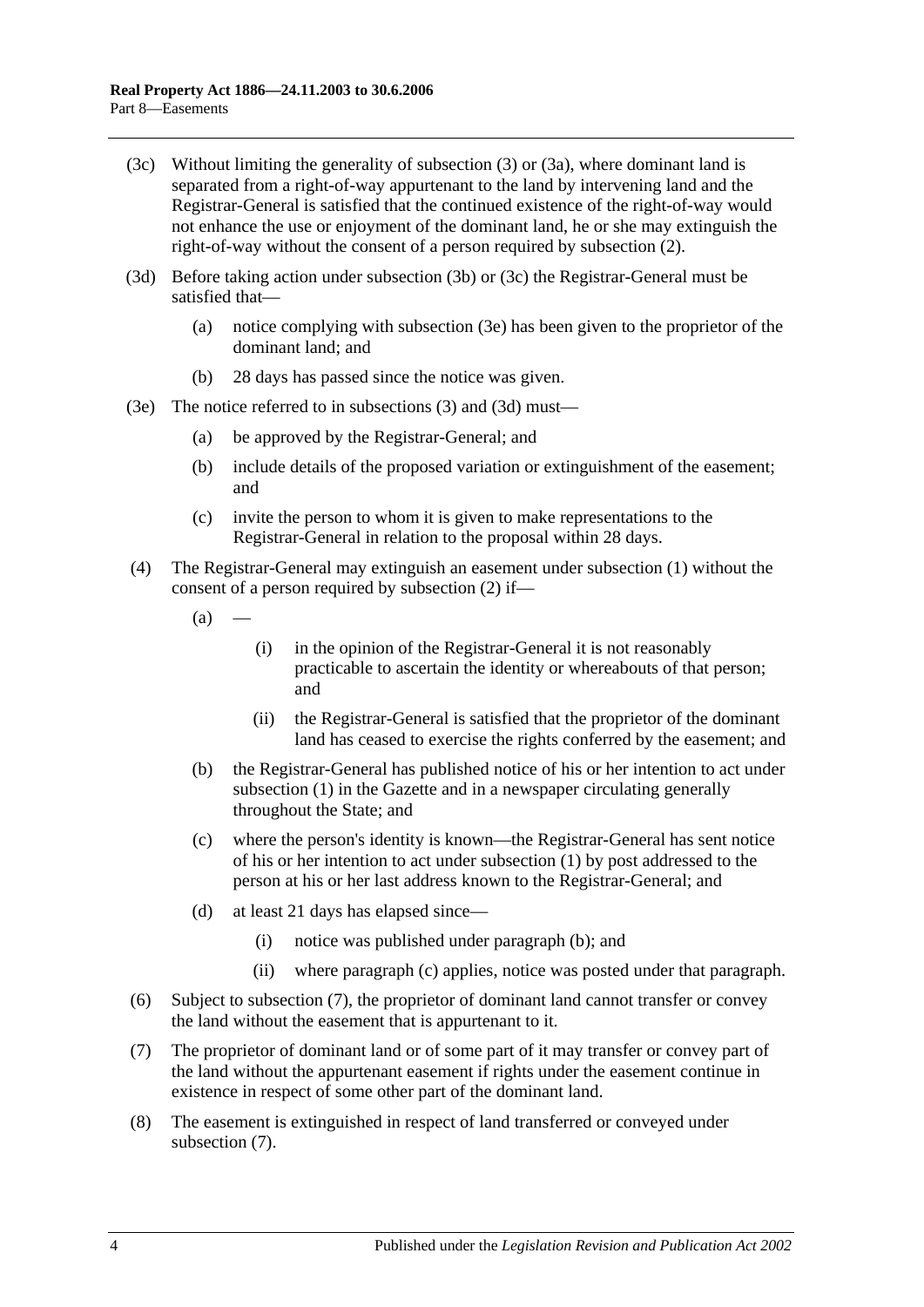- (9) Where, in the opinion of the Registrar-General, the creation or continuance of an easement was, or was likely to have been, a requirement on which—
	- (a) the issue of a certificate by the Development Assessment Commission under section 51 of the *[Development Act](http://www.legislation.sa.gov.au/index.aspx?action=legref&type=act&legtitle=Development%20Act%201993) 1993*; or
	- (b) the issue of a certificate by a council or the South Australian Planning Commission under [Part 19AB;](#page-102-0) or
	- (c) the approval of an application for the deposit of a strata plan by the South Australian Planning Commission or a council; or
	- (d) the consent or approval of an authority under a corresponding previous enactment,

was based—

- (e) the easement cannot be varied or extinguished under this section; and
- (f) the appurtenance of the easement cannot be extended to other land under this section; and
- (g) the easement cannot be merged with the servient land by transfer or conveyance of the easement to the proprietor of the servient land or the transfer or conveyance of the servient land to the proprietor of the easement; and
- (h) part of the dominant land cannot be transferred or conveyed separately from the easement thereby extinguishing the easement in respect of that land,

without the consent of the Development Assessment Commission.

- (10) Upon the variation or extinguishment of an easement under this section the Registrar-General must make such consequential entries in the Register Book or such entries in the records of the General Registry Office as he or she considers necessary.
- (11) A reference in this section to dominant land includes a reference to an easement that is not appurtenant to any land.
- (12) This section is subject to and does not derogate from any other Act relating to the variation or extinguishment of easements of a particular class.

#### <span id="page-48-0"></span>**90C—Easement and servient land may be vested in same person**

- (1) Subject to this section, a person may be the proprietor of an easement and the servient land that is subject to the easement and accordingly a person may grant an easement to himself or herself.
- (2) Subject to this section, if an easement and the servient land are vested in the same person by transfer or conveyance the easement will not merge with the servient land unless the transfer or conveyance expresses the intention that it should do so.
- (3) An easement is extinguished by the amalgamation of the dominant and servient land under [Part 19AB](#page-102-0) [Division 3.](#page-110-0)
- (4) Where the whole or part of the land within the boundaries of an easement is amalgamated with the whole or part of the dominant land by the reconstitution of allotment boundaries upon deposit of a plan of division in the Lands Titles Registration Office, the easement is extinguished insofar as it extended over the amalgamated land.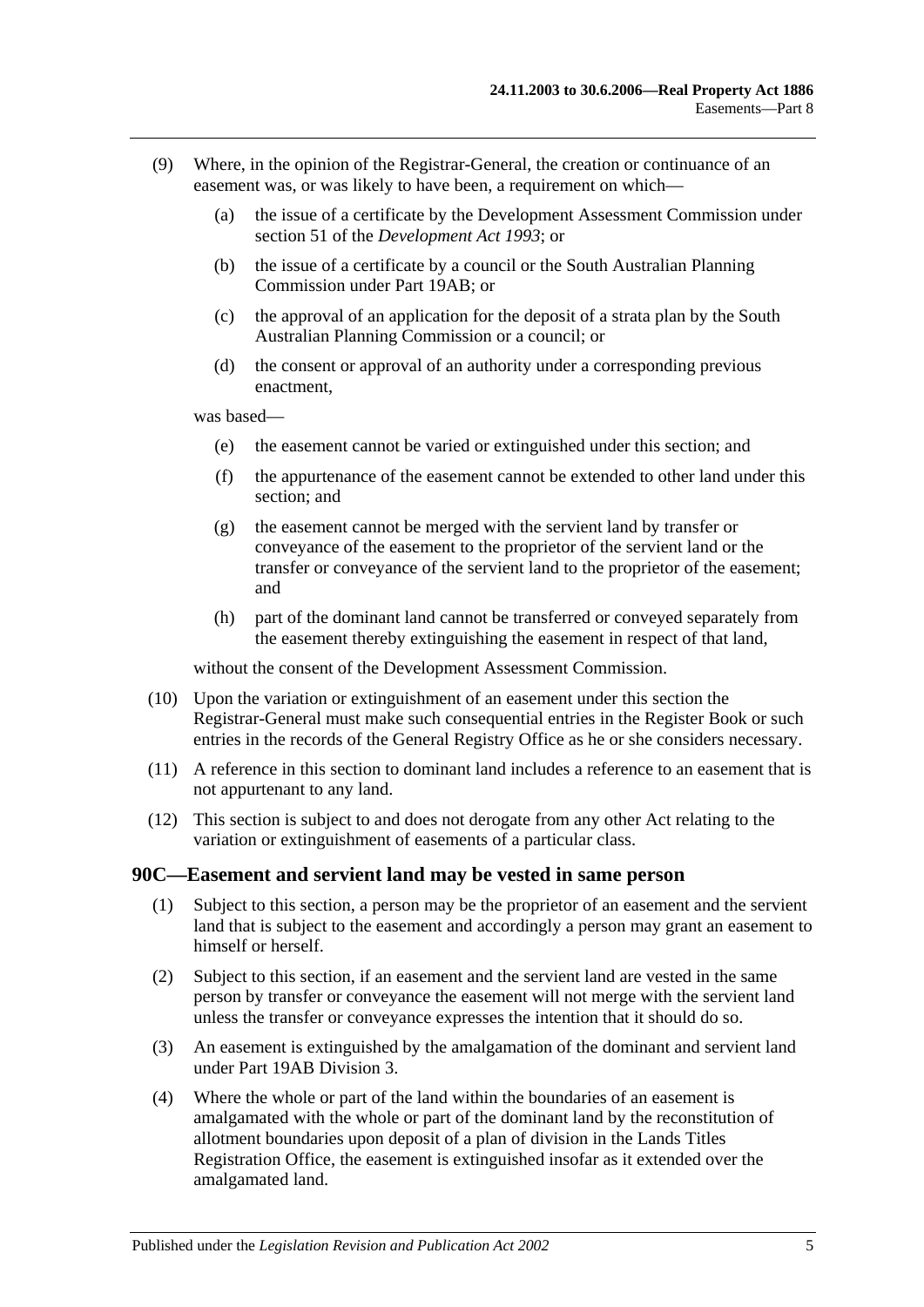#### <span id="page-49-0"></span>**90D—Survey of easement**

Before registering an instrument creating or varying an easement, the Registrar-General or the Registrar-General of Deeds may require the parties to the instrument to lodge a survey prepared by a licensed surveyor that delineates the boundaries of the easement.

#### <span id="page-49-2"></span><span id="page-49-1"></span>**90E—No private right-of-way over public street or road**

- (1) A private right-of-way cannot subsist over a public street or road and accordingly—
	- (a) a private right-of-way cannot be granted, reserved or otherwise created over a public street or road; and
	- (b) upon land becoming a public street or road all private rights-of-way over the land are extinguished; and
	- (c) all private rights-of-way existing over public streets or roads immediately before the commencement of the *[Real Property \(Miscellaneous\) Amendment](http://www.legislation.sa.gov.au/index.aspx?action=legref&type=act&legtitle=Real%20Property%20(Miscellaneous)%20Amendment%20Act%201994)  Act [1994](http://www.legislation.sa.gov.au/index.aspx?action=legref&type=act&legtitle=Real%20Property%20(Miscellaneous)%20Amendment%20Act%201994)* are extinguished.
- (2) [Subsection](#page-49-2) (1) extinguishes a right of way only in respect of land that is a public street or road and the right of way remains in force in respect of other land (if any) that is subject to it.
- (3) In this section—

*a public street or road* means—

- (a) a public street or road within the meaning of Part 17 of the *[Local Government](http://www.legislation.sa.gov.au/index.aspx?action=legref&type=act&legtitle=Local%20Government%20Act%201934)  Act [1934](http://www.legislation.sa.gov.au/index.aspx?action=legref&type=act&legtitle=Local%20Government%20Act%201934)*;
- (b) a thoroughfare vested in a council, an authority or the Crown by [section](#page-107-0) 223LF or by a corresponding previous enactment;
- (c) a public road referred to in section 27CA of the *[Highways Act](http://www.legislation.sa.gov.au/index.aspx?action=legref&type=act&legtitle=Highways%20Act%201927) 1927*,

that the public is entitled to use as a street, road or thoroughfare.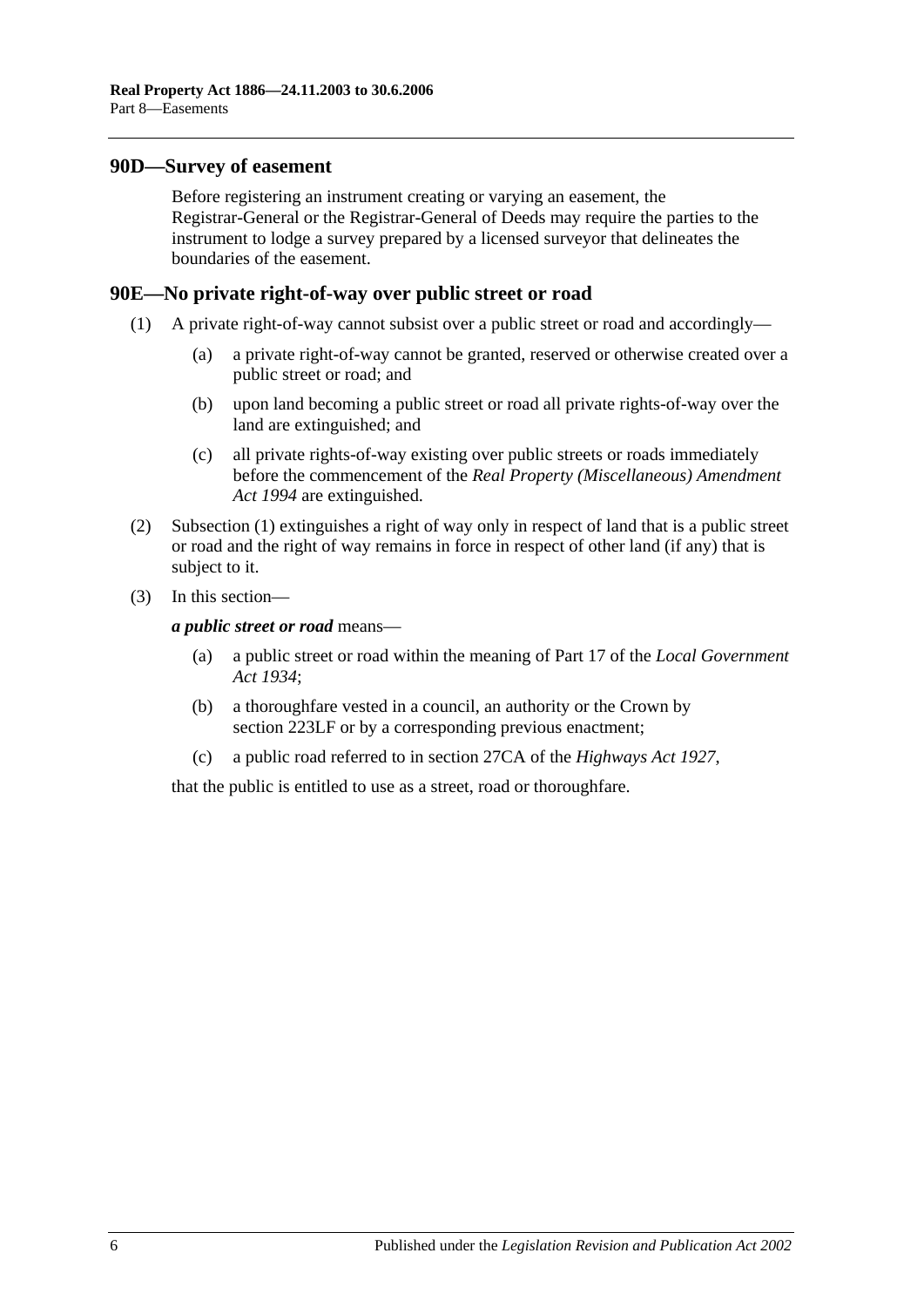# **Part 9—Crown leases**

# **91—Interpretation of Crown lease**

For the purpose of this Part of this Act, every lease or agreement for sale of Crown lands hereafter granted, or made by or on behalf of the Crown, shall be deemed a Crown lease.

## **92—Person now holding under lease or agreement may surrender**

Every person now holding any Crown lands under any lease or agreement for sale granted or made by or on behalf of the Crown may, subject to the approval of the Minister of Lands, surrender his lease or agreement for a Crown lease of the land remaining subject to such lease or agreement, upon all the same terms as shall have been applicable to such land prior to the surrender, but so that every person having any estate or interest in the surrendered land shall concur in the surrender.

# **93—Execution and Registration of Crown Lease**

- (1) The parties to a Crown Lease must execute two copies of the lease one of which must be lodged with the Registrar-General for inclusion or recording in the Register of Crown Leases and the other of which must be delivered to the lessee.
- (2) The Register of Crown Leases may take the form of the individual copies of the leases bound into a book or kept separately or of records made by an electronic, electromagnetic, optical or photographic process or both of those forms.
- (3) A Crown Lease will be taken to be registered upon the Registrar-General allotting a volume and folio number in respect of the lease.

# **94—Forfeiture etc of Crown Lease**

The forfeiture or determination of a Crown Lease will not take effect until the forfeiture or determination has been entered in the Register of Crown Leases by the Registrar-General.

# **95—Not to give any greater effect than if this Act had not been passed. The Minister of Lands may make regulations**

Nothing herein contained or hereby implied shall be construed to give any greater effect or different construction to any Crown lease registered pursuant to this Part of this Act than would have been given to it if this Act had not been passed, nor shall any right or remedy, which the Crown would otherwise have possessed, be in any way prejudiced or altered. The Minister of Lands may, from time to time make any regulations which may be considered expedient for giving effect to this Part of this Act, and all such regulations, when published in the Government Gazette, shall have the force of law.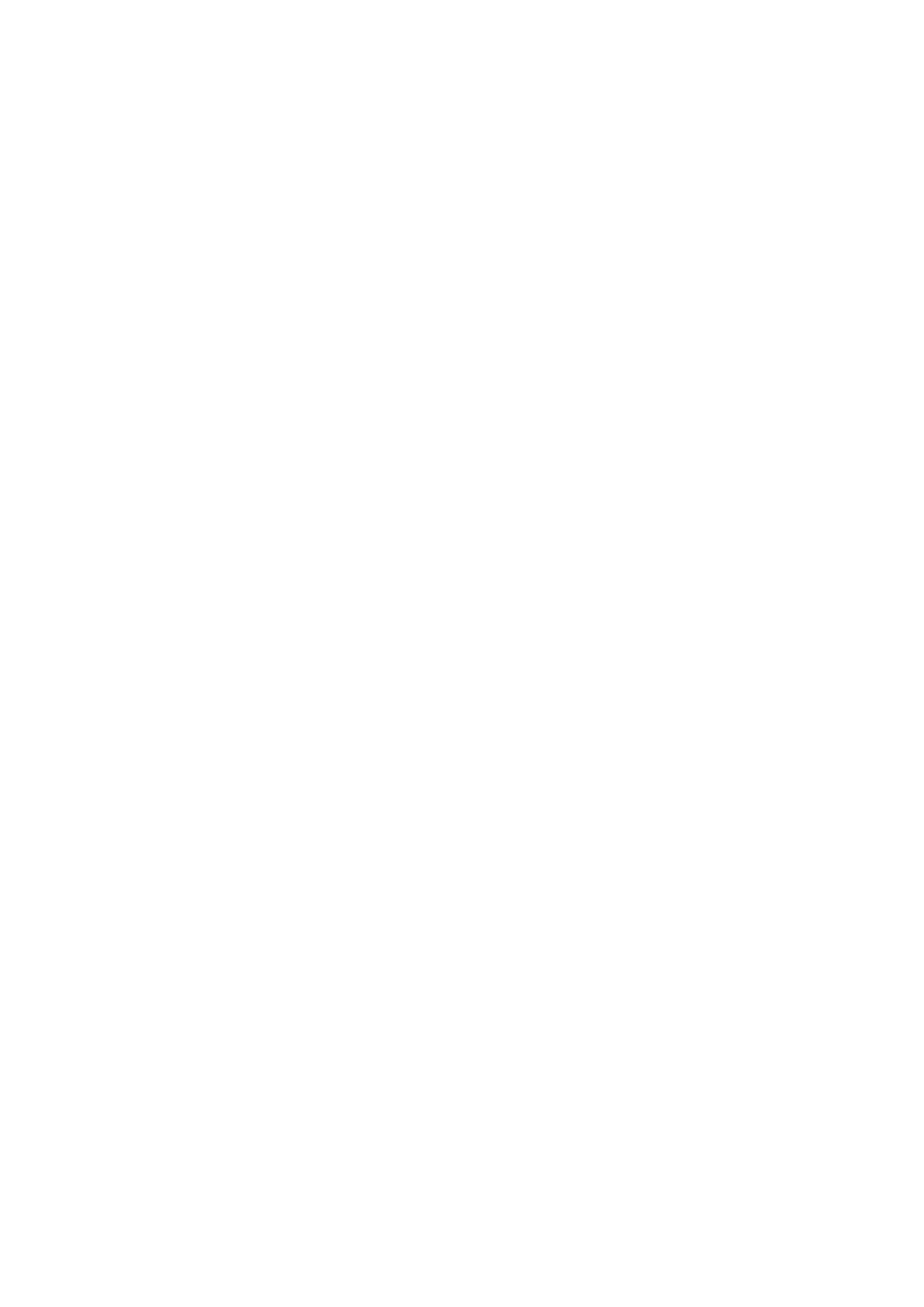# **Part 10—Transfers**

# **96—Transfers**

When any land is intended to be transferred, or any right-of-way or other easement is intended to be created or transferred, the registered proprietor shall execute a transfer in the appropriate form, which transfer shall, for the description of the land intended to be dealt with, refer to the certificate of such land, or shall give such description as may be sufficient to identify the same, and shall contain or have endorsed thereon a memorandum of all leases, mortgages, and encumbrances to which the land shall be subject, and an accurate statement of the estate or interest intended to be transferred or created.

## **96A—Acceptance of transfer**

Every transfer shall contain a statement signed by the transferee indicating that he accepts the transfer or grant of the land, right-of-way or easement: Provided that—

- (a) the Registrar-General may accept and register a transfer without such a statement if he is satisfied that it is difficult or impossible to procure the signature of the transferee;
- (b) where the transferee is an infant or mentally incapacitated person, the transfer may be signed by his or her guardian or the administrator or committee of his or her estate; and the acceptance under this section of a transfer on behalf of an infant shall not affect any right of that infant or of any person on his behalf to avoid or disclaim the transfer.

# **97—Transferee of land subject to mortgage or encumbrance to indemnify transferor**

In every instrument purporting to transfer land mortgaged or encumbered there shall be implied the following covenant by the transferee with the transferor, and so long as such transferee shall remain the registered proprietor, with the mortgagee or encumbrancee, that is to say—That the transferee will pay the principal, interest, and other moneys secured by such mortgage or encumbrance, after the rate and at the time or times specified therein, and will indemnify and keep harmless the transferor from and against such principal, interest, and other moneys and from and against all liability in respect of any of the covenants contained in such mortgage or encumbrance or by this Act implied on the part of the transferor.

# **98—On registration of transfer, grant or certificate to be cancelled**

When a transfer purporting to transfer any estate of freehold is presented for registration, the duplicate certificate shall (except as herein otherwise provided) be delivered to the Registrar-General; and the Registrar-General shall, upon registering the transfer, enter on the original certificate and also on the duplicate certificate (if delivered to him) a memorandum cancelling the same, either wholly or partially, according as the transfer purports to transfer the whole or part only of the land comprised in such certificate.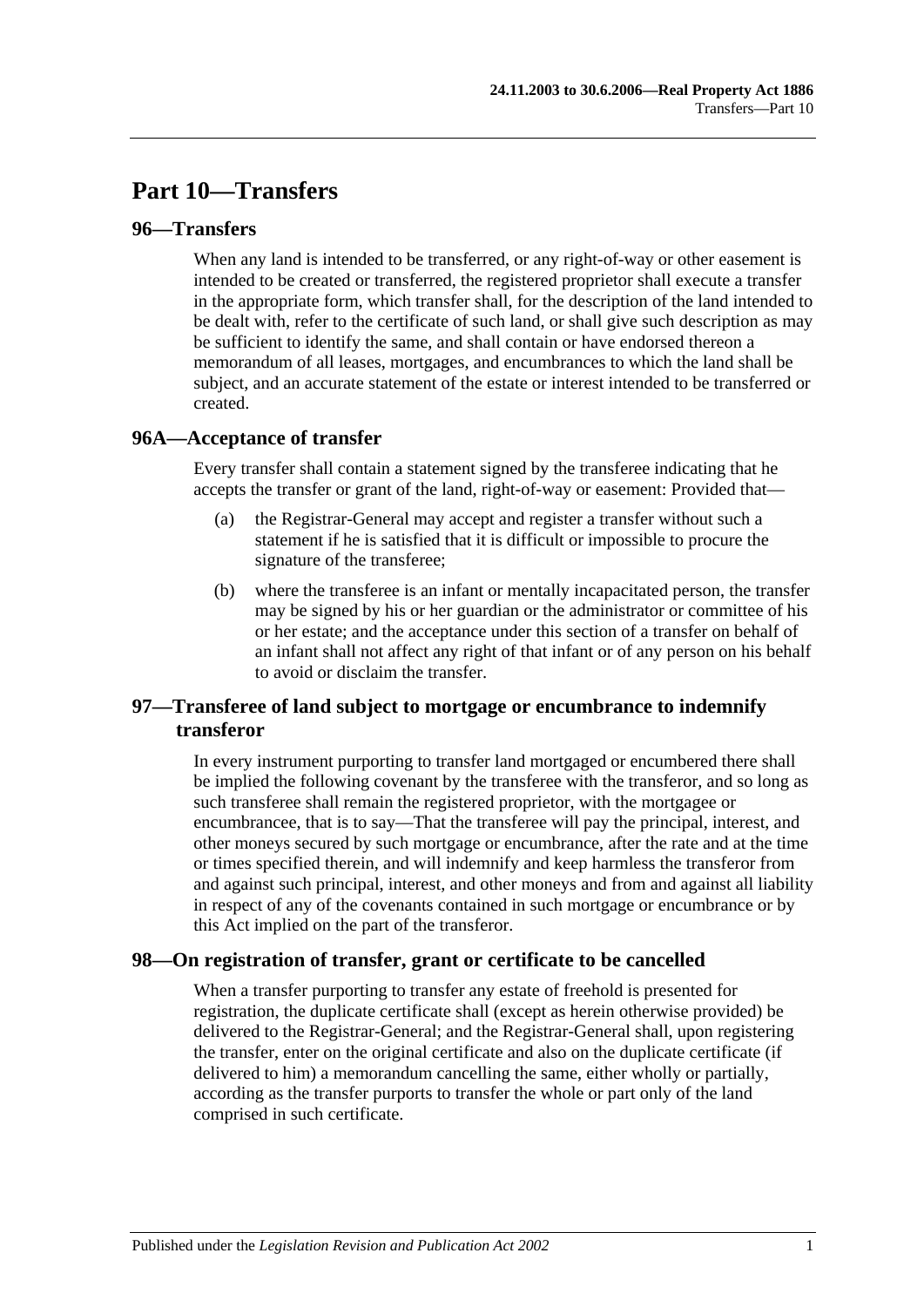## **99—Unless whole of land transferred**

In case the whole of the land comprised in any certificate is transferred, such certificate need not be cancelled, but upon the transfer being registered and a memorial thereof entered on the duplicate certificate, the Registrar-General may deliver such duplicate to the transferee or other person entitled thereto.

# **100—New certificate to purchaser and balance certificate to registered proprietor**

The Registrar-General shall, upon cancelling any certificate, either wholly or partially, pursuant to any transfer, issue to the transferee a certificate of the land mentioned in the transfer, and every such certificate shall refer to the transfer; and the Registrar-General shall, whenever required by the proprietor of any portion or balance of land included in a partially cancelled certificate, issue to such proprietor a certificate for the portion or balance of which he is proprietor: Provided that the Registrar-General may in his discretion at any time without being so required by the said proprietor, issue to the said proprietor a certificate or certificates for the said portion or balance or any part or parts thereof.

## **102—Memorial of order for sale of land for non-payment of rates**

Whenever the Court or a Judge under the powers conferred by the *[Local Government](http://www.legislation.sa.gov.au/index.aspx?action=legref&type=act&legtitle=Local%20Government%20Act%201934)  Act [1934](http://www.legislation.sa.gov.au/index.aspx?action=legref&type=act&legtitle=Local%20Government%20Act%201934)* or any Act or Acts amending the same, or any other Act, shall have made an order for the sale of any land under the provisions of this Act, the Registrar-General shall, upon being served with a copy of the order, mark thereon the time of such service, and shall enter a memorial thereof in the Register Book, which shall operate as a caveat against alienation other than in pursuance of such order while the same remains in force.

# **103—Registration of transfer hereunder**

Upon the production to him of a transfer of the land duly executed in pursuance of any such order, the Registrar-General shall (without requiring the production of the duplicate certificate) register such transfer, and enter on the original certificate a memorandum cancelling the same either wholly or partially, as the case may require, and shall issue to the transferee a certificate of the land comprised in such transfer, free from all encumbrances, charges, exceptions, qualifications, and conditions whatsoever other than those mentioned in the transfer.

#### **104—Discharge of memorial**

In any such case, if only a portion of the land comprised in any certificate has been sold, and the whole of the arrears of rates, interest, and costs appear to be satisfied by the sale of the land transferred, a statement to that effect shall be appended to the transfer, signed by the Master or other officer of the Court acting in that behalf; and thereupon the Registrar-General shall make an entry on the partially cancelled certificate in the Register Book, discharging the memorial of the order entered thereon.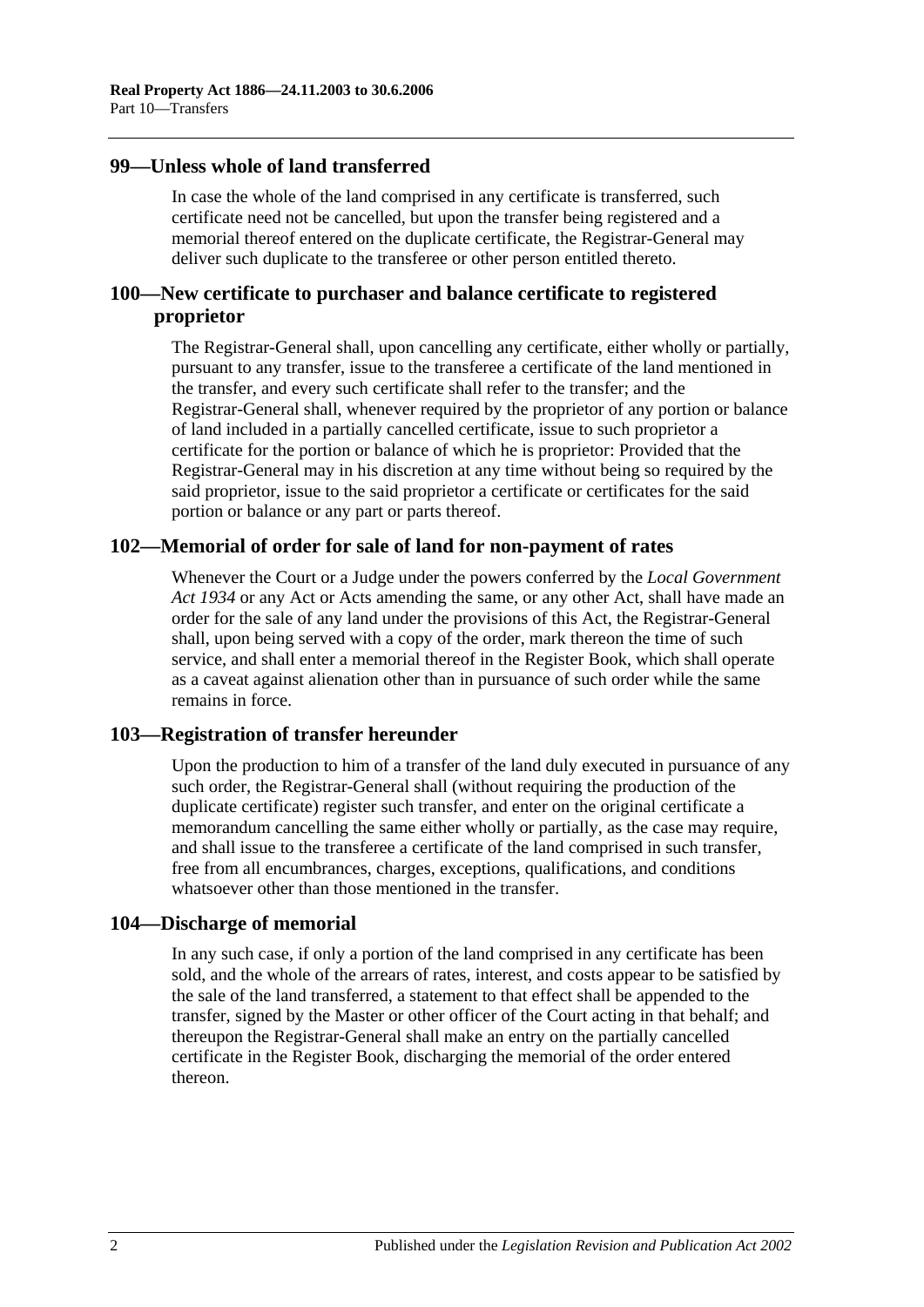#### **105—Sale under writ of fieri facias or decree, warrant or order of court**

No execution issued prior to or after the passing of this Act shall bind, charge, or affect any land, but the Registrar-General shall, on being served with a copy of any writ or warrant of execution against land, or of any decree or order (other than an order for sale for non-payment of rates) affecting land issued out of or made by the Court, or any Court of insolvency or other Court of competent jurisdiction, accompanied by a statement signed by any party interested, or by his attorney, solicitor, or agent, specifying the land sought to be affected thereby, mark upon such copy the time of such service, and shall enter a memorial of such writ, warrant, decree, or order on the original certificate, which shall operate as a caveat against alienation other than in pursuance of such writ, warrant, decree, or order, while the same remains in force.

#### **106—Transfer not to be valid against purchaser until entry of writ**

Until such service and entry no sale or transfer under any such decree, order, writ, or warrant shall be valid as against a purchaser for valuable consideration, notwithstanding the purchaser had actual or constructive notice of such decree, order, writ or warrant.

#### **107—Transfer on sale under writ, warrant, decree or order**

After any land so specified as aforesaid shall have been sold under any writ, warrant, decree, or order, the Registrar-General, on receiving a transfer thereof in the appropriate form, shall, subject to the provisions hereinafter contained, register such transfer by making an entry thereof in the Register Book, and on such entry being made the purchaser shall be deemed the transferee and registered proprietor of the land so sold; and every sale under any such writ, warrant, decree, or order shall take priority over and be effectual as against any other dealing affecting such land, entered into or transacted after the service of the writ, warrant, decree, or order, and the entry thereof on the original certificate.

# **108—Production of duplicate instrument not required on transfer under decree or order, writ, or warrant**

The Registrar-General may register a transfer under any decree or order, or under any writ or warrant of execution of a Court, as hereinbefore mentioned, without requiring the production of the duplicate certificate, or other instrument of title.

#### **109—Satisfaction of writ, warrant, decree, or order**

The Registrar-General shall, upon production to him of sufficient evidence of the satisfaction of any such decree, order, writ, or warrant as aforesaid, cause an entry of such satisfaction to be made in the Register Book, and on such entry such writ, warrant, decree, or order shall be deemed to be satisfied.

#### **110—Lapse of writ, decree, warrant, or order**

Every decree, order, writ, or warrant of execution shall cease to bind, charge, or affect any land, unless a transfer upon a sale under such writ, warrant, decree, or order shall be presented for registration within six months from the day on which the copy was served, or within such extended time as the Court shall order.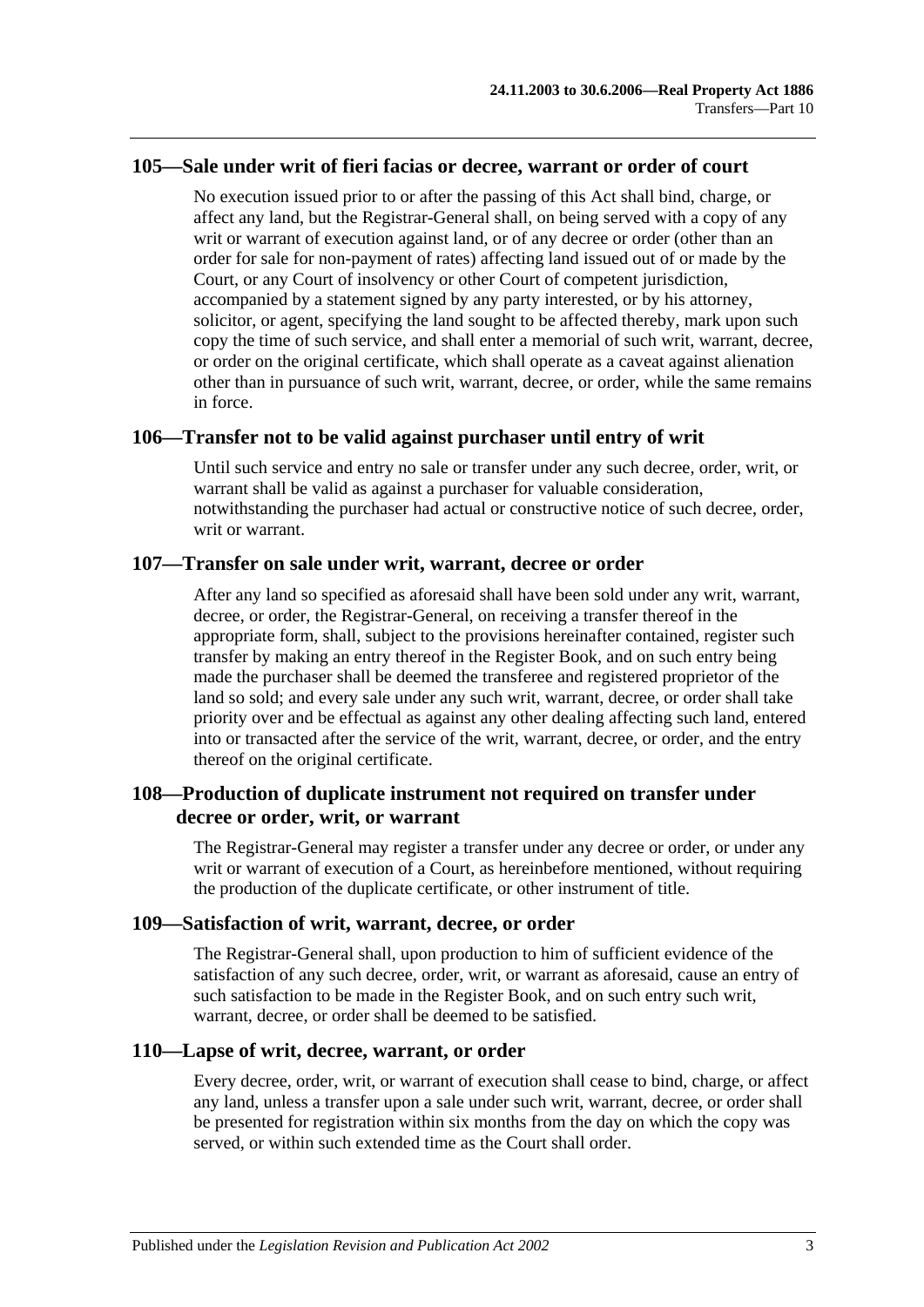# **111—Transfer by registered proprietor to spouse etc**

The registered proprietor of any estate or interest in land may transfer such estate or interest, or any part thereof, to the wife or husband of such registered proprietor, or to such registered proprietor, and any other person or persons as joint tenants or tenants in common, and may limit any estates by remainder or otherwise, without limiting any use, or executing any re-assignment; and upon the registration of any such transfer the estate or interest thereby dealt with or transferred shall vest in the transferee or transferees, according to the intent and meaning appearing in and expressed by such instrument.

#### **112—Dealings before issue of certificate**

Upon the production of the receipt of the Treasurer in full satisfaction of the purchase-money of any land alienated in fee from the Crown, together with a transfer, mortgage, lease, or other instrument, duly executed by the purchaser from the Crown of such land, the Registrar-General shall endorse upon such receipt such memorial as he is required to enter in the Register Book upon the registration of any dealing of a like nature with land in respect of which a certificate has been registered, and so on from time to time with respect to any other dealing before the registration of the certificate for the said land, and every such instrument shall thereupon be held to be duly registered, and the Registrar-General shall file such receipt and such instrument in his office; and, upon the registration of the certificate for such land, the Registrar-General shall enter thereon a memorial of such dealing, and shall endorse such instrument with the memorandum of registration as prescribed on the registration of instruments generally.

# **113—Deed-poll by promoters of undertakings under Lands Clauses Acts**

Every deed-poll by virtue of which any land under the provisions of this Act or of any of the Real Property Acts, shall have been, or shall hereafter be, vested in the promoters of an undertaking as provided by the Lands Clauses Consolidation Act, or any amendment thereof, or the *[Compulsory Acquisition of Land Act](http://www.legislation.sa.gov.au/index.aspx?action=legref&type=act&legtitle=Compulsory%20Acquisition%20of%20Land%20Act%201925) 1925*, or any Act substituted for or amending that Act, shall have the same effect as a transfer executed by the registered proprietor of the land comprised in such deed-poll.

# **114—Mode of registration of such deed-poll**

The Registrar-General shall, upon any such deed-poll being lodged with him by the promoters of the undertaking, register the same upon the original certificate in like manner as transfers are registered, and shall require the registered proprietor, or any depositee, mortgagee, encumbrancee, or other person having the custody or control of the same, to deliver up the duplicate certificate for the purpose of having an entry of the deed-poll made thereon; and the Registrar-General shall, after such registration, cancel the original certificate, and when produced to him, the duplicate thereof, and shall issue a certificate of the land comprised in the deed-poll to the promoters of the undertaking, and a new certificate for the balance of the land comprised in the certificate to the proprietor thereof: Provided that all expenses of and incidental to obtaining such certificates shall be borne by the promoters of the undertaking.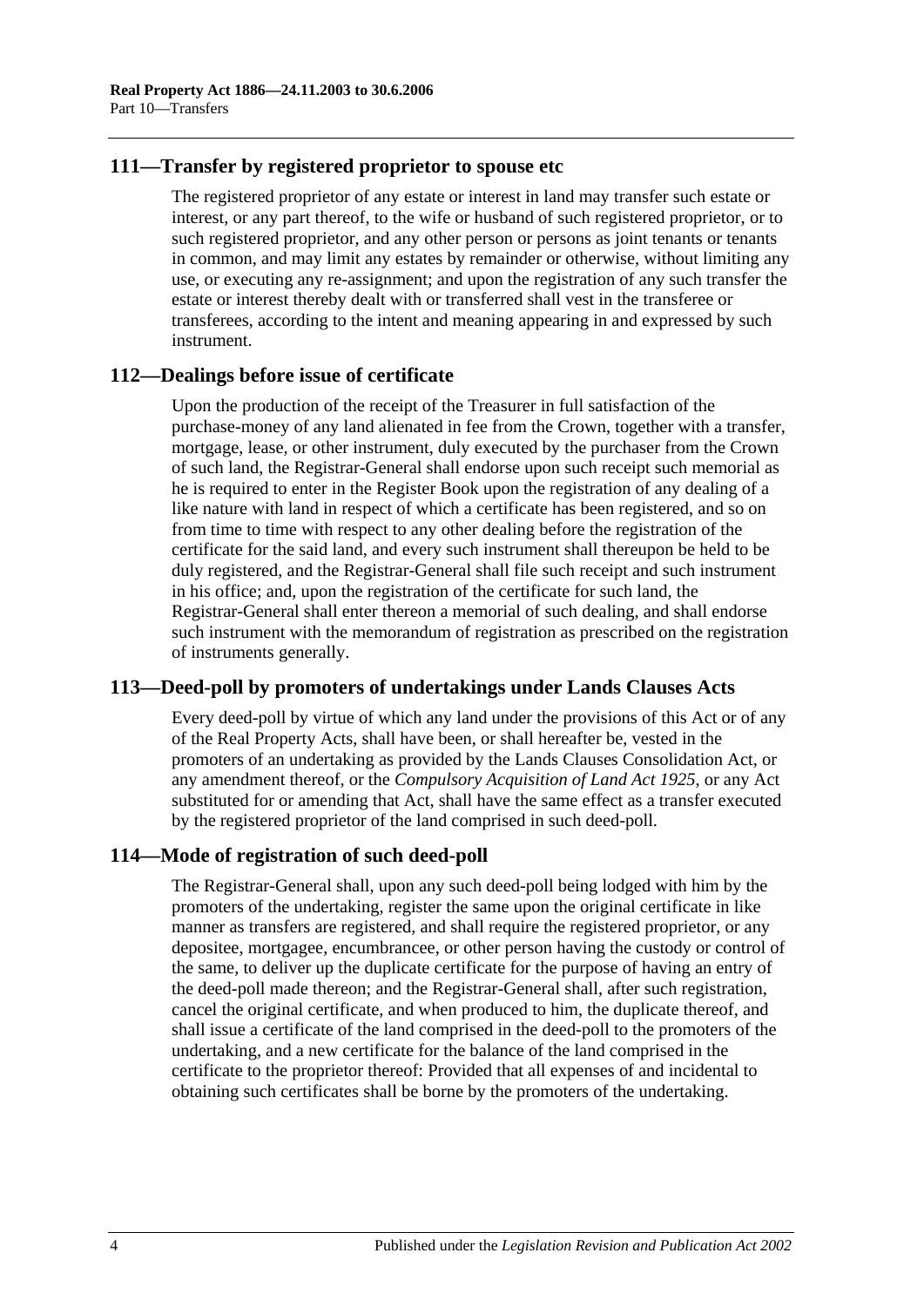## **115—This Act not to lessen effect of deed-poll heretofore or hereafter executed**

Nothing herein contained shall lessen, or, except as expressly hereinbefore provided, alter the effect of any deed-poll heretofore or hereafter executed, and no transferee from a registered proprietor under a transfer subsequent in date to such deed-poll shall be entitled to any estate or interest in the lands mentioned in such deed-poll, nor to any priority over the promoters executing the same.

# **115A—Issue of certificate where land is vested in acquiring authority by operation of law or compulsorily acquired**

(1) In this section—

*acquiring authority* means the Crown in right of the Commonwealth or the State, and includes a body corporate or other person in which or in whom land is vested by operation of law or which or who is empowered or authorised by or under any law of South Australia or of the Commonwealth to acquire or take land compulsorily.

- (2) Notwithstanding anything in this Act or any other law, where—
	- (a) the Registrar-General is satisfied that by operation of law or without the execution of any transfer, conveyance or other instrument or document, any land has become vested, either for an estate in fee simple or for a lesser estate, in any acquiring authority; and
	- (b) an appropriate application has been made in writing by the acquiring authority to the Registrar-General,

then,

- (c) if the land is under the provisions of this Act, the acquiring authority shall, without the execution of any transfer, conveyance, or other instrument or document, or the production of any duplicate certificate or other instrument or document, be registered as the proprietor of such estate in the land by the registration and issue of a new certificate of title in the name of the acquiring authority as the registered proprietor of that estate in the land; and
- (d) if the land is not under the provisions of this Act, the land shall, without any further or other application being made or the execution of any conveyance, transfer or other instrument or document or the publication of any notice or the production or examination of any documents of title whatsoever, be brought under the provisions of this Act, and a certificate of title for such estate in the land shall be registered and issued in the name of the acquiring authority as the registered proprietor.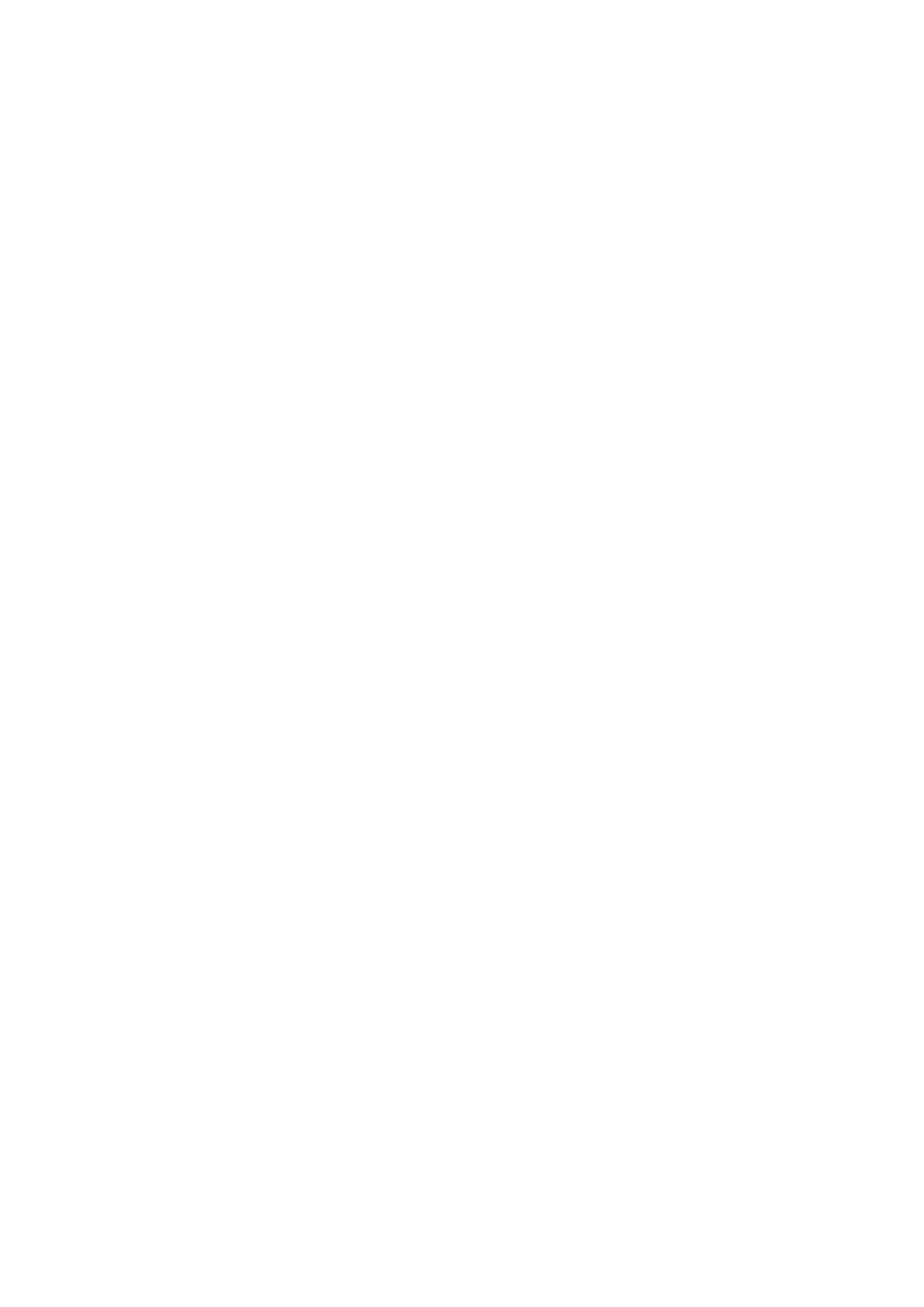# **Part 11—Leases and surrenders**

# **116—Lands, how leased**

When any land is intended to be leased for a life or lives, or for any term of years exceeding one year, the registered proprietor shall, or for any less term may, execute a lease in the appropriate form.

# **117—Contents of lease**

Every such lease shall, for description of the land intended to be dealt with, refer to the certificate of the land, or shall give such other description as may be necessary to identify the land, and a right for or covenant by the lessee to purchase the land therein described may be stipulated in such lease, and shall be binding.

# **118—Leases not to bind non-consenting mortgagees or encumbrancees**

No lease of mortgaged or encumbered land shall be valid and binding against any mortgagee or encumbrancee of the land unless such mortgagee or encumbrancee shall have consented in writing to such lease prior to the same being registered.

# **119—Lease for one year need not be registered**

Every registered dealing with land shall be subject to any prior unregistered lease or any agreement for lease or for letting for a term not exceeding one year to a tenant in actual possession thereunder: Provided that no right or covenant to purchase the freehold contained in any such unregistered lease or agreement, nor any right or covenant for renewal of such lease or agreement shall be valid as against any subsequent purchaser of the reversion, lessee, mortgagee, or encumbrancee, unless such lease or agreement be registered or protected by caveat.

# <span id="page-58-0"></span>**119A—Standard terms and conditions of lease**

- (1) A person may deposit with the Registrar-General for filing in the Lands Titles Registration Office a document containing terms and conditions for incorporation as standard terms and conditions in leases under this section.
- (2) A lease may provide that standard terms and conditions, as contained in a document deposited with the Registrar-General under [subsection](#page-58-0) (1)—
	- (a) are incorporated in the lease; or
	- (b) are incorporated in the lease subject to exclusions or amendments specified in the lease,

and, in that event, the lease has effect as if those terms and conditions were (subject to any exclusions or amendment specified in the lease) contained in the lease.

<span id="page-58-1"></span>(3) Where a lease makes provision for incorporation of standard terms and conditions (either with or without exclusions or amendments), the lessor must, before execution of the lease by the lessee, provide the lessee with a copy of the standard terms and conditions.

Penalty: \$500.

(4) Non-compliance with [subsection](#page-58-1) (3) does not affect the validity or effect of a lease.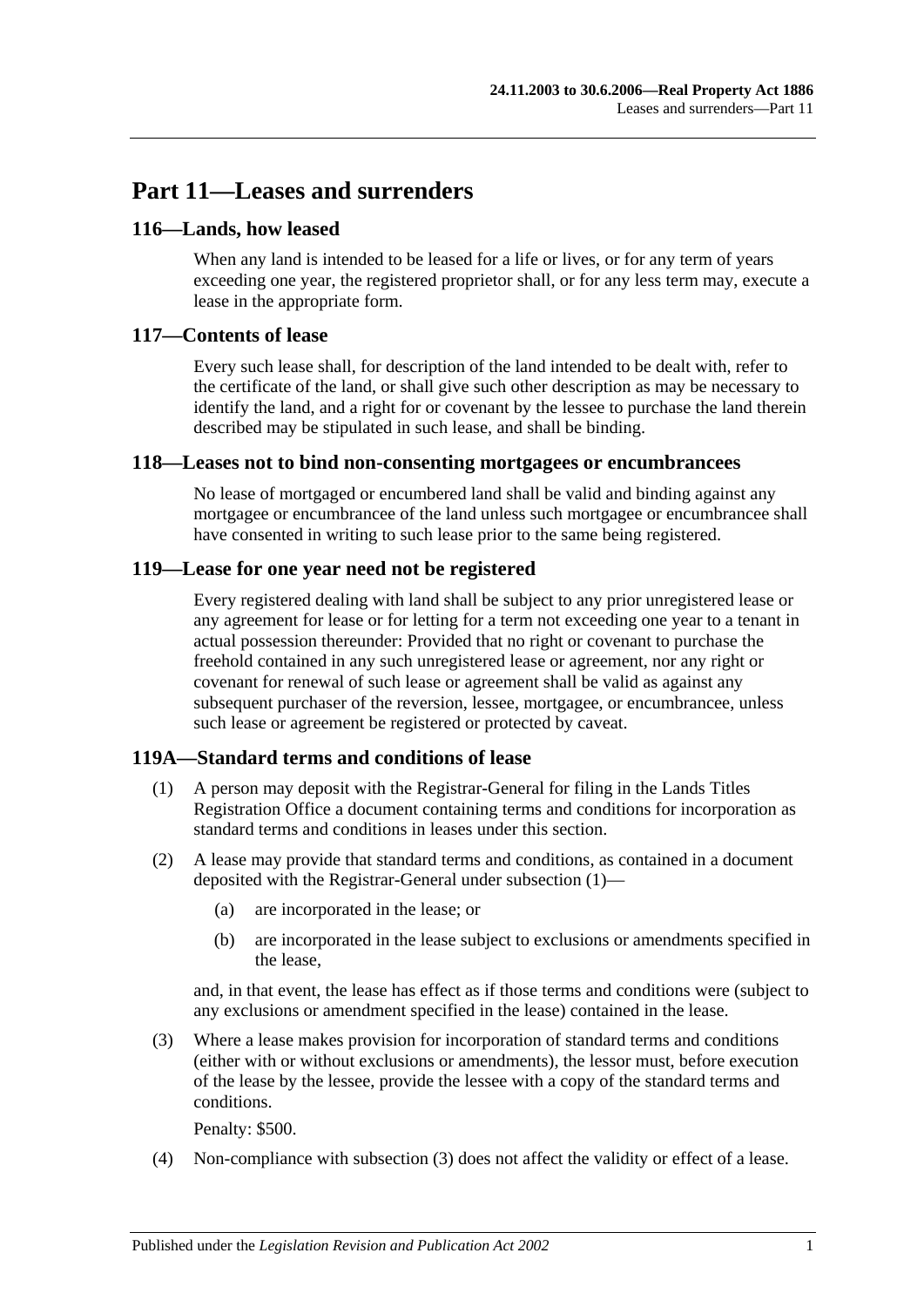## <span id="page-59-0"></span>**120—Lease may be surrendered by separate instrument**

- (1) A registered lease may be surrendered by instrument in the appropriate form, signed by the lessee and lessor.
- (2) Upon registration of an instrument under [subsection](#page-59-0) (1) of this section, the Registrar-General shall enter a memorial recording the date of surrender in the Register Book and may, where in his opinion it is necessary or desirable to do so, endorse the date of the surrender on the lease registered in his office, the duplicate certificate and on the lessor's and lessee's copy of the lease.

#### **121—Registrar-General may enter surrender**

Where a lessee shall have delivered to the lessor, or his agent, the duplicate of the lease, accompanied by some writing signed by the lessee evidencing his intention to give up possession of the land comprised in such lease, the Registrar-General may, upon application by the lessor, and production of such evidence as he may require that the lessee has abandoned the occupation of the land comprised in the lease, make an entry in the Register Book of the surrender of such lease, and also endorse on the lease a memorandum recording the fact of such entry having been so made in the Register Book.

## **122—Effect of entry of surrender**

Upon every entry made in the Register Book, in pursuance of either of the two preceding sections, the estate or interest of the lessee in the land shall revest in the lessor.

#### **123—Surrender where lease subject to mortgage or under-lease**

No lease mortgaged or encumbered, or of land mortgaged or encumbered, prior or subsequently to the registration of such lease, shall be so surrendered without the consent thereto in writing of the mortgagee or encumbrancee, and every surrender of a lease, whether by operation of law, by act of parties, or pursuant to the provisions hereinafter contained on bankruptcy or statutory assignment, shall be subject to any registered under-lease, or to any unregistered under-lease, or agreement for under-lease or under-letting for a term not exceeding one year to a tenant in actual possession thereunder.

#### **124—Covenants to be implied in every lease against the lessee**

In every lease there shall be implied the following covenants by the lessee with the lessor, that is to say:

- (a) that he will pay the rent thereby reserved at the times therein mentioned, and all rates and taxes which may be payable in respect of the demised property, during the continuance of the lease;
- (b) that he will keep and yield up the demised property in good and tenantable repair, reasonable wear and tear excepted.

## **125—Powers to be implied in lessor**

In every lease there shall also be implied the following powers in the lessor, that is to say:

(a) power to distrain according to law;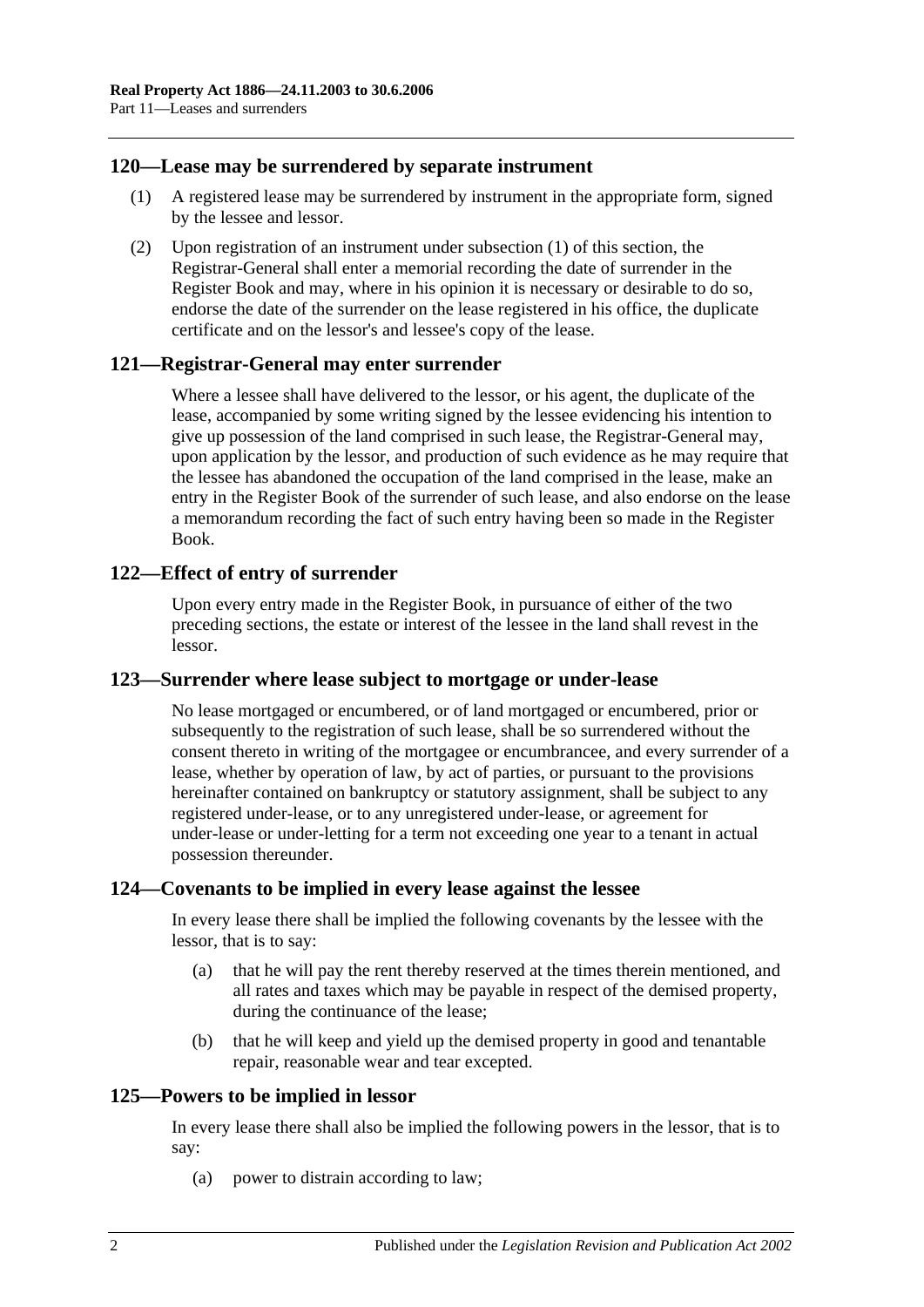- (b) that he may, by himself or his agents, at all reasonable times, enter upon the demised property, and view the state of repair thereof, and may serve upon the lessee, or leave at his last or usual place of abode in the State, or upon the demised property, a notice in writing of any defect, requiring him within a reasonable time, to be therein prescribed, to repair the same;
- (c) that in case the rent, or any part thereof, shall be in arrear for the space of three months, although no demand shall have been made thereof, or in case default shall be made in the fulfilment of any covenant, whether expressed or implied in such lease, on the part of the lessee, and shall be continued for the space of three months, or in case the repairs required by such notice as aforesaid shall not have been completed within the time therein specified, it shall be lawful for the lessor to re-enter upon and take possession of the leased premises.

# **126—Registrar-General to note particulars of re-entry in Register Book**

The Registrar-General, upon proof to his satisfaction of re-entry by the lessor, in manner prescribed by the lease, or under the power in the third subsection of the last preceding section provided for, or of recovery of possession by a lessor, by any proceeding in law, shall note the same by entry in the Register Book, and the estate of the lessee in such land shall thereupon determine, but without releasing him from his liability in respect of the breach of any covenant in such lease expressed or implied, and the Registrar-General shall cancel such lease if delivered up to him for that purpose.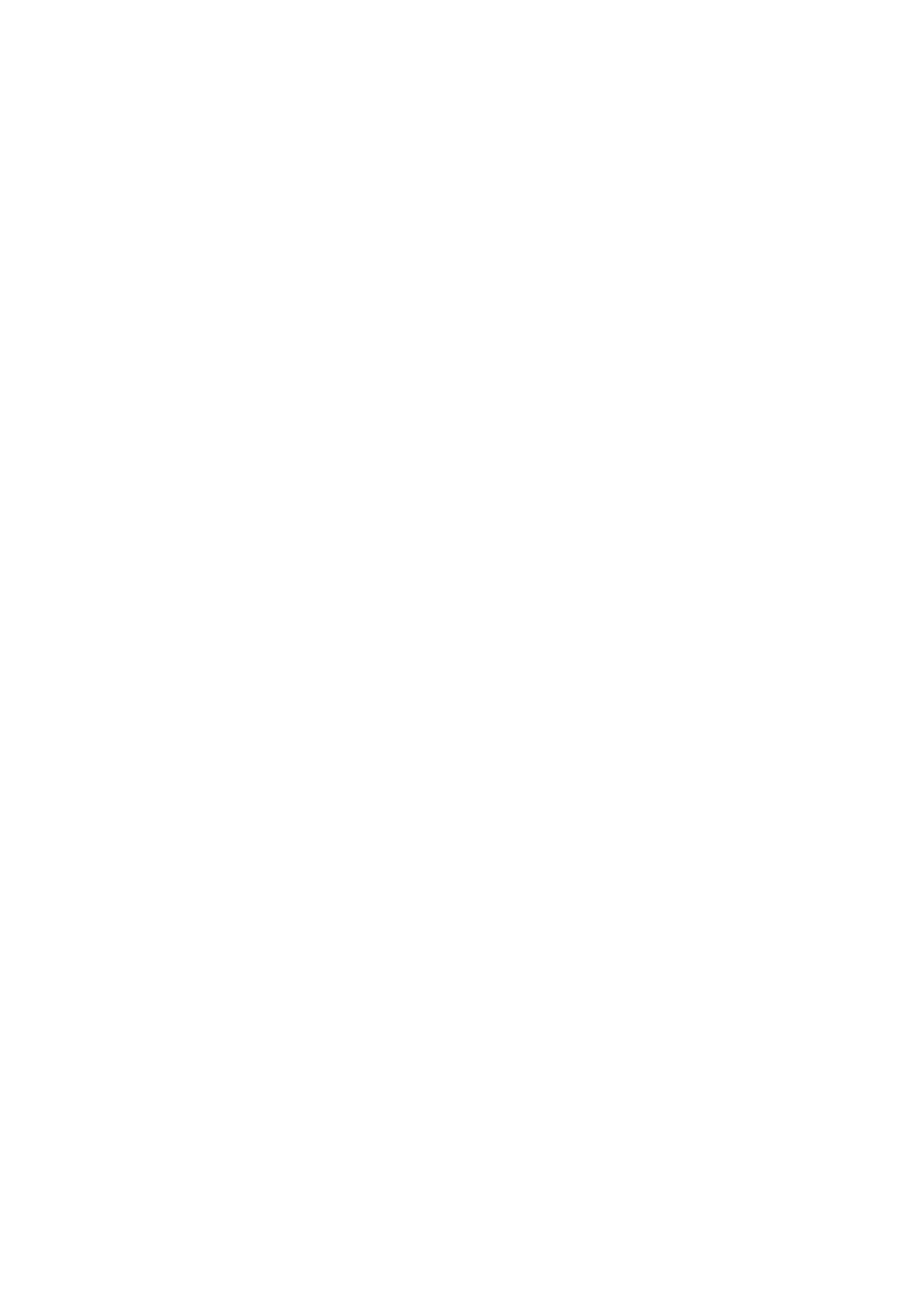# **Part 12—Mortgages, encumbrances, and discharges**

## **128—Lands, how mortgaged or encumbered**

Whenever any land is intended to be charged or made security in favour of any person the registered proprietor shall execute a mortgage in the appropriate form; and whenever any land is intended to be charged with, or made security for, the payment of an annuity, rent-charge, or sum of money, in favour of any person, the registered proprietor shall execute an encumbrance in the appropriate form.

#### **129—Contents of mortgage or encumbrance**

- (1) Every such instrument shall, for description of the land intended to be dealt with, refer to the certificate of the land, or shall give such other description as may be necessary to identify the same, and shall contain an accurate statement of the estate or interest intended to be mortgaged or encumbered, and shall also contain or have endorsed thereon a memorandum of all leases, mortgages, and encumbrances (if any) affecting such land.
- (2) Where, in any such mortgage or encumbrance—
	- (a) the rate of interest, the manner of repayment of the principal sum and interest or any other term that, in the opinion of the Registrar-General, relates to the substance of the transaction is determined by reference to some other document; or
	- (b) the mortgagor or encumbrancer is required to—
		- (i) build in accordance with any plans and specifications which are in existence at the date of the mortgage or encumbrance; or
		- (ii) do or refrain from doing any other act or thing by reference to some other document and the requirement is not, in the opinion of the Registrar-General, adequately set forth in the instrument lodged for registration,

the Registrar-General may require that a copy of the plans and specifications or the document concerned be attached to the mortgage or encumbrance or be deposited in the General Registry Office or in any other public registry in the State.

#### <span id="page-62-0"></span>**129A—Standard terms and conditions of mortgage**

- (1) A person may deposit with the Registrar-General for filing in his office a document containing terms and conditions for incorporation as standard terms and conditions in mortgages under this section.
- (2) A mortgage may provide that standard terms and conditions, as contained in a document deposited with the Registrar-General under [subsection](#page-62-0) (1)—
	- (a) are incorporated in the mortgage; or
	- (b) are incorporated in the mortgage subject to exclusions or amendments specified in the mortgage,

and, in that event, the mortgage has effect as if those terms and conditions were (subject to any exclusions or amendment specified in the mortgage) contained in the mortgage.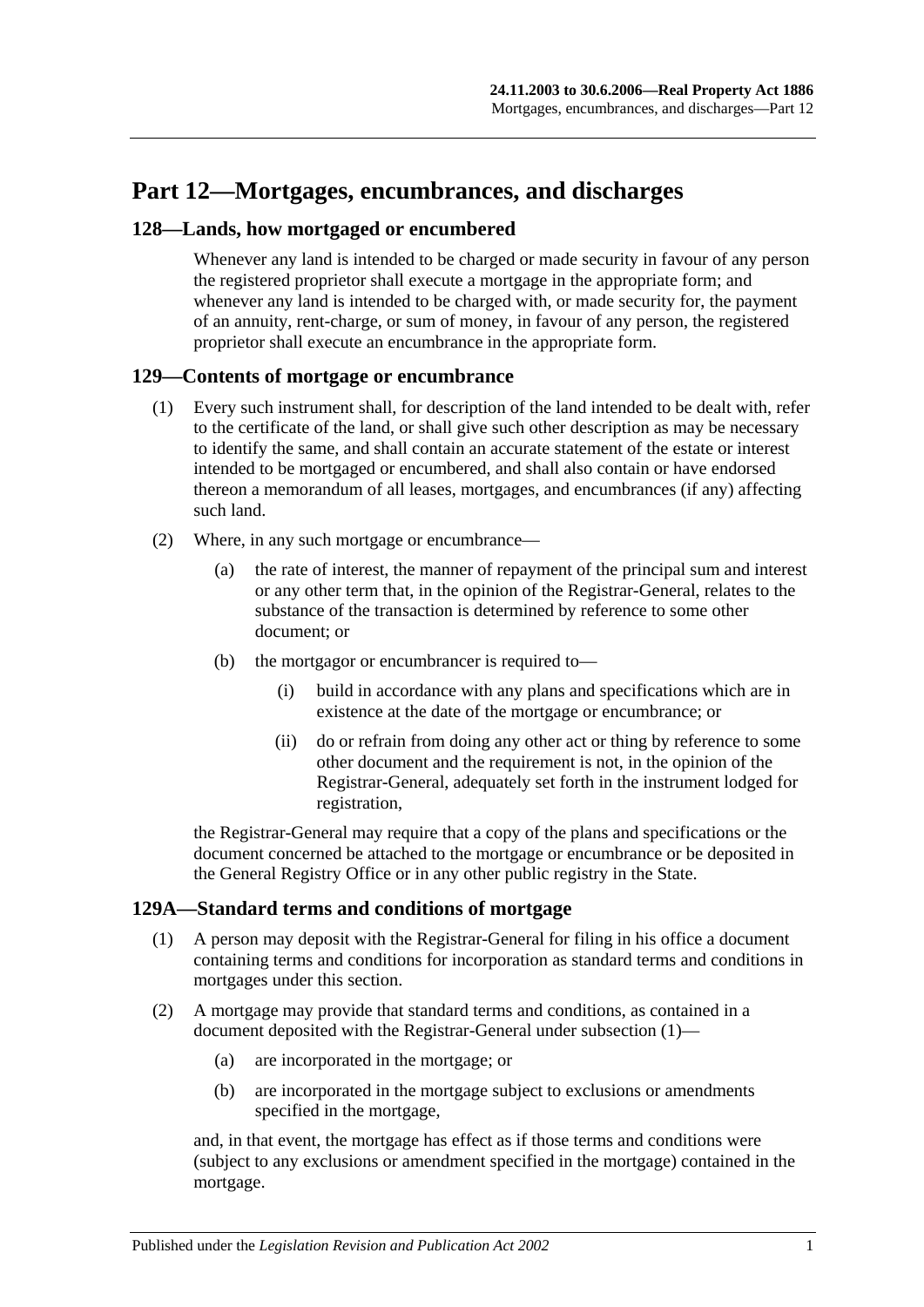<span id="page-63-0"></span>(3) Where a mortgage makes provision for incorporation of standard terms and conditions (either with or without exclusions or amendments), the mortgagee shall, before execution of the mortgage by the mortgagor, provide him with a copy of the standard terms and conditions.

Penalty: Five hundred dollars.

(4) Non-compliance with [subsection](#page-63-0) (3) does not affect the validity or effect of a mortgage.

## **130—Covenant to be implied in every mortgage**

In every mortgage and encumbrance there shall be implied a covenant by the mortgagor or encumbrancer with the mortgagee or encumbrancee that he will repair and keep in repair all buildings and other improvements erected and made upon the mortgaged or encumbered land, and that the mortgagee or encumbrancee may, at all convenient times, until the mortgage or encumbrance be redeemed, be at liberty, with or without surveyors or others to enter into and upon such land to view and inspect the state of repair of such buildings and improvements.

## **130A—Implied covenant in encumbrance**

In every encumbrance executed after the twenty-third of December, 1893, unless it is therein otherwise provided, there shall be implied a covenant by the encumbrancer with the encumbrancee that he will pay the annuity, rent-charge or other sum of money thereby secured at the times and in the manner therein mentioned.

# **131—Subsequent mortgagees or encumbrancees, may redeem prior mortgages etc**

In case the money secured by any mortgage or encumbrance shall be due, and the mortgagee or encumbrancee shall require payment of the same, it shall be lawful for any other mortgagee or encumbrancee of the same land to tender and pay to the mortgagee or encumbrancee requiring such payment, the money due upon his security, and the mortgagee or encumbrancee making such payment shall be entitled to a transfer of the estate and interest of the mortgagee or encumbrancee requiring such payment.

# **132—Nature of mortgage and encumbrance, and procedure in case of default**

Every mortgage and encumbrance under this Act shall have effect as a security, but shall not operate as a transfer of the land thereby charged and in case default be made in the payment of the principal sum, interest, annuity, or rent-charge, or any part thereof thereby secured, or in the observance of any covenant therein expressed or implied, and such default be continued for the space of one month, or for such other period of time as may therein for that purpose be expressly limited the mortgagee or encumbrancee may give to the mortgagor or encumbrancer notice in writing to pay the money then due or owing on such mortgage or encumbrance, or to observe the covenants therein expressed or implied, as the case may be, and that sale will be effected if such default be continued, or may leave such notice on the mortgaged or encumbered land, or at the usual or last known place of abode in South Australia of the mortgagor or encumbrancer.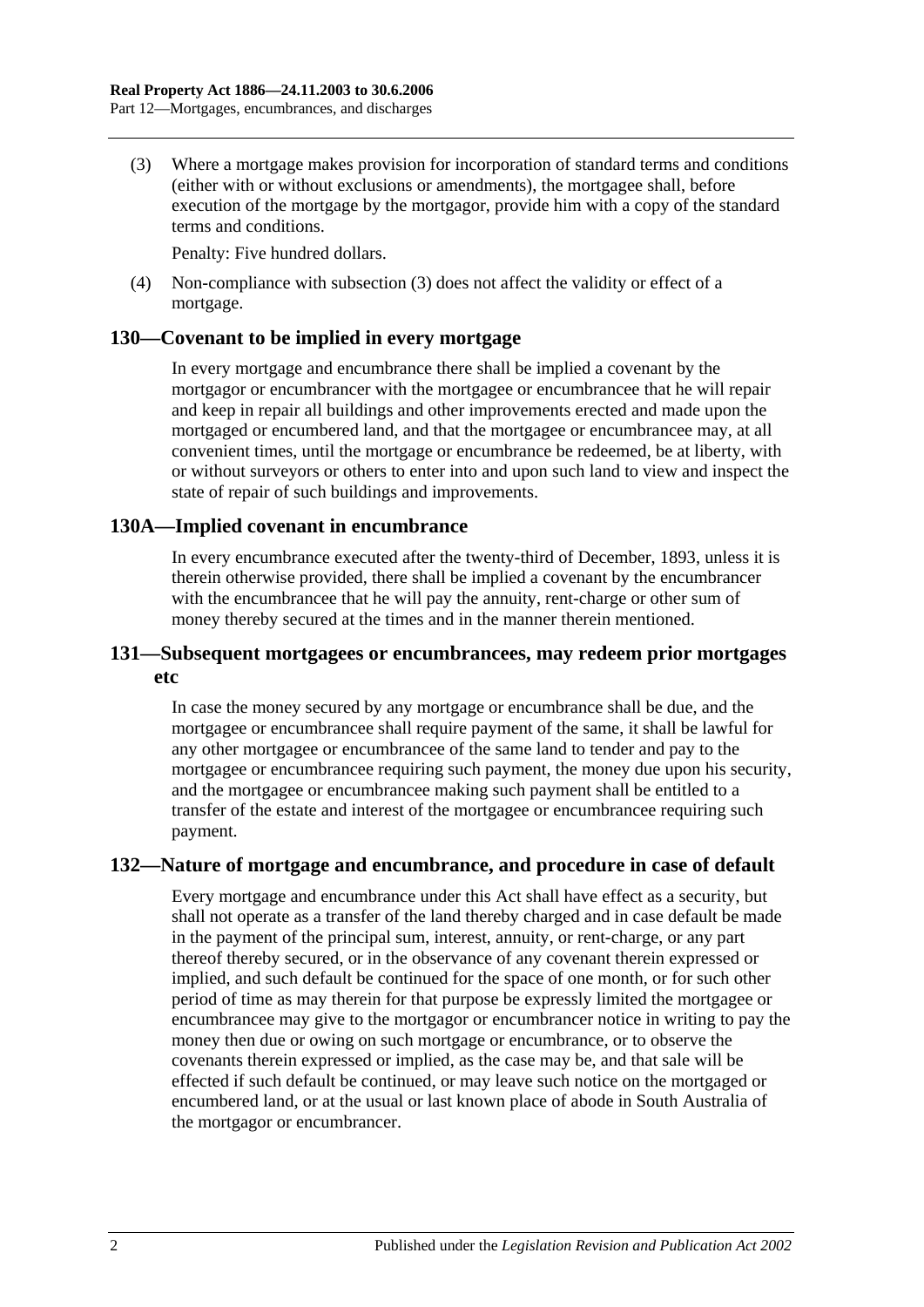# **133—Power of sale**

If such default be continued for the further space of one month from the date of such notice, or for such other period as may in such instrument be for that purpose limited, the mortgagee or encumbrancee is hereby authorised and empowered to sell the land so mortgaged or encumbered, or any part thereof, and all the estate and interest therein of the mortgagor or encumbrancer, and either altogether or in lots, by public auction or by private contract, or by both such modes of sale, and subject to such conditions as he may think fit, and to buy in and resell the same without being liable for any loss occasioned hereby, and to make and execute all such instruments as shall be necessary for carrying the sale thereof into effect.

# **134—Mortgagee's receipt to discharge purchaser**

All sales contracts, matters, and things authorised by the last preceding section shall be as valid and effectual as if the mortgagor or encumbrancer had made, done, or executed the same, and the receipt or receipts in writing of the mortgagee or encumbrancee shall be a sufficient discharge to the purchaser of the land, or any portion thereof, for so much of his purchase-money as may be thereby expressed to be received; and no such purchaser shall be answerable for the loss, misapplication, or non-application, or be obliged to see to the application of the purchase-money by him paid, nor shall he be concerned to inquire as to the fact of any default, or notice having been made or given, as aforesaid.

# **135—Appropriation of proceeds**

The purchase-money to arise from the sale of any such land shall be applied: First—In payment of the expenses occasioned by such sale: Secondly—In payment of the moneys which may then be due or owing to the mortgagee or encumbrancee: Thirdly—In payment of subsequent mortgages or encumbrances, if any, in the order of priority; and the surplus, if any, shall be paid to the mortgagor or encumbrancer, as the case may be.

# **135A—Mode of payment of encumbrance**

- (1) All moneys which by reason of any sale by an encumbrancee or otherwise shall become applicable to the payment of an encumbrance shall be applied firstly in payment of the moneys then actually due to the encumbrancee, and if the encumbrance shall not then be satisfied the surplus shall be paid to the Public Trustee who shall invest the same upon Government securities or upon loan to the Treasurer and shall hold such surplus and the investments and income thereof upon trust to satisfy the accruing payments of the annuity, rent-charge, or other sum of money secured by the encumbrance and subject thereto for the person entitled to such moneys after payment of the encumbrance.
- (2) This section shall take effect as though inserted in this Act on the passing thereof.

# **136—Transfer upon sale by mortgagee or encumbrancee**

- (1) Upon the registration of a transfer by a mortgagee or encumbrancee exercising the power of sale conferred by this Act the estate or interest of the mortgagor or encumbrancer passes to the transferee—
	- (a) freed and discharged from the mortgage or encumbrance and from all estates, interests and rights to which the mortgage or encumbrance has priority,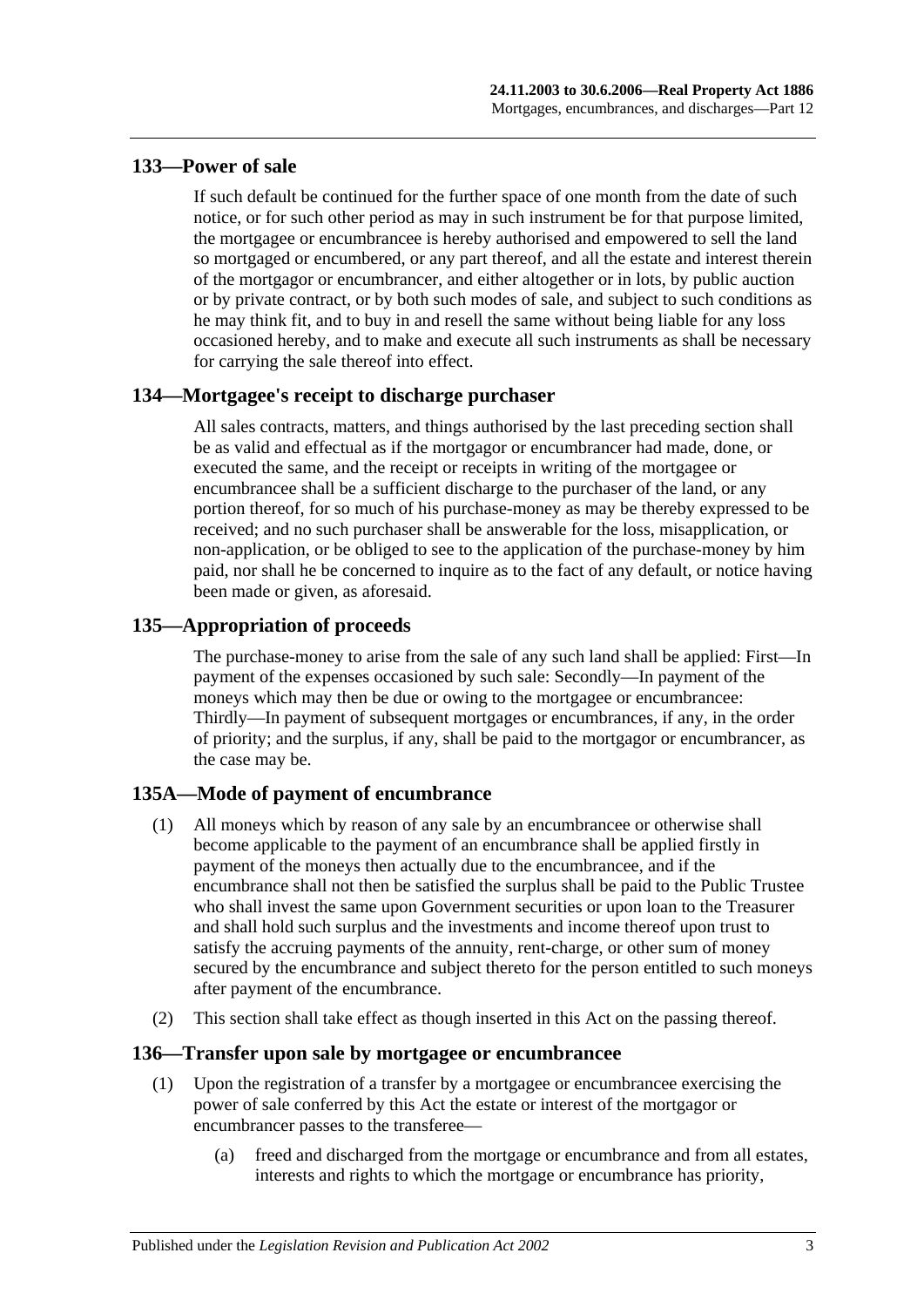but—

- (b) subject to all estates, interests and rights that have priority to the mortgage or encumbrance.
- (2) The registration of a transfer by a mortgagee or encumbrancee exercising the power of sale conferred by this Act is not prevented by a caveat or an instrument that has effect as a caveat where the caveat or the instrument relates to an estate, interest or right to which the mortgage or encumbrance has priority and, upon registration of the transfer—
	- (a) any such caveat; and
	- (b) the registration of any such instrument that has effect as a caveat,

shall be deemed to have been cancelled.

(3) This section shall be deemed to have had effect from the commencement of this Act.

## **137—Power of mortgagee to enter, take possession, distrain, let, or bring action for recovery of land**

The mortgagee or encumbrancee, upon default in payment of the principal sum, interest, annuity, or rent-charge, secured by any mortgage or encumbrance, or any part thereof, may enter into possession of the mortgaged or encumbered land and receive the rents and profits thereof, or may distrain upon the occupier or tenant of the land under the power hereinafter contained, or may from time to time let the said land for any term not exceeding one year, or may bring an action for recovery of the land either before or after entering into the receipt of the rents and profits, or making any distress as aforesaid, and either before or after any sale of the land shall be effected under the power of sale given or implied in his mortgage or encumbrance.

# **138—Power of mortgagee to distrain on tenant or occupier for arrears not exceeding the amount of rent due**

Besides his remedy against the mortgagor or encumbrancer, every mortgagee or encumbrancee shall be entitled after the principal sum, interest, annuity, or rent-charge shall have been in arrear for twenty-one days, and after seven days shall have elapsed from the date of application for the payment thereof to the occupier or tenant, to enter upon the mortgaged or encumbered land, and distrain upon the goods and chattels of such occupier or tenant for such arrears to an amount not exceeding the rent then due from such occupier or tenant to the mortgagor or encumbrancer, and to dispose of the goods and chattels so distrained upon in like manner as landlords may do in ordinary distresses for rent, and out of the proceeds to retain the moneys distrained for, and all costs and expenses occasioned by such distress and sale; and any amount paid by the occupier or tenant to the mortgagee or encumbrancee, or realised by distress as aforesaid, shall be deemed *pro tanto* a satisfaction of the said rent.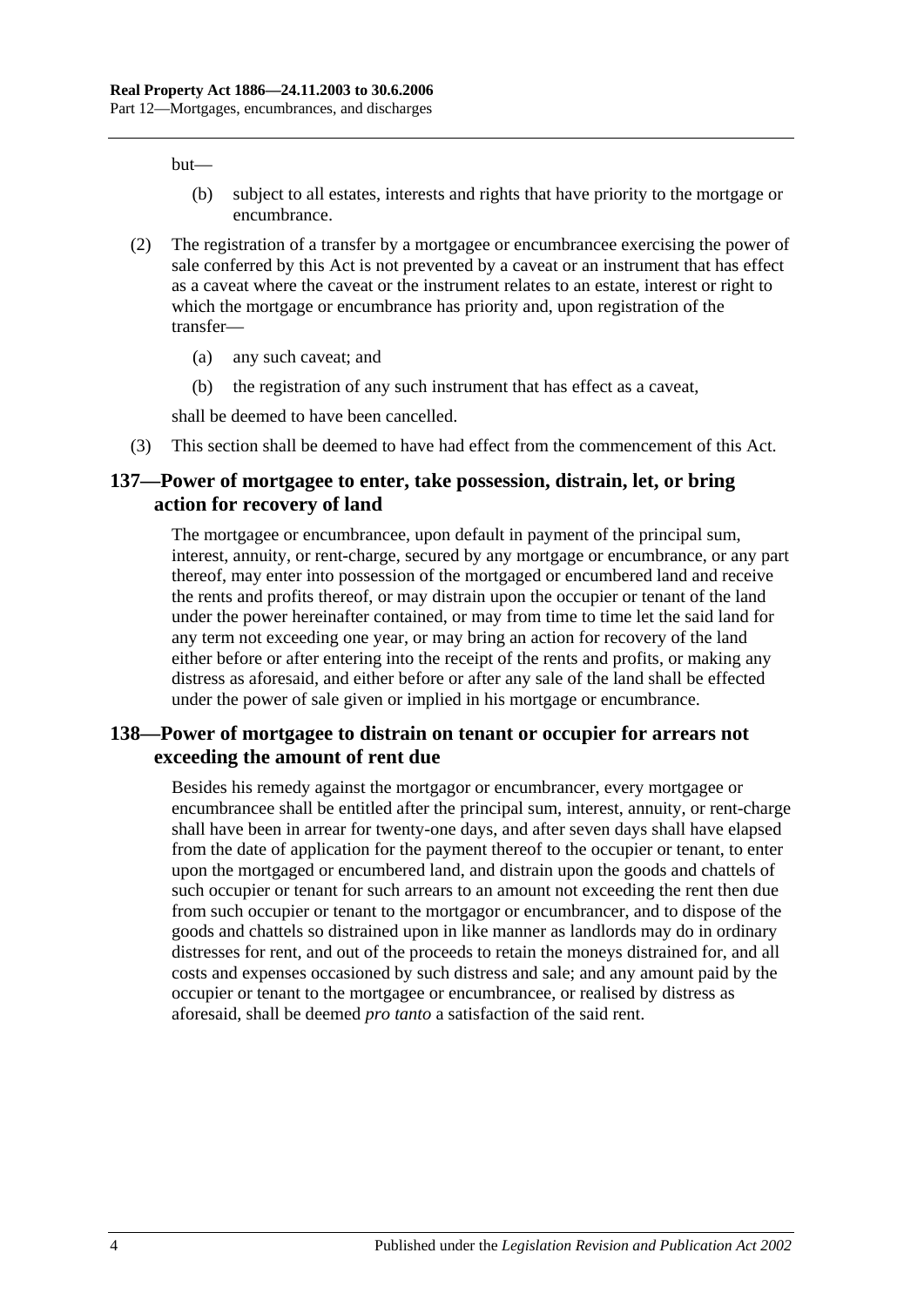# **139—Duty of mortgagee of leasehold entering into possession of rent and profits to account**

Any mortgagee or encumbrancee of leasehold land, or any person claiming any such land as a purchaser or otherwise, from or under such mortgagee or encumbrancee, shall, after entering into possession of the land, or receiving the rents and profits thereof, during such possession, or receipt, and to the extent of any rents and profits which may be received by him, become and be subject and liable to the lessor of the land, or the person for the time being entitled to the lessor's estate or interest therein, or entitled to receive the rent reserved to such lessor to the same extent as the lessee was subject and liable prior to such mortgagee, encumbrancee, or other person entering into the possession of the land, or the rents or profits thereof.

# **140—Application by mortgagee to Registrar-General for foreclosure**

- (1) When default has been made for six months in the payment of the principal or interest secured by any mortgage, the mortgagee may make application, in writing, to the Registrar-General for an order for foreclosure.
- (2) Such application shall state that such default has been made as aforesaid, and that the land mortgaged has been offered for sale at public auction by a licensed auctioneer, after notice given to the mortgagor, as in this Act or by the mortgage provided; that the amount of the highest bid at such sale was not sufficient to satisfy the money secured by such mortgage, together with the expenses occasioned by the attempted sale; and that notice in writing of the intention of the mortgagee to make such application has been served on the mortgagor, by being given to him or by being left on the mortgaged land, or by the same being sent through the post office by a registered letter directed to him at his address appearing in the Register Book; and also that a like notice of such intention has been served on every person appearing by the Register Book to have any estate or interest in the mortgaged land, subsequently to such mortgage, by being given to him or sent through the post office by a registered letter directed to him at his address appearing in the Register Book; and such application shall be accompanied by a certificate of the licensed auctioneer by whom such land was put up for sale, and such other proof of the matters stated by the applicant as the Registrar-General may require; and the statements made in such application shall be verified by declaration.

# **141—Procedure on foreclosure application**

The Registrar-General shall cause notice to be published in the Government Gazette, offering the land for sale; and shall in such case limit and appoint a time, not less than one month from the date of the publication in such Gazette, upon or after which the Registrar-General may issue to the applicant an order for foreclosure, unless in the interval a sufficient amount has been realised by the sale of the land to satisfy the principal and interest moneys due, and all expenses occasioned by the attempted sale and by the proceedings for foreclosure.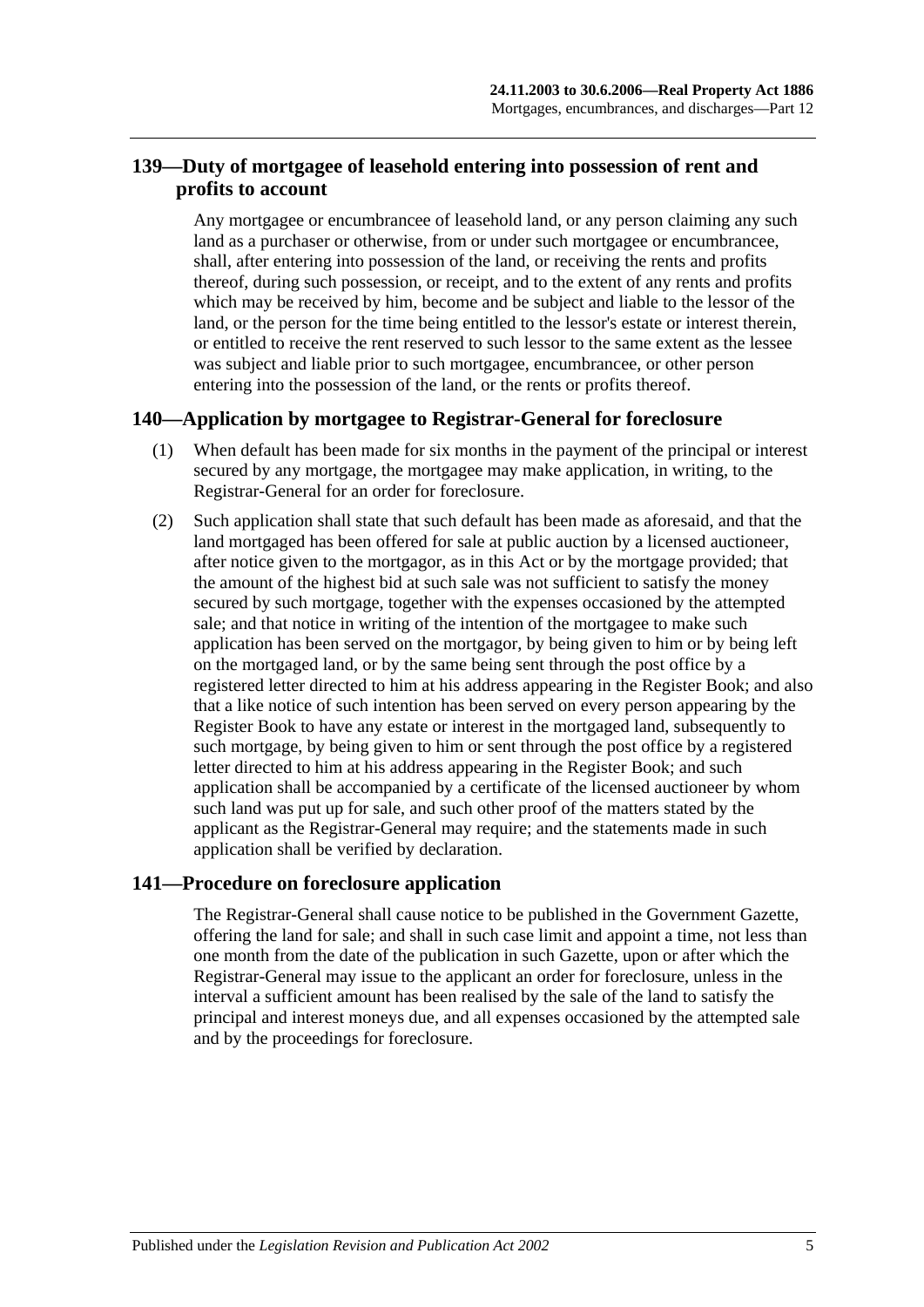# **142—Effect of order for foreclosure**

Every such order for foreclosure shall be under the hand of the Registrar-General, and be entered in the Register Book, and shall when so entered have the effect of vesting in the mortgagee all the estate and interest of the mortgagor in the land mentioned in such order, free from all right and equity of redemption on the part of the mortgagor, or of any person claiming through or under him subsequently to the mortgage so foreclosed, and upon such entry the mortgagee shall be deemed the registered proprietor of the said estate and interest.

# **142A—Provision for case where mortgagee or encumbrancee refuses to join in proceedings on default**

- (1) Where two or more persons are registered as mortgagees or encumbrancees under the same mortgage or encumbrance, and such default has been made in payment of any money due under the mortgage or encumbrance or in the performance of any covenant in the said mortgage or encumbrance expressed or implied as entitles the mortgagees or encumbrancees to exercise any of their rights or remedies under this Act or under the mortgage or encumbrance, and any such mortgagee or encumbrancee fails or refuses to join in giving any notice, making any application or doing any other act or thing for the purpose of enforcing any of the said rights or remedies, the Court may, on the application by originating summons of any other mortgagee or encumbrancee and on any terms and conditions which it thinks just—
	- (a) appoint any one of such mortgagees or encumbrancees or any other person to exercise on behalf of the mortgagees or encumbrancees such of the said rights or remedies as the Court thinks proper;
	- (b) give any directions as to the mode of exercising the said rights or remedies and as to any other matters incidental thereto.
- (2) Any document executed by any person so appointed shall, for the purposes of this Act, but subject to the terms of the order, have the like effect as if executed by the mortgagees or encumbrancees.

# **143—Discharge of mortgages and encumbrances**

- (1) A mortgage or encumbrance may be wholly or partially discharged by instrument in a form approved by the Registrar-General and signed by the mortgagee or encumbrancee.
- (2) Where two or more mortgagees or encumbrancees are entitled jointly, the discharge may be signed by one on behalf of all of them.
- (3) The discharge of a mortgage or encumbrance must not be registered without production of the duplicate mortgage or encumbrance.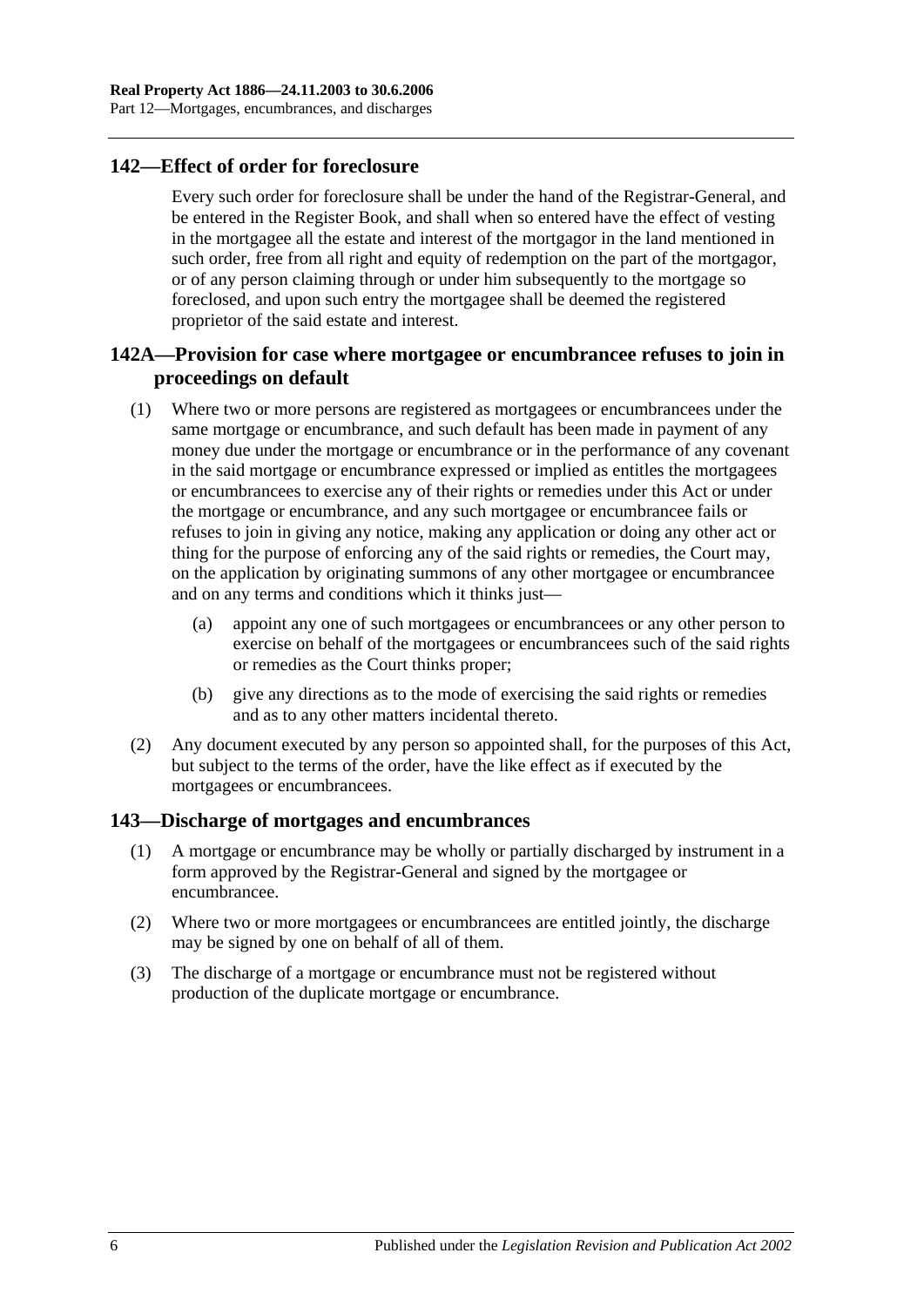## **145—Entry of satisfaction of annuity**

Upon the proof of the death of the annuitant, or of the occurrence of the event or circumstance upon which, in accordance with the provisions of any encumbrance, the annuity or sum of money thereby secured shall cease to be payable, and that all arrears of the said annuity or money have been paid, satisfied, or discharged, the Registrar-General shall make an entry in the Register Book, and on the encumbrance, noting that such annuity or sum of money is satisfied and discharged, and shall cancel the encumbrance; and upon such entry being made in the Register Book, the land comprised in the encumbrance shall cease to be subject to or liable for such annuity or sum of money; and the Registrar-General shall make a similar entry on the duplicate certificate, or other instrument of title of the encumbered land, and also on the duplicate encumbrance, when respectively produced to him for that purpose.

## **146—Discharge of mortgage by Minister in certain cases**

- (1) Where all moneys secured by a mortgage have been paid by the mortgagor and the mortgagee—
	- (a) is dead; or
	- (b) cannot be found; or
	- (c) is incapable of executing a discharge of the mortgage; or
	- (d) has, in the opinion of the Minister, refused to execute a discharge of the mortgage without sufficient reason,

<span id="page-68-0"></span>the Minister may execute a discharge of the mortgage.

- (1a) The Minister must not execute a discharge of mortgage pursuant to [subsection](#page-68-0) (1)(d) unless—
	- (a) the Registrar-General has sent by certified mail to the mortgagee at his or her last known address a notice stating that the Minister proposes to discharge the mortgage pursuant to [subsection](#page-68-0)  $(1)(d)$  at the expiration of the prescribed period unless the mortgagee establishes to the satisfaction of the Minister that he or she is justified in refusing to execute a discharge of the mortgage; and
	- (b) the prescribed period has elapsed since the notice was sent.
- (1b) The prescribed period is—
	- (a) in a case where the notice is addressed to the mortgagee within Australia—one month;
	- (b) in any other case—two months.
- <span id="page-68-1"></span>(2) The Minister may receive moneys on behalf of a mortgagee, or the estate of a mortgagee, who—
	- (a) is dead; or
	- (b) cannot be found; or
	- (c) is incapable of executing a discharge of the mortgage; or
	- (d) has, in the opinion of the Minister, refused to accept payment under the mortgage without sufficient reason,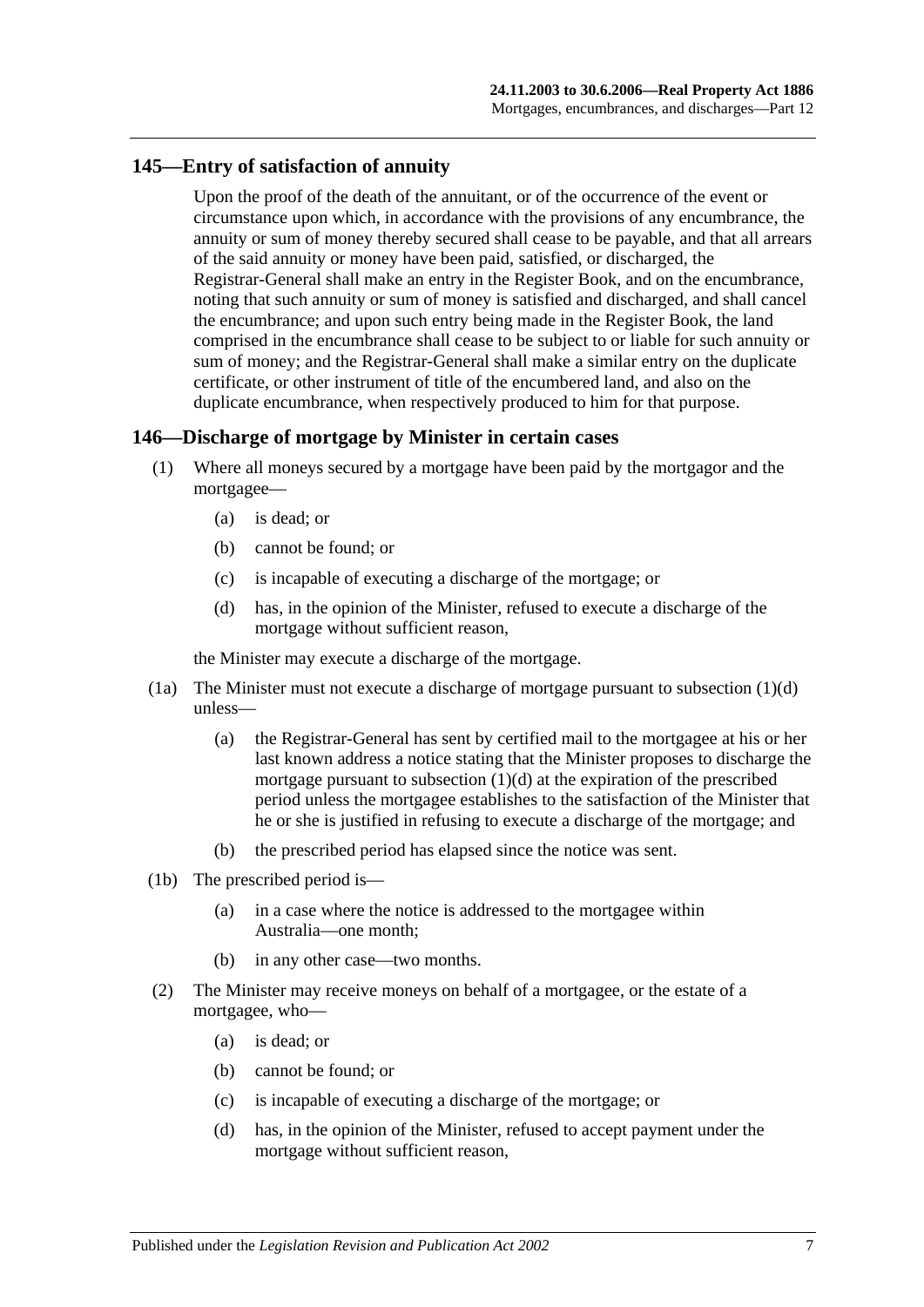and any moneys so received shall, for the purposes of this section, and the mortgage, be deemed to have been paid to the mortgagee.

- (3) Any moneys received by the Minister under [subsection](#page-68-1) (2) of this section shall be held by him upon trust for the mortgagee or other person entitled thereto.
- (4) Subject to [subsection](#page-69-0) (5) of this section, a discharge of mortgage executed under this section shall have the same effect as a discharge executed by the mortgagee.
- <span id="page-69-0"></span>(5) A discharge of mortgage executed under this section shall not operate as a discharge of the personal covenants of the mortgage.

## **148A—Entry in Register Book where rights of mortgagee barred by Statute**

- (1) If the Registrar-General is satisfied that the mortgagor of any land is in possession thereof and that the rights of the mortgagee to bring an action for the money secured by the mortgage are barred by the *[Limitation of Actions Act](http://www.legislation.sa.gov.au/index.aspx?action=legref&type=act&legtitle=Limitation%20of%20Actions%20Act%201936) 1936*, the Registrar-General, with the concurrence of the Solicitor of his Department, may make an entry in the Register Book and on the mortgage noting that the rights of the mortgagee are barred by Statute, and shall make a similar entry on the duplicate certificate or other instrument of title and on the duplicate mortgage if produced to him for any purpose.
- (2) Upon the making of an entry in the Register Book pursuant to this section the mortgage shall be deemed to be discharged.
- (3) If the duplicate certificate or instrument of title is not produced to the Registrar-General at or before the time when he makes an entry pursuant to this section, that certificate or instrument shall be deemed to be lost within the meaning of [section](#page-39-0) 79 of this Act.

#### **149—Equitable mortgage may be created**

An equitable mortgage of land may be created by deposit of the certificate or other instrument of title, and such deposit shall have the same effect as a deposit by way of equitable mortgage of the title deeds of land not under the provisions of this Act.

#### **150—Transfer of mortgage, lease and encumbrance**

A registered mortgage, lease or encumbrance may be transferred by execution of a transfer in the appropriate form.

#### **151—Effect of such transfer**

Upon such transfer or other instrument being registered, the estate or interest of the transferor, as set forth in the instrument transferred, with all rights, powers, and privileges thereto belonging or appertaining, including the right to sue upon and recover in his own name any debt, sum of money, annuity, or damages, under such transferred instrument, shall pass to the transferee, and such transferee shall, while he remains the registered proprietor of such estate or interest, be subject to and liable for all and every the same requirements and liabilities to which he would have been subject and liable if named in the transferred instrument originally as mortgagee, lessee, or encumbrancee.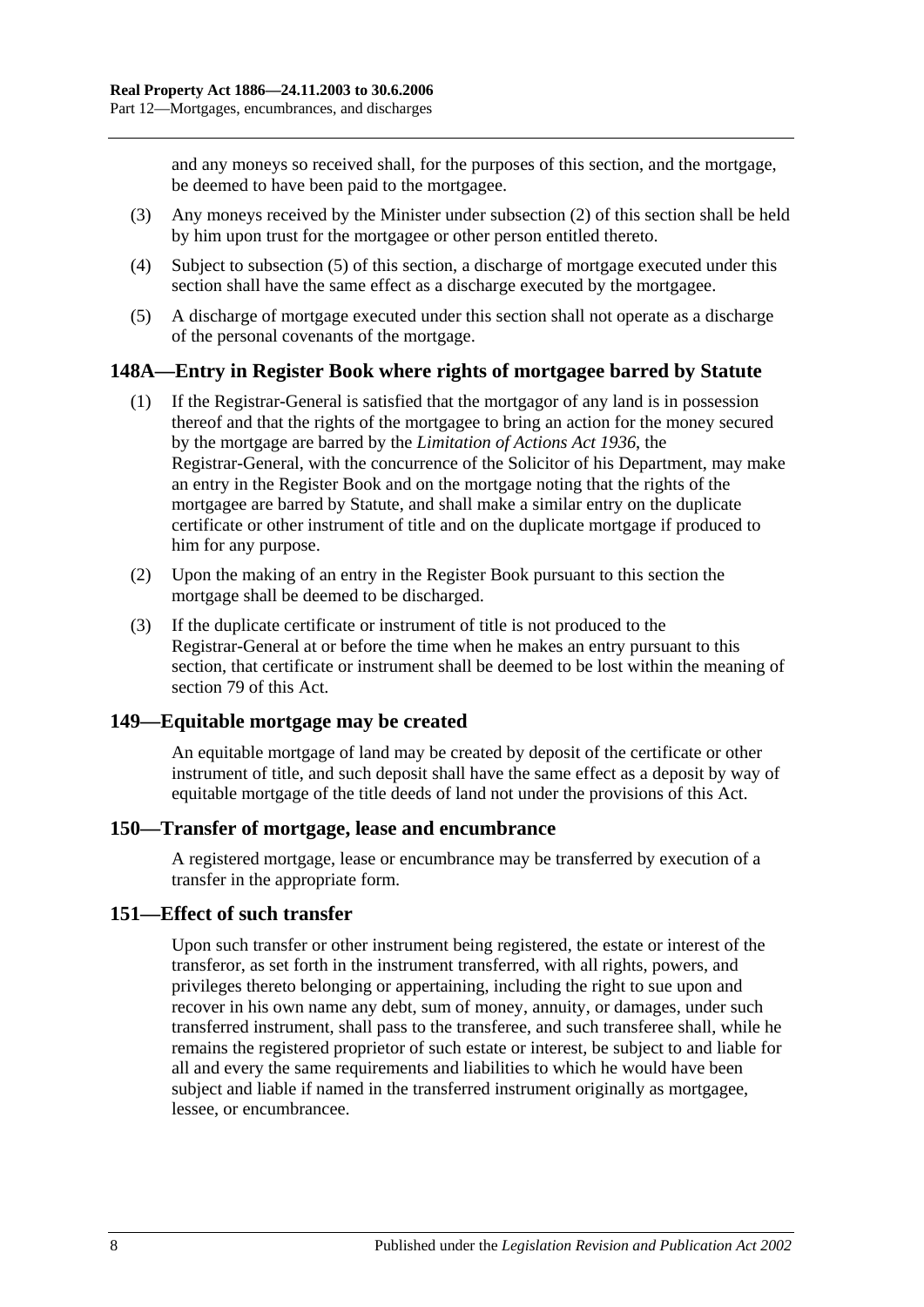# **152—Covenants implied in transfer of lease**

In every transfer of a lease there shall be implied a covenant by the transferee with the transferor, thenceforth to pay the rent by the lease reserved, and to perform and observe all the covenants in the lease contained or by this Act declared to be implied therein on the part of the lessee to be performed and observed, and to indemnify and keep harmless the transferor against all actions, claims, and expenses in respect of the non-payment of such rent, or the breach or non-observance of such covenants or any of them.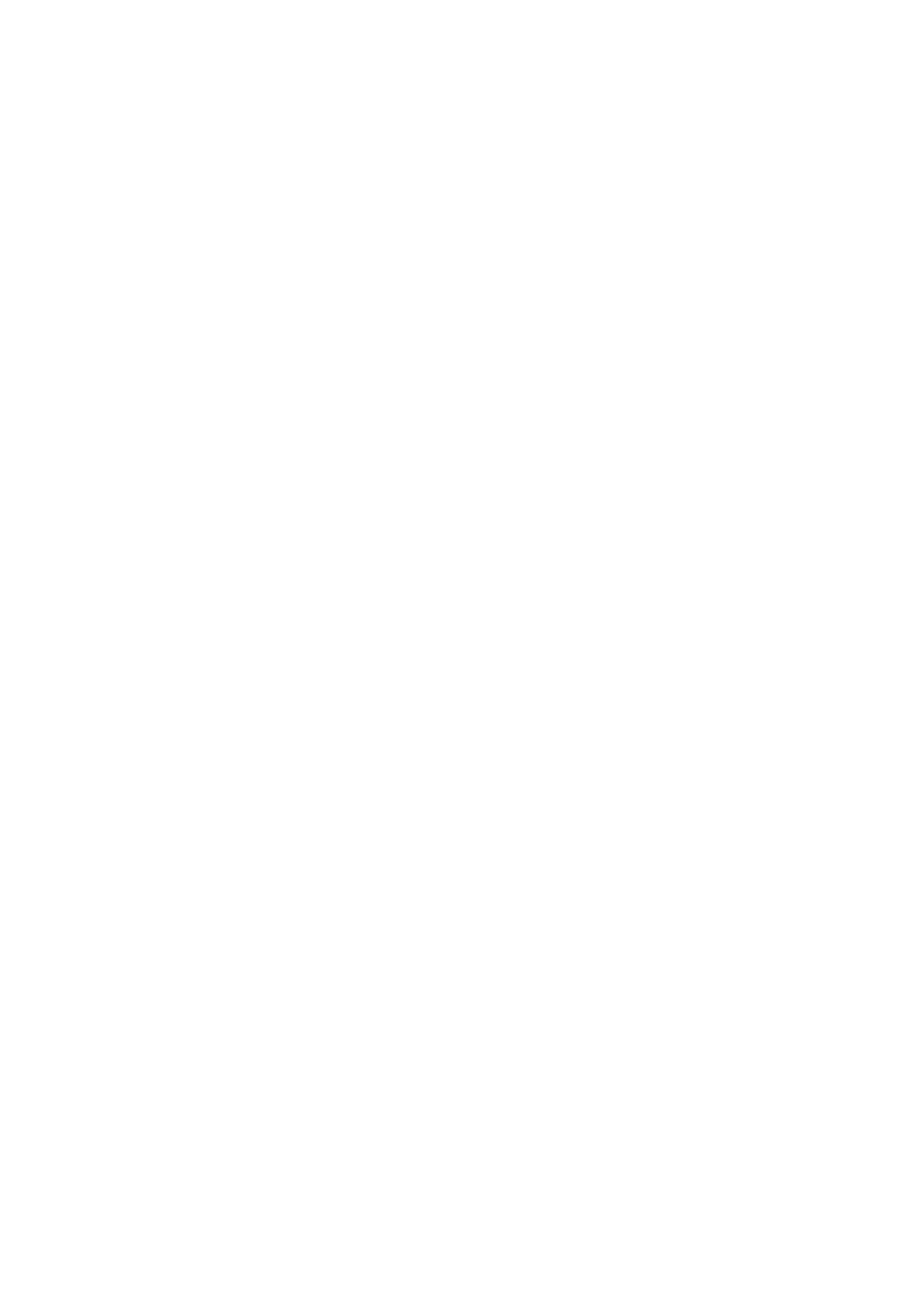# **Part 13—Extensions**

# **153—Renewal or extension of mortgage etc**

- (1) A mortgage, encumbrance or lease may be renewed or extended by registration of an instrument in the appropriate form.
- (2) An instrument renewing or extending a lease must be lodged with the Registrar-General not later than two months after the day on which the lease would, but for the renewal or extension, expire.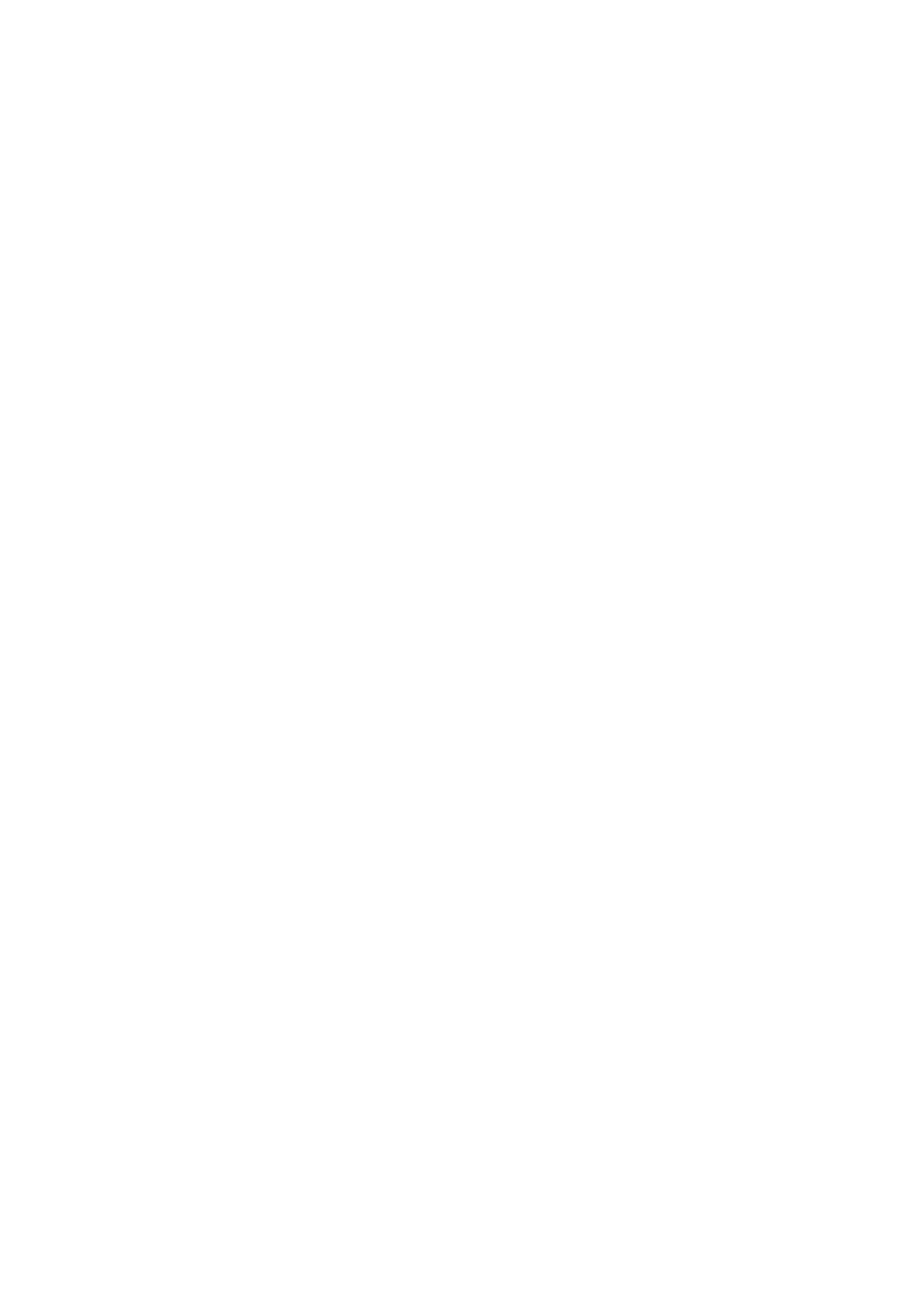# **Part 14—Powers of attorney**

## **155—Power of attorney**

Any person may before, as well as after, becoming the registered proprietor of any land under the provisions of this Act, by power of attorney, authorise any person to act for him, in making applications to bring any land under the provisions of this Act, and to execute all or any instruments that may be necessary for giving effect to any dealing with any land.

## **156—Deposit of duplicate or attested copy**

A duplicate or an attested copy of such power of attorney shall be deposited with the Registrar-General, who shall compare the same with original, and shall file such duplicate or attested copy in his office, and note thereon the date and hour of its deposit with him.

## **157—Revocation of power of attorney**

The grantor of any such power of attorney may revoke the same by executing an instrument in the appropriate form; and the Registrar-General shall enter a note of such revocation, when produced to him, and the day and hour of its production, on the duplicate or copy of the power of attorney filed in his office; and from and after the date of such entry the Registrar-General shall not give effect to any application or other instrument executed pursuant to such power of attorney.

# **158—Power of attorney heretofore given**

All powers of attorney heretofore given containing powers to make and execute any of the applications and instruments above enumerated, shall be as valid and may be acted upon and revoked in the same manner as if given under this Act.

## **159—Entry of death of grantor**

The Registrar-General shall, upon proof to his satisfaction of the death of any grantor of a power of attorney, make an entry of such death upon the duplicate or copy of the power of attorney filed in his office.

## **160—Instruments executed before entry of revocation or death to be valid**

All instruments executed under any power of attorney before the entry of the revocation thereof, or of the death of the grantor as hereinbefore provided, shall be valid notwithstanding such revocation or death.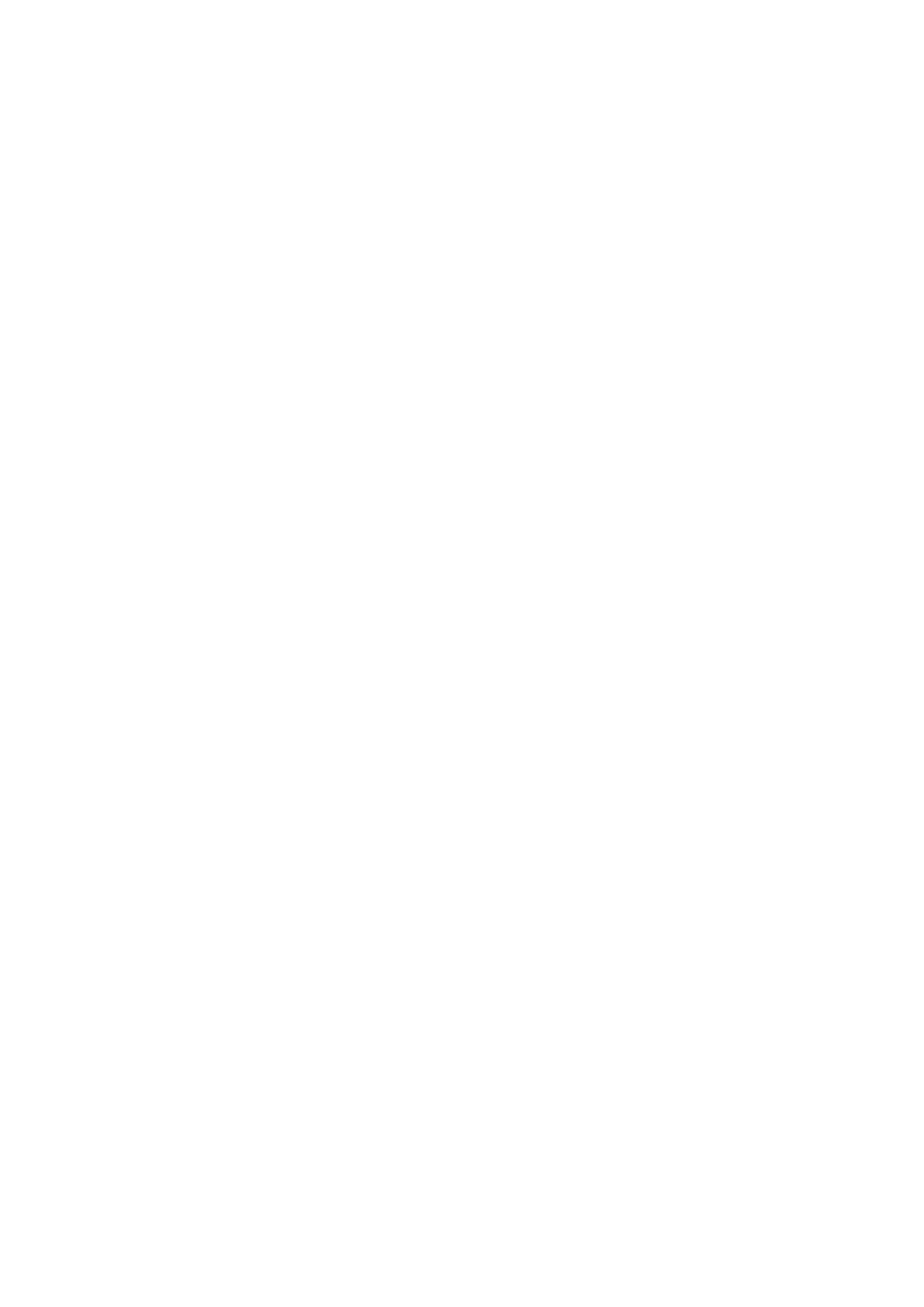# **Part 15—Trusts and transmissions**

## **161—Trusts contained in grant from the Crown to be inserted in certificate as in original grant**

Whenever any grant from the Crown shall contain the particulars of any trust for public purposes, every certificate issued in respect of the same land, or any part thereof, while such trusts subsist and affect such land, shall contain the like particulars of trust as were contained in the original grant.

## **162—No particulars of trust to be entered in Register Book but trust instrument may be deposited**

The Registrar-General shall not, except as aforesaid, make any entry in the Register Book of the particulars of any trust, nor shall any instrument be registered under this Act, which declares or contains trusts relating to land under the provisions of this Act, but any such instrument, or a duplicate or attested copy thereof, may be deposited with the Registrar-General for safe custody and reference, and such instrument may be deposited in the General Registry Office pursuant to the *[Registration of Deeds](http://www.legislation.sa.gov.au/index.aspx?action=legref&type=act&legtitle=Registration%20of%20Deeds%20Act%201935)  Act [1935](http://www.legislation.sa.gov.au/index.aspx?action=legref&type=act&legtitle=Registration%20of%20Deeds%20Act%201935)*, or any other Act relating to the deposits of deeds in the Registry Office, and may include as well land under the provisions of this Act, as land which is not under the provisions hereof: Provided that nothing herein contained shall prevent the registration of any instrument which would otherwise be valid in which a reference may be made to the instrument so deposited as aforesaid; nor shall such reference operate as notice of the particulars of the trusts declared or contained in the deposited instrument, but in the absence of caveat the registered proprietor shall, for the purpose of sale, mortgage, or contract for valuable consideration be deemed to be the absolute proprietor of such land freed from the said trusts.

#### **163—Insertion of the words "no survivorship" in instruments**

Upon the transfer of any estate or interest in land, to two or more persons, as joint proprietors, intended to be held by them as trustees, it shall be lawful for the transferor or transferees to insert in the transfer the words "no survivorship"; and the Registrar-General shall in such case include such words in the memorial of such instrument to be entered by him in the Register Book; and shall also enter the same words in some conspicuous place upon any certificate issued to such joint proprietors, pursuant to such transfer.

#### **164—Trustees may authorise insertion of those words**

Any two or more persons registered as joint proprietors of any estate or interest in land held by them as trustees, may, by writing under their hands, authorise the Registrar-General to enter the words "no survivorship" upon the original certificate, or other instrument of title, evidencing their title to such estate or interest, in the Register Book, or filed in his office, and also upon the duplicate of such instrument.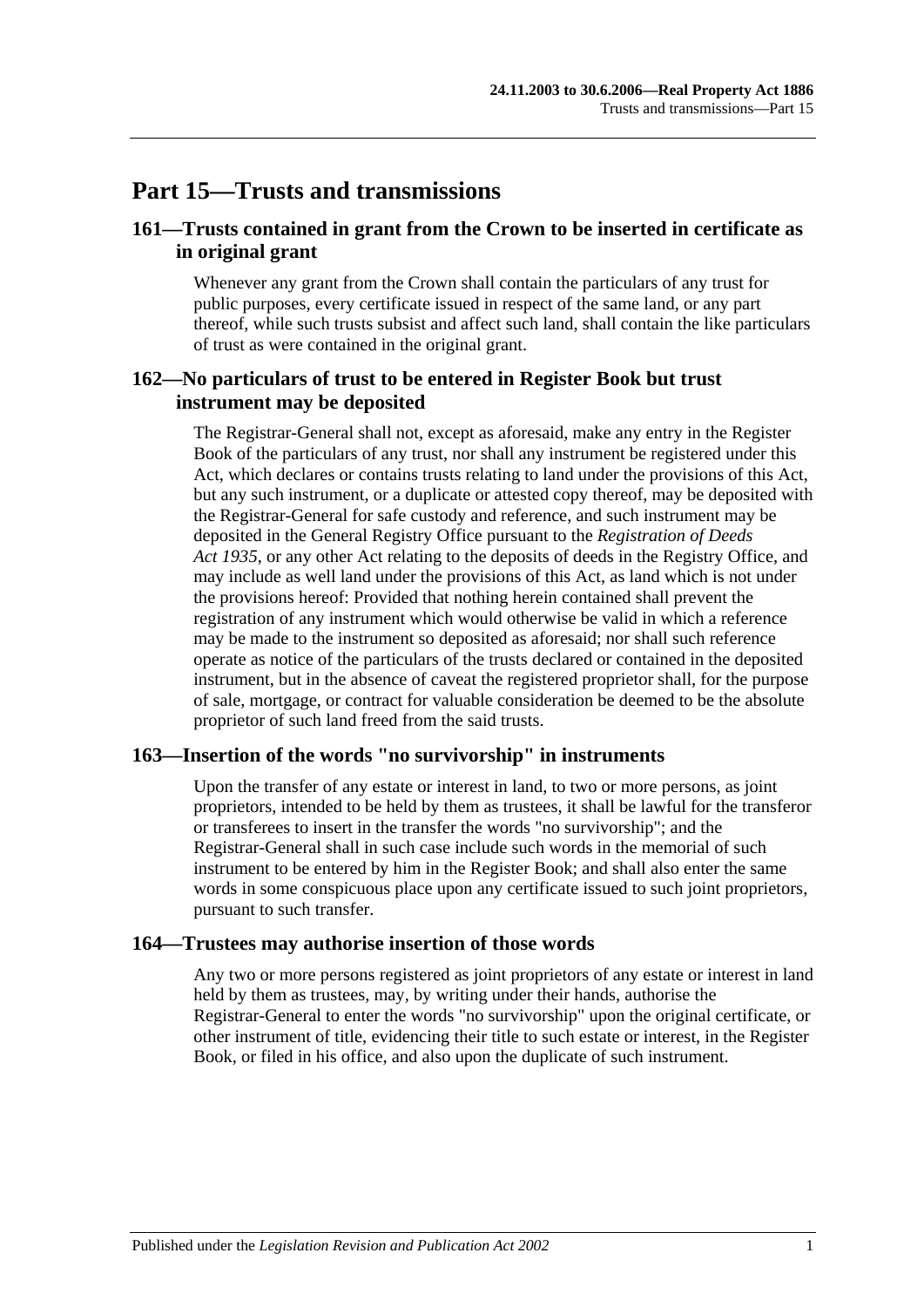## **165—Effect of entry**

After any such entry as in the last two sections mentioned has been made by the Registrar-General in the Register Book, it shall not be lawful for any less number of joint proprietors than the number then registered to transfer or otherwise deal with the said estate, or interest, without obtaining an order of the Court: Provided that, if it be intended not to apply the said restriction until the trustees registered as such proprietors be reduced below a certain specified number, words indicative of such intention may be entered in like manner, and in that case the power of disposition by survivors shall continue until the number be so reduced.

## **166—Court may direct notice to be published before order is made**

The Court may, before making any such order as aforesaid, direct notice of the intention to apply for such order to be given, either by public advertisement or otherwise, and may appoint a period within which any person interested may show cause why such order should not be made.

## **167—Court may protect persons interested**

The Court may in such order give directions for the transfer of such estate, or interest, to any new proprietor or proprietors, solely or jointly, with, or in the place of, any existing proprietor or proprietors, or may make such order in the premises as may be just for the protection of the persons beneficially interested in such estate, or interest, or in the proceeds thereof; and upon any such order being deposited with the Registrar-General, he shall make such entries and perform such acts as in accordance with the provisions of this Act may be necessary for the purpose of giving effect to such order.

#### **168—Survivors may nevertheless perform duties or transfer to new trustees**

Nothing hereinbefore contained shall prevent the surviving or remaining trustee or trustees from exercising all the powers and duties of the trust other than in regard to transfers and dealings under this Act, nor from so transferring the land as to give effect to any valid appointment of a new trustee or new trustees. And so far as shall be necessary to ascertain the sufficiency of any such appointment, it shall be lawful for the Registrar-General to refer to the provisions of any instrument relating to the trust, notwithstanding the same be not registered.

#### **169—Disclaimers**

- (1) Any person (in this section called *the disclaimant*), whether a trustee or not, who claims that he has been registered, without his consent, as proprietor of any estate or interest in land, may execute and lodge with the Registrar-General a deed or other instrument of disclaimer of that estate or interest.
- (2) If the disclaimant has been registered as proprietor of any estate or interest, the Registrar-General shall give notice by post of the lodging of the instrument of disclaimer, to all other persons whose names appear on the Register Book, and who, in the Registrar-General's opinion, may be affected by the disclaimer.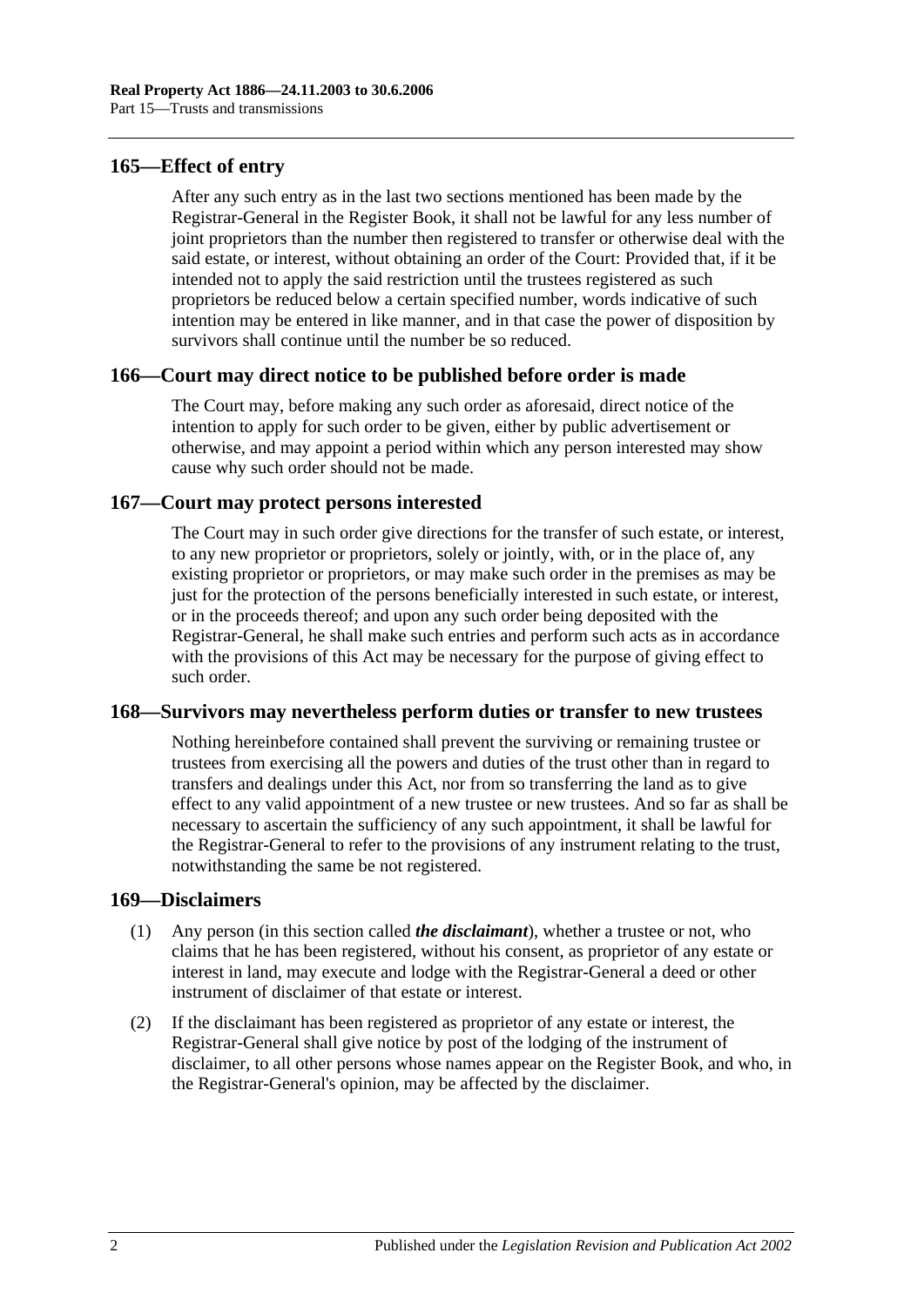- (2a) In the notice the Registrar-General shall specify a day, not earlier than twenty-one days after the day on which the notice would be delivered to the addressee in the ordinary course of post, on or before which the person to whom it is given may lodge with the Registrar-General a notice of objection to the registration of the instrument of disclaimer.
- (3) If no notice of objection is so lodged and the Registrar-General is satisfied that the disclaimant was registered without his consent, the Registrar-General shall give effect to the disclaimer by making such entries, alterations and corrections in the Register Book and on any certificate or other instrument of title as are necessary for that purpose, and by cancelling any certificate or other instrument of title which it is necessary to cancel.
- <span id="page-78-1"></span>(4) If no notice of objection is lodged but the Registrar-General is not satisfied that the disclaimant was registered without his consent—
	- (a) the Registrar-General shall not take any steps to give effect to the instrument of disclaimer except pursuant to an order of the Supreme Court obtained as hereinafter provided;
	- (b) the Registrar-General shall give notice by post to the disclaimant of the fact that he does not intend to give effect to the instrument of disclaimer except pursuant to such an order.
- <span id="page-78-2"></span><span id="page-78-0"></span>(5) If any notice of objection is lodged on or before the day specified by the Registrar-General—
	- (a) the Registrar-General shall not take any steps to give effect to the instrument of disclaimer except pursuant to an order of the Supreme Court obtained as hereinafter provided;
	- (b) the Registrar-General shall give notice by post to the disclaimant of the fact that an objection to the disclaimer has been lodged.
- (6) A disclaimant who has received a notice under [paragraph](#page-78-0) (b) of [subsection](#page-78-1) (4) of this section, or a notice of objection under [subsection](#page-78-2) (5) of this section, may apply to the Supreme Court by originating summons for an order that the Registrar-General take such action as is necessary to give effect to the instrument of disclaimer and upon such an application the Court may make any order which it deems just.
- (7) Nothing done under this section shall release any person from any trust or other liability, if he has acted in the trust or by his own act incurred the liability.

## **170—Transmission by bankruptcy or statutory assignment**

Upon the registered proprietor of any estate or interest in land becoming bankrupt or making a statutory assignment, the Official Receiver (if no trustee has been appointed) or the trustee of such bankrupt or assignor shall be entitled to be registered as proprietor of such estate or interest.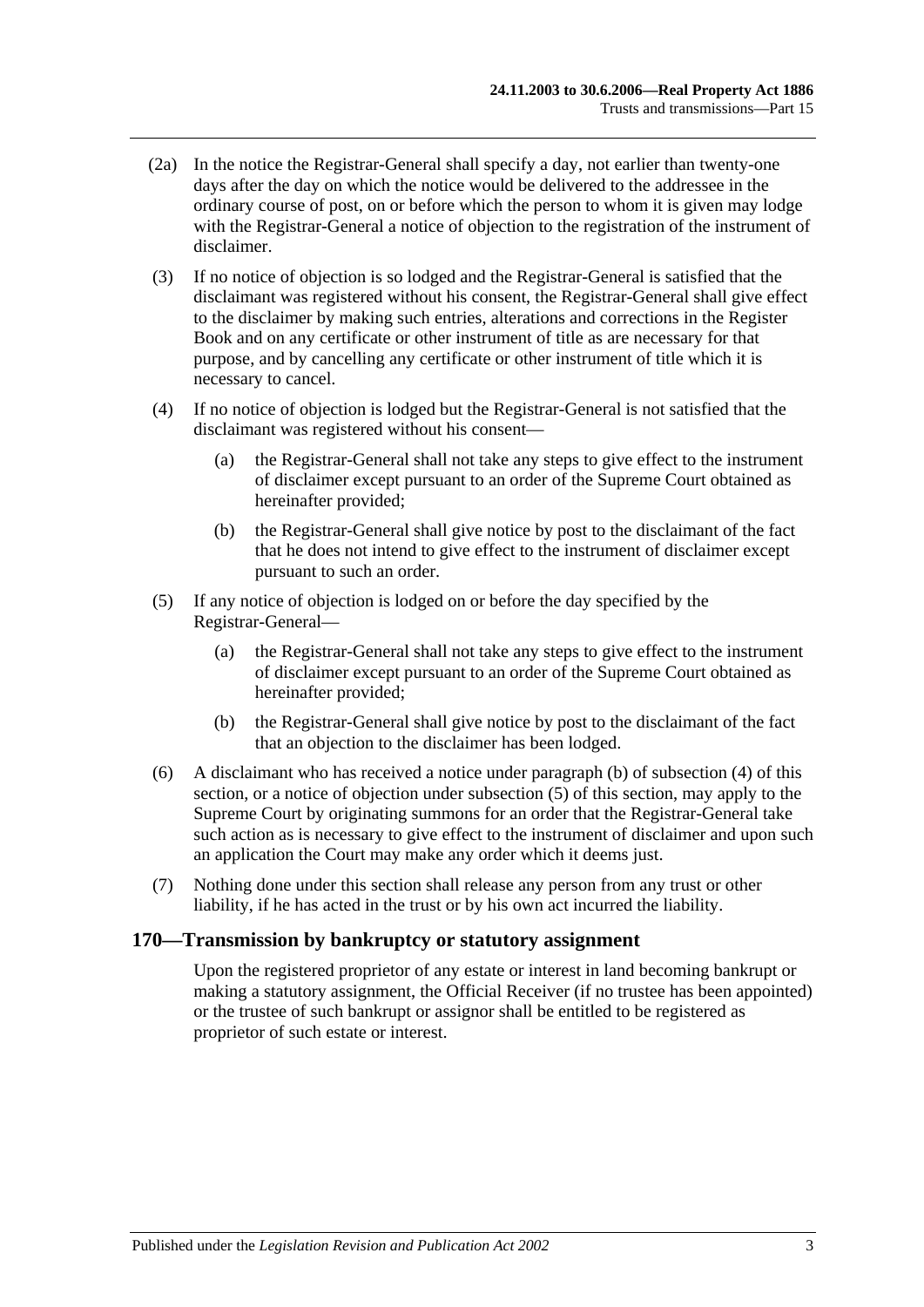## **171—Transmission to be entered in Register Book**

The Registrar-General shall in any such case, upon being furnished with evidence of the bankruptcy and the non-appointment of a trustee, or of the appointment of or assignment to the trustee, accompanied by an application in writing, under the hand of the Official Receiver or trustee, to be registered as proprietor of the estate or interest to be therein specified and described, shall enter in the Register Book a memorandum notifying the bankruptcy or the appointment of or assignment to the trustee, as the case may require, and upon such entry being made the Official Receiver or trustee shall be the registered proprietor of the estate or interest of the bankrupt or assignor in such land.

## **172—Proceedings in case assignment declared void**

If any such statutory assignment shall afterwards be declared fraudulent and void by any Court having jurisdiction in bankruptcy, and the assignor shall thereupon become bankrupt, the Registrar-General shall, upon being furnished with evidence thereof, and of the appointment or non-appointment of a trustee under such bankruptcy, enter in the Register Book a memorandum notifying the same, and thereupon the Official Receiver, or the trustee under such bankruptcy, as the case may be, shall be the registered proprietor of the estate and interest of the bankrupt and of the trustee under such assignment in the land.

## **173—Bankruptcy or assignment of lessee**

In any case where the registered proprietor of a lease has heretofore, or shall hereafter, become bankrupt, or has heretofore made or shall hereafter make, a statutory assignment—

#### (a) **If lease not subject to mortgage or encumbrance**

if such lease be not mortgaged or encumbered under the provisions of this Act, the Registrar-General shall, upon the application in writing of the lessor accompanied by a statement in writing, signed by the Official Receiver or the trustee under such bankruptcy or assignment, certifying his refusal to accept such lease, enter in the Register Book a note of such refusal, and such entry shall operate as a surrender of such lease;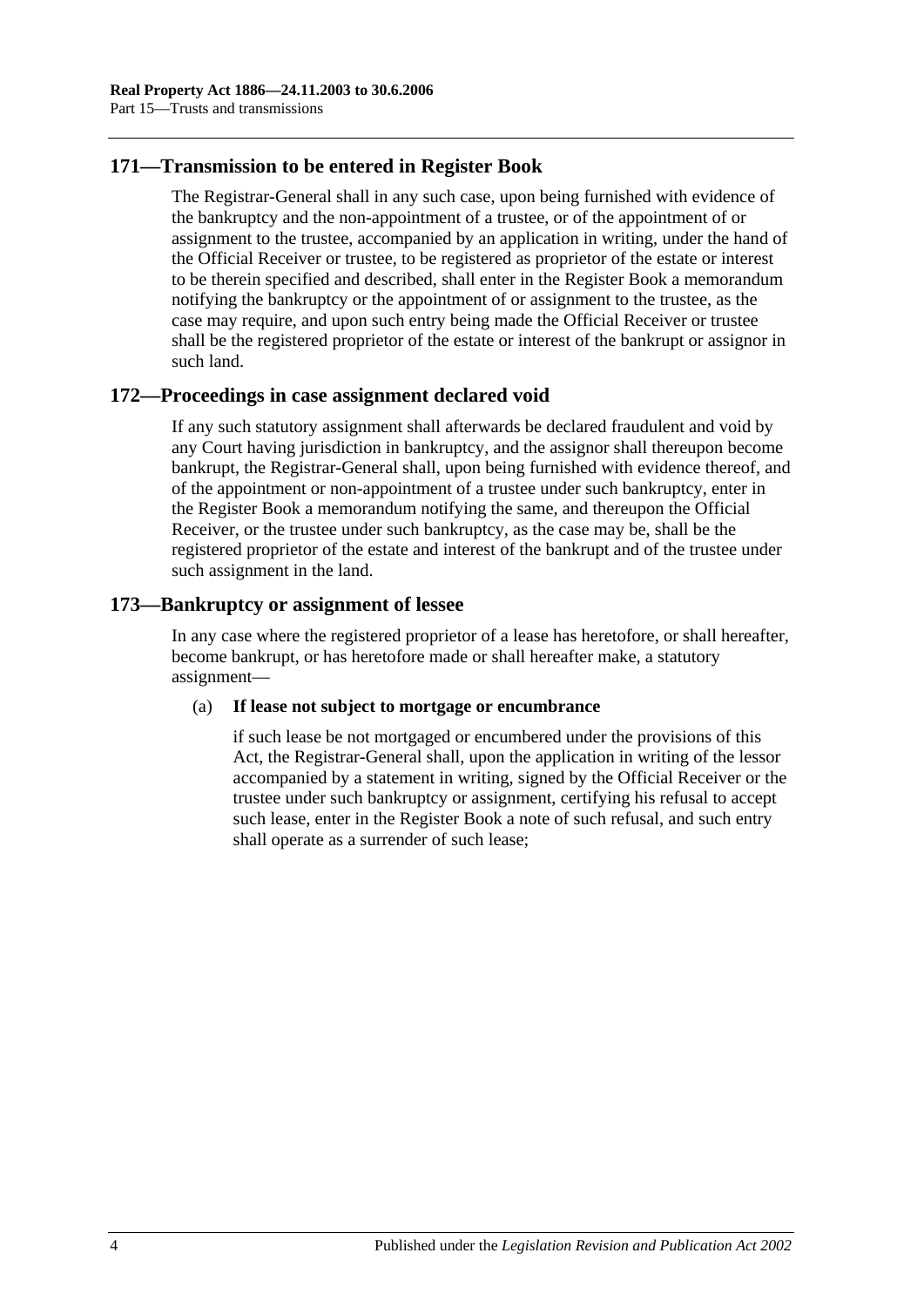#### (b) **Mortgagee or encumbrancee of the leasehold interest of a bankrupt or assignor may be entered as transferee of a lease**

if such lease be mortgaged or encumbered, the Registrar-General shall, upon the application in writing of any mortgagee or encumbrancee, accompanied by a statement in writing signed by the Official Receiver, or the trustee under such bankruptcy or assignment, certifying his refusal to accept such lease, or by proof that the Official Receiver or trustee has neglected or refused to certify such refusal or to become registered as proprietor of such lease within one month after being thereunto required by notice in writing given to him by the mortgagee or encumbrancee, enter in the Register Book a note of such refusal or neglect, and such entry shall operate as a foreclosure, and the estate or interest of the bankrupt or assignor in such lease shall thereupon vest in such mortgagee or encumbrancee, free from all other charges subsequent to his mortgage or encumbrance, and such mortgagee or encumbrancee shall thereupon be deemed to be the registered proprietor of such estate or interest, and shall, while he remains such registered proprietor, be subject to and liable for the same requirements and liabilities to which he would have been subject and liable if named in the lease originally as lessee;

#### (c) **Protection to subsequent mortgagees and encumbrancees**

no such entry shall be made unless it be proved to the satisfaction of the Registrar-General that the applicant mortgagee, or encumbrancee, has given fourteen days' notice in writing of his intended application to every subsequent mortgagee or encumbrancee of the lease, or has obtained his written consent; and any such subsequent mortgagee or encumbrancee shall be entitled to pay to the applicant mortgagee or encumbrancee the amount due to him under his mortgage or encumbrance, with costs, at any time before foreclosure, and shall thereupon be entitled to a transfer from him of such mortgage or encumbrance;

## (d) **Where Official Receiver, trustee, and mortgagee neglect to become proprietors**

if the Official Receiver or the trustee under the bankruptcy or assignment shall certify his refusal to accept the lease, or shall neglect or refuse to become registered as proprietor of the lease, within, one month after having been thereunto required by notice in writing given to him by the lessor, and the mortgagees or encumbrancees (if any) of the lease shall neglect or refuse to have an entry operating as a foreclosure made in the Register Book under the provision in that behalf hereinbefore contained within the period of two months after having been thereunto required by notice in writing given to them by the lessor, the Registrar-General shall, upon the application in writing of the lessor, and, upon proof of such certificate or such neglect or refusal as aforesaid, enter in the Register Book a note of such neglect or refusal, and every such entry shall operate as a surrender of such lease.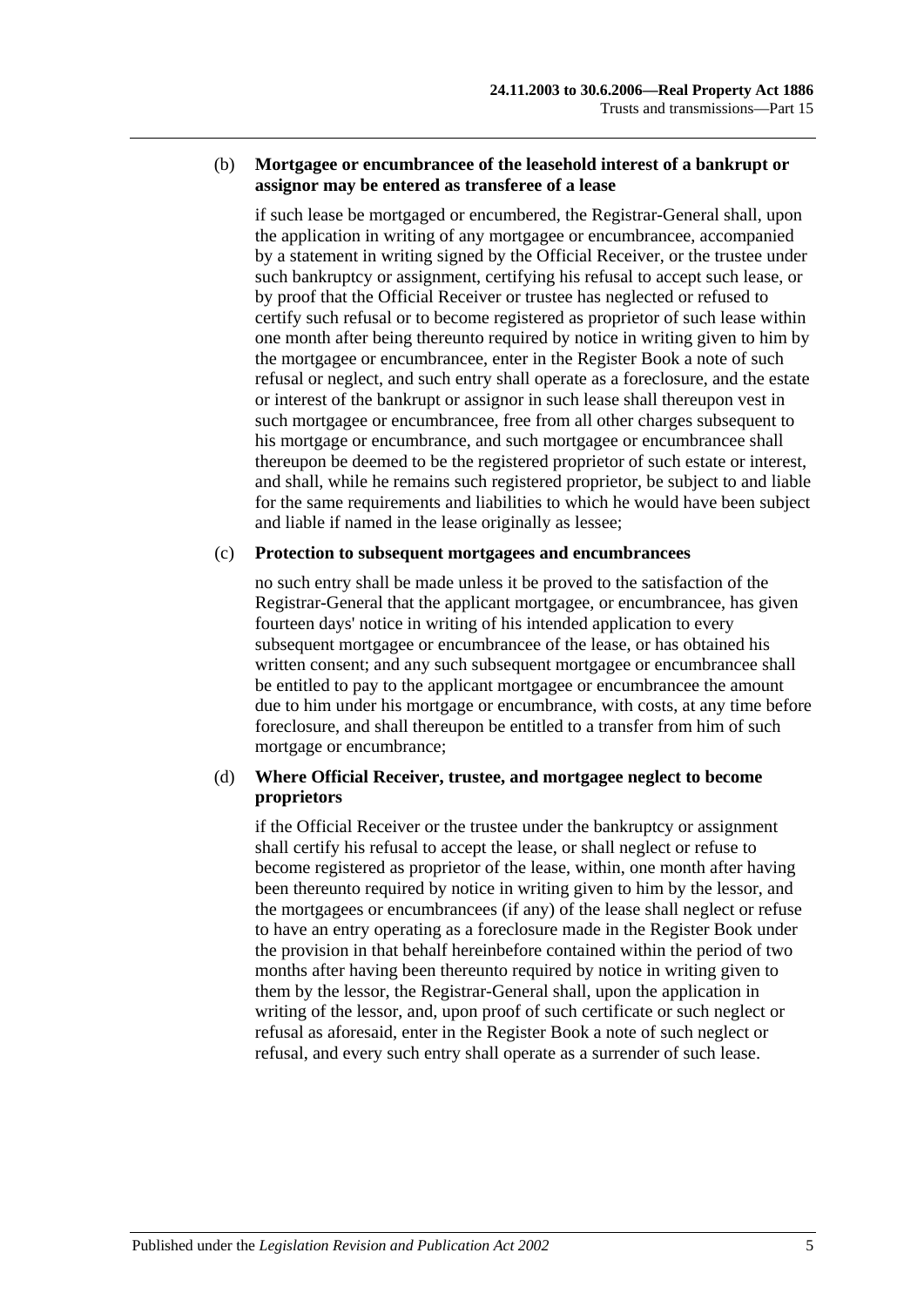## **174—Entry of surrender or foreclosure not to prejudice cause of action**

Under the preceding provisions as regards a lessee becoming bankrupt or making a statutory assignment, no entry of surrender or foreclosure respectively shall prejudice any cause of action in respect of any breach or non-observance of any covenants in such lease, encumbrance, or mortgage respectively contained or implied which shall have accrued previously to such lessee becoming bankrupt or making a statutory assignment.

## **175—Transmission of estate of deceased persons**

On the death of the registered proprietor of any estate or interest in land, his estate or interest shall be transmitted to his executor or administrator, or to the Public Trustee in any case where the Court shall make an order authorising the Public Trustee to administer the estate of the deceased registered proprietor.

## **176—Application to be made in such case**

The executor, administrator or Public Trustee shall, before dealing with such estate or interest, make application in writing to the Registrar-General to be registered as proprietor, and shall produce to the Registrar-General the duplicate certificate, or other instrument of title, and the probate or letters of administration, or the order of the Court authorising the Public Trustee to administer the estate of the deceased registered proprietor, or an office copy of the probate, letters of administration, or order, as the case may be.

## **177—Particulars of application to be recorded**

The Registrar-General must record details relating to the application in the Register Book and on the duplicate certificate of title for the land.

#### **178—Effect of such entry**

Upon such entry being made in the Register Book, the executor, administrator, or Public Trustee, as the case may be, shall be the registered proprietor of such estate or interest, and his title shall relate back to and take effect from the date of the death of the deceased registered proprietor.

## **179—Where two or more executors or administrators, all to concur**

Where probate or letters of administration shall be granted to more persons than one, all of them for the time being shall concur in every instrument relating to the real estate of the deceased registered proprietor.

## **180—Person registered in place of deceased, bankrupt, or assigning proprietor, to be proprietor of land for purpose of dealing**

Any person registered in place of a deceased registered proprietor, or as Official Receiver or as trustee of a registered proprietor becoming bankrupt or making a statutory assignment, shall hold the land in respect of which he is so registered upon the trusts, and for the purposes for which the same is applicable by law; but shall, for the purpose of any dealing with such land, be deemed to be the absolute proprietor thereof.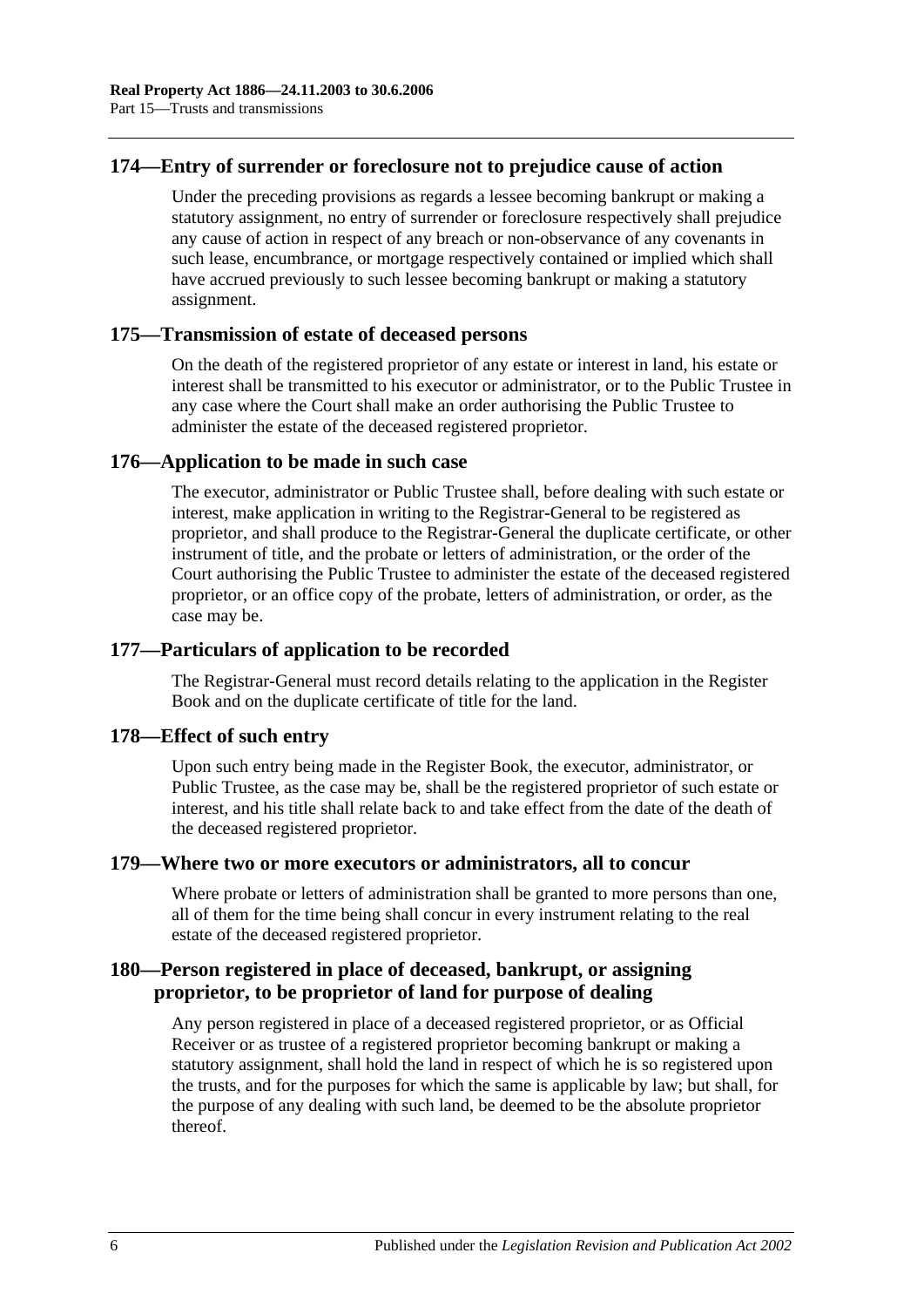#### **181—Proceedings when executor etc refuse to transfer**

Whenever an executor, or administrator, or the Public Trustee, is registered as proprietor of any land, and shall refuse, or, after tender of a transfer, unnecessarily delay to transfer such land to the devisee, next of kin, heir-at-law, or other person entitled thereto, the person claiming to be entitled to the land may, by motion or summons before the Court, apply for an order that the executor, administrator, or Public Trustee shall transfer the said land to him.

## **182—Court may order transfer to person entitled**

The Court may either refuse such application, with or without costs, to be paid by the applicant, or may make an order for the transfer, and may direct the transferor personally to pay all the costs of such application and any damages the person aggrieved may have sustained, or may order such costs to be paid out of the estate of the deceased registered proprietor, or in such other manner as the Court may think proper.

## **183—Court may decide question of title etc**

The Court may, on any such application, decide on questions relating to the title of any person party to the application or proceeding, and generally may decide any question that it may be necessary or expedient to decide for the purpose of ordering the land to be transferred, or may direct an action to be brought or an issue to be tried in which the rights of the parties may be decided, or any question of law settled.

## **184—Order of Court vesting land**

Where the registered proprietor of land holds the land on trust and the Court, by order, vests the land in another person, the Registrar-General must, on being served with an office copy of the order, enter details relating to the order in the Register Book and on the duplicate certificate of title for the land and upon such entry the land will vest in the new proprietor.

## **185—Action may be brought by person claiming beneficial interest in name of trustee**

Every trustee who shall be registered as proprietor of any land, shall, on being indemnified, be bound to allow his name to be used by any beneficiary, or person claiming an estate or interest in the land, as plaintiff or defendant in any action for recovery of possession of the land or any part thereof. And, in case there shall be any dispute as to the sufficiency of any indemnity, the same shall be decided by the Master of the Court.

## **186—Purchases from registered proprietor not to be affected by notice**

No person contracting or dealing with, or taking or proposing to take a transfer or other instrument from the registered proprietor of any estate or interest in land shall be required, or in any manner concerned, to inquire into or ascertain the circumstances under, or the consideration for, which such registered proprietor or any previous registered proprietor of such estate or interest is or was registered, or to see to the application of the purchase-money, nor be affected by notice direct or constructive of any trust or unregistered interest, any law or equity to the contrary notwithstanding.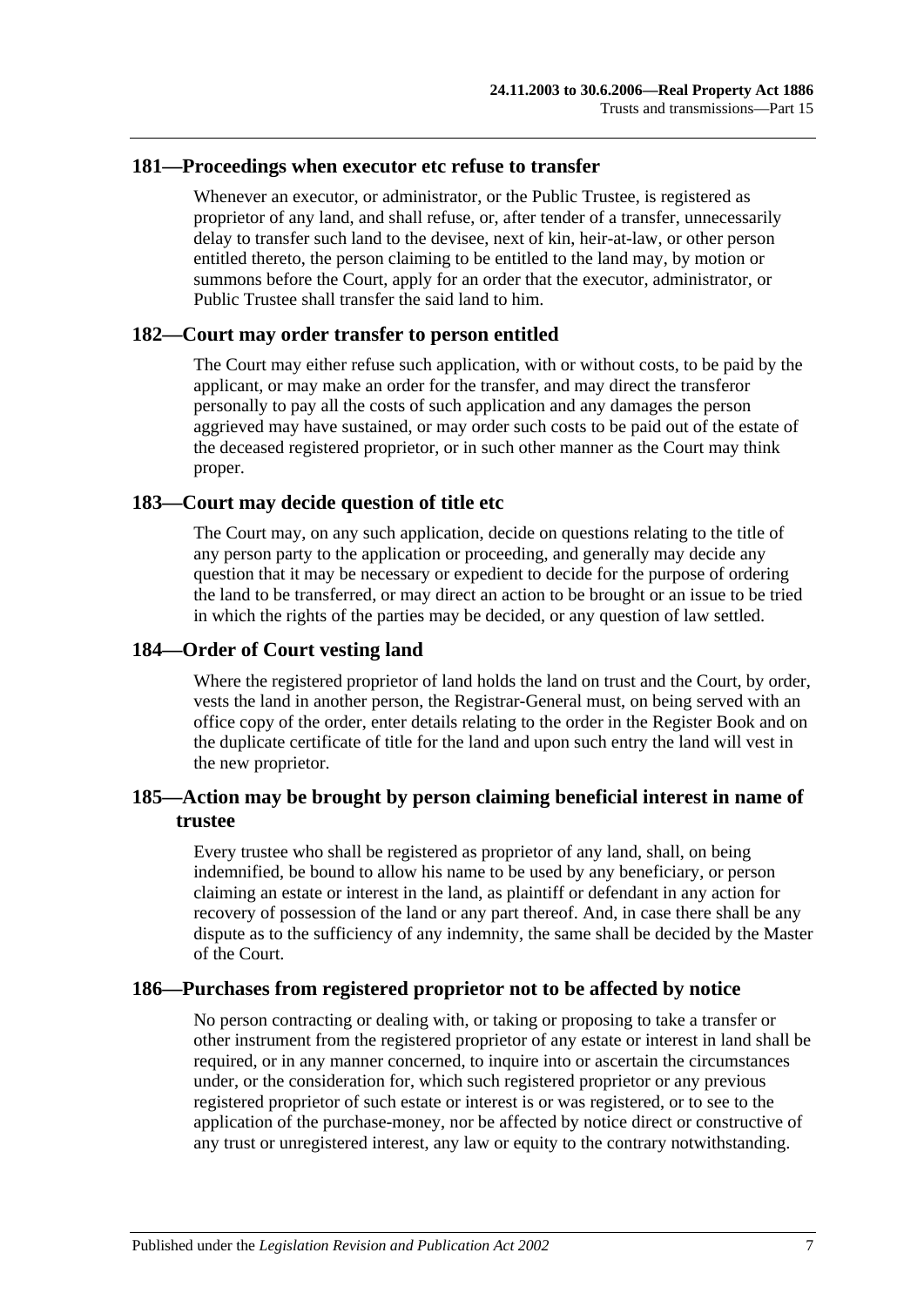## **187—Except in case of fraud**

The last preceding section shall not protect any person who has acted fraudulently or been a party to fraud, but the contracting, or dealing, or taking, or proposing to take a transfer or other instrument as aforesaid, with actual knowledge of any trust, charge, or unregistered instrument, shall not of itself be imputed as fraud.

## **188—Registration of survivor of joint proprietors, and of remainder-man entitled to estate in possession**

Upon the death of any person registered together with any other person as joint proprietor of any estate or interest in land, or when the life estate in respect of which any certificate has been issued has determined, and the registered estate next in remainder or reversion has become vested in possession, or the person to whom such certificate for a life estate has been issued has become entitled to the land for an estate in fee-simple in possession, the Registrar-General shall, upon the application of the person entitled, and upon proof to his satisfaction of any such occurrence as aforesaid, make an entry thereof in the Register Book, and thereupon such person shall be the registered proprietor of the estate or interest to which he is entitled, as if the same had been transferred to him.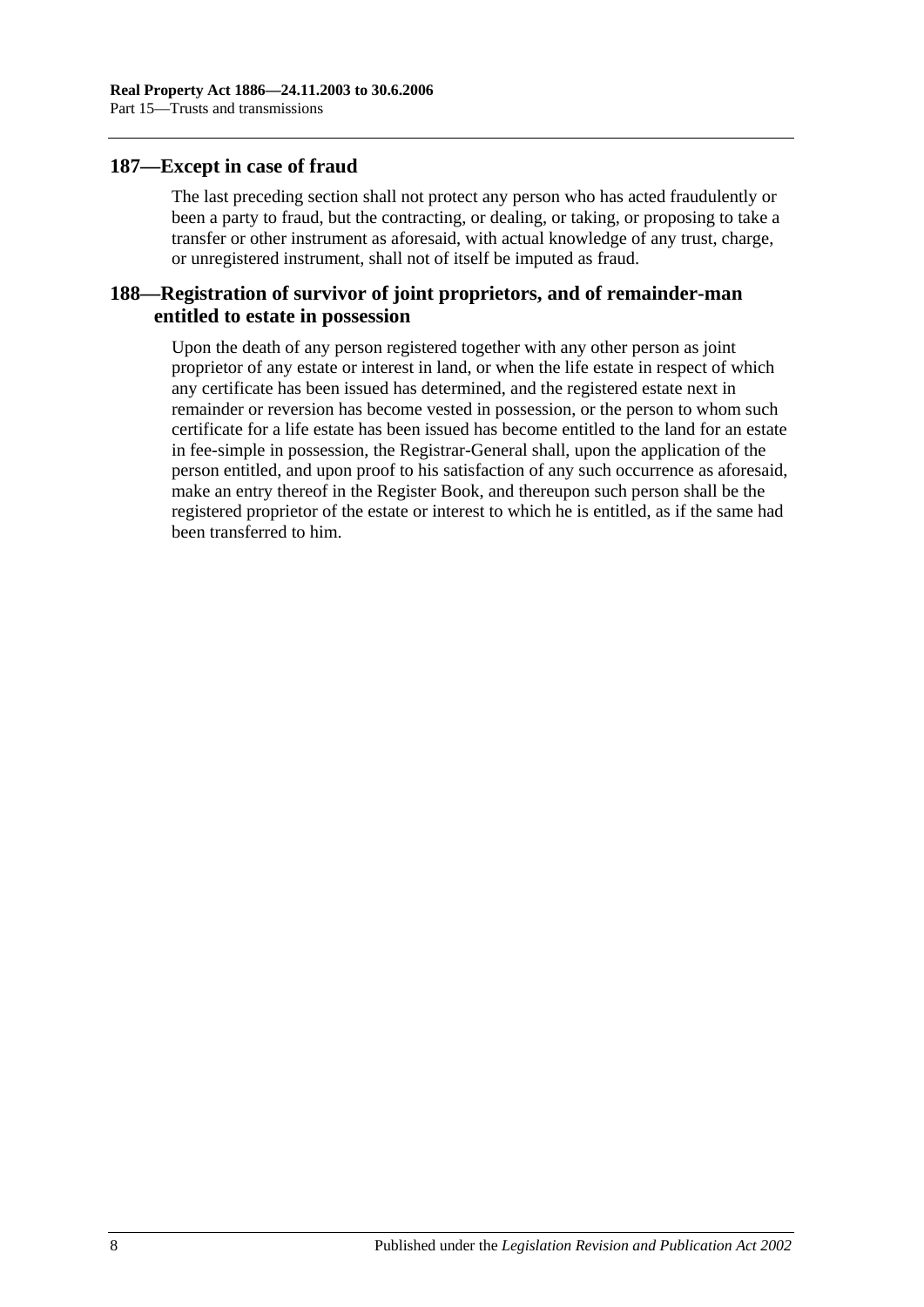# **Part 16—Caveats**

## **191—Caveats**

Any settlor of land or beneficiary claiming under a will or settlement, or any person claiming to be interested at law or in equity, whether under an agreement, or under an unregistered instrument, or otherwise howsoever in any land, may lodge a caveat with the Registrar-General forbidding the registration of any dealing with such land, either absolutely or unless such dealing shall be expressed to be subject to the claim of the caveator, or to any conditions conformable to law expressed therein:

#### (a) **Form of caveat**

a caveat shall be in the appropriate form, and shall be under the hand and verified by the declaration of the caveator or his agent, and shall contain an address within South Australia to which notices may be sent or at which proceedings may be served;

#### (b) **Registrar-General to make memorandum of receipt**

upon the receipt of a caveat the Registrar-General shall make a memorandum thereon of the date and hour of the receipt thereof, and shall enter a memorandum thereof in the Register Book, and shall forthwith send a notice of such caveat through the post office to the person against whose title such caveat shall have been lodged, directed to his address appearing in the Register Book;

#### (c) **Not to register dealings contrary to caveat**

so long as any caveat shall remain in force the Registrar-General shall not, contrary to the requirements thereof, register any dealing with the land in respect of which such caveat shall have been lodged: Provided that notwithstanding the receipt of a caveat the Registrar-General shall, subject to the other provisions of this Act, proceed with and complete the registration of any instrument affecting the said land, which instrument is produced for registration before the receipt of the caveat by the said Registrar-General;

#### (d) **Persons interested may summon caveator**

the registered proprietor or any other person claiming estate or interest in the land may, by summons, call upon any caveator, including the Registrar-General, to attend before the Court to show cause why the caveat should not be removed; and the Court may, upon proof that the caveator has been summoned, and upon such evidence as the Court may require, make such order in the premises, either *ex parte* or otherwise, as shall seem just;

#### (e) **Caveatee may apply to have caveat removed**

the caveatee may, except when the caveat is lodged by a settlor, or by a beneficiary under a will or settlement, or by the Registrar-General under [Part](#page-94-0) 19 of this Act, make application in writing to the Registrar-General to remove the caveat, and shall in such application give an address in South Australia to which notices or proceedings relating to the caveat may be sent, and the Registrar-General shall thereupon give twenty-one days' notice in writing to the caveator, requiring that the caveat be withdrawn;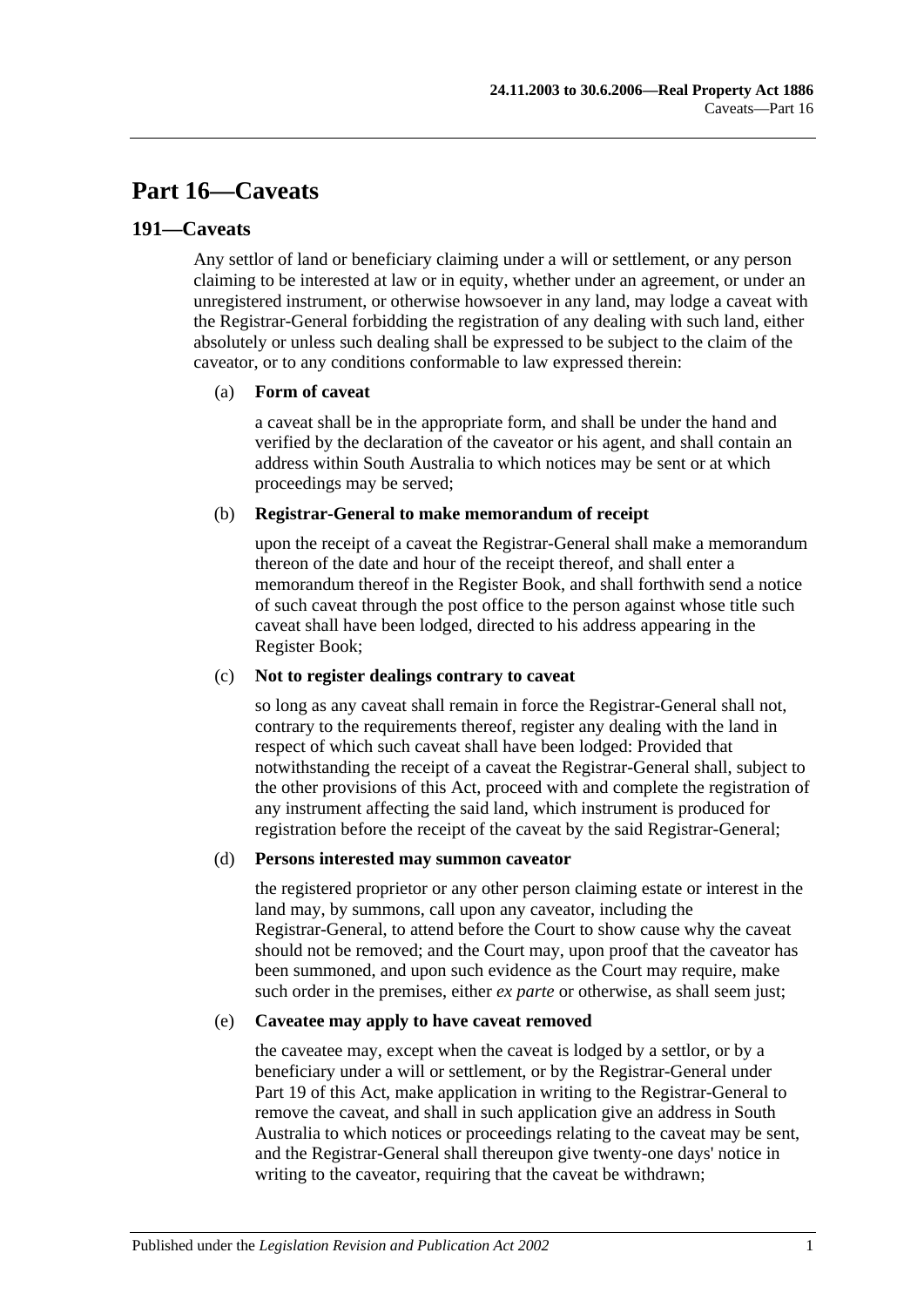#### (f) **Mode of removing or discharging caveat**

the Registrar-General shall, after the lapse of twenty-one days from the posting of such notice to the address mentioned in the caveat, or of such extended time as may be ordered by the Court, remove the caveat from the Register Book by entering therein a memorandum that the same is discharged;

#### (g) **Caveator may apply to Court for order to extend time**

the caveator may apply to the Court, by motion or summons, for an order to extend the time beyond the twenty-one days mentioned in such notice, and notice of such motion or such summons may be served at the address given in the application of the caveatee; and the Court may, upon proof of the service of such notice of motion or summons, and upon such evidence as the Court may require, make such order in the premises, either *ex parte* or otherwise, as shall seem just;

#### (h) **May withdraw caveat: But Court may order payment of costs**

any caveator may, by notice in writing to the Registrar-General, withdraw his caveat at any time; but the Court may, notwithstanding such withdrawal, order payment by the caveator to the caveatee or other person interested of any costs incurred by the caveatee prior to the receipt by him of notice in writing of the withdrawal of the caveat;

#### (i) **Entry to be made**

an entry shall be made by the Registrar-General in the Register Book of any order made by the Court relating to any caveat, or of the withdrawal, lapse, or removal of any caveat;

#### (j) **Caveator, except Registrar-General, liable to make compensation**

any caveator other than the Registrar-General who shall have lodged or refused or neglected to withdraw any caveat wrongfully and without reasonable cause, shall be liable to make compensation to any person who may have sustained damage thereby, and such compensation may be recovered by action: Provided that, if proceedings shall have been taken in the Court by the caveatee or other person interested, the amount of such compensation may be assessed by the Court acting in the same proceedings; or the Court may direct an action to be brought to ascertain and recover such amount;

#### (k) **Not to lodge further caveat without leave**

it shall not be lawful for any caveator other than the Registrar-General, or for anyone acting on behalf of such caveator, to lodge a further caveat relating to the same matter without the leave of the Court;

#### (l) **Court may order costs if caveat by Registrar-General is removed by Court**

where any caveat lodged by the Registrar-General shall be removed by the Court, such Court may order the costs sustained by the person at whose instance such caveat was removed to be paid out of the estate on behalf of which such caveat was entered.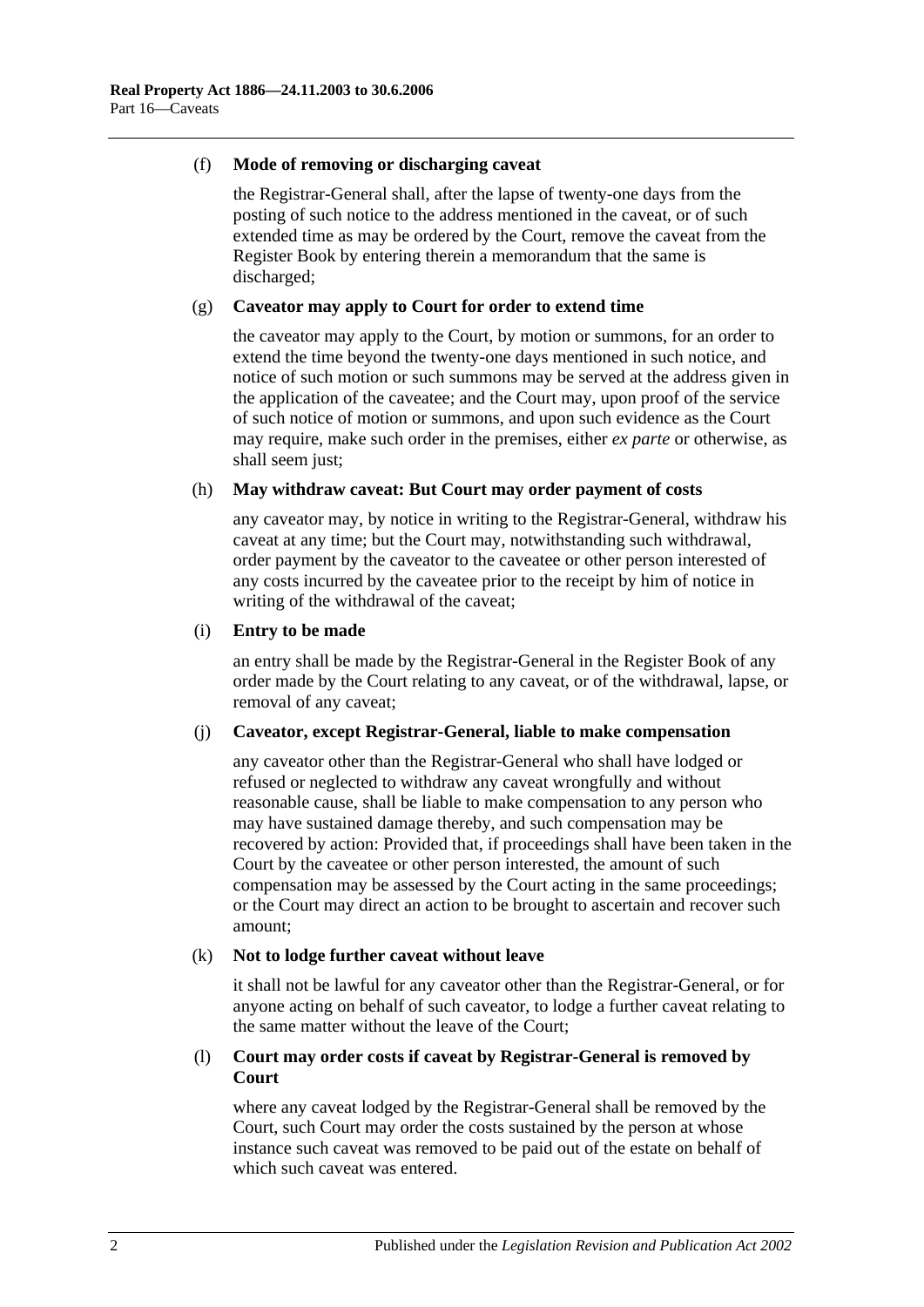# **Part 17—Ejectment**

#### **192—Summons to give up possession**

Any of the following persons (in the following sections called *the claimant*) may cause any person in possession of land under the provisions of this Act to be summoned to appear before the Court to show cause why the person summoned should not give up possession to the claimant—

- (a) the registered proprietor of a freehold estate in possession;
- (b) any registered mortgagee or encumbrancee where the person in possession is a mortgagor or encumbrancer in default, or a person claiming under such mortgagor or encumbrancer;
- (c) any lessor with power to re-enter where the rent is in arrear for three months, whether there be or be not sufficient distress found on the premises to countervail such rent, and whether or not any previous demand shall have been made for the rent;
- (d) any lessor where a legal notice to quit has been given, or the lease become forfeited, or the term of the lease has expired.

## **193—Summons to contain description of land**

The summons shall contain a description of the land, and shall require the person summoned to appear before the Court on a day not earlier than sixteen days after the service of the summons. The summons shall be served in the same manner as a writ of summons in an action for the recovery of possession of land in the Supreme Court.

#### **194—Orders on non-appearance to summons**

If, on the hearing of the summons, the person summoned do not appear, then upon proof of the service of the summons and of the claimant's title, or on the production of a consent to an order by the person summoned, the Court may order immediate possession to be given to the claimant.

#### **195—Orders on appearance to summons**

If the person summoned shall appear, the Court shall hear the summons, and may make such order thereon and impose such terms as it may think fit: Provided that in the case of a lessor against a lessee, if the lessee before or at the hearing pay or tender all rent due, and all costs incurred by the lessor, the Court may dismiss the summons.

#### **196—Dismissal of summons not to prejudice other rights**

The dismissal of any such summons shall not prejudice the right of the claimant to take any other proceedings against the person summoned to which he may be entitled.

#### **197—Effect of order for possession**

Every order for possession under this Part of this Act shall have the effect of, and may be enforced in the same manner as, a judgment in the Court for the recovery of possession of land.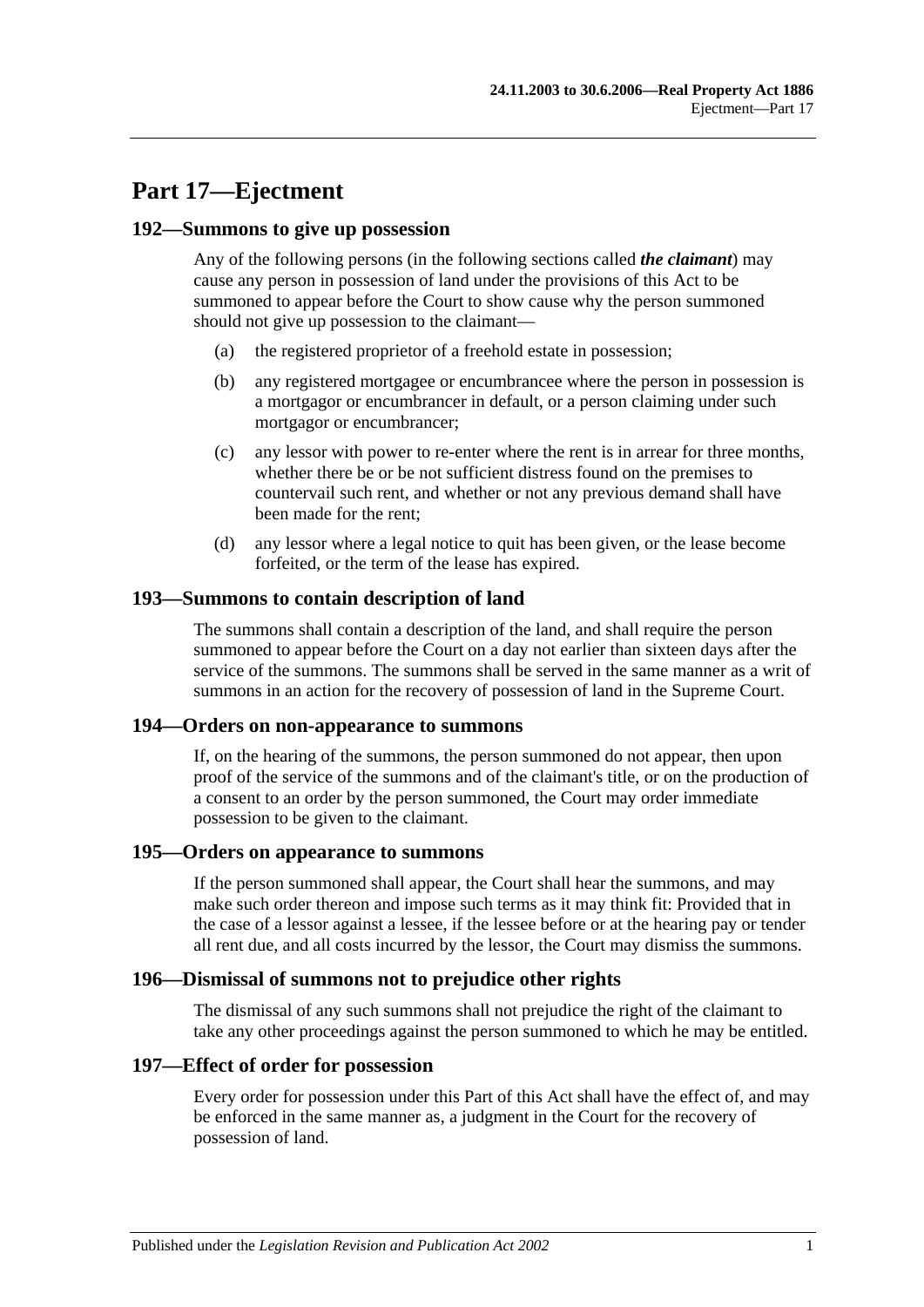## **198—Writ of habere facias unnecessary where no one is in possession, or the land is surrendered voluntarily**

Any claimant having obtained an order for possession under the provisions hereof, shall be entitled to enter and take possession of the land mentioned in the order, without issuing a writ of *habere facias* if there shall be no person in actual possession of the land, or if the person in possession shall voluntarily give up possession to the claimant.

## **199—Existing rights preserved**

Nothing hereinbefore contained shall repeal, affect, or abridge, any remedies to which a claimant is otherwise entitled.

## **200—***Local Courts Act 1926* **to apply to this Act**

Local Courts of full jurisdiction shall have jurisdiction to try actions of ejectment in respect of land under the provisions of this Act, and other actions in respect of such land in accordance with the *[Local Courts Act](http://www.legislation.sa.gov.au/index.aspx?action=legref&type=act&legtitle=Local%20Courts%20Act%201926) 1926*.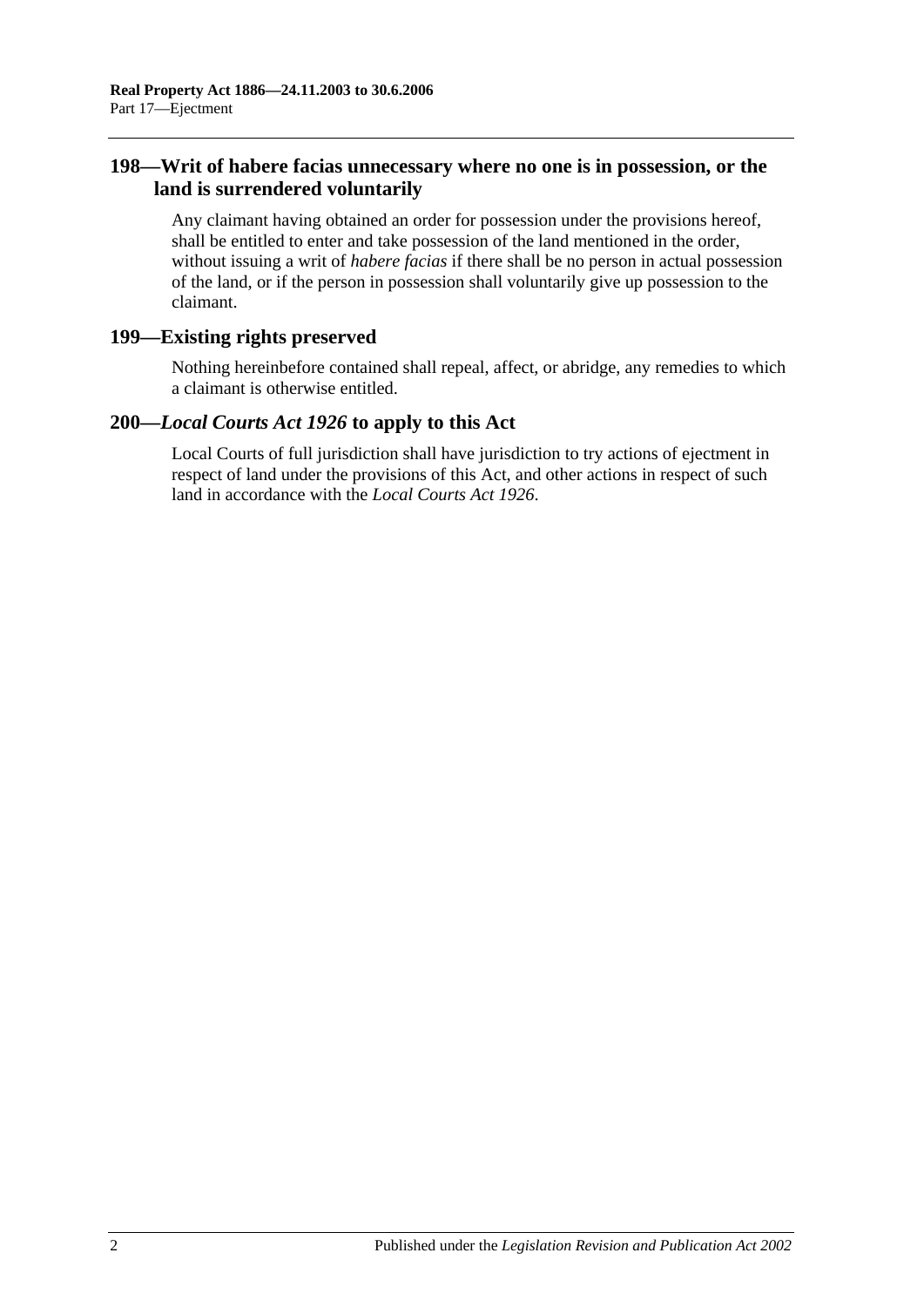# **Part 18—The Assurance Fund**

## **201—The Assurance Fund**

- (1) There shall be a fund kept at the Treasury entitled *Real Property Act Assurance Fund*.
- (2) The Assurance Fund shall have credited to it—
	- (a) any moneys advanced by the Treasurer under [subsection](#page-88-0) (3) (not being moneys that have been repaid to the Treasurer in accordance with the terms of the advance); and
	- (b) the moneys paid by way of assurance levy by virtue of the regulations; and
	- (c) any interest that may from time to time accrue to the Fund.
- <span id="page-88-0"></span>(3) The Treasurer may advance moneys to the Assurance Fund by way of grant, or on a temporary basis.
- (4) Moneys standing to the credit of the Assurance Fund shall be applied for the purposes of this Part, but if those moneys are not immediately required for the purposes of this Part, the Treasurer may advance the whole or part of those moneys to the Consolidated Account and, in that event—
	- (a) if any payment is to be made from the Fund and the Balance of the Fund is insufficient to meet that payment, the advance shall be repaid to such extent as is necessary to supply the deficiency; and
	- (b) any amount advanced to the Consolidated Account shall bear interest at the rate of 10 per centum per annum, or such other rate as may be prescribed.
- (5) The regulations may—
	- (a) prescribe an assurance levy not exceeding the amount of Two dollars per instrument to be paid in addition to the fees, or particular classes of fees, payable in relation to the registration of any, or all, of the following instruments:
		- (i) transfers on the sale of land under [Part 10;](#page-52-0)
		- (ii) leases and surrenders of leases under [Part 11;](#page-58-0)
		- (iii) mortgages and discharges of mortgage under [Part 12;](#page-62-0) and
	- (b) exempt prescribed persons, or persons of a prescribed class, from payment of the assurance levy.
- (6) The Registrar-General shall keep a separate account of all moneys received by him by way of assurance levy.
- (7) The regulations prescribing an assurance levy under this section shall expire on the thirty-first day of December, 1988, and thereafter an assurance levy shall not be payable by virtue of this Part.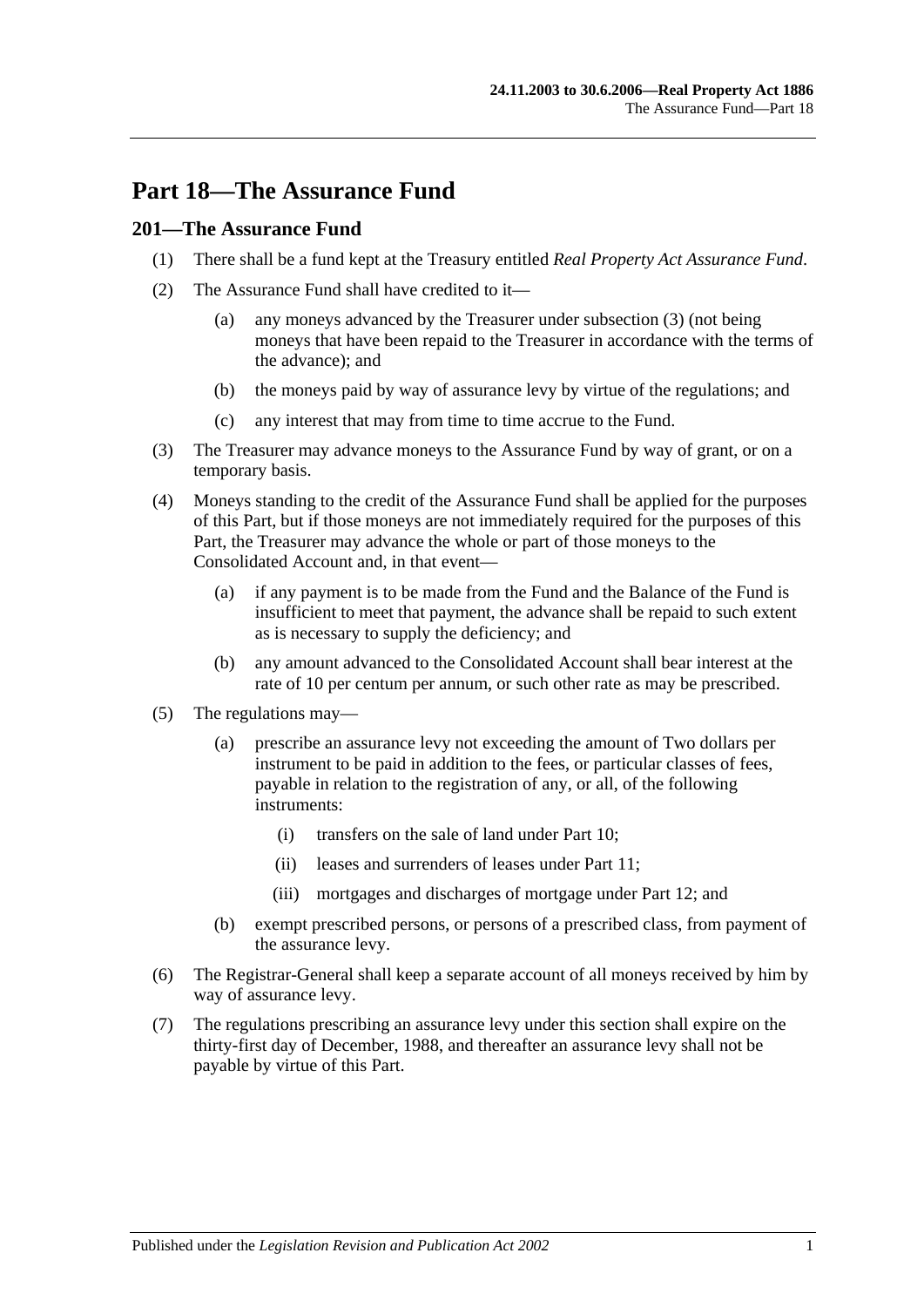## **203—Party deprived of land may sue for compensation**

Any person deprived of land in consequence of fraud, or through the bringing of such land under the provisions of this Act, or of any Act hereby repealed, or by the registration of any other person as proprietor of such land, or in consequence of any error, omission, or misdescription in any certificate, or in any entry or memorial in the Register Book, may bring and prosecute an action at law for the recovery of compensation against the person upon whose application such land was brought under the provisions of this Act, or of any Act hereby repealed, or such erroneous registration was made, or who acquired title to the land through such fraud, error, omission, or misdescription.

## **204—Exoneration of proprietor after transfer for value, except in certain cases**

Except in the case of fraud, or of error occasioned by any omission, misrepresentation, or misdescription in the application of such person to bring the land under the provisions of this Act, or of any of the Acts hereby repealed, or to be registered as proprietor of such land, or in any instrument executed by him, such person shall, upon a transfer of such land, *bona fide* for value, cease to be liable for the payment of any compensation which but for such transfer might have been recovered from him under the provisions herein contained.

## **205—Proceedings against the Registrar-General, as nominal defendant**

In any such case of cesser of liability, and also in any case where the person against whom such action for compensation is permitted to be brought as aforesaid shall be dead, or shall have become bankrupt or made a statutory assignment, or cannot be found within the jurisdiction of the Court or there is any other reason why compensation cannot be fully recovered from that person, it shall be lawful to take proceedings against the Registrar-General, as nominal defendant, as hereinafter provided, for the purpose of recovering the amount of the compensation or costs, or so much of that amount as cannot be recovered from the person referred to above, from the Assurance Fund.

#### **207—Purchasers etc protected**

Nothing in this Act contained shall leave subject to action for recovery of compensation as aforesaid, or to action for recovery of possession of land, or to deprivation of the estate or interest in respect of which he is registered as proprietor, any transferee, mortgagee, encumbrancee, or lessee, *bona fide* for valuable consideration of land on the ground that the proprietor, through or under whom he claims, or any previous proprietor has been registered as proprietor through fraud or error, whether such fraud or error shall consist in wrong description of boundaries, or parcels, or otherwise howsoever.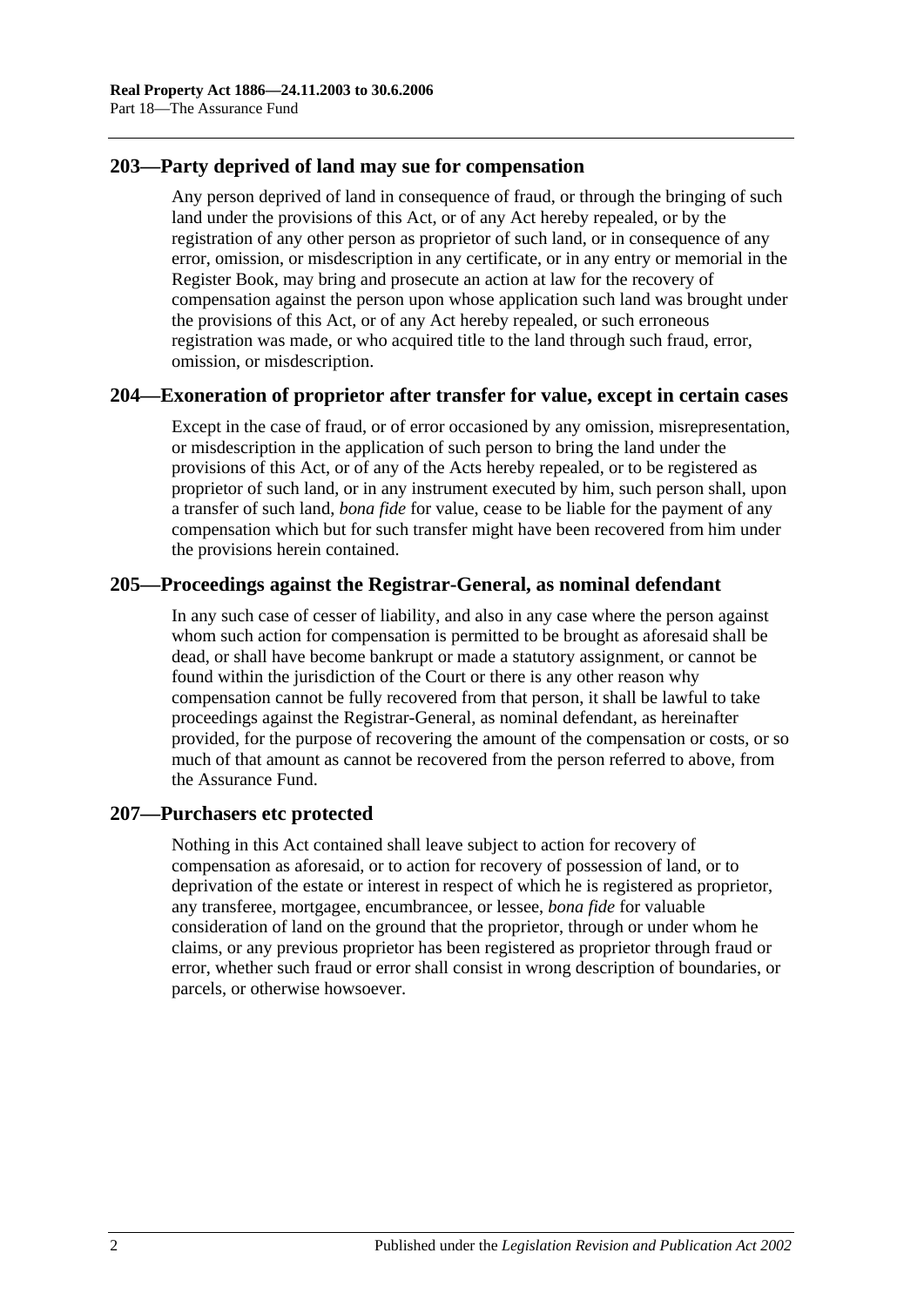## **208—Proceedings against the Registrar-General as nominal defendant**

Any person sustaining loss or damage through any omission, mistake, or misfeasance of the Registrar-General, or any of his officers or clerks in the execution of their respective duties under the provisions of this Act, or of any Act hereby repealed, and any person deprived of any land through the bringing of the same under the provisions of this Act, or of any Act hereby repealed, or by the registration of any other person as proprietor of such land, or by any error, omission, or misdescription in any certificate, or in any entry or memorial in the Register Book, and who by the provisions of this Act is barred from bringing an action for the recovery of such land, may, in any case in which the remedy by action for recovery of compensation as hereinbefore provided is barred, or inapplicable, institute proceedings against the Registrar-General, as nominal defendant, for recovery of compensation as hereinafter provided.

## **209—Value of buildings to be excluded**

In estimating the compensation for any deprivation or loss under this Part of this Act, the value of all buildings and other improvements erected or made subsequently to such deprivation or loss, and with notice thereof, shall be excluded.

## **210—Persons claiming may, before taking proceedings, apply to the Registrar-General for compensation**

Any person sustaining loss or damage in any case in which he shall be entitled to institute proceedings to recover compensation against the Registrar-General as nominal defendant, may, before commencing such proceedings, make application in writing to the Registrar-General, for compensation, and such application shall be supported by affidavit or declaration. If the Registrar-General admits the claim, or any part thereof, and certifies accordingly, the Treasurer may—

- (a) where the amount that the Registrar-General admits does not exceed twenty thousand dollars—on receipt of written authority under the hand of the Crown Solicitor; or
- (b) where the amount that the Registrar-General admits exceeds twenty thousand dollars—on receipt of a warrant under the hand of the Governor and countersigned by the Attorney-General,

pay the amount out of the Assurance Fund.

## **211—Assurance Fund not liable for breach of trust or improper exercise of power of sale**

The Assurance Fund shall not under any circumstances be liable for compensation for loss, damage, or deprivation occasioned by any breach by a registered proprietor of any trust, whether express, implied, or constructive, or by the improper exercise of any power of sale expressed or implied in any mortgage or encumbrance.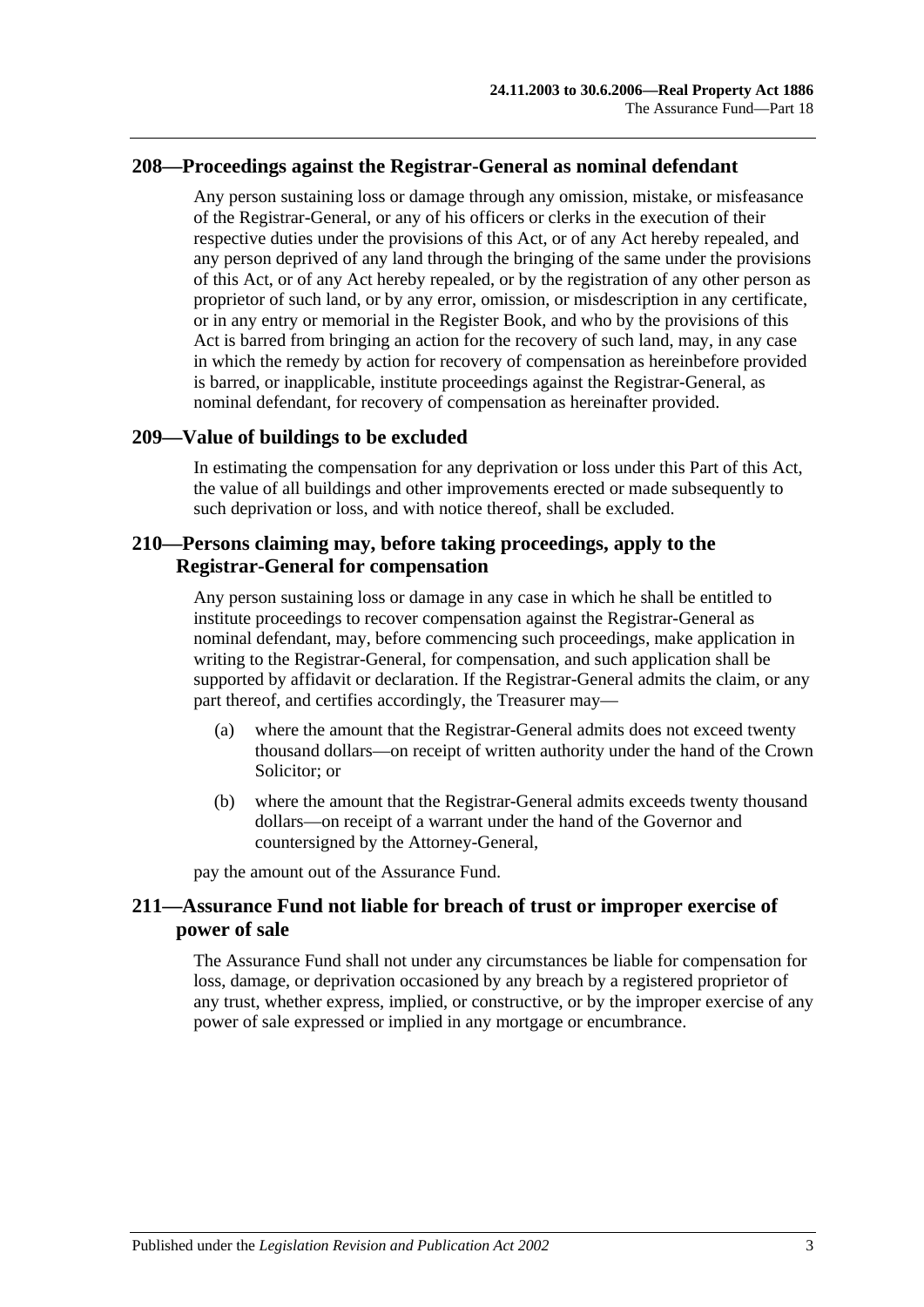## **212—Nor for misdescription of boundaries or parcels except in certain cases**

The Assurance Fund shall not be liable for compensation for loss, damage, or deprivation occasioned by any land being included in the same certificate with other land, through misdescription of boundaries or parcels, unless it shall appear that no person is liable or that the person liable for compensation is dead, or cannot be found within the jurisdiction of the Court or has become bankrupt, or has made a statutory assignment, or the Sheriff or bailiff shall certify that such person is unable to pay the full amount and costs awarded in any action for recovery of such compensation; and in the last-mentioned case the said fund shall be liable for such amount only as the Sheriff or bailiff shall fail to recover from such person.

## **213—Procedure upon, and enforcement of claims against the Assurance Fund**

All proceedings against the Registrar-General as nominal defendant, for the purpose of obtaining compensation from the Assurance Fund, shall be instituted and carried on in the following manner:

#### (a) **Mode of application by claimant**

the claimant shall apply to the Court upon affidavit for a rule or summons calling upon the Registrar-General, as nominal defendant, to show cause why compensation should not be paid out of the Assurance Fund to the claimant; and the Court may grant a rule or summons accordingly and such rule or summons shall be returnable not less than seven days after service thereof on the Registrar-General;

#### (b) **Registrar-General may show cause**

the Registrar-General may show cause against such rule or summons, and the Court may thereupon, or if no cause be shown, upon proof of service of the rule or summons, make absolute or discharge the same, or make such order as the circumstances shall require, with or without costs; or may, if satisfied that other persons should be represented on the rule or summons, require such persons to be served with notice thereof, and for that purpose adjourn the consideration of the rule or summons;

#### (c) **Court may direct question of fact to be tried**

the Court may direct any question of fact to be decided before the said Court, and for that purpose may direct an issue to be tried wherein the claimant shall be plaintiff, and the Registrar-General and such person or persons (if any) as the Court shall direct, shall be defendant or defendants, and the Court shall direct when and where the trial of such issue shall take place; and may adjourn the further consideration of the rule or summons until after the trial of the issue;

#### (d) **Court may order production of papers**

the Court may also direct the parties to the proceedings or issue to produce on oath all deeds, books, papers, and writings in their custody or power, before the Court or the Master, on a day to be named by the Court, and each party shall have liberty to inspect the same, and take copies thereof, at his own expense; and such of them as either party shall give notice to have produced at the trial shall be produced accordingly;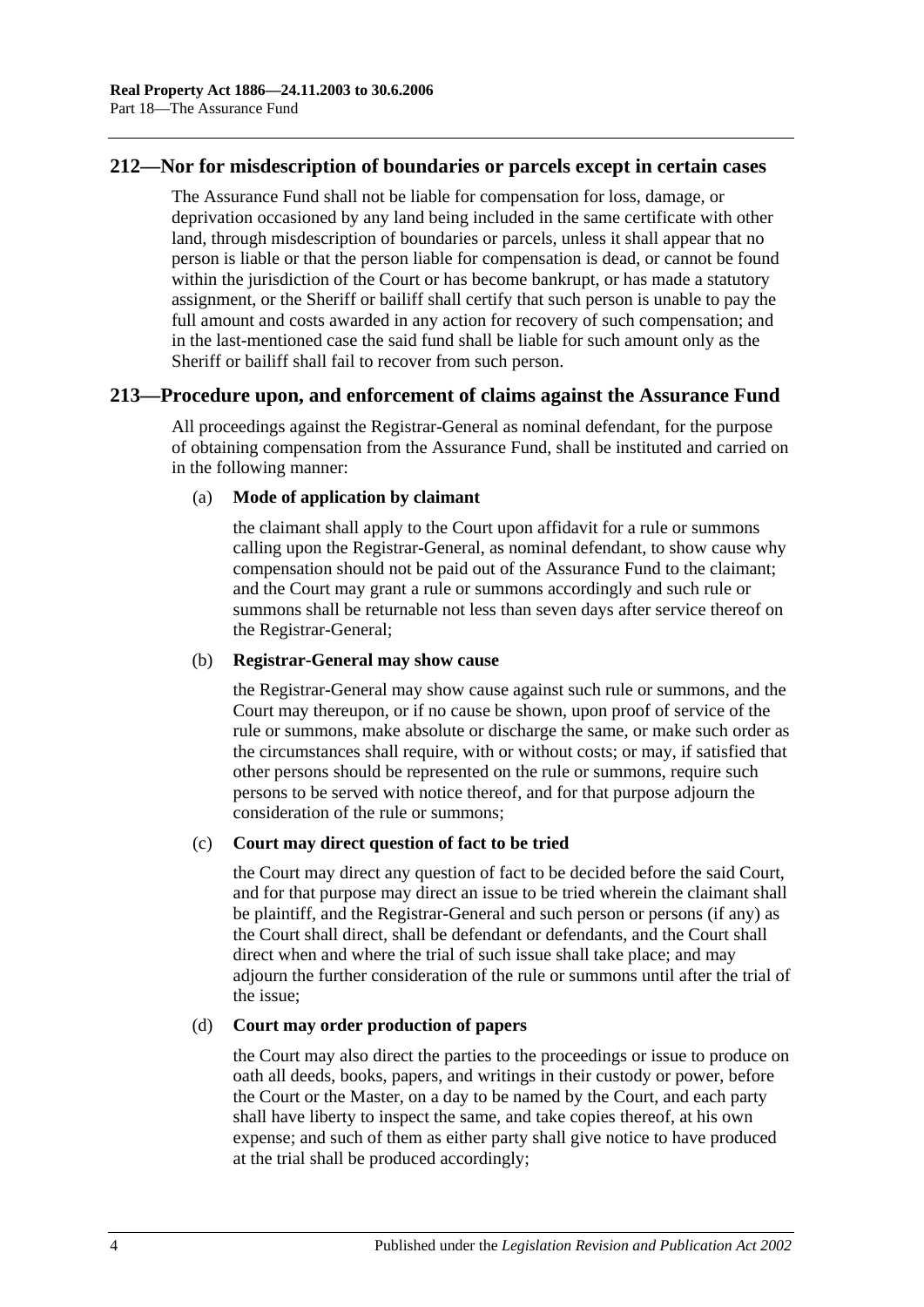#### (e) **Form of issue**

the issue (if any) may be in the following form, or in such other form as the Court shall approve:

*In the Supreme Court*

The day of in the year of Our Lord, 20

South Australia *to wit*

Whereas A.B. affirms, and C.D. denies [*here state the questions of fact to be tried* and it has been ordered by His Honour Mr. Justice according to the *[Real Property Act](http://www.legislation.sa.gov.au/index.aspx?action=legref&type=act&legtitle=Real%20Property%20Act%201886) 1886* that the said questions shall be tried; Therefore let the same be tried accordingly.

And in the case the parties differ upon the questions of fact to be tried, the Court may either settle the same or refer them to the Master;

#### (f) **Court may make order after trial of issue**

after the trial of the issue the Court may, upon further consideration of the rule or summons, make such order either with or without costs, as the circumstances shall require;

#### (g) **Effect of order**

every order of the Court on such rule or summons shall have the effect of a judgment of the Court in an action;

#### (h) **Treasurer to pay compensation**

the Treasurer shall, on the production of any such order directing payment of compensation with or without costs out of the Assurance Fund, pay the same accordingly.

## **214—Proceedings where same land is included in two or more grants from the Crown. Assurance Fund not liable in such case**

Any person deprived of any land in consequence of any such land having been included in two or more grants from the Crown, may commence and prosecute proceedings for the recovery of damages against such person as the Governor may appoint as nominal defendant, in manner provided for by the *[Supreme Court Act](http://www.legislation.sa.gov.au/index.aspx?action=legref&type=act&legtitle=Supreme%20Court%20Act%201935) 1935*, or by any other Act for enforcing pecuniary claims against Her Majesty, Her heirs and successors, and in every such case the Assurance Fund shall not be liable for compensation.

## **215—Limitation of actions**

No application to the Registrar-General nor action or proceeding for compensation for or by reason of any deprivation, loss, or damage occasioned or sustained as aforesaid, shall be made, brought, or taken, except within the period of twenty years from the time when the right to make such application or bring or take such action or proceedings first accrued.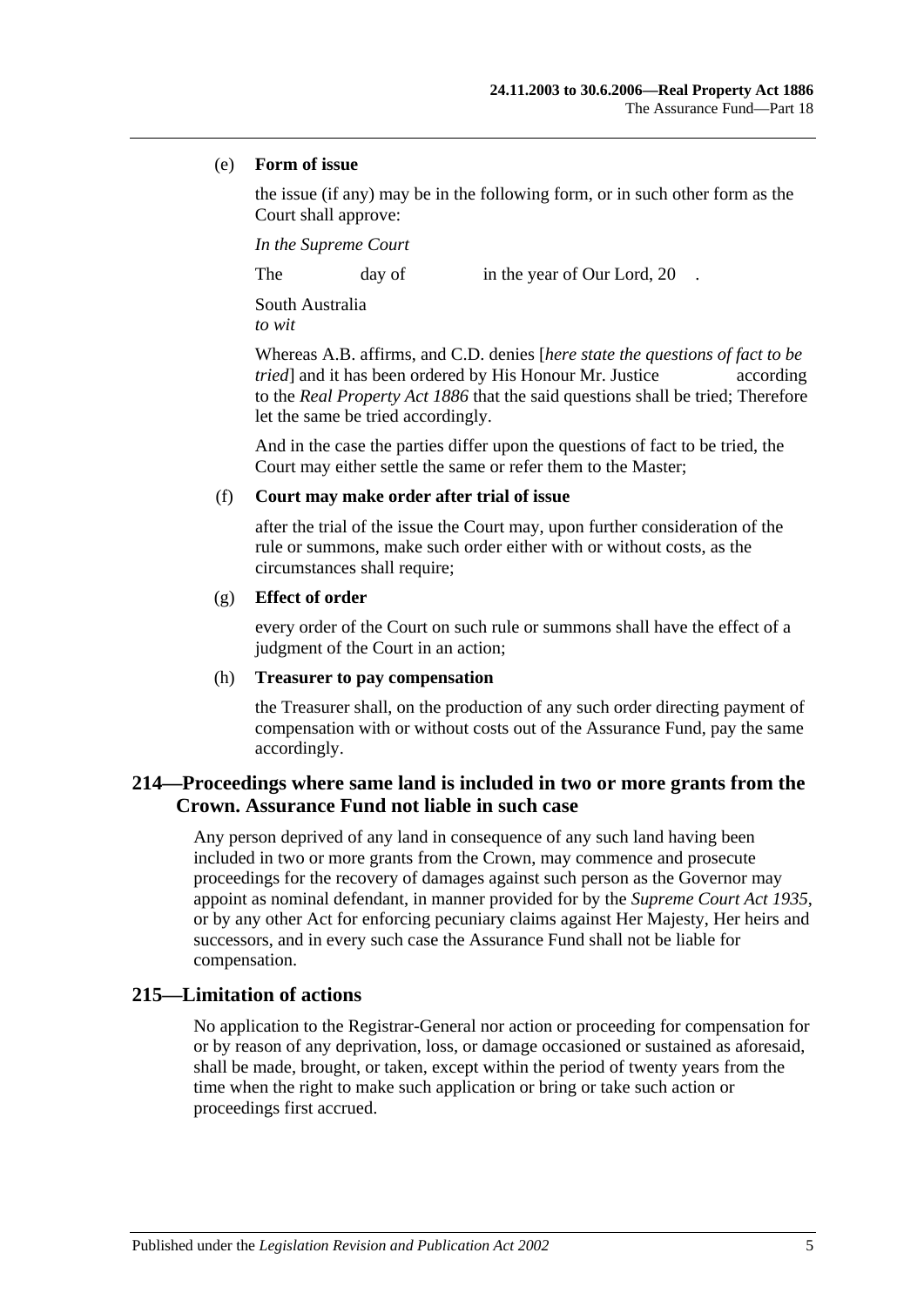## **216—Court to have regard to contributory negligence**

Where, in an action for compensation under this Part, it appears that the plaintiff's deprivation, loss, or damage is attributable in whole or in part to his own negligence or the negligence of a person through or under whom he claims, the Court shall give judgment against the plaintiff or reduce the amount of the compensation that would, in the absence of negligence, have been awarded, by such amount as is just in view of that negligence.

## **217—Payments out of Assurance Fund to be deemed made on account of certain persons**

Any amount paid out of the Assurance Fund in consequence of any person being dead, or having become bankrupt, or having made a statutory assignment, or in consequence of its not being possible to find any person within the jurisdiction of the Court, shall be deemed to have been paid on account of such person.

## **218—Moneys paid out of the Assurance Fund may be recovered**

Whenever any amount has been paid out of the Assurance Fund on account of any person who shall be dead, such amount may be recovered from the estate of such person by action against his personal representatives, in the name of the Registrar-General. Whenever any such amount has been so paid on account of a person who shall have become bankrupt, or made a statutory assignment, such amount shall be considered to be a debt provable upon the estate of such bankrupt or assignor; and a certificate, signed by the Treasurer, certifying the fact of such payment out of the Assurance Fund, and delivered to the Official Receiver or trustee, shall be sufficient proof of such debt.

## **219—Judgment may be entered by Registrar-General for amount paid on account of absent persons**

Whenever any amount has been paid out of the Assurance Fund on account of any person who cannot be found within the jurisdiction of the Court, the Court may, upon the application of the Registrar-General, and upon production of a certificate signed by the Treasurer certifying that the amount has been paid in satisfaction of an order on proceedings taken against the Registrar-General as nominal defendant, allow the Registrar-General to sign judgment against such person forthwith for the amount so paid out of the Assurance Fund, together with the costs of the application; and such judgment shall be final, and shall have the effect of a final judgment in an ordinary action, and execution thereon may issue immediately.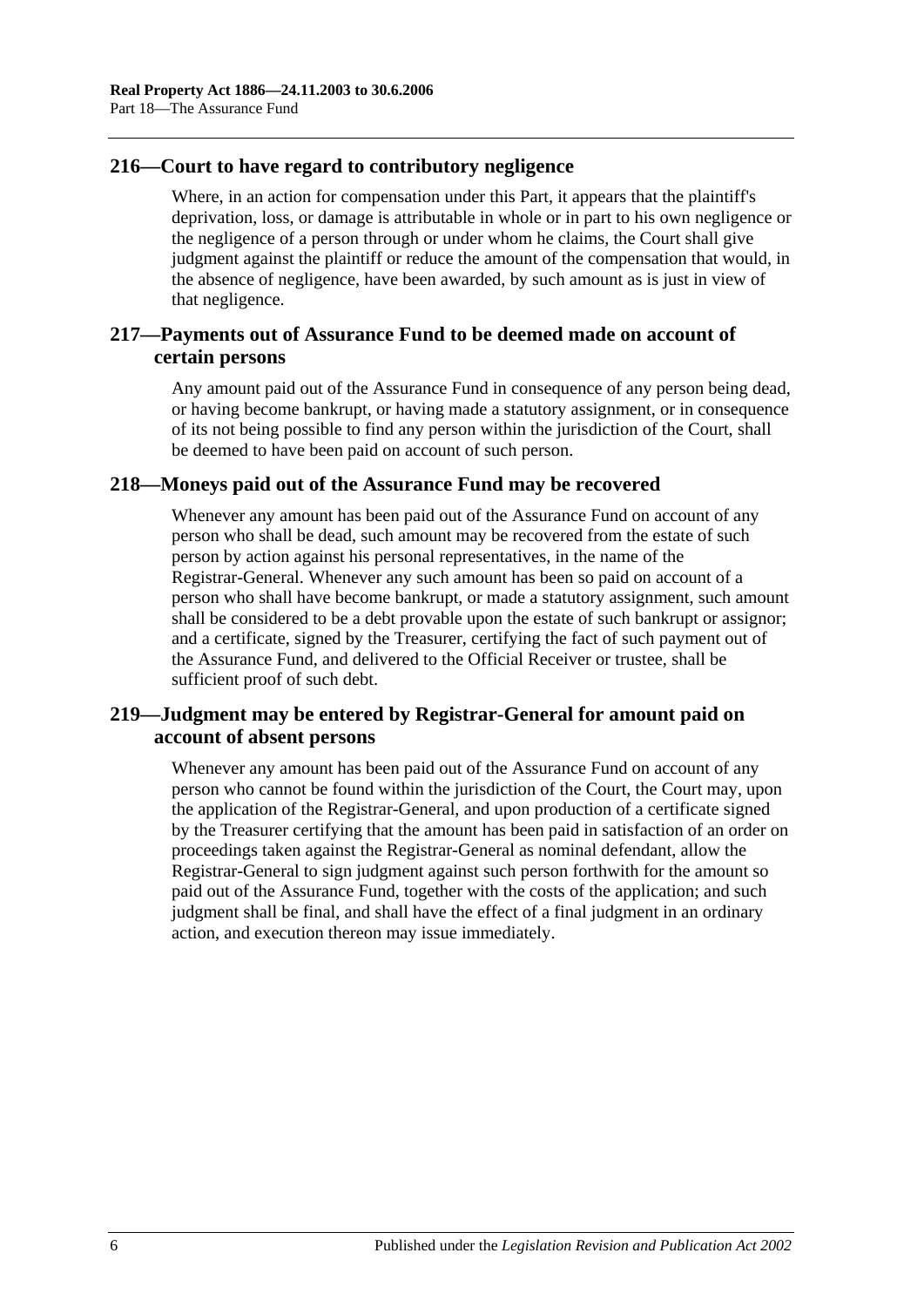# <span id="page-94-0"></span>**Part 19—Special powers and duties of Registrar-General**

## **220—Powers of Registrar-General**

The Registrar-General may exercise the following powers, that is to say—

#### (a) **To compel production of documents and examine person interested**

he may summon the proprietor or other person making application to have any land brought under the provisions of this Act, or the proprietor, or mortgagee, or any other person interested in any land in respect of which any instrument, transmission, or other dealing is about to be registered, issued, or transacted, to produce any document of title, instrument of title, or other instrument in his possession or under his control affecting such land, or the title thereto, and to appear and give any explanation or information respecting such land, and the documents and instruments of title relating thereto, and may examine any such person in respect thereof; and the Registrar-General, if the document, instrument, explanation, or information required by him be withheld, and the same appear to him material, shall not be bound to proceed with the bringing of such land under the provisions of this Act, or with the registration or issuing of such instrument, transmission, or dealing, as the case may be;

#### (b) **To administer oaths**

he may administer oaths, or, in lieu of administering an oath, may require any person examined by him to make and subscribe a declaration of the truth of the statements made by him in his examination;

#### (c) **To summon person having possession of duplicate instrument**

he shall, whenever the production of any duplicate certificate, or other instrument of title is required, for the purpose of entering or making on the same any memorial or entry by this Act directed to be entered or made thereon, or for the purpose of cancelling or correcting the same under the provisions of this Act, summon any proprietor, mortgagee, encumbrancee, or other person having the possession, custody, or control thereof to produce the same for such purpose, and such proprietor, mortgagee, encumbrancee, or other person shall thereupon produce the same on payment of a sum of two dollars: Provided that he may, at his discretion, before so summoning any person, require evidence that such person has neglected or refused to produce such duplicate instrument on being requested so to do, and on being offered a reasonable sum for his expenses of production;

#### <span id="page-94-1"></span>(d) **To require production of other instruments etc**

if in respect of any instrument or other matter arising under this Act the Registrar-General is of opinion that—

- (i) the production of any other instrument or document; or
- (ii) the giving of any information evidence or notice; or
- (iii) the doing of any act,

is necessary or desirable, the Registrar-General may—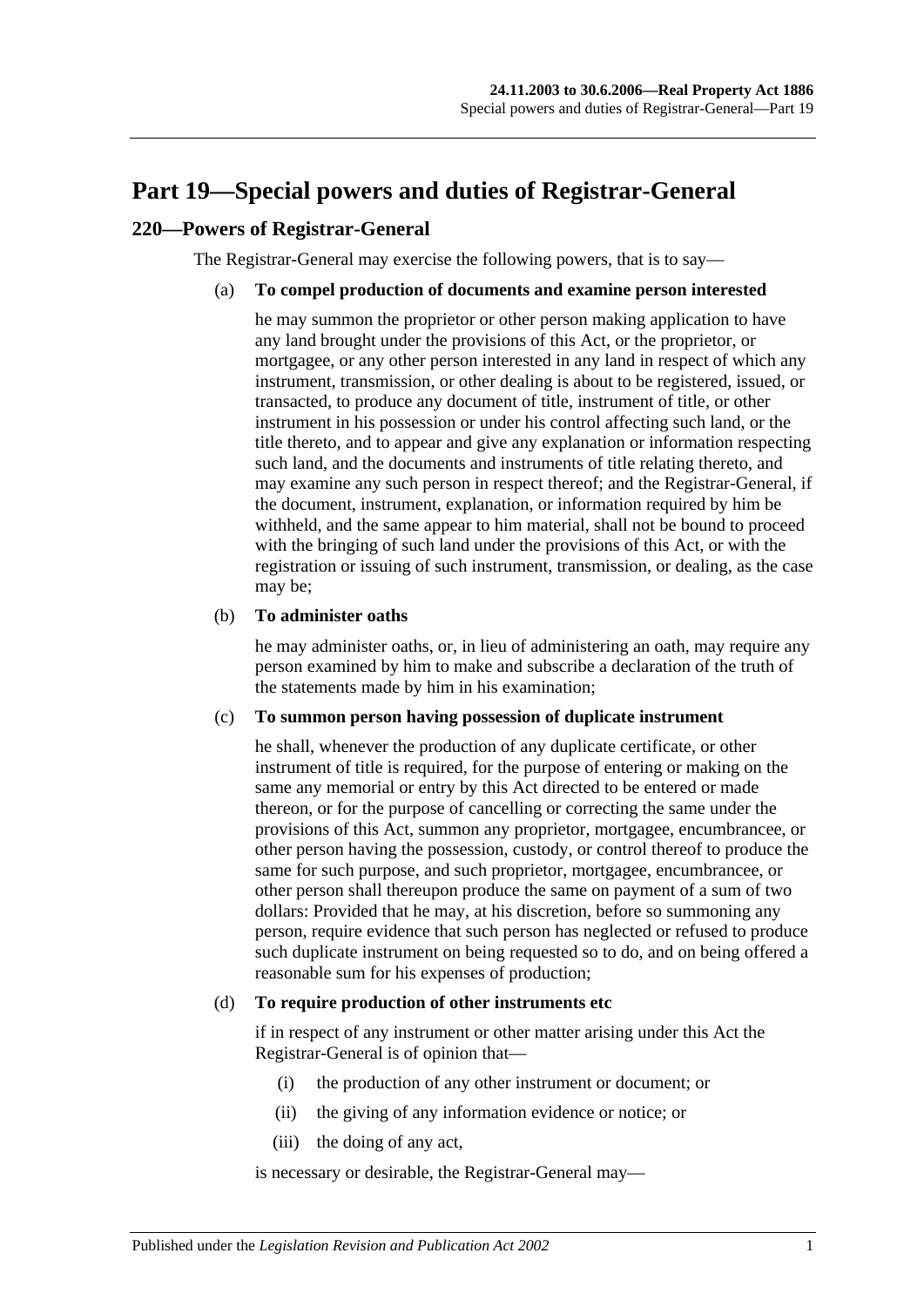- (iv) require the person lodging the instrument or some other person concerned in the matter to produce the other instrument or document, give the information evidence or notice or do the act; and
- (v) until the requirement is complied with and the prescribed fee, if any, is paid, refuse to proceed with the registration of the first-mentioned instrument or with the other matter or to do any act or make any entry in connexion therewith;

#### (e) **To reject certain instruments**

if a requisition made under [paragraph](#page-94-1) (d) of this section is not complied with within two months, the Registrar-General may serve on the person lodging the instrument and the parties to the instrument notice that he intends to reject the instrument, and if, after the expiration of two months or such further period as the Registrar-General may allow, the requisition is not complied with, the Registrar-General may reject the instrument if, in his opinion, it cannot be registered under this Act, and any fees paid in respect of any rejected instrument shall be forfeited;

#### (f) **To correct errors**

he may, upon such evidence as he considers sufficient—

- (i) correct errors, or update information recorded, in—
	- (A) the Register Book;
	- (B) a certificate;
	- (C) any entry in the Register Book or a certificate;
	- (D) any plan of division or other plan in the Lands Titles Registration Office; or
- (ii) make any entry or notation in or upon the Register Book, a certificate, plan of division or other plan that has been erroneously omitted;

Every certificate or entry so corrected or supplied shall have the like validity and effect as if such error had not been made or such entry omitted. In exercising his powers under this paragraph the Registrar-General may disregard any difference between the dimensions of boundaries as stated in any certificate or in the Register Book or in entries made therein respectively and the actual dimensions of such boundaries as found by admeasurement on the ground;

#### (g) **To enter caveats**

he may, on behalf of His Majesty, His heirs or successors, or for the prevention of any fraud or improper dealing, or in any case in which it shall appear to him that an error has been made by misdescription or otherwise in any instrument, or for the protection of any person absent from the State, or under the disability of infancy, coverture or mental incapacity enter caveats forbidding the registration of any instrument, transmission, or dealing affecting any land;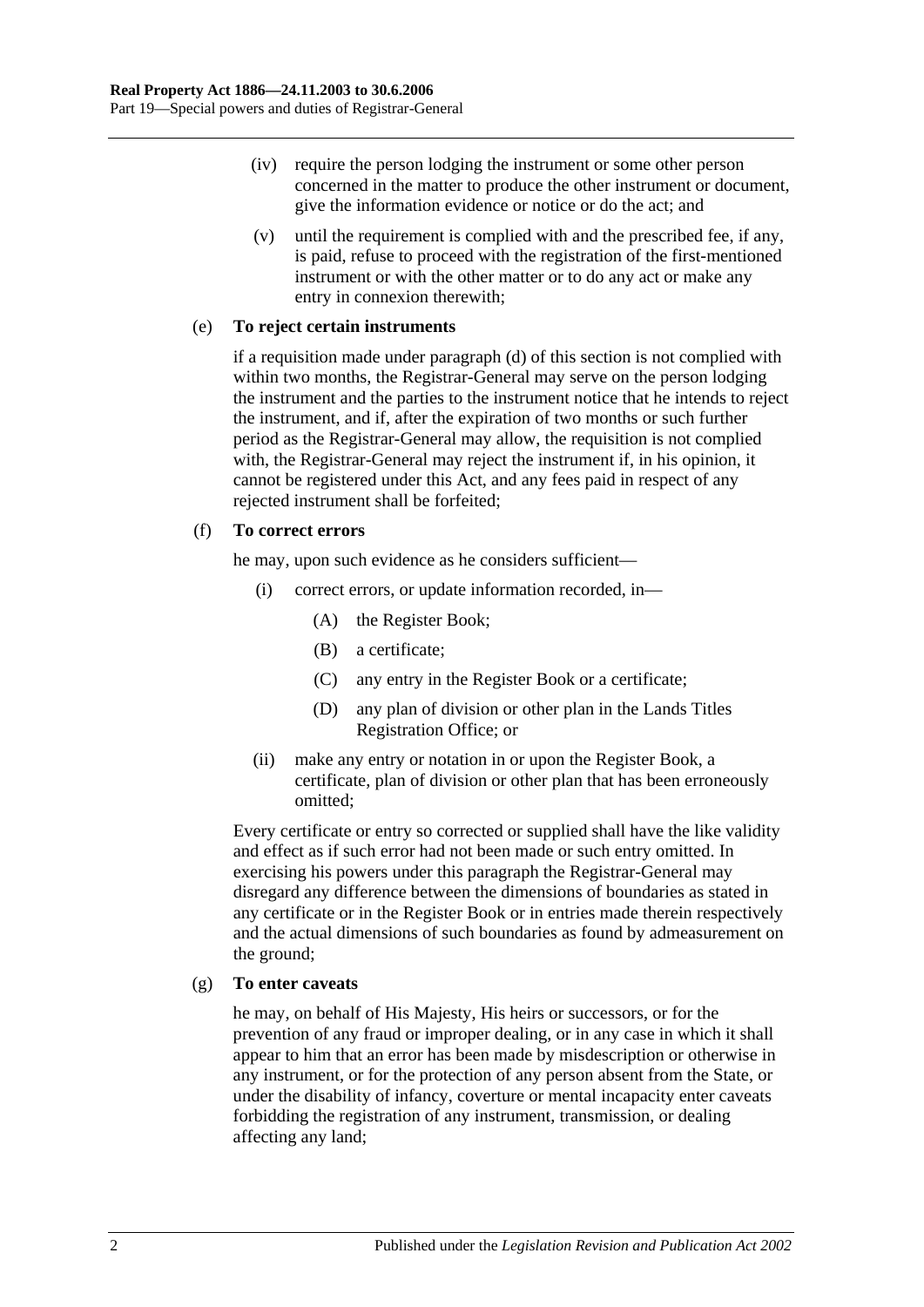#### (h) **To withdraw caveat on payment of money**

he shall, where a caveat is entered to protect a sum of money, upon payment of such sum to him, withdraw such caveat;

#### (i) **To alter forms of instruments etc**

he may, with the consent of the Governor, from time to time, make such alterations in the several forms of instruments prescribed in the Schedules hereto as he may deem requisite; and every form of instrument so altered shall be published in the Government Gazette, and may thereafter be used in lieu of, and shall have the same effect as, the corresponding form prescribed by this Act, and shall be deemed an authorised form;

#### (j) **To require map to be deposited**

he may require any person applying to bring land under the provisions of this Act, or any registered proprietor desiring to transfer or otherwise to deal with the land or any portion of the land comprised in his certificate, or other instrument of title, to deposit with him a map or plan of such land, verified by the declaration of a Licensed Surveyor; and if such person or proprietor shall neglect or refuse to comply with such requirement, it shall not be incumbent on the Registrar-General to proceed with the bringing of such land under the provisions of this Act, or with the registration of such transfer or dealing;

#### (k) **To dispense with the duplicates of instruments in certain cases. But notice to be given before registering dealing**

he may dispense with the production of any duplicate instrument upon which any memorial of a transfer or other dealing is by this Act required or authorised to be entered or made; and upon the registration in any such case of a transfer or other dealing the Registrar-General shall notify in the memorial in the Register Book that no such entry has been made on the duplicate instrument; and such transfer or other dealing shall thereupon be as valid and effectual as if the duplicate instrument had been produced and such memorial or entry had been entered or made thereon: Provided that, before dispensing with the production of any such duplicate instrument, and before registering such transfer or other dealing, the Registrar-General shall, except in the case of a transmission, require the transferor or other party dealing to make a declaration in a form approved by the Registrar-General—

- (i) that the duplicate instrument has not been deposited as security for the repayment of money;
- (ii) that the duplicate instrument is not subject to a lien (other than one appearing in the Register Book);
- (iii) that he or she has caused to be published in a newspaper circulating generally throughout the State an advertisement, in a form approved by the Registrar-General, of his or her intention to lodge documents at the Lands Titles Registration Office in relation to a transfer or other dealing without production of the duplicate instrument;
- (iv) that he or she believes that the duplicate instrument has been lost or destroyed;
- (v) as to such other matters as are required by the Registrar-General;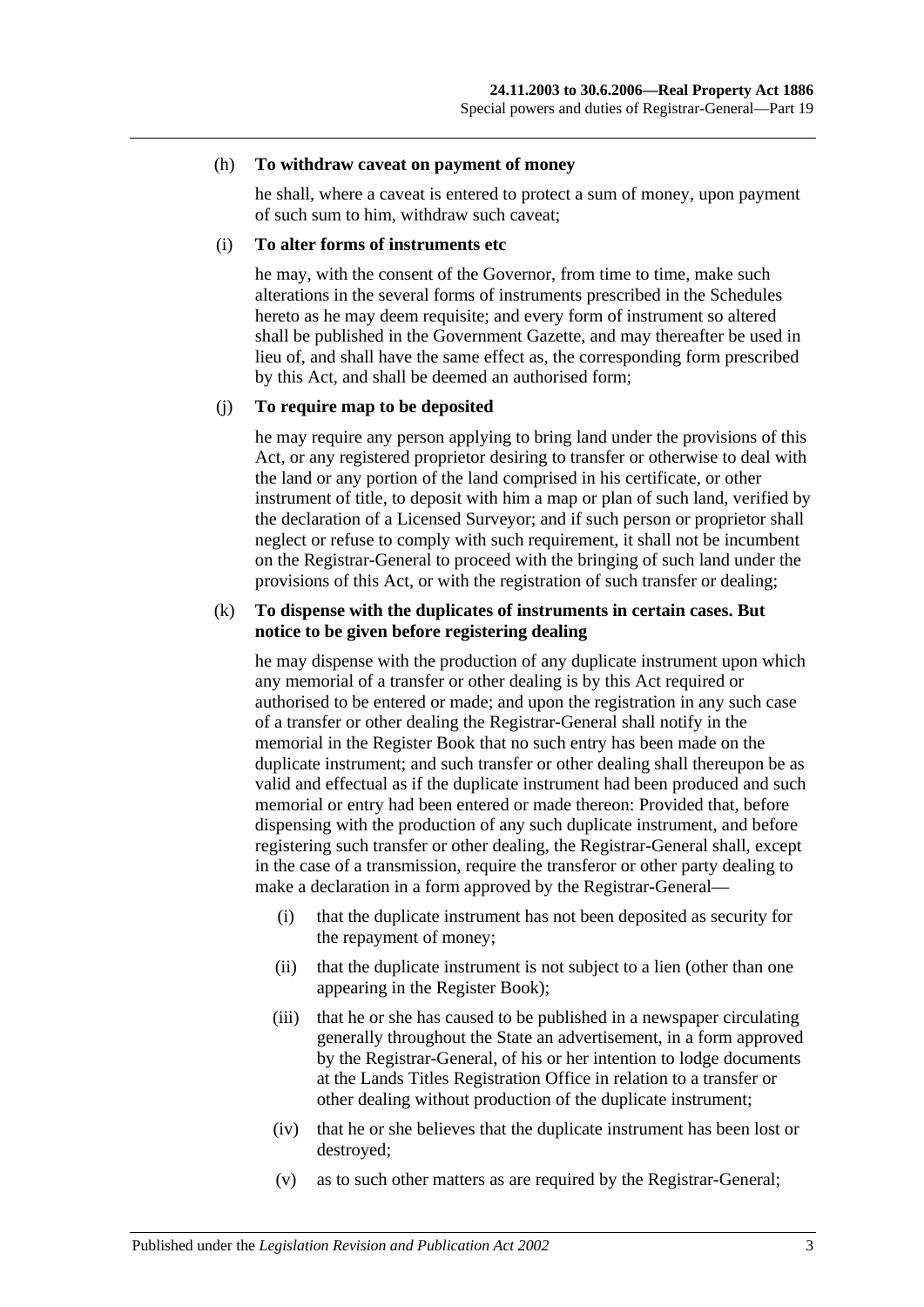#### (l) **To destroy certain documents**

he may, notwithstanding any other provision of this Act, with the approval of the Attorney-General, and subject to section 32 of the *[Libraries Act](http://www.legislation.sa.gov.au/index.aspx?action=legref&type=act&legtitle=Libraries%20Act%201982) 1982*, deliver to an appropriate person or destroy any record, document, instrument, plan, diagram, book or paper or any other paper writing, whether of the same kind as those before enumerated or not, that is deposited with or registered at the Lands Titles Registration Office the retention of which by the Registrar-General serves no useful purpose in his or her opinion;

(m) the Registrar-General may destroy duplicate certificates of title that have been cancelled.

#### **221—Proprietor may summon Registrar-General to show cause, if dissatisfied**

If, upon the application of any proprietor to have land brought under the provisions of this Act, or to have any dealing or transmission registered or recorded, or to have any instrument or foreclosure order issued, or to have any act or duty done or performed which by this Act is prescribed to be done or performed by the Registrar-General, the Registrar-General shall refuse so to do, or, if such proprietor shall be dissatisfied with the direction upon his application given by the Registrar-General such proprietor may require the Registrar-General to set forth, in writing under his hand, the grounds of his refusal, or the grounds upon which such direction was given, and such proprietor may, if he think fit, at his own cost, summon the Registrar-General to appear before the Court to substantiate and uphold the grounds of his refusal or of such direction as aforesaid.

## **222—Hearing of summons**

Such summons shall be issued under the hand of a Judge, and shall be served upon the Registrar-General six clear days at least before the day appointed for hearing; and upon such hearing, the Registrar-General, or his counsel, shall open and have the right of reply, and the Court may, if any question of fact be involved, direct an issue to be tried to decide such question, and may make such order in the premises as the circumstances of the case may require, and the Registrar-General shall obey such order. All expenses of and incidental to any such proceedings shall be borne and paid by the person instituting the same, unless the Court shall certify that there were no reasonable grounds for such refusal or direction as aforesaid.

## **223—Power of Registrar-General to state case for Court**

The Registrar-General may, whenever any question shall arise with regard to the performance or exercise of any of the duties by this Act conferred or imposed upon him, state a case for the opinion of the Court, and it shall be lawful for the Court to give judgment thereon, and such judgment shall be binding upon the Registrar-General.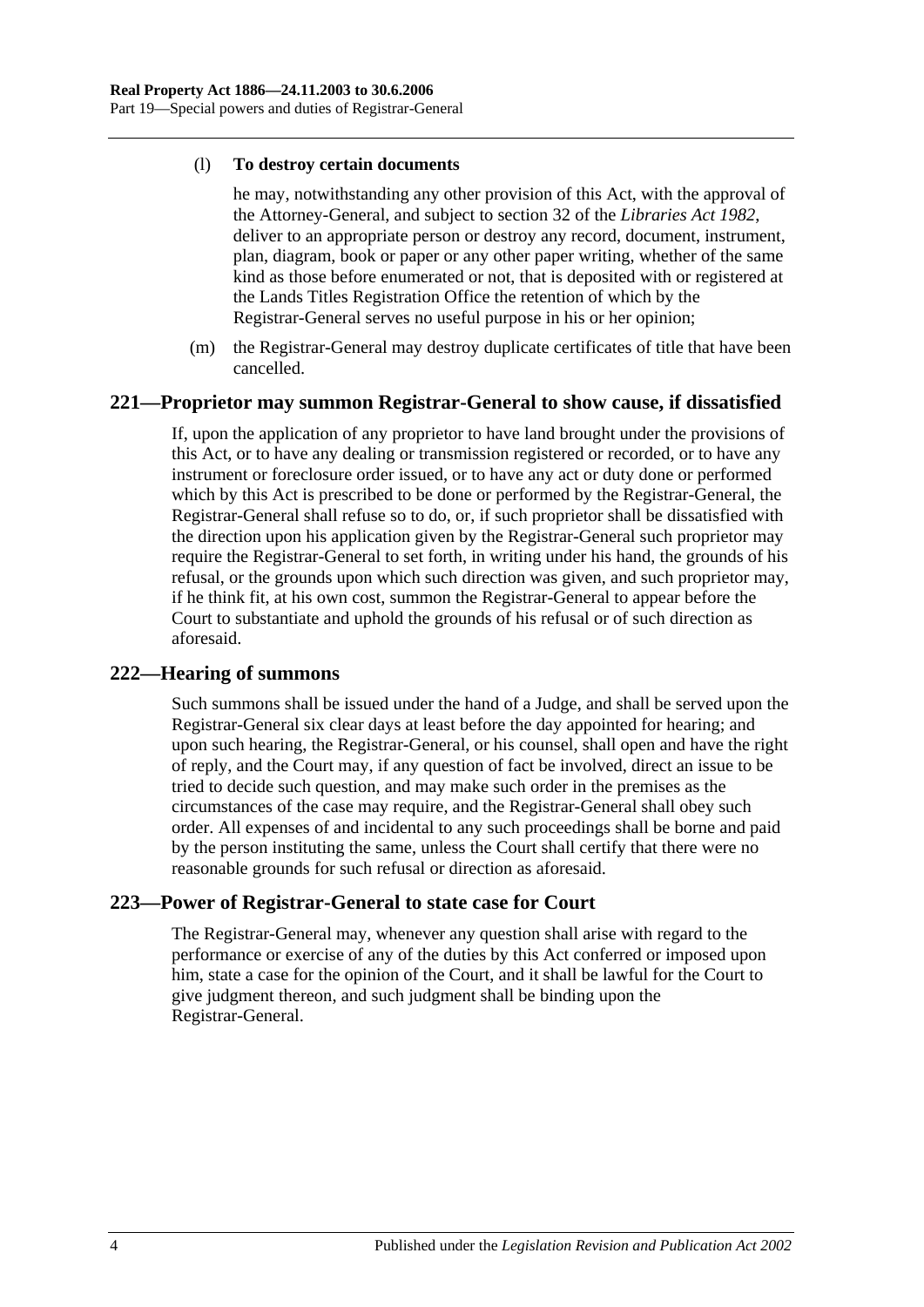# **Part 19A—Rectification of certificates**

# <span id="page-98-3"></span>**223A—Applications for amendment**

- (1) A registered proprietor may apply to have his certificate amended if—
	- (a) the boundaries, area, or position of the land described in the certificate differ from the boundaries, area, or position of the land actually and *bona fide* occupied by him as being the land included in the certificate; or
	- (b) the description of land in the certificate is erroneous or imperfect on the face of it.
- (2) A registered proprietor may apply to have the certificate of any other registered proprietor amended if any of the land described in the applicant's certificate, and actually and *bona fide* occupied by him as being the land included in his certificate, is, by reason of any error in survey or any misdescription, included in the certificate of the other registered proprietor.
- (3) Every application under this section shall be made in the appropriate form.

## <span id="page-98-2"></span>**223B—Notices to be given**

- (1) The Registrar-General shall cause notice of any application made under the last preceding section to be given to such persons as he thinks proper and shall by the notice appoint a time not less than fourteen days from the giving of that notice or from the publication of any advertisement mentioned in [paragraph](#page-98-0) (b) of [subsection](#page-98-1) (2) of this section, whichever is later, after which the application may be granted unless a caveat is lodged forbidding the granting thereof.
- <span id="page-98-1"></span>(2) If the granting of an application to amend any certificate would affect land comprised in any other certificate, the Registrar-General shall—
	- (a) in addition to any other notices mentioned in this section cause notice such as mentioned in [subsection](#page-98-2) (1) of this section to be given to every person appearing by the Register Book to have any interest in the land comprised in that other certificate, and such notice shall be accompanied by a plan showing accurately the extent to which the said land will be affected if the application is granted; and
	- (b) publish a notice such as mentioned in [subsection](#page-98-2) (1) of this section in the Government Gazette.

## <span id="page-98-0"></span>**223C—Power of Registrar-General to reject**

Notwithstanding any direction given or action taken by the Registrar-General in relation to any application made under this Part the Registrar-General may reject the application if the applicant fails to comply to his satisfaction, within such time as to him seems reasonable, with any requisition which he has made in regard to such application.

## **223D—Caveats**

(1) Any person claiming any estate or interest in any land in respect of which any application under this Part is made may, at any time before the application is granted, lodge a caveat with the Registrar-General forbidding the granting of the application.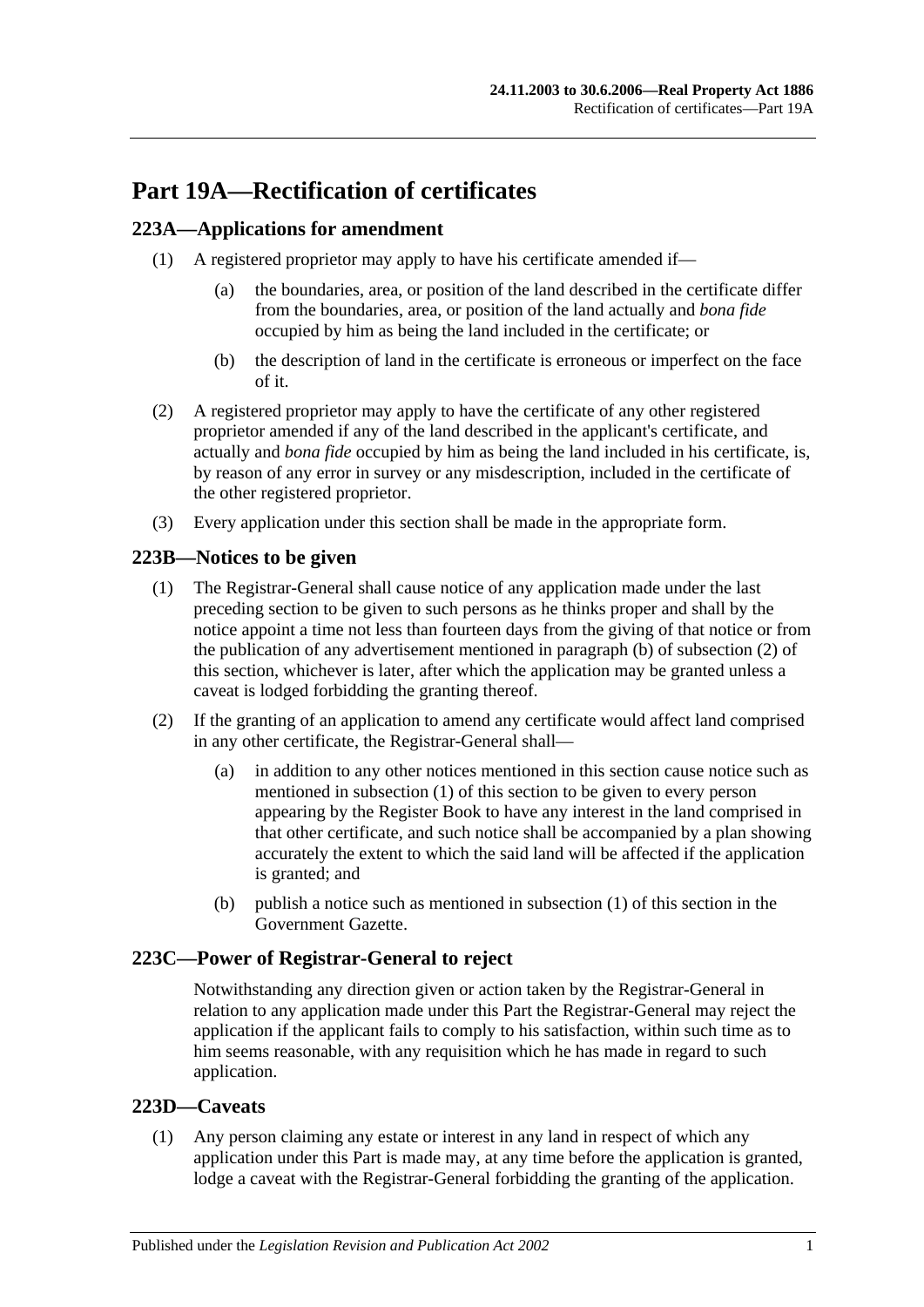(2) Every such caveat shall in all other respects be in the same form, shall be subject to the same provisions, and shall have the same effect with respect to the application against which it is lodged, as a caveat against bringing land under the provisions of this Act.

# **223E—Grant of application**

If the applicant satisfies the Registrar-General that proper grounds, as set out in [section](#page-98-3) 223A, exist for altering the applicant's certificate or the certificate of any other person, or both such certificates, he shall grant the application: Provided that—

- (a) where an alteration of the applicant's certificate would affect land included in the certificate of any other person, the alteration shall not be made unless that land was included in that other person's certificate by reason of error in survey or misdescription; and
- (b) where the title to the land affected by the alteration has been determined in a contested proceeding in a court of competent jurisdiction, the Registrar-General shall not make any alteration inconsistent with the determination of the court.

## **223F—Alterations of certificate in bringing land under this Act**

On bringing any land under this Act, the Registrar-General, without any specific application for the purpose, may amend the certificate relating to any other land, if by reason of error in survey or misdescription any land is included in that certificate which the Registrar-General is satisfied should be included in the certificate issued for the land so brought under this Act.

## **223G—Amendments of title**

- (1) Every amendment made pursuant to this Part shall be made by making the requisite alterations in the original of any certificate.
- (2) The Registrar-General shall also make the requisite alterations in the duplicate certificate when it is produced to him for that purpose, or when it is lodged in or brought to the Lands Titles Office for the purpose of any dealing with the land included therein, and he may detain the duplicate until the amendment thereof has been completed; and the Registrar-General may refuse to register any dealing with the land or any estate or interest therein until the duplicate has been produced for amendment.

## **223H—Notice of amendment of title**

Upon amending the original of any certificate pursuant to this Part, the Registrar-General shall give notice in writing to the registered proprietor of, and to all persons appearing by the Register Book to have an interest in, the land included in that certificate informing him of the amendment. On the duplicate of the certificate being produced, the Registrar-General may, in his discretion, issue a new certificate with an amended description.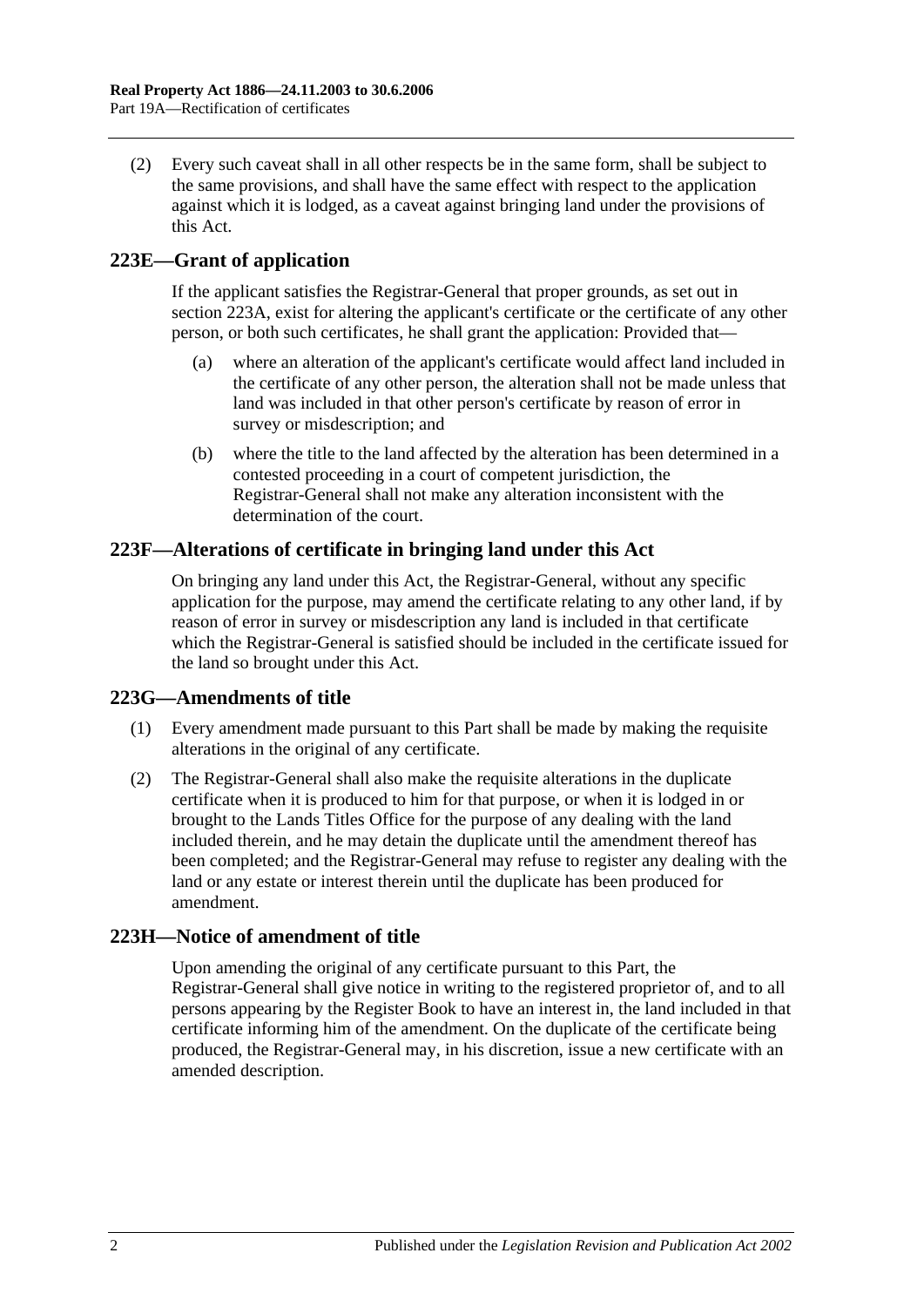## **223J—Rectification by consent**

Where in the opinion of the Registrar-General it is expedient and desirable so to do, he may, with the consent of every person appearing by the Register Book to have any interest, make any correction or amendment to any certificate of title for the purpose of reconciling the boundaries shown in the certificate with the boundaries of the land occupied.

## **223K—Saving of other powers**

The powers conferred by this Part are in addition to, and shall not be deemed to be substituted for, any powers of correction or amendment conferred by any other provision of this Act.

## **223L—Operation of corrections**

Any correction or amendment made under this Part shall be deemed to have been made prior to the registration of any instrument registered on any certificate so corrected or amended and extant at the time of such correction or amendment.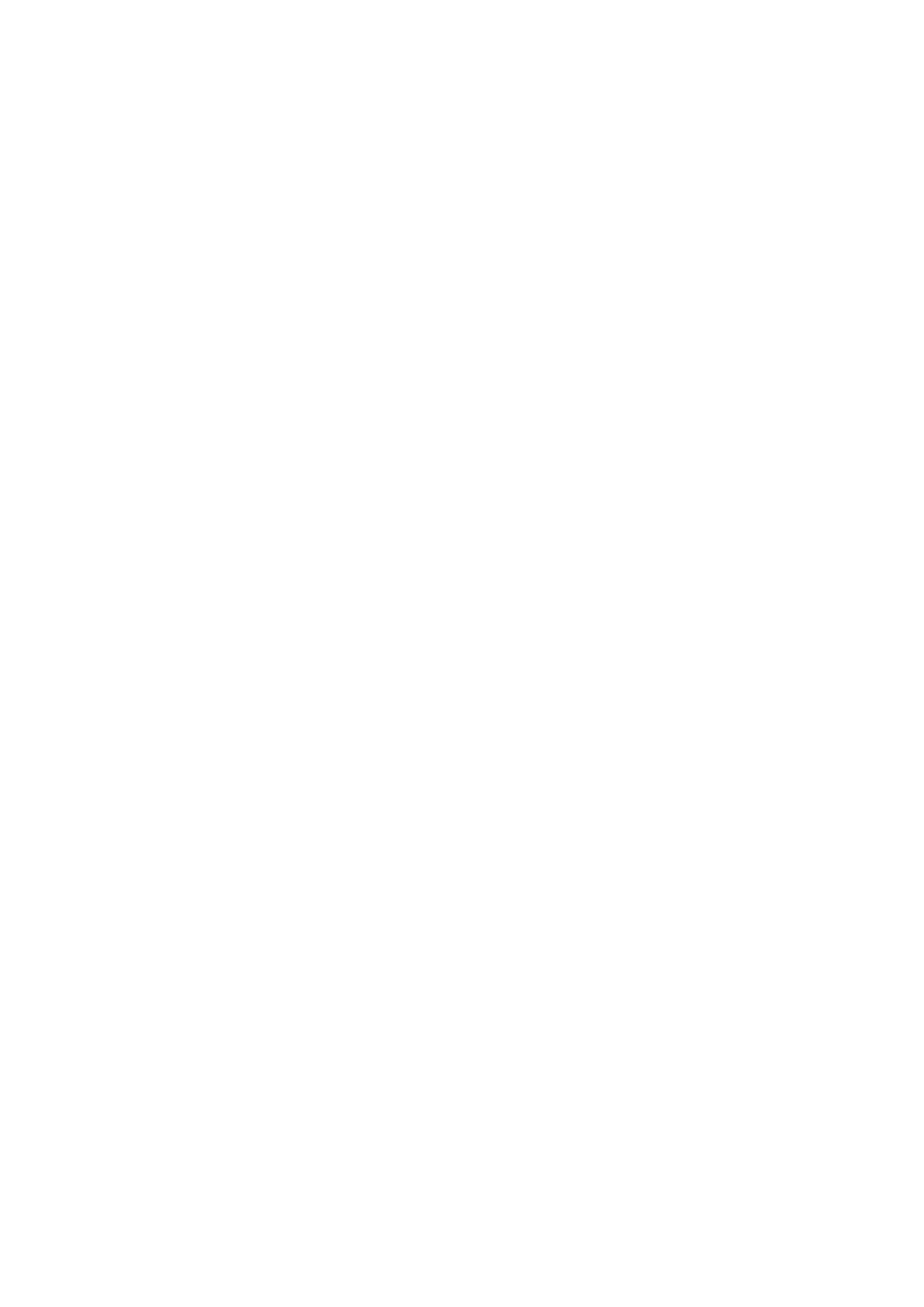# <span id="page-102-2"></span>**Part 19AB—Division and amalgamation of allotments**

# **Division 1—Preliminary**

## <span id="page-102-1"></span>**223LA—Interpretation**

(1) In this Part, unless the contrary intention appears—

#### *allotment* means—

- (a) the whole of the land comprised in a certificate except for a community or development lot or common property within the meaning of the *[Community](http://www.legislation.sa.gov.au/index.aspx?action=legref&type=act&legtitle=Community%20Titles%20Act%201996)  [Titles Act](http://www.legislation.sa.gov.au/index.aspx?action=legref&type=act&legtitle=Community%20Titles%20Act%201996) 1996* or a unit or common property within the meaning of the *[Strata Titles Act](http://www.legislation.sa.gov.au/index.aspx?action=legref&type=act&legtitle=Strata%20Titles%20Act%201988) 1988*;
- (b) the whole of the land comprised in a registered conveyance of land that has not been brought under the provisions of this Act;
- (c) a separately defined piece of land that is delineated on a public map and separately identified by number or letter (not being a piece of land that is identified in a Treasury receipt, certificate or other document or instrument of title as being part only of an allotment);
- (d) two or more separately defined pieces of land that are delineated on a public map and that are identified in a Treasury receipt, certificate or other document or instrument of title as forming one allotment for the purposes of this Part;
- <span id="page-102-0"></span>(e) a separately defined piece of land delineated on a plan of division for the purpose of enabling the separate ownership in fee simple of that land;
- (f) a separately defined piece of land identified as an allotment for the purposes of this Part in a plan prepared by the Registrar-General and accepted for filing in the Lands Titles Registration Office;
- (g) where a primary plan of community division has been cancelled under Part 7 Division 3 of the *[Community Titles Act](http://www.legislation.sa.gov.au/index.aspx?action=legref&type=act&legtitle=Community%20Titles%20Act%201996) 1996* or a strata plan has been cancelled under Part 2 Division 7 of the *[Strata Titles Act](http://www.legislation.sa.gov.au/index.aspx?action=legref&type=act&legtitle=Strata%20Titles%20Act%201988) 1988*—the land comprising the former community parcel or site shown on the plan,

but does not include—

- (h) any such land or piece of land that has ceased to be an allotment by virtue of [subsection](#page-104-0) (5); or
- (i) land divided by a primary plan of community division under the *[Community](http://www.legislation.sa.gov.au/index.aspx?action=legref&type=act&legtitle=Community%20Titles%20Act%201996)  [Titles Act](http://www.legislation.sa.gov.au/index.aspx?action=legref&type=act&legtitle=Community%20Titles%20Act%201996) 1996* or a strata plan under the *[Strata Titles Act](http://www.legislation.sa.gov.au/index.aspx?action=legref&type=act&legtitle=Strata%20Titles%20Act%201988) 1988*;

*amalgamation* means the amalgamation of two or more contiguous allotments into a single allotment;

*area* means an area in relation to which a council is constituted;

*the Commonwealth Crown* means the Crown in right of the Commonwealth and includes any instrumentality or agency of that Crown;

*council* means a municipal or district council continued by or constituted under the *[Local Government Act](http://www.legislation.sa.gov.au/index.aspx?action=legref&type=act&legtitle=Local%20Government%20Act%201934) 1934*;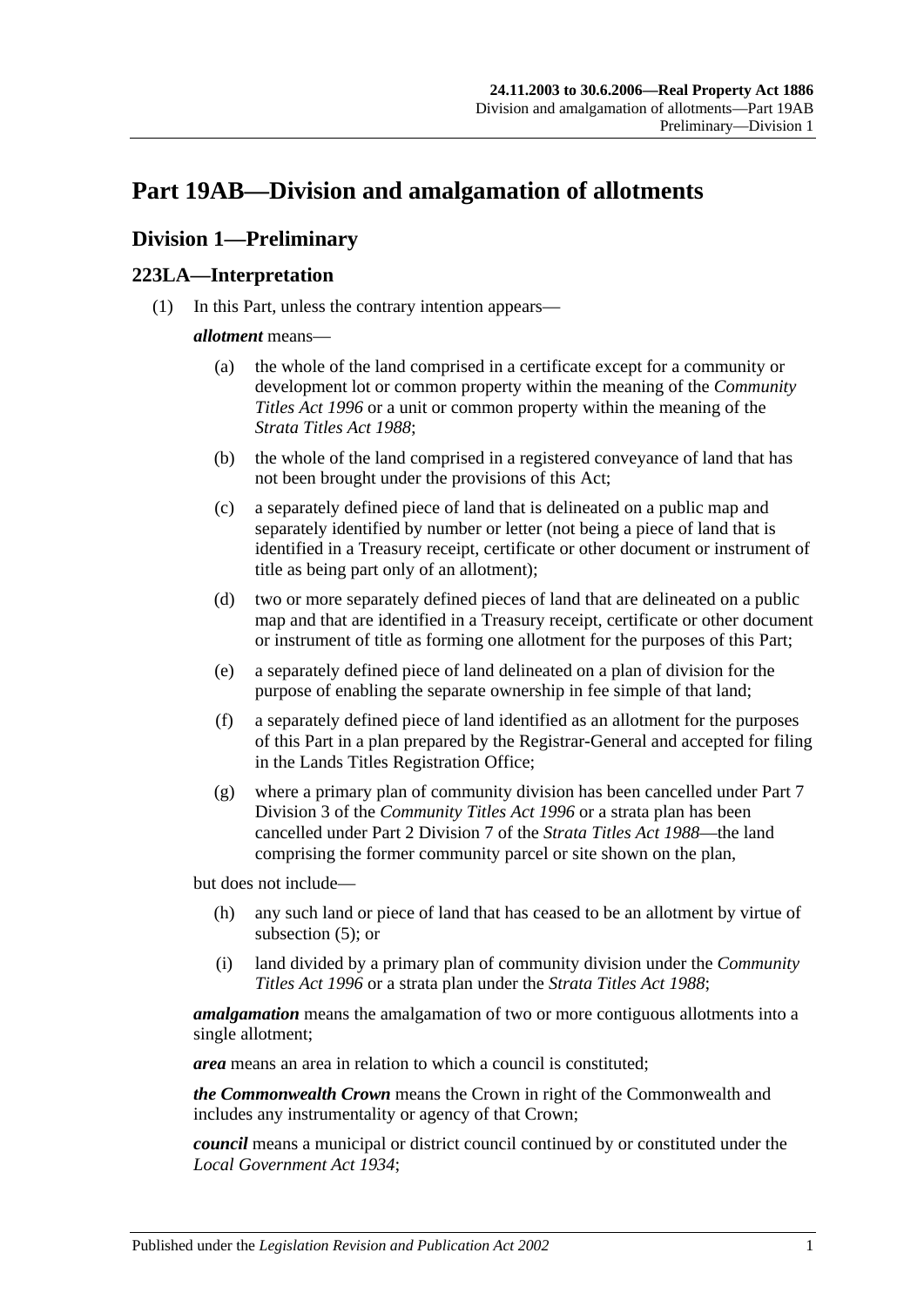*the Crown* means the Crown in right of the State and includes a Minister of the Crown and any instrumentality or agency of the Crown;

*the Development Assessment Commission* or *the Commission* means the authority of that name established by the *[Development Act](http://www.legislation.sa.gov.au/index.aspx?action=legref&type=act&legtitle=Development%20Act%201993) 1993*;

*division* means the division of land into allotments, or the alteration of the boundaries of allotments, and includes subdivision and resubdivision but does not include amalgamation or the division of land by community plan under the *[Community Titles](http://www.legislation.sa.gov.au/index.aspx?action=legref&type=act&legtitle=Community%20Titles%20Act%201996)  Act [1996](http://www.legislation.sa.gov.au/index.aspx?action=legref&type=act&legtitle=Community%20Titles%20Act%201996)* or by strata plan under the *[Strata Titles Act](http://www.legislation.sa.gov.au/index.aspx?action=legref&type=act&legtitle=Strata%20Titles%20Act%201988) 1988*;

*electricity entity* means—

- (a) a person who holds a licence under the *[Electricity Act](http://www.legislation.sa.gov.au/index.aspx?action=legref&type=act&legtitle=Electricity%20Act%201996) 1996* authorising the operation of a transmission or distribution network; or
- (b) a person exempted from the requirement to hold such a licence; or
- (c) Distribution Lessor Corporation or Transmission Lessor Corporation;

*the Mount Lofty Ranges* means that part of the State delineated in General Registry Office Plan No. 180 of 1992 and described in that plan as "Mt. Lofty Ranges Area";

*public map* means a public map as defined in the *[Crown Lands Act](http://www.legislation.sa.gov.au/index.aspx?action=legref&type=act&legtitle=Crown%20Lands%20Act%201929) 1929*;

*service easement* means an easement in favour of—

- (a) South Australian Water Corporation (or a predecessor or successor of the Corporation) for sewerage or water supply purposes; or
- (b) a council or the Crown for drainage purposes; or
- (c) an electricity entity for electricity supply purposes,

pursuant to [section](#page-108-0) 223LG and includes an easement pursuant to a corresponding previous enactment;

*thoroughfare* includes a walkway.

(2) In [paragraph](#page-102-0) (e) of the definition of *allotment* in [subsection](#page-102-1) (1)—

*plan of division* means a plan of division (whether described as such, or as a plan of subdivision or resubdivision)—

- (a) that was, before 1 January 1900, deposited or filed in the Lands Titles Registration Office or deposited or enrolled in the General Registry Office; or
- (b) approved pursuant to the *[Planning and Development Act](http://www.legislation.sa.gov.au/index.aspx?action=legref&type=act&legtitle=Planning%20and%20Development%20Act%201966) 1966* or a previous enactment and deposited, or accepted for filing, in the Lands Titles Registration Office or deposited or enrolled in the General Registry Office; or
- (c) that was deposited by the Registrar-General in the Lands Titles Registration Office in pursuance of [Part 19AB](#page-102-2) on or after 4 November 1982,

and that has not been superseded by a subsequent plan of division or been cancelled by or under this Act.

- <span id="page-103-0"></span>(3) For the purposes of this Part, allotments will be taken to be contiguous if they abut one another at any point or if they are separated only by—
	- (a) a street, road, railway, thoroughfare or travelling stock route; or
	- (b) a reserve or other similar open space dedicated for public purposes.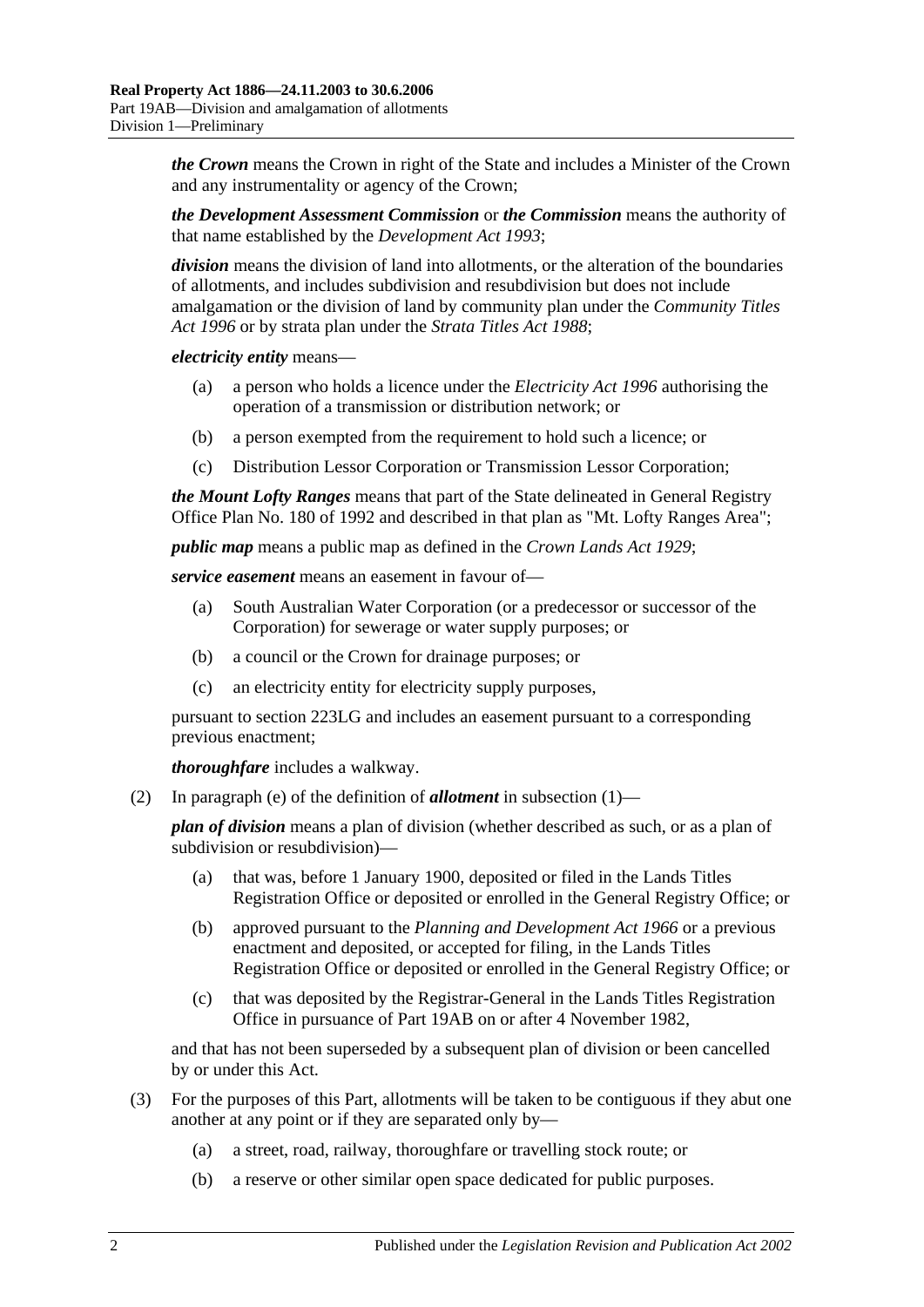- (4) For the purposes of [subsection](#page-103-0) (3) allotments will be taken to be separated by intervening land if a line projected at right angles from any point on the boundary of one of the allotments with the intervening land would intersect a boundary of the other allotment with the intervening land.
- <span id="page-104-0"></span>(5) Where a statutorily authorised division of land was made before the commencement of this Part, or is made in pursuance of this Part, that division will be taken to have superseded any former division insofar as it affected the same land (whether or not the former division was itself statutorily authorised) and hence any allotments that may have existed by virtue of any such former division of the land will, to the extent to which it has been superseded, cease to exist.
- (6) For the purposes of [subsection](#page-104-0) (5) a division of land is statutorily authorised if effected in pursuance of this Part, or any previous enactment providing for the division of land.

# **223LB—Unlawful division of land**

- (1) A person must not grant, sell, transfer, convey, mortgage or encumber an estate or interest (except a right of way or other easement) in land (whether or not the land has been brought under the provisions of this Act) unless that land constitutes—
	- (a) the whole of an allotment, or of a number of allotments; or
	- (b) an allotment or allotments and a part allotment that is contiguous with that allotment or with one or more of those allotments and is comprised within the same certificate.
- (2) Where land is comprised in a certificate, a person must not grant, sell, transfer, convey, mortgage or encumber an estate or interest (except a right of way or other easement) in portion of the land comprised in the certificate unless—
	- (a) the portion of the land constitutes—
		- (i) the whole of an allotment or of a number of allotments; or
		- (ii) an allotment or allotments and a part allotment that is contiguous with that allotment or with one or more of those allotments; and
	- (b) the remainder of the land comprised in the certificate—
		- (i) constitutes the whole of an allotment or of a number of allotments; or
		- (ii) constitutes an allotment or allotments and a part allotment or part allotments that are contiguous with that allotment or one or more of those allotments.
- <span id="page-104-1"></span>(3) The requirement of contiguity in [subsection](#page-104-1) (2)(b)(ii) does not apply to a part allotment that was not contiguous with any allotment in the certificate before the transaction occurred.
- (4) A transaction entered into in contravention of this section is void and no instrument purporting to give effect to such a transaction may be lodged for registration.
- (5) This section does not affect the validity of a contract to grant, sell, transfer, convey, mortgage or encumber an estate or interest in land if—
	- (a) a division of land—
		- (i) under this Part; or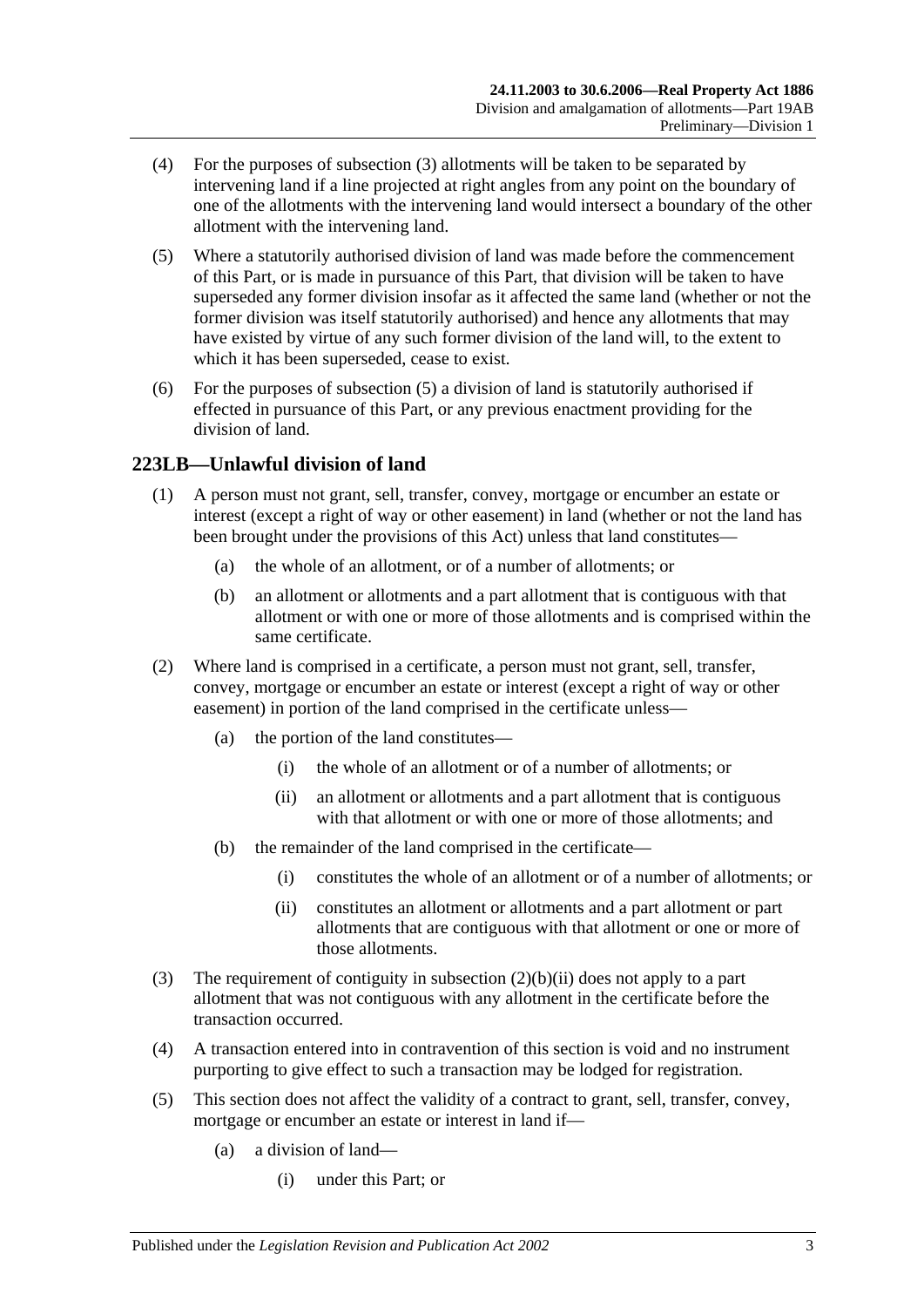(ii) by strata plan under the *[Strata Titles Act](http://www.legislation.sa.gov.au/index.aspx?action=legref&type=act&legtitle=Strata%20Titles%20Act%201988) 1988* or by community plan under the *[Community Titles Act](http://www.legislation.sa.gov.au/index.aspx?action=legref&type=act&legtitle=Community%20Titles%20Act%201996) 1996*,

is contemplated by the parties to the contract; and

- (b) the contract could, if the land were divided as contemplated by the parties, be carried into effect in conformity with this section; and
- (c) the contract provides that the grant, transfer, conveyance, mortgage or encumbrance of estates or interests in land pursuant to the contract will not have effect until the plan of division, strata plan or community plan contemplated by the parties has been deposited in the Lands Titles Registration Office by the Registrar-General.
- (6) Where—
	- (a) before 4 November 1982—
		- (i) land was laid out in a building unit scheme; and
		- (ii) buildings were erected in accordance with the scheme; and
	- (b) by virtue of leases or agreements with the registered proprietor of the land, two or more persons have exclusive rights to occupy separate portions of the land,

<span id="page-105-0"></span>this section does not affect the validity of an assignment of or other dealing with the rights of occupation existing under the leases or agreements referred to in [paragraph](#page-105-0) (b).

- (7) This section does not affect the validity of—
	- (a) a transaction lawfully entered into before 4 November 1982; or
	- (b) a transaction of a class excluded by regulation from the provisions of this section.
- (8) In this section—

*allotment* includes a community lot, a development lot and common property within the meaning of the *[Community Titles Act](http://www.legislation.sa.gov.au/index.aspx?action=legref&type=act&legtitle=Community%20Titles%20Act%201996) 1996* and a unit and common property within the meaning of the *[Strata Titles Act](http://www.legislation.sa.gov.au/index.aspx?action=legref&type=act&legtitle=Strata%20Titles%20Act%201988) 1988*;

*estate* in land includes an estate of leasehold.

#### **223LC—Application of this Part**

This Part does not apply in respect of unalienated Crown lands or land alienated from the Crown otherwise than in fee simple.

# **Division 2—General procedures to be observed in relation to division of land**

#### <span id="page-105-1"></span>**223LD—Application for division**

- (1) An application for the division of land may be made to the Registrar-General by the registered proprietor of the land.
- (2) The application must be in a form approved by the Registrar-General and be accompanied by the prescribed fee.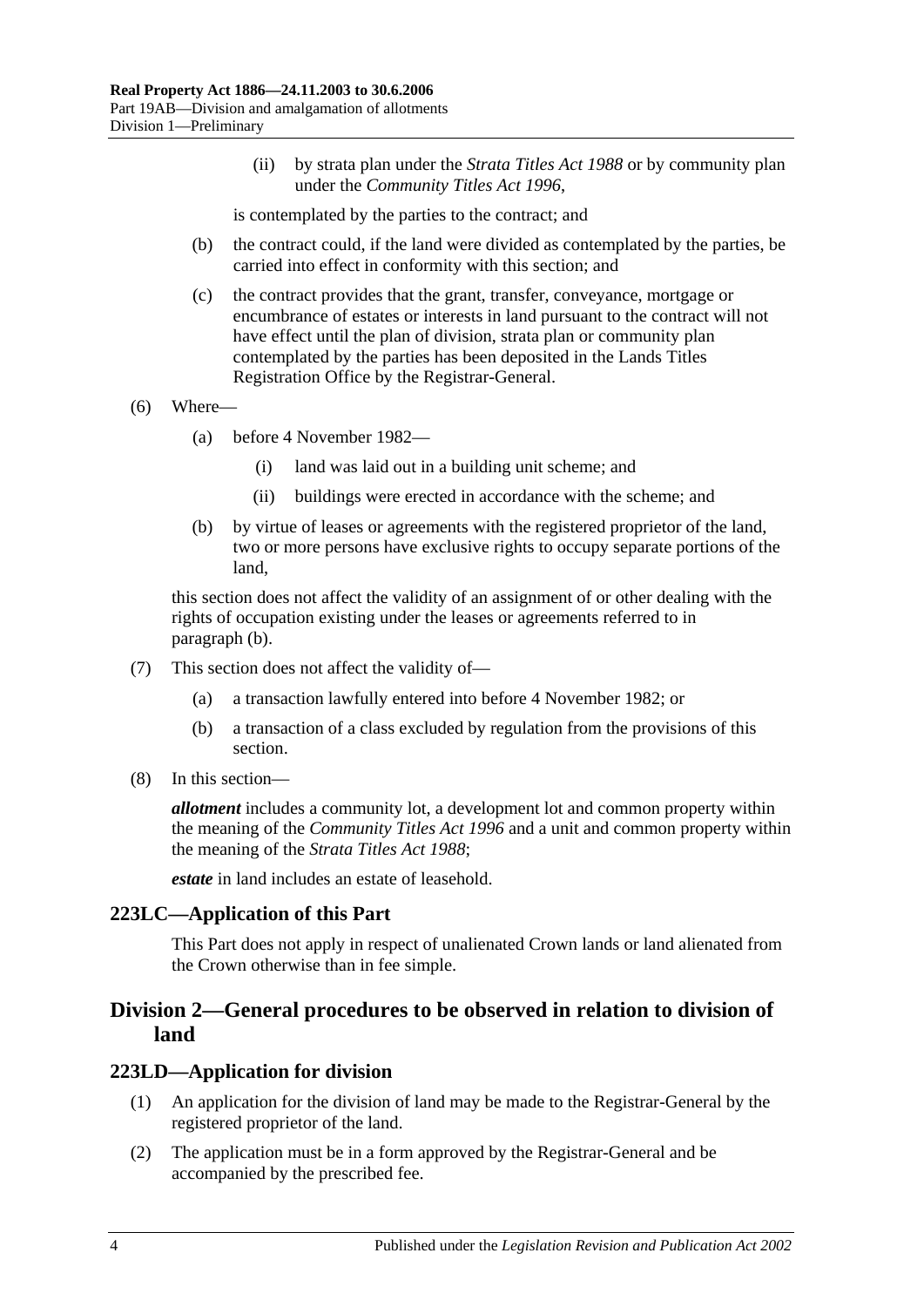- <span id="page-106-0"></span>(3) Subject to this section, the application must be accompanied by—
	- (a) a plan of division delineating the allotments into which the applicant seeks to divide the land; and
	- (b) the certificate of a licensed surveyor in the prescribed form; and
	- (c) the certificate from the Development Assessment Commission required by section 51 of the *[Development Act](http://www.legislation.sa.gov.au/index.aspx?action=legref&type=act&legtitle=Development%20Act%201993) 1993* in relation to the proposed division,

<span id="page-106-1"></span>and the applicant must comply with the requirements of the Registrar-General in relation to the application.

- (4) The Registrar-General may examine a plan of division before the application for the division is lodged under [subsection](#page-105-1) (1) to determine whether the plan is in an appropriate form to be deposited in the Lands Titles Registration Office.
- (5) The regulations may provide that in prescribed cases, or cases of a prescribed class, no certificate is required under [subsection](#page-106-0) (3)(b) or [\(c\)](#page-106-1) unless the Registrar-General specifically requires such a certificate, and, in any other case, the Registrar-General may, if he or she thinks fit, dispense with any such certificate.
- (6) The certificate referred to in [subsection](#page-106-1)  $(3)(c)$  expires at the expiration of one year after the application for the division of the land was lodged with the Registrar-General unless the Registrar-General extends the life of the certificate.
- (7) The plan and the application for division will, upon being lodged with the Registrar-General, be taken for the purposes of this Act to be a single instrument presented for registration and will have priority over other instruments in accordance with [section](#page-29-0) 56.
- (8) Subject to [subsection](#page-106-2) (9), a plan of division or the application to which it relates cannot be withdrawn or amended without the consent of all the persons who are required by this Division to certify their consent to deposit of the plan.
- <span id="page-106-2"></span>(9) The Registrar-General may permit an applicant, or a person who has certified his or her consent to deposit of a plan of division, to amend the application or the plan to which it relates in order to comply with this Act or with a requirement of the Registrar-General under this Act.
- (10) The provisions of this Act that apply to, or in relation to, instruments of a particular class will, subject to this Part, apply (with any necessary adaptations or modifications) to, or in relation to, a plan of division and the application for division if deposit of the plan in the Lands Titles Registration Office—
	- (a) would operate to vest in a person under [section](#page-107-0) 223LE the same kind of estate or interest as is vested by registration of instruments of that class; or
	- (b) would discharge or otherwise extinguish an estate or interest in land under [section](#page-107-0) 223LE of the same kind as is discharged or extinguished by registration of instruments of that class.
- (11) Except where the Registrar-General otherwise determines, an application for the division of land cannot be made unless the land has been brought under the provisions of this Act.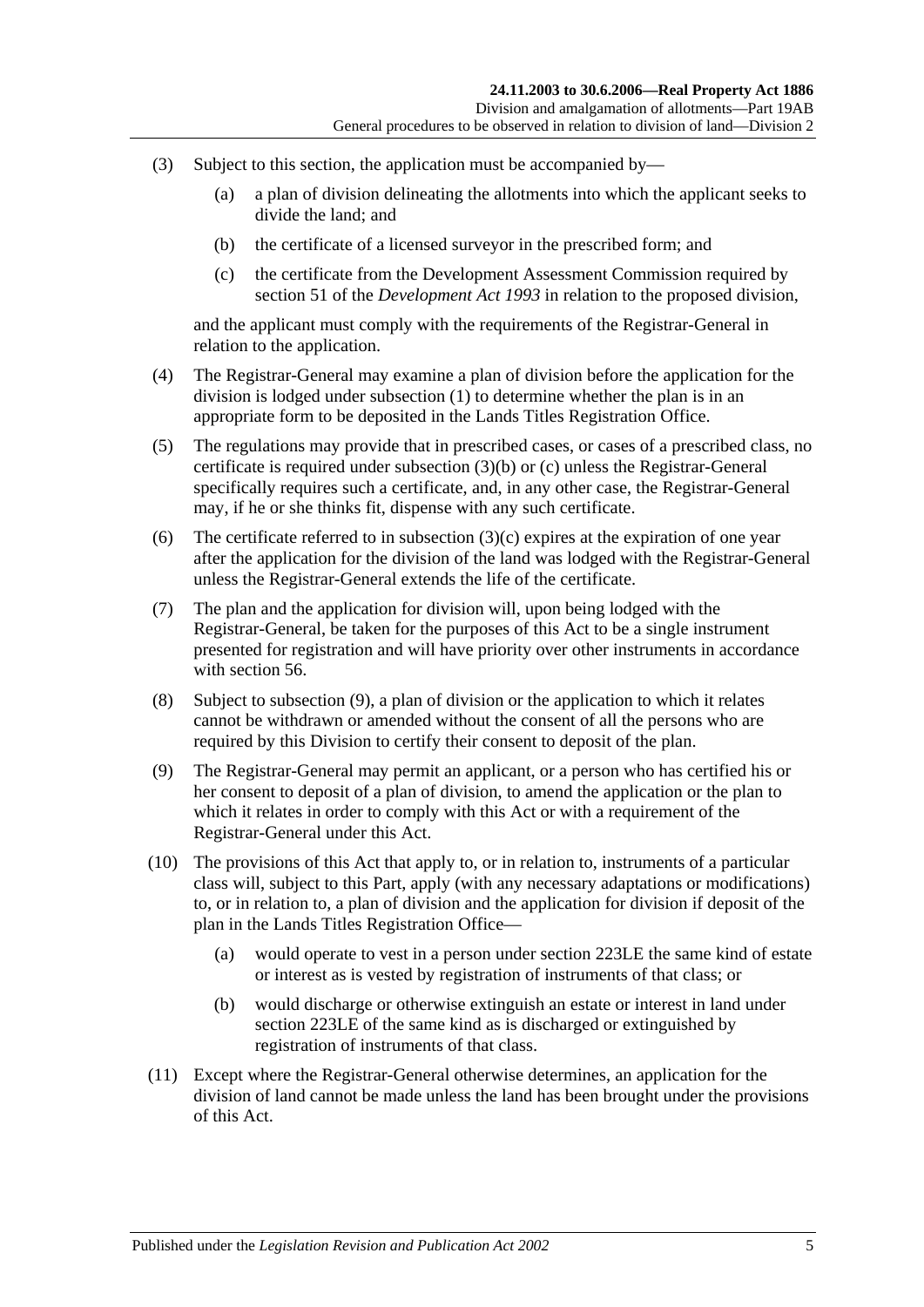(12) Where an application for the division of land that has not been brought under the provisions of this Act is permitted by the Registrar-General, references in this Division that are appropriate to, or in relation to, land that has been brought under the provisions of this Act will, in relation to that application, be read subject to appropriate adaptations and modifications.

# <span id="page-107-0"></span>**223LE—Deposit of plan of division in Lands Titles Registration Office**

- (1) Where due application is made to the Registrar-General for the division of land, the Registrar-General may deposit the plan of division to which the application relates in the Lands Titles Registration Office if the certificate issued by the Commission in relation to the proposed division has not expired under this Division.
- <span id="page-107-2"></span>(2) Subject to [subsection](#page-107-1) (3), where a plan of division or the application for division states that an estate or interest in land is vested in a person, deposit of the plan in the Lands Titles Registration Office operates to vest the estate or interest in that person to the extent to which it is not already vested in him or her.
- <span id="page-107-1"></span>(3) An estate in fee simple will vest in a person under [subsection](#page-107-2) (2) only if—
	- (a) the person was, immediately before the plan of division was deposited in the Lands Titles Registration Office, the proprietor of an estate or interest in some part, or the whole, of the land, shown on the plan of division; or
	- (b) the person is an agent or instrumentality of the Crown or the Commonwealth Crown or is entitled to acquire the land compulsorily under an Act or law of the State or the Commonwealth.
- (4) Where a plan of division or the application for division states that an estate or interest in land shown on the plan of division is discharged or otherwise extinguished whether wholly or in respect of part only of that land, deposit of the plan in the Lands Titles Registration Office operates to discharge or otherwise extinguish that estate or interest wholly or in respect of that part of the land.
- (5) Where the deposit of a plan of division will operate to vest an estate or interest (other than an estate in fee simple or a service easement) in a person, the terms on which the estate or interest will be held must be specified by including them in, or attaching them to, the application for the division of the land or by reference to another registered instrument.
- (6) Where an easement is shown on a plan of division, the plan or the application for division must specify which land is the dominant land (if any) and which land is the servient land in respect of the easement.
- (7) Upon deposit of a plan of division in the Lands Titles Registration Office, the Registrar-General must make such entries on the certificates relating to land affected by the plan as he or she considers necessary.

# **223LF—Streets, roads etc**

- (1) Upon deposit of a plan of division in the Lands Titles Registration Office, all land shown on the plan as a street, road, thoroughfare, reserve or other similar open space will—
	- (a) vest in fee simple in the council for the area in which the land is situated; or
	- (b) where the land is not within the area of a council—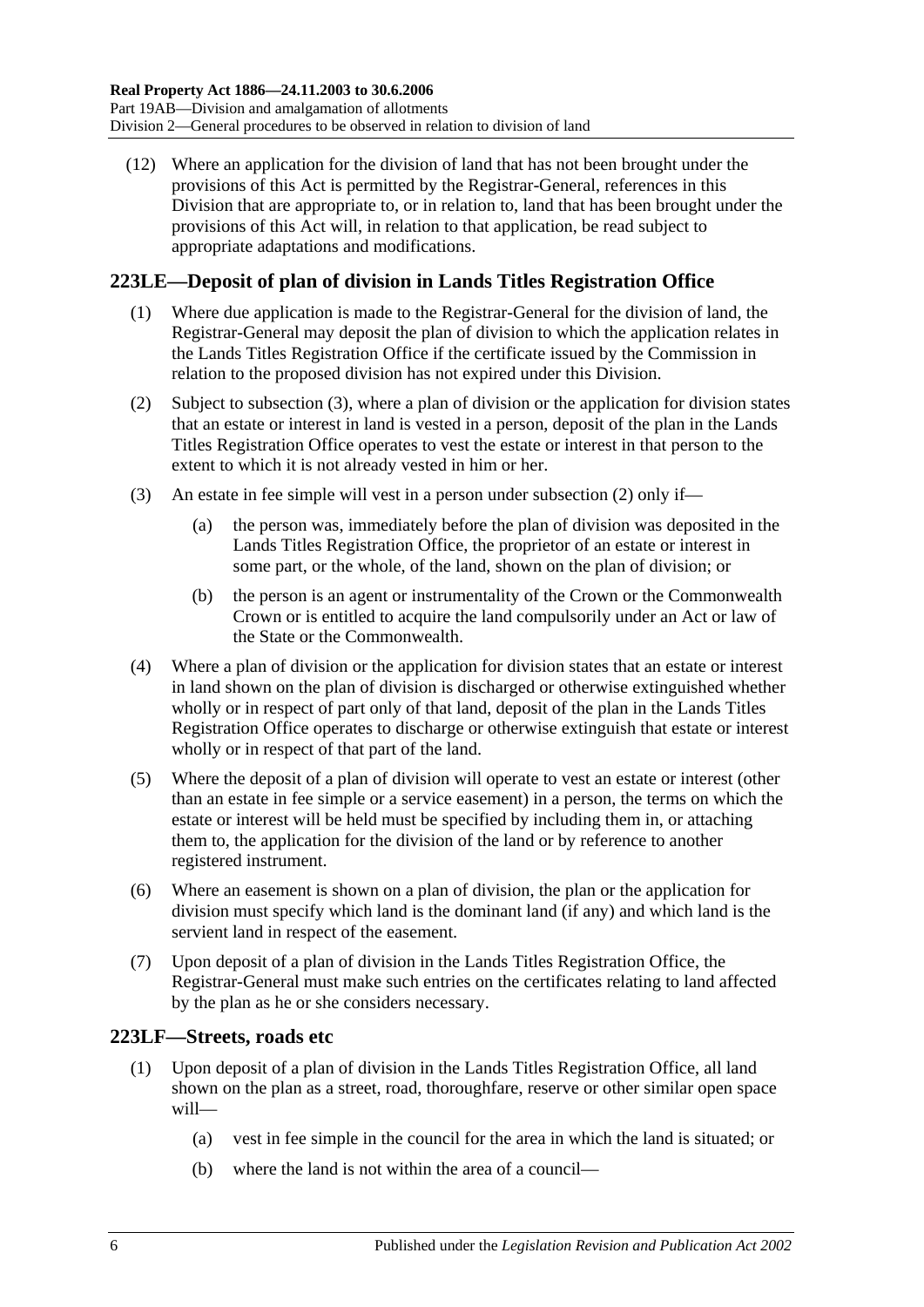- (i) if provision is made by the regulations for the land to vest in a prescribed authority—vest in that authority; or
- (ii) in any other case—revert to the Crown.
- <span id="page-108-0"></span>(2) All land shown on a plan of division deposited in the Lands Titles Registration Office as a street, road, thoroughfare, reserve or other similar open space—
	- (a) must be held for the purposes indicated by the plan; and
	- (b) is subject to such easements (excluding rights-of-way in the case of a street, road or thoroughfare) as are indicated on the plan of division; and
	- (c) is free of all other estates and interests.
- <span id="page-108-1"></span>(3) All land shown on a plan of division deposited in the Lands Titles Registration Office as a street, road, or thoroughfare will, for all purposes, be regarded as a public street, road, or thoroughfare.
- (4) [Subsections](#page-108-0) (2) and [\(3\)](#page-108-1) apply in relation to a plan of division deposited on or after 4 November 1982.
- (5) Compensation is not payable in respect of the vesting or reversion of land under this section.
- (6) An easement that is appurtenant to land that is shown on a plan of division as a street, road, thoroughfare, reserve or other similar open space ceases to be appurtenant to that land upon deposit of the plan in the Lands Titles Registration Office unless the plan shows that the easement will remain appurtenant to that land.

#### <span id="page-108-4"></span><span id="page-108-2"></span>**223LG—Service easements**

- (1) Where it appears from a plan of division deposited in the Lands Titles Registration Office that any land delineated on the plan is subject, or intended to be subject, to an easement in favour of the South Australian Water Corporation (or a predecessor or successor of the Corporation) for sewerage purposes or for water supply purposes, the land is subject to an easement in favour of the Corporation (or its successor) entitling the Corporation its agents, servants and workmen at any time to break the surface of, dig, open up and use the land for the purpose of laying down, fixing, taking up, repairing, re-laying or examining pipes and of using and maintaining those pipes for sewerage or water supply purposes, as the case may be, and to enter the land at any time (if necessary with vehicles and equipment) for any of those purposes.
- <span id="page-108-3"></span>(2) Where it appears from a plan of division deposited in the Lands Titles Registration Office that any land delineated on the plan is subject, or intended to be subject, to an easement in favour of a council or the Crown for drainage purposes, the land is subject to an easement in favour of the council (or its successor) or the Crown entitling the council or the Crown through its agents, servants and workmen at any time to break the surface of, dig, open up and use the land for the purpose of constructing, laying down, fixing, taking up, repairing, re-laying or examining drains or drainage pipes for the purpose of the drainage of water, sewage or other effluents and of using and maintaining such drains and pipes, and to enter the land at any time (if necessary with vehicles and equipment) for any of those purposes.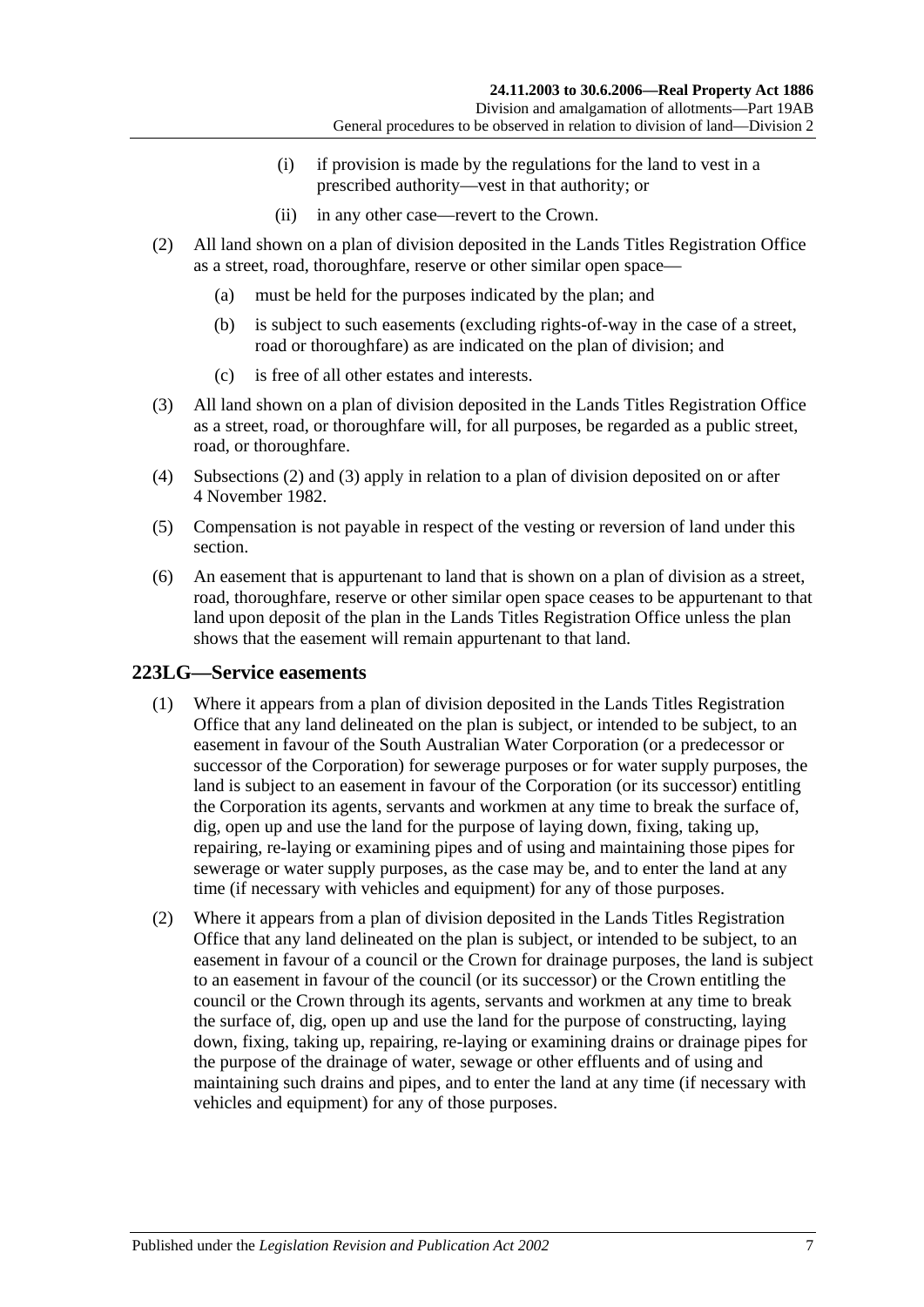- <span id="page-109-0"></span>(3) Where it appears from a plan of division deposited in the Lands Titles Registration Office that any land delineated on the plan is subject, or is intended to be subject, to an easement for electricity supply purposes which does not exceed ten metres in width and is in favour of an electricity entity, the land is subject to an easement in favour of the entity (and any other electricity entity to which it has leased its rights under the easement), entitling the electricity entity concerned, its agents, servants and workmen at any time—
	- (a) to enter upon and to pass either with or without motor vehicles or other vehicles along or over the land; and
	- (b) to construct and lay—
		- (i) on or under the surface of the land ducts, pipes, conductors, cables, wires and other works; and
		- (ii) on the surface of the land incidental or ancillary works for the transmission of electricity (including, without limiting the generality of the foregoing, manholes and cable markers); and
	- (c) to suspend above the surface of the land conductors, cables, wires and other equipment and to construct supporting and other works incidental or ancillary to that purpose; and
	- (d) without limiting the generality of any other right, to erect on any portion of the land designated "T/F" in the plan to a height not exceeding four metres or such other height as may be shown in the plan from the surface of the land, equipment for transforming electricity and incidental or ancillary works (including, without limiting the generality of the foregoing, such walls or other structures as the electricity entity considers necessary); and
	- (e) from time to time to break the surface of, dig, open up and use the land for any of the purposes referred to in this subsection; and
	- (f) to inspect, repair, alter, remove and replace any works referred to in this subsection; and
	- (g) to transmit electricity by means of any such works.
- (4) No right to compensation arises—
	- (a) by virtue of the fact that land becomes subject to an easement under this section; or
	- (b) by virtue of the exercise of rights conferred by an easement under this section.
- (5) An easement in favour of an authority or entity under [subsections](#page-108-2) (1), [\(2\)](#page-108-3) or [\(3\)](#page-109-0) vests in the authority or entity free of all estates and interests except easements indicated on the plan of division.
- (6) If by virtue of this section, any land is subject to an easement, the Registrar-General must make such entries in the Register Book as are necessary to evidence the easement.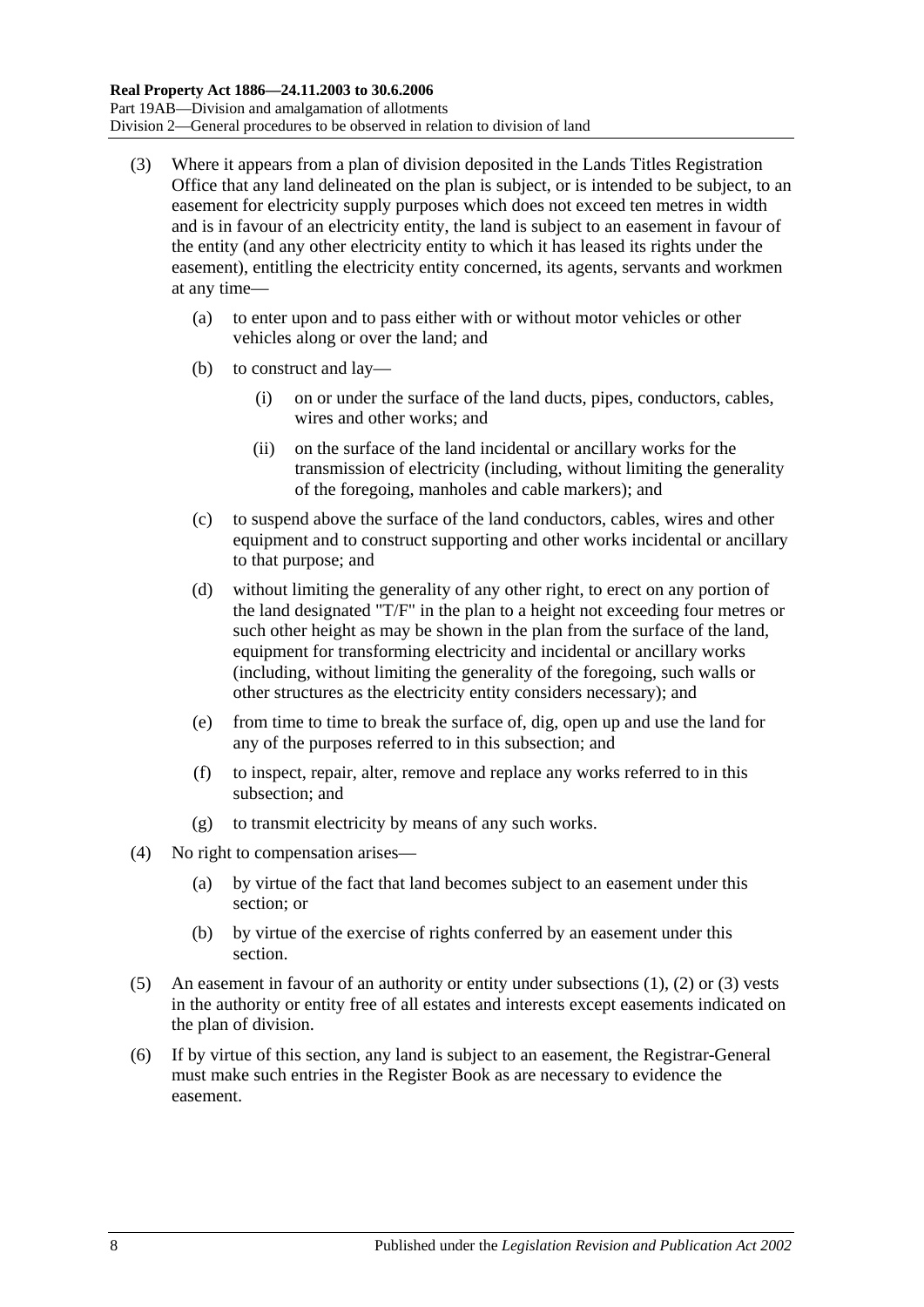#### **223LH—Consent to plans of division**

- <span id="page-110-0"></span>(1) Where it appears from the Register Book that—
	- (a) the deposit of a plan of division in the Lands Titles Registration Office will affect the estate or interest of a person in the land to be divided or in any other land; or
	- (b) a person, apart from the registered proprietor or a person referred to in [paragraph](#page-110-0) (a), has, or claims, an estate or interest in the land to be divided,

<span id="page-110-1"></span>the application for division must be endorsed with a certificate signed by the persons referred to in [paragraphs](#page-110-0) (a) and [\(b\)](#page-110-1) certifying that they have consented to the deposit of the plan.

- <span id="page-110-2"></span>(2) Where the deposit of a plan of division will operate to vest an estate or interest in land in a person, the application for division must be endorsed with a certificate signed by the person in whom the estate or interest will be vested certifying that he or she has consented to the deposit of the plan.
- (3) The Registrar-General may dispense with the requirement of consent under [subsection](#page-110-2) (2) in relation to the vesting of an estate in fee simple in a street, road, thoroughfare, reserve or other similar open space or a service easement.
- (4) A person who has applied for division of land is not required to sign a certificate under this section.
- (5) The regulations may provide that in prescribed cases, or cases of a prescribed class, a certificate is not required under this section unless the Registrar-General specifically requires such a certificate.
- (6) The Registrar-General may, if he or she thinks fit, dispense with a certificate required by this section.

#### **223LI—Assessment of stamp duty**

Where duty is payable under the *[Stamp Duties Act](http://www.legislation.sa.gov.au/index.aspx?action=legref&type=act&legtitle=Stamp%20Duties%20Act%201923) 1923* in relation to two or more transactions that will be effected by deposit of a plan of division, each of the transactions will be taken to be effected by a separate instrument for the purposes of assessing the duty.

## <span id="page-110-3"></span>**Division 3—Amalgamation**

#### **223LJ—Amalgamation**

- (1) Where a person is the registered proprietor of two or more contiguous allotments, he or she may apply to the Registrar-General for amalgamation of those allotments into a single allotment.
- (2) An application under this section—
	- (a) must be in a form approved by the Registrar-General; and
	- (b) must be accompanied by the prescribed fee; and
	- (c) must be accompanied by any duplicate certificates relating to the allotments to be amalgamated; and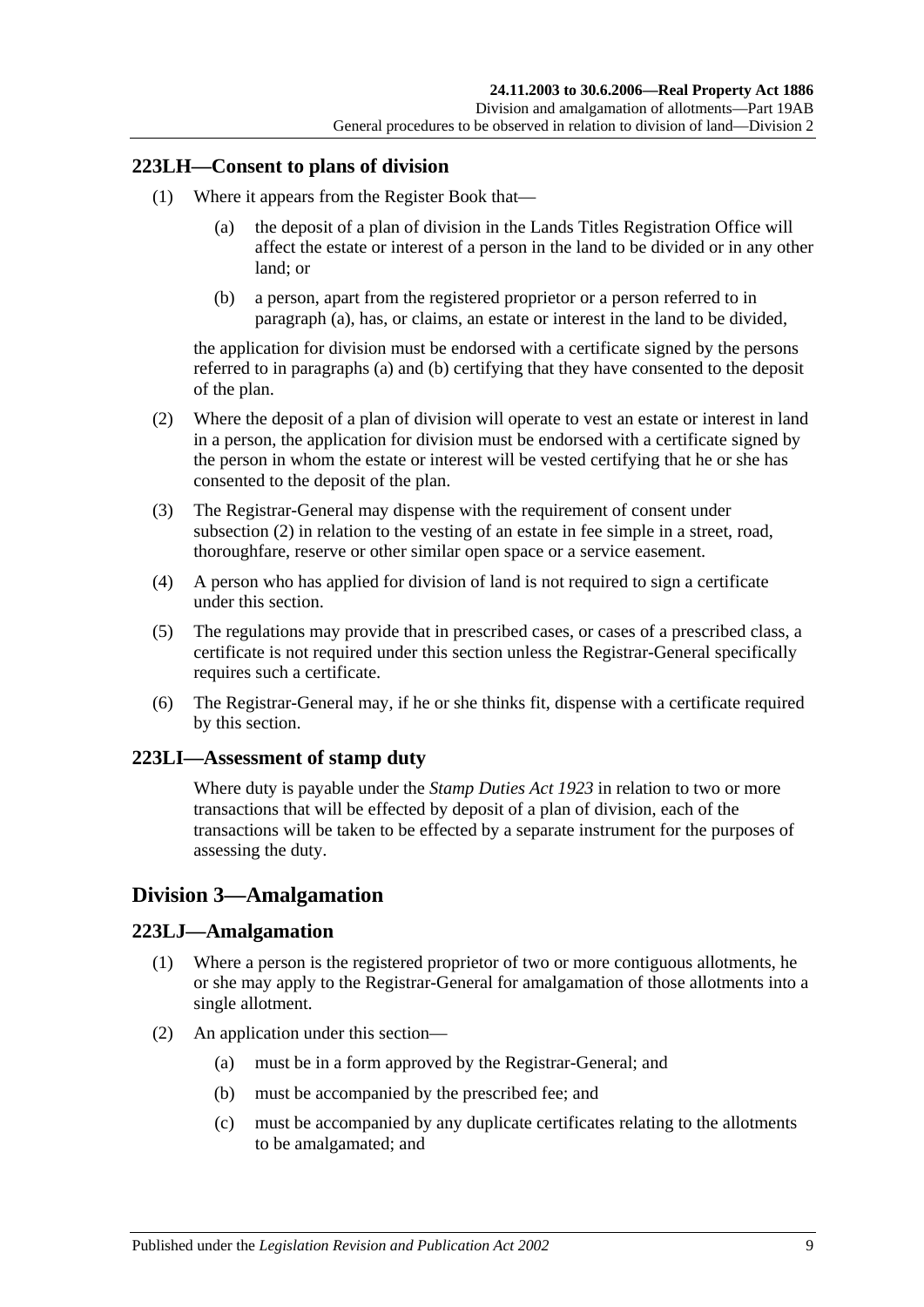- (d) must, if the Registrar-General so requires, be accompanied by a plan of the allotment to be formed by the amalgamation; and
- (e) must be endorsed with or accompanied by, the consent of persons required by or under [subsection](#page-111-0) (3); and
- (f) must be accompanied by such other documents as may be prescribed.
- <span id="page-111-0"></span>(3) The consent of the following persons is required to an amalgamation of allotments under this Division:
	- (a) a person who appears from the Register Book to have an interest as mortgagee or encumbrancee of the land or any part of the land to be amalgamated;
	- (b) such other persons whose consents are required either in the opinion of the Registrar-General or by regulation.
- (4) Upon receipt of an application under this section, the Registrar-General may—
	- (a) amalgamate the allotments to which the application relates into a single allotment; and
	- (b) make such entries and notations in or upon the Register Book or plans of division or other plans in the Lands Titles Registration Office as are necessary to evidence the amalgamation; and
	- (c) cancel certificates in respect of the amalgamated allotments and issue a new certificate in respect of the allotment formed by the amalgamation.
- $(5)$  If—
	- (a) an easement is appurtenant to one or more (but not all) of the allotments to be amalgamated; and
	- (b) the consent of the proprietor of the servient land and of all persons who appear from the Register Book to have, or to claim, an estate or interest in the servient land is endorsed on the application for amalgamation,

the easement will, upon amalgamation of the allotments, be appurtenant to the single allotment resulting from the amalgamation.

- (6) On—
	- (a) amalgamation of allotments into a single allotment under this section;
	- (b) amalgamation or merger of allotments into a single allotment under any other Act,

the allotments out of which the single allotment was formed cease to be allotments for the purposes of this Part.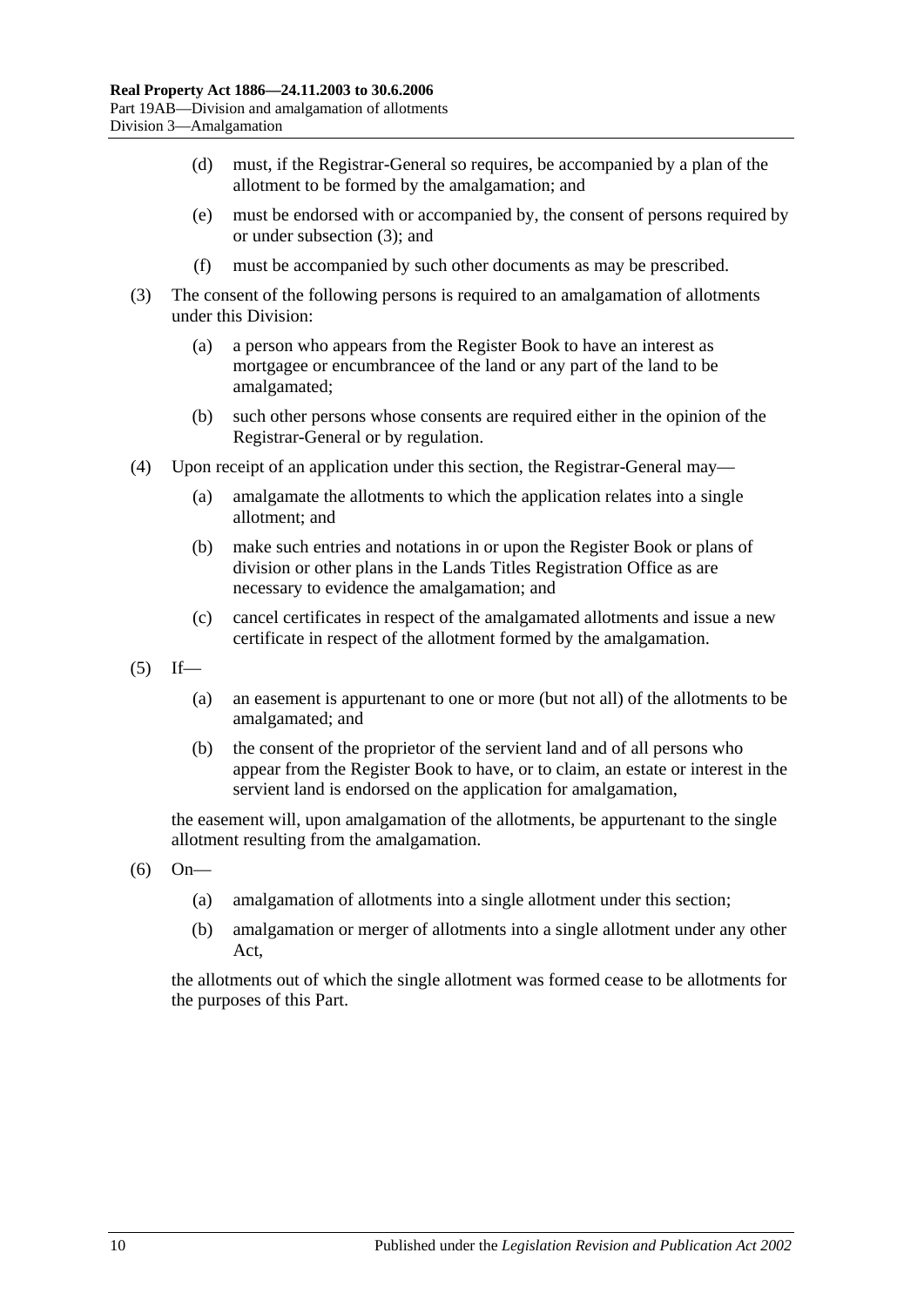## **Division 4A—Amalgamation of allotments in exchange for division of land**

#### **223LLA—Interpretation**

In this Division, unless the contrary intention appears—

*division* includes division of land by community plan under the *[Community Titles](http://www.legislation.sa.gov.au/index.aspx?action=legref&type=act&legtitle=Community%20Titles%20Act%201996)  Act [1996](http://www.legislation.sa.gov.au/index.aspx?action=legref&type=act&legtitle=Community%20Titles%20Act%201996)* (including division by strata plan under that Act) and by strata plan under the *[Strata Titles Act](http://www.legislation.sa.gov.au/index.aspx?action=legref&type=act&legtitle=Strata%20Titles%20Act%201988) 1988*;

*strata plan* means a strata plan under the *[Community Titles Act](http://www.legislation.sa.gov.au/index.aspx?action=legref&type=act&legtitle=Community%20Titles%20Act%201996) 1996* or a strata plan under the *[Strata Titles Act](http://www.legislation.sa.gov.au/index.aspx?action=legref&type=act&legtitle=Strata%20Titles%20Act%201988) 1988*.

#### <span id="page-112-0"></span>**223LLB—Amalgamation in exchange for division**

- (1) The Governor may, by regulation, provide that the Registrar-General must not deposit in the Lands Titles Registration Office a plan of division, or a strata plan, in respect of division, or a specified class of division, in a specified part of the Mount Lofty Ranges unless the number of amalgamation units specified in the regulation has been allocated to the proposed division.
- (2) A regulation under [subsection](#page-112-0) (1)—
	- (a) applies to a division of land in respect of which—
		- (i) in the case of division under this Part—the application for planning or development authorisation under the *[Planning Act](http://www.legislation.sa.gov.au/index.aspx?action=legref&type=act&legtitle=Planning%20Act%201982) 1982* or the *[Development Act](http://www.legislation.sa.gov.au/index.aspx?action=legref&type=act&legtitle=Development%20Act%201993) 1993* was lodged with the appropriate authority on or after 29 January 1992 or such later date as is specified in the regulation; or
		- (ii) in the case of division by strata plan—the application for planning or development authorisation under the *[Planning Act](http://www.legislation.sa.gov.au/index.aspx?action=legref&type=act&legtitle=Planning%20Act%201982) 1982* or the *[Development Act](http://www.legislation.sa.gov.au/index.aspx?action=legref&type=act&legtitle=Development%20Act%201993) 1993* in respect of the erection of the building to be divided into strata lots or strata units by the plan was lodged with the appropriate authority on or after 29 January 1992 or such later date as is specified in the regulations;
	- (ab) does not apply to a division of land by strata plan if the building to be divided into strata lots or strata units by the plan was erected before 29 January 1992 or such later date as is specified in the regulation and was, immediately before that date, divided into two or more areas designed for separate occupation;
	- (b) may exclude land, or land of a particular class, from the operation of the regulation;
	- (c) binds the Crown not only in right of the State but also, so far as the legislative power of the State permits, in all its other capacities unless the regulation provides that the Crown is not bound.
- (3) A regulation under [subsection](#page-112-0) (1) has effect notwithstanding any Act or law to the contrary.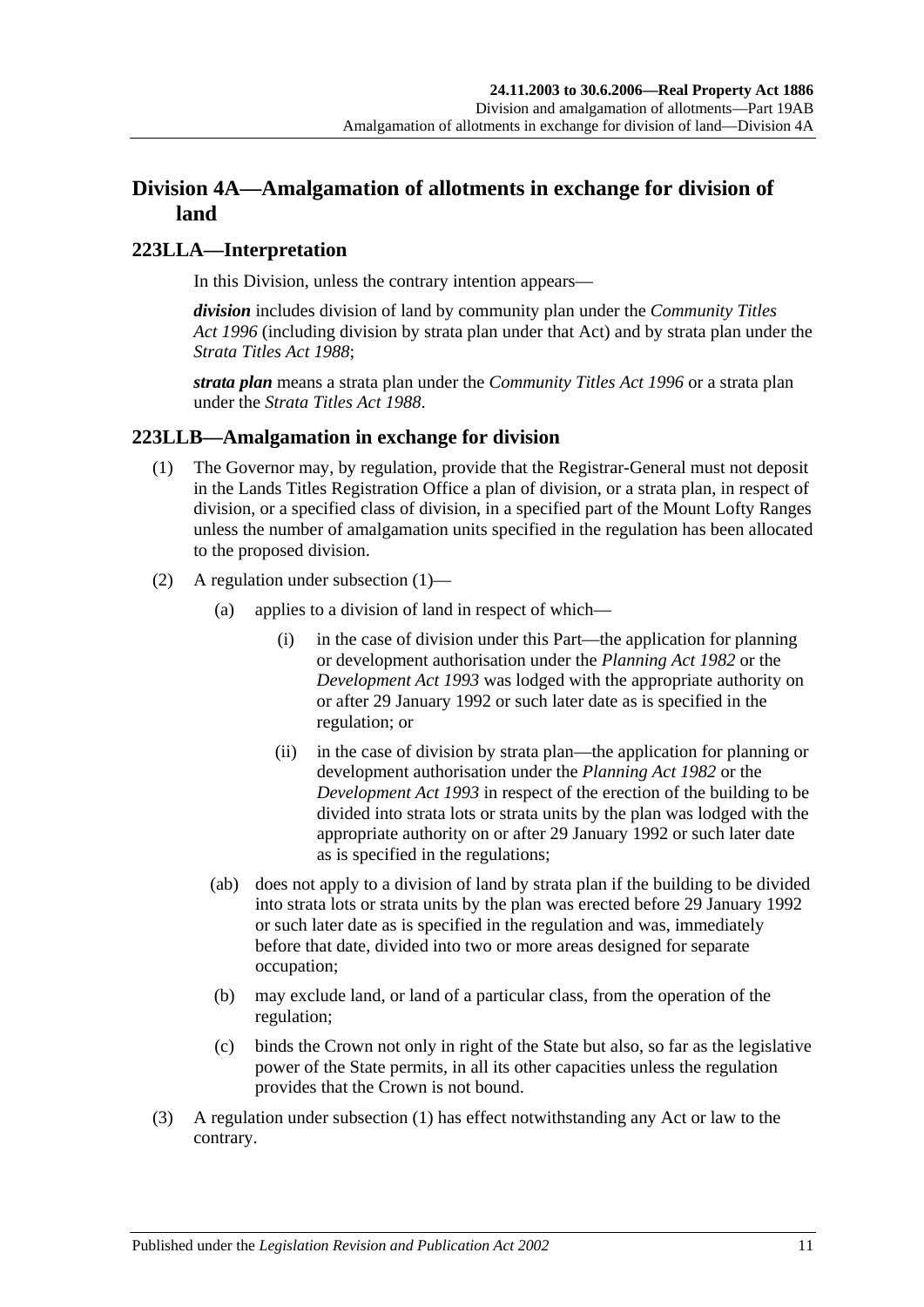#### <span id="page-113-0"></span>**223LLC—Creation of amalgamation units**

- (1) The amalgamation of allotments pursuant to [Division 3](#page-110-3) on or after 29 January 1992 in a part of the Mount Lofty Ranges specified for that purpose by regulation creates a number of amalgamation units equal to the difference between the number of allotments amalgamated and the number of allotments remaining after the amalgamation.
- (2) Amalgamation units are not created under [subsection](#page-113-0) (1) where one or more of the allotments amalgamated is subject to a caveat unless the caveator has given his or her consent to the amalgamation.

#### **223LLD—The right to allocate amalgamation units**

- (1) The right to allocate an amalgamation unit to a proposed division of land is vested initially in the person who applied for the amalgamation.
- <span id="page-113-2"></span>(2) Where immediately before amalgamation, the allotments amalgamated were subject to a mortgage or encumbrance that was first registered before 29 January 1992, the rights to allocate the amalgamation units created by the amalgamation are charged with payment of the amount secured from time to time by the mortgage or encumbrance.
- (3) Subject to [subsection](#page-113-1) (4), upon amalgamation the Registrar-General must issue to the person who applied for the amalgamation a certificate in respect of each unit certifying that the person named in the certificate has the right to allocate the unit to a proposed division of land.
- <span id="page-113-1"></span>(4) The Registrar-General must record a charge operating under [subsection](#page-113-2) (2) on the certificates for the rights of allocation that are subject to the charge and must issue the certificates to the person entitled to the charge or, where more than one such charge is in operation, to the person entitled to the charge that is first in order of priority.
- (5) Upon lodgment at the Lands Titles Registration Office of a memorandum of transfer of the right of allocation together with the certificate issued in respect of the right, the Registrar-General must register the transfer, cancel the certificate and issue a new certificate in the name of the transferee.
- (6) Where a right of allocation of an amalgamation unit has passed by testamentary disposition or by operation of law to another person, that person may lodge at the Lands Titles Registration Office an application to be registered as the holder of the right.
- (7) The application must be accompanied by the certificate issued in respect of the right and such other evidence that the right has passed to the applicant as the Registrar-General requires and the Registrar-General must register the applicant as the holder of the right, cancel the certificate and issue a new certificate in the name of the applicant.
- (8) The Registrar-General may, on being satisfied that a certificate issued under this Division has been lost, mislaid or destroyed, issue a new certificate in its place.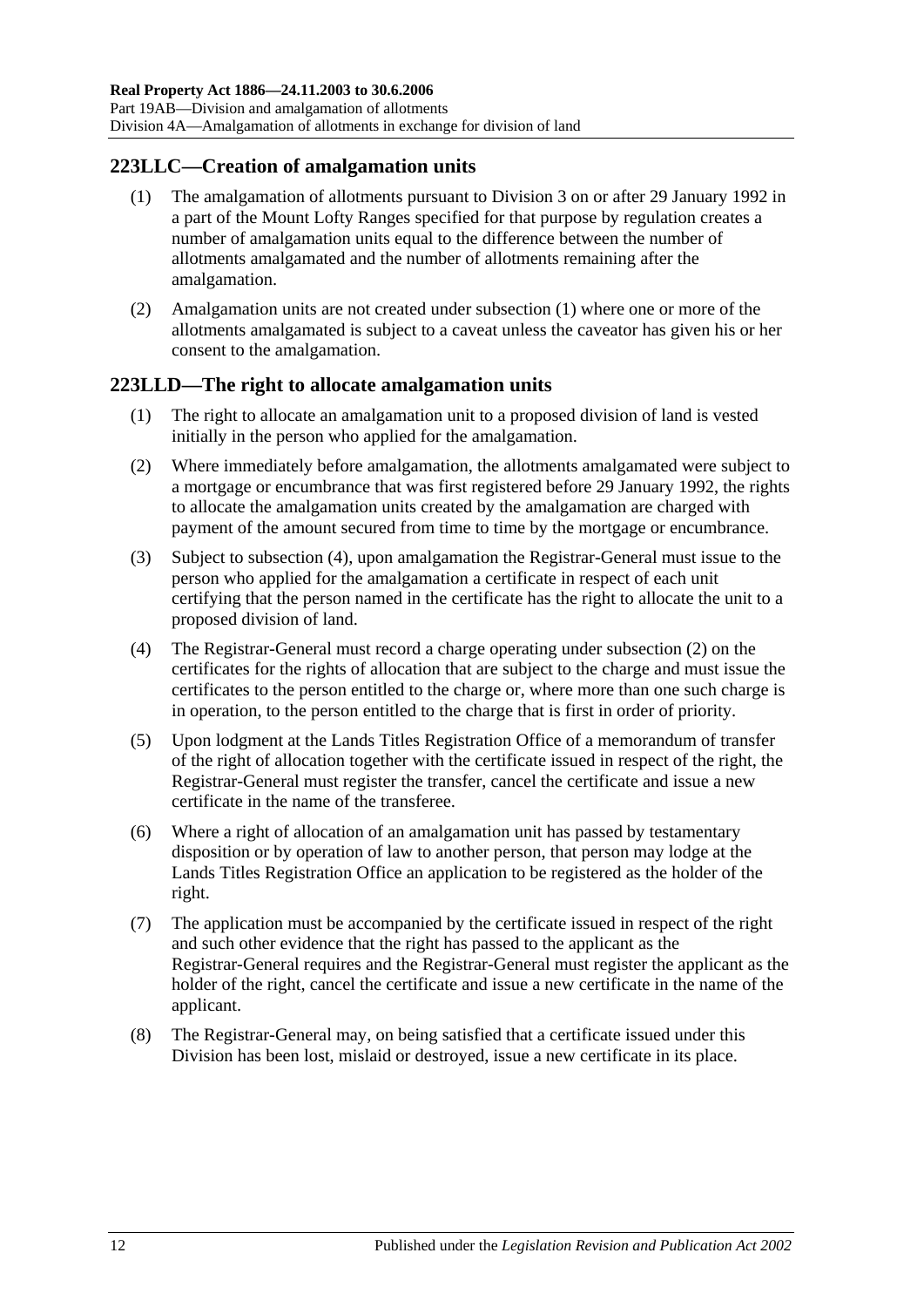#### <span id="page-114-3"></span>**223LLE—Right of allocation may be charged**

Upon lodgment at the Lands Titles Registration Office of a memorandum of charge of the right of allocation of an amalgamation unit together with the certificate issued in respect of the right, the Registrar-General must register the charge, cancel the certificate and issue to the person entitled to the charge a new certificate expressed to be subject to the charge.

#### **223LLF—Allocation of an amalgamation unit**

- (1) Upon lodgment at the Lands Titles Registration Office of a memorandum of allocation of an amalgamation unit to a proposed division of land together with the certificate issued in respect of the right of allocation, the Registrar-General must register the allocation and cancel the certificate.
- (2) A memorandum of allocation of an amalgamation unit to a proposed division must be lodged at or after the time at which the application for the division of the land or the application for deposit of the strata plan is lodged at the Lands Titles Registration Office.
- (3) Where an application for the division of land or for the deposit of a strata plan is withdrawn or the Registrar-General refuses to deposit a plan of division or strata plan in the Lands Titles Registration Office, the Registrar-General must revive the right of allocation of an amalgamation unit allocated to the division by issuing a certificate to the person who allocated the unit.

#### <span id="page-114-1"></span>**223LLG—Dealings with right subject to charge**

- (1) Subject to [subsection](#page-114-0) (2), where a right of allocation of an amalgamation unit is subject to a charge, the Registrar-General must not—
	- (a) register a memorandum of transfer or a memorandum of charge of the right without the written consent of the person entitled to the charge unless the transfer or charge is expressed to be subject to the existing charge; or
	- (b) register a memorandum of allocation of the amalgamation unit without the written consent of the person entitled to the charge.
- <span id="page-114-0"></span>(2) The consent of a person entitled to a charge of lower priority is not required under [subsection](#page-114-1) (1) to the registration of a memorandum of transfer by a person entitled to a charge of higher priority exercising a power of sale under section [223LLH.](#page-114-2)

#### <span id="page-114-2"></span>**223LLH—Power of sale**

- (1) A person who is entitled to a charge of the right of allocation of an amalgamation unit is entitled to sell the right in the circumstances in which a mortgagee or encumbrancee is entitled under this Act to sell land that is subject to the mortgage or encumbrance.
- (2) [Sections](#page-63-0) 132 to [136](#page-64-0) inclusive apply to, and in relation to, a charge of a right of allocation as if the charge were a mortgage or encumbrance, the person entitled to the charge were the mortgagee or encumbrancee, the holder of the right of allocation were the mortgagor or encumbrancer and the right of allocation were the land mortgaged or encumbered.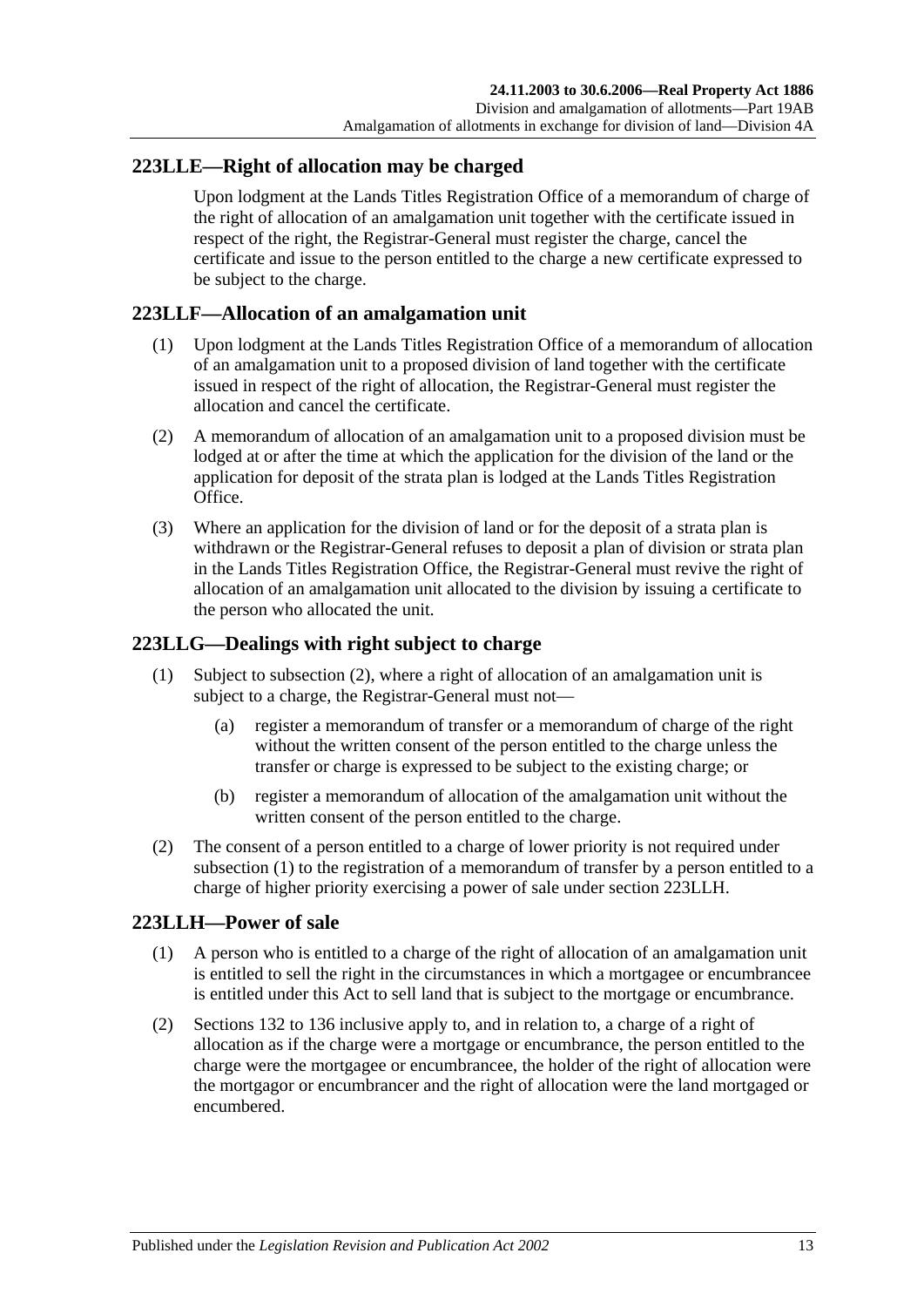## **223LLI—Discharge of charge of right of allocation**

- (1) A charge of a right of allocation is discharged in the following circumstances:
	- (a) upon registration by the Registrar-General of a discharge of the charge;
	- (b) in the case of a charge arising under section [223LLD\(2\)](#page-113-2) on the creation of amalgamation units—upon the discharge of the mortgage or encumbrance giving rise to the charge under that section (but not where the discharge occurs upon registration of a transfer of the land by a mortgagee or encumbrancee exercising the power of sale conferred by this Act).
- (2) Upon lodgment at the Lands Titles Registration Office of a full or partial discharge of a charge of a right of allocation together with the certificate issued in respect of the right, the Registrar-General must register the discharge, cancel the certificate and issue a new certificate in the name of the holder of the right.
- (3) Where the amount secured by a charge has been paid the holder of the right of allocation is entitled to a discharge of the charge.
- (4) [Section](#page-68-0) 146 applies to, and in relation to, a charge of a right of allocation as if the charge were a mortgage, the person entitled to the charge were the mortgagee and the holder of the right of allocation were the mortgagor.
- (5) Where two or more persons are entitled to a charge jointly a discharge of the charge may be signed by one on behalf of all of them.

## <span id="page-115-0"></span>**223LLJ—Order of priority of charges**

The order of priority of charges of a right of allocation is as follows:

- (a) charges arising under section [223LLD\(2\)](#page-113-2) have the same priority as the mortgage or encumbrance from which they arose; and
- <span id="page-115-1"></span>(b) charges registered under section [223LLE](#page-114-3) have priority in accordance with the time of registration of the memorandum of charge; and
- (c) charges referred to in [paragraph](#page-115-0) (a) have priority over charges referred to in [paragraph](#page-115-1) (b).

#### **223LLK—Register of amalgamated units**

- (1) The Registrar-General must maintain a public register of amalgamation units.
- (2) The register must include the following information in relation to each unit:
	- (a) particulars identifying the amalgamation that created the unit;
	- (b) the holder (if any) of a certificate in respect of the right to allocate the unit to a proposed division;
	- (c) particulars of the charges (if any) of the right to allocate the unit and of the discharge of any of those charges;
	- (d) the division (if any) to which the unit has been allocated.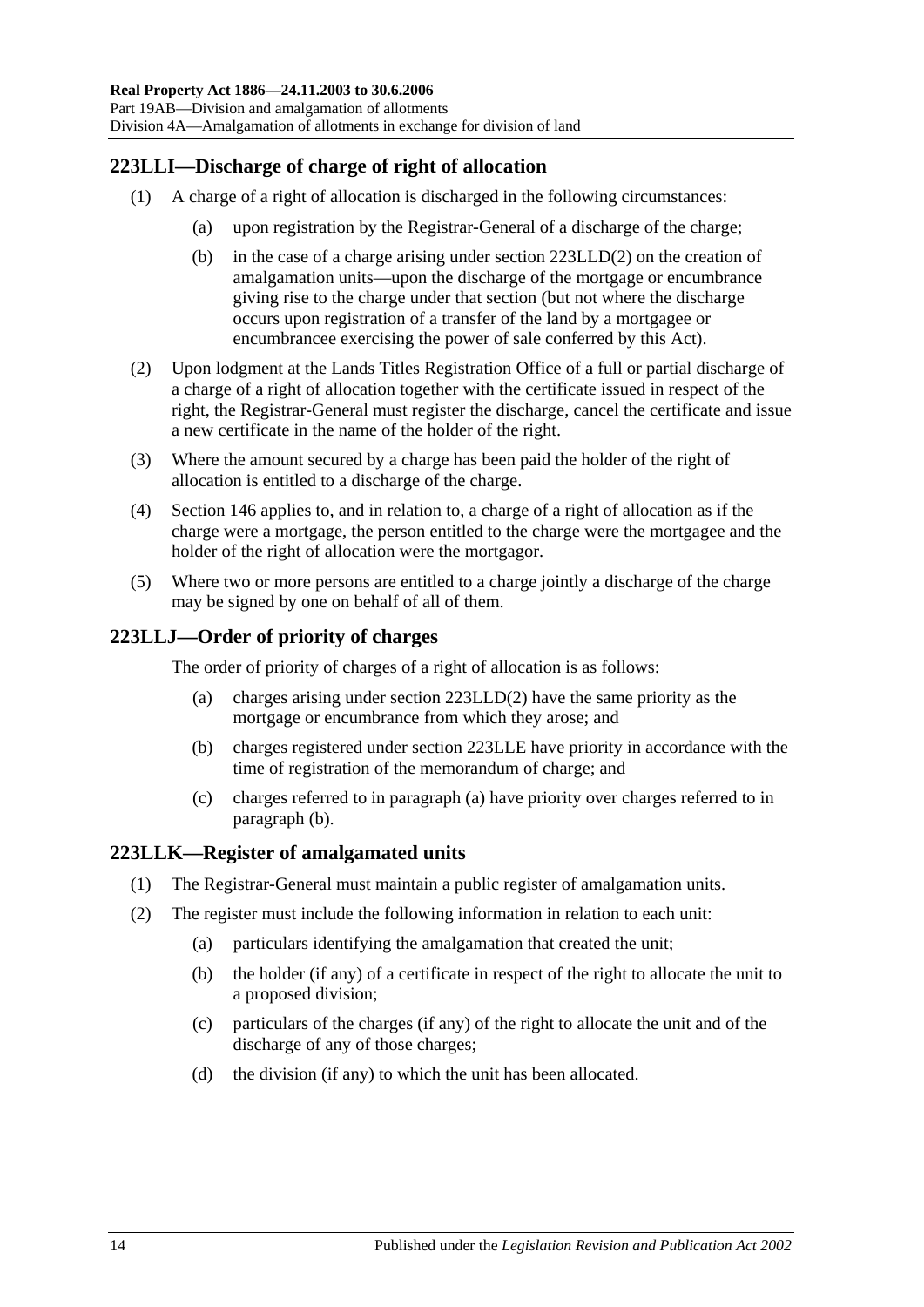## **223LLL—Form of transfers etc**

- (1) A memorandum of transfer, a memorandum of charge, a discharge of a charge, a memorandum of allocation of an amalgamation unit and an application to the Registrar-General under this Division must be in a form approved by the Registrar-General.
- (2) A fee prescribed in relation to the administration of this Division must be paid before the Registrar-General takes the action in respect of which the fee is prescribed.

#### **223LLM—Exemption from fees and stamp duty**

- (1) No fee is payable in respect of the registration of a memorandum of allocation of an amalgamation unit.
- (2) Stamp duty is not payable in respect of the transfer or charging of the right of allocation of an amalgamation unit.

## **Division 5—Miscellaneous provisions**

#### **223LP—Regulations**

The Governor may make such regulations as are contemplated by this Part, or as are necessary or expedient for the purposes of this Part.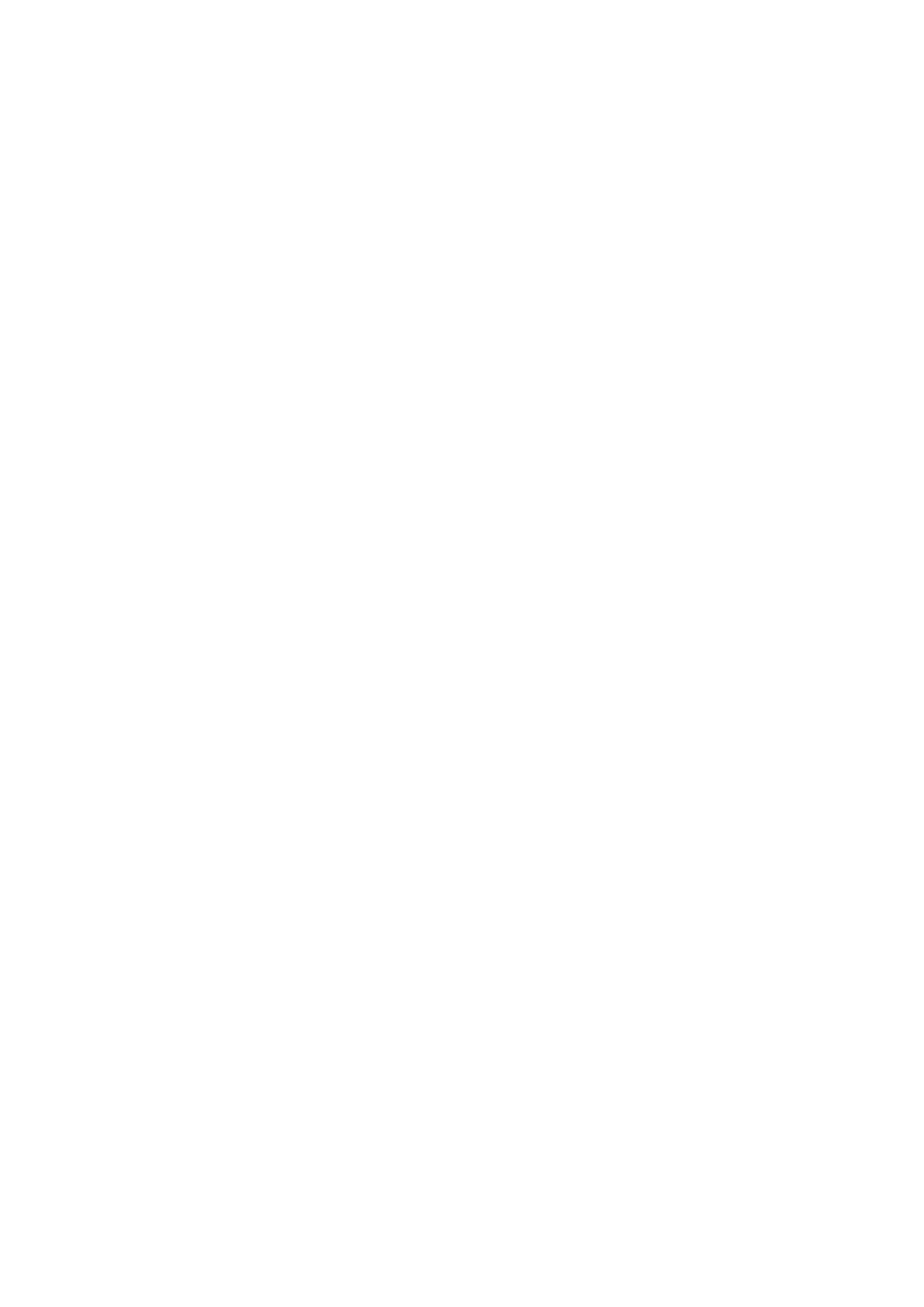## **Part 20—Procedure and penalties**

#### **224—Practice, procedure, appeals, and rules of Court**

In the conduct of actions and other proceedings in the Court, provided for under the Act, there shall be the same rights of appeal, and the same rules of procedure and practice shall apply as are in force or exist for the time being in respect of actions and other proceedings of a similar nature in such Court, except as the same are varied or altered by the rules and regulations contained in [Schedule 21](#page-138-0) hereto: Provided that the Judges of the said Court shall have power, from time to time to make other rules and orders for regulating proceedings in such Court under this Act, and, from time to time to rescind, alter, or vary such rules and orders.

#### **225—Fees of Court**

The Judges of the said Court shall have power from time to time to fix and regulate the fees payable upon all proceedings before the Court under this Act; and until the Judges shall otherwise order, the fees shall be according to those payable in respect of proceedings of a similar nature in the said Court.

#### **226—Forms of summons by Registrar-General**

Any summons issued by the Registrar-General under the authority of this Act may be in the form of [Schedule 22](#page-140-0) hereto.

#### **227—On refusal or neglect of person summoned, Registrar-General may apply to Judge**

If any person shall refuse or neglect to obey or comply with the requirements of any such summons the Registrar-General may apply to a Judge for a summons calling upon such person to show cause why he should not obey or comply with the same, and any Judge may, on the hearing of such summons, make such order in the premises as he shall think fit, and unless the Judge shall on such hearing certify that such refusal or neglect was reasonable, such person shall forfeit and pay a penalty, to be enforced by the said Judge not exceeding two hundred dollars.

#### **228—Declarations, before whom to be made**

Any declaration under this Act may be made before the Registrar-General, any Deputy Registrar-General, a Notary Public, Justice of the Peace, or Commissioner for taking Affidavits in the Supreme Court.

#### **229—Indictable offences under this Act**

If any person is guilty of the following offences, or any of them (that is to say)—

- (a) forges or procures to be forged or assists in forging or fraudulently affixes procures to be affixed or assists in affixing the seal of the Registrar-General, or an impression or part of an impression of such seal to any instrument;
- (b) forges or procures to be forged or assists in forging the name, signature, or handwriting of the Registrar-General or of any officer in any case where such officer is by this Act expressly or impliedly authorised to affix his signature;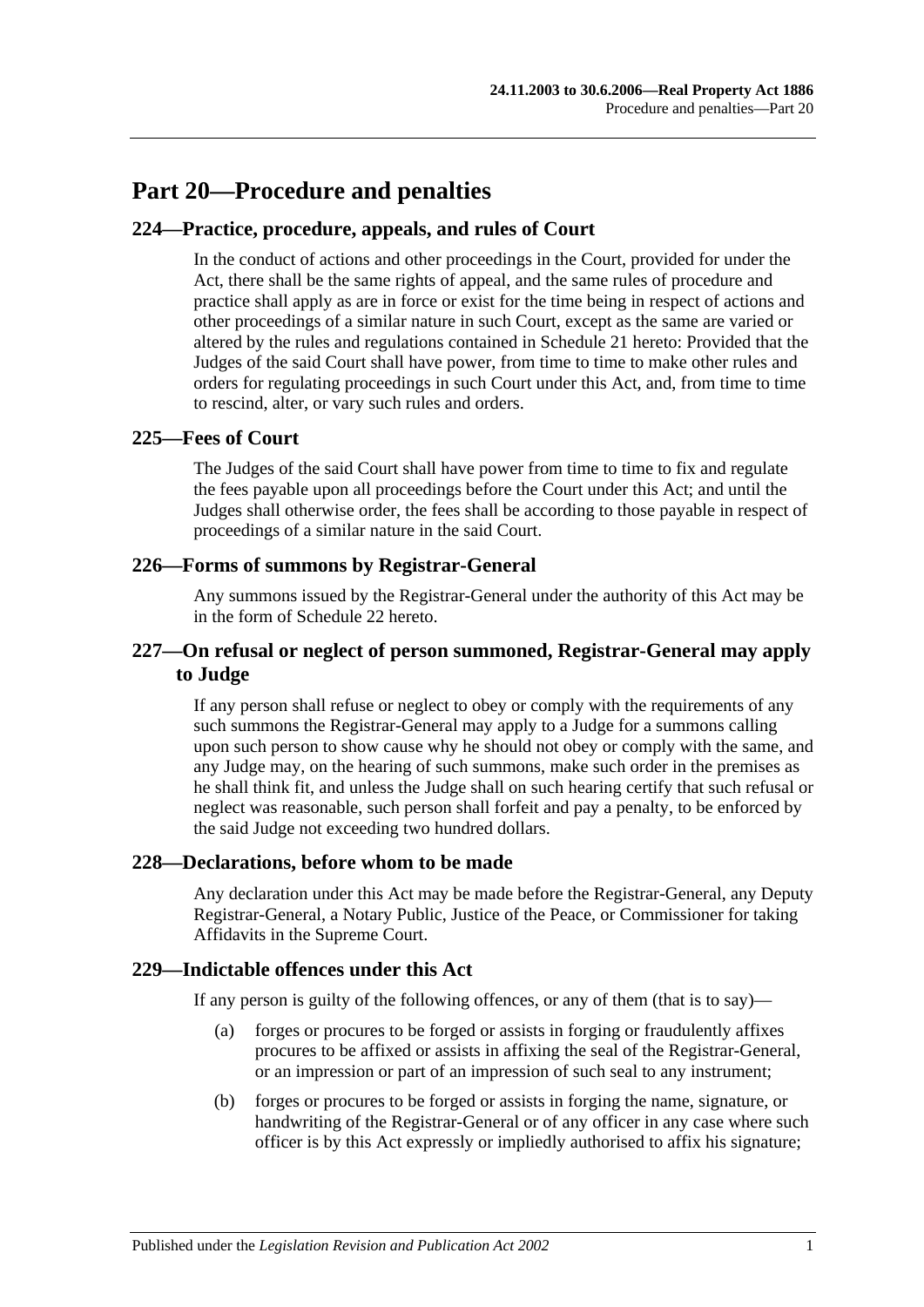- (c) fraudulently stamps or causes to be stamped any document with the seal of the Registrar-General or with a seal purporting to be the seal of the Registrar-General;
- (d) forges or procures to be forged or assists in forging the name, signature, or handwriting of any person whomsoever, to any instrument which is by this Act, or in pursuance of any power contained in this Act, expressly or impliedly authorised to be signed by such person;
- (e) uses, with an intention to defraud any person whomsoever, any document upon which any impression or part of the impression of any seal of the Registrar-General has been forged, or fraudulently affixed knowing the same to be fraudulently affixed, or any document the signature to which has been forged knowing the same to have been forged,

such person shall be guilty of an indictable offence.

Penalty: Imprisonment for 14 years.

#### **230—Perjury**

If any person wilfully makes a false oath or declaration concerning any instrument, dealing, matter or procedure, under or in pursuance of this Act, such person shall be guilty of perjury.

Penalty: Imprisonment for 14 years.

#### **232—Penalty for certifying incorrect documents**

Any person who shall falsely or negligently certify to the correctness of any application or instrument under this Act shall incur therefor a penalty not exceeding five thousand dollars; but such penalty shall not prevent any person sustaining loss or damage in consequence of error or mistake in any such application or instrument from recovering damages against the person who shall have certified the same.

#### **233—Other offences**

A person who—

- (a) wilfully and fraudulently makes any false statement in any application to bring land under the provisions of this Act, or in any application to be registered as proprietor, whether in possession, reversion, remainder, or otherwise on a transmission, or in any other application to be registered under this Act as proprietor of any land, or any estate or interest in any land;
- (b) wilfully and fraudulently suppresses, withholds, or conceals, or assists, or joins in, or is privy to the suppressing, withholding, or concealing from the Registrar-General, the Acting Registrar-General, or any Deputy Registrar-General any material document, fact, or matter of information;
- (c) wilfully and fraudulently gives false evidence, or makes a false statement in his examination before the Registrar-General, the Acting Registrar-General, or any Deputy Registrar-General;
- (d) without lawful authority and knowing that no such authority exists intentionally alters or causes to be altered—
	- (i) an original certificate of title filed in the Register Book or the duplicate of such a certificate; or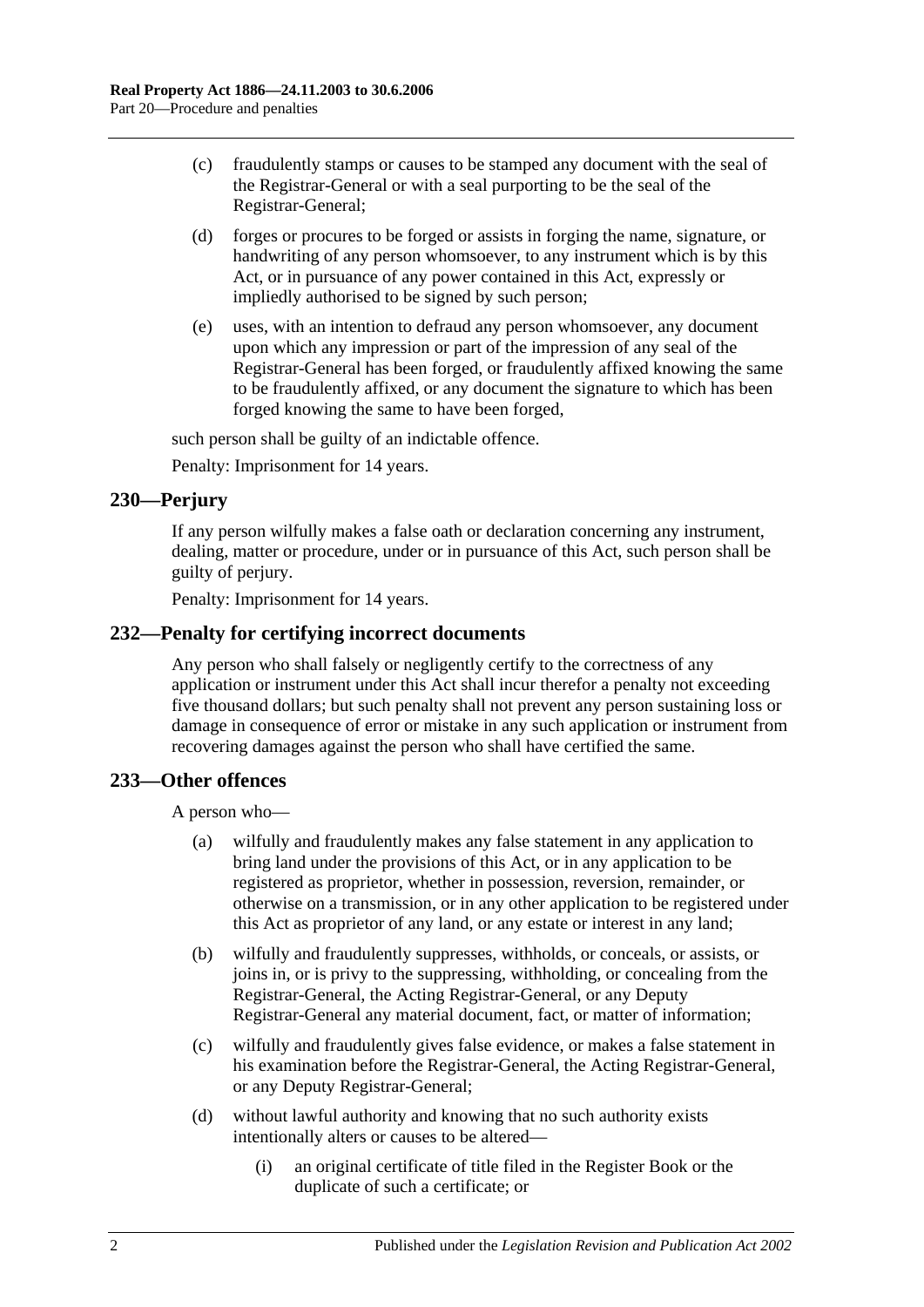- (ii) records made by the Registrar-General by an electronic, electromagnetic, optical or photographic process under [Division 2](#page-26-0) of [Part 5](#page-26-1) or a certificate of title issued under that Division; or
- (iii) any instrument comprising part of the Register Book; or
- (iv) any instrument or form issued by the Registrar-General;
- (e) fraudulently uses, assists in fraudulently using, or is privy to the fraudulent using of any form purporting to be issued or sanctioned by the Registrar-General;
- (f) knowingly misleads or deceives any person hereinbefore authorised to demand explanation or information in respect of any land, or the title to any land, which is the subject of any application to bring the same under the provisions of this Act, or in respect of which any instrument or dealing is proposed to be registered or recorded,

is guilty of an indictable offence.

Penalty: \$40 000 or imprisonment for 10 years.

#### **234—Certificate etc procured by fraud to be void**

Any certificate, instrument, entry, erasure, or alteration procured, or made by fraud as in the last preceding section mentioned shall, whether there shall be a conviction under such section or not, be void as regards all parties or privies to such fraud.

#### **235—Penalties, how recovered**

All penalties for any offence against this Act, or any Act hereby repealed, not made punishable, in the first instance, by imprisonment, or in the discretion of the Court, by a fine or imprisonment, may be recovered before a Special Magistrate or two Justices of the Peace in a summary way on complaint at the instance of any person.

#### **236—Proceedings before justices**

All proceedings for recovery of penalties under this Act may be conducted as appointed by, and shall be regulated under, the *[Justices Act](http://www.legislation.sa.gov.au/index.aspx?action=legref&type=act&legtitle=Justices%20Act%201921) 1921*.

#### **240—Conviction not to affect civil remedy**

No proceeding or conviction for any act hereby declared to be an offence shall affect any remedy which any person aggrieved or injured by such act may be entitled to against the person who has committed such act, or against his estate.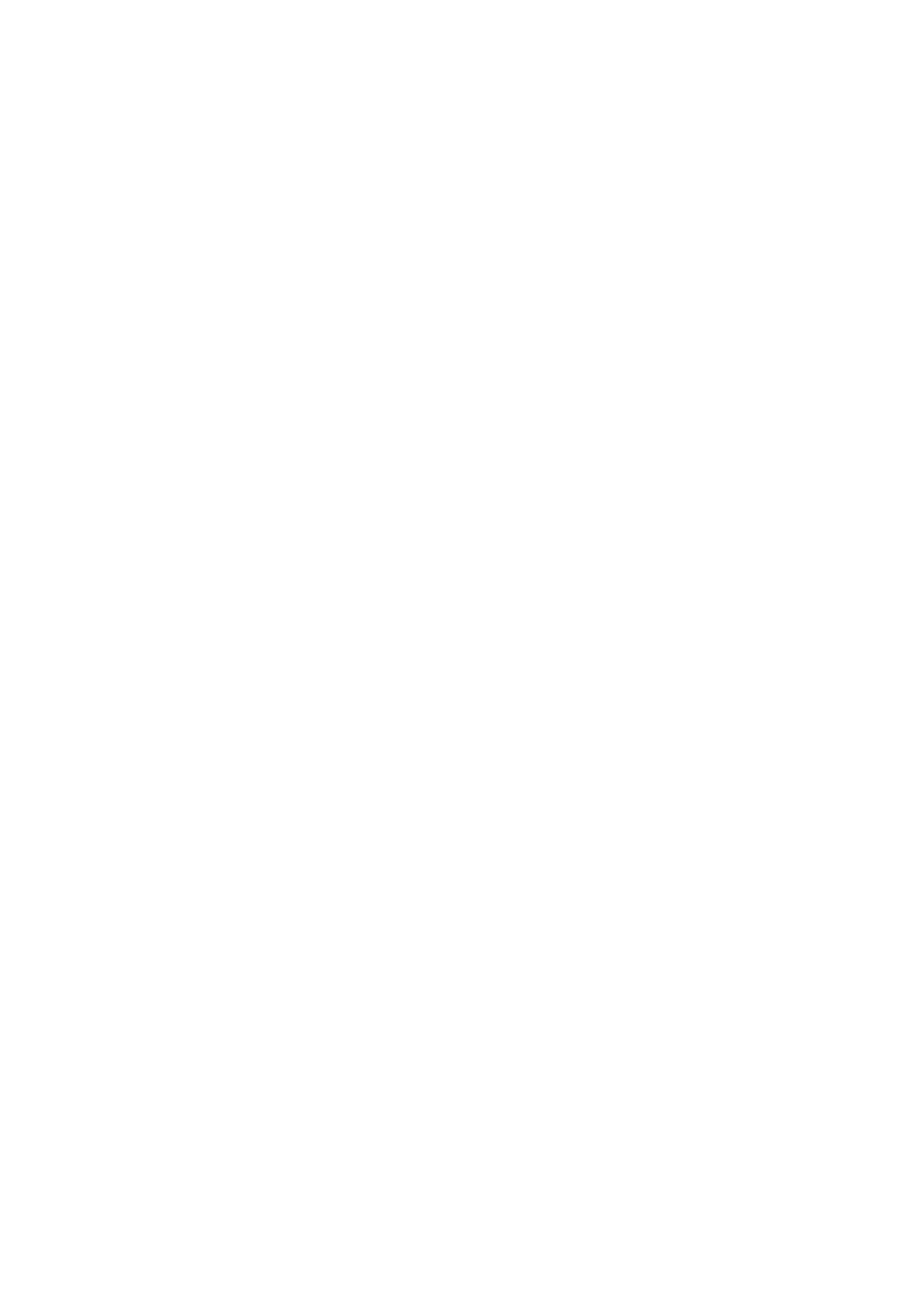# **Part 21—Miscellaneous**

#### **241—Plans and maps**

- (1) Where, in the opinion of the Registrar-General, a plan or map is necessary or desirable for the purpose of registering or recording any dealing with land, he may require the person who has lodged documents in connection with the dealing to lodge an appropriate plan or map.
- (2) A plan or map lodged with the Registrar-General must comply with his requirements as to—
	- (a) the dimensions of the plan or map; and
	- (b) the scale to which it is drawn; and
	- (c) the information that it includes.
- (3) The Registrar-General may reject a plan or map that—
	- (a) does not comply with his requirements under this section; or
	- (b) is inaccurate or deficient in any respect.

#### **242—Diagrams of land in certificates of title**

Every certificate of title for land brought under the provisions of this Act after the passing hereof (except a certificate for a strata lot within the meaning of the *[Community Titles Act](http://www.legislation.sa.gov.au/index.aspx?action=legref&type=act&legtitle=Community%20Titles%20Act%201996) 1996* or a unit within the meaning of the *[Strata Titles Act](http://www.legislation.sa.gov.au/index.aspx?action=legref&type=act&legtitle=Strata%20Titles%20Act%201988) 1988*) must include a diagram (or have a diagram attached to it), showing the measurements of the land contained therein, such plan to be supplied by the Surveyor-General when practicable without involving any cost to the Government, or shall refer to a plan deposited, or accepted for filing, in the Lands Titles Office showing such measurements.

#### **242A—Cases where measurements not required**

It shall not be necessary to supply, show, or state the dimensions, measurements, or bearings of any closed road or reserve or any closed part of any road or reserve for any purpose of this Act unless those dimensions, measurements, or bearings shall be required by the Registrar-General to be supplied, shown, or stated, and the Registrar-General may in any other case dispense with the necessity for supplying, showing, or stating any dimensions, measurements, or bearings for the purposes of this Act.

#### **244—Provision for person under disability of infancy or mental incapacity**

Where any person who (if not under disability) might have made any application, given any consent, done any act, or been party to any proceedings under this Act, is an infant or mentally incapacitated person, the guardian or the administrator or committee of the estate of such person may make such applications, give such consent, do such acts, and be party to such proceedings as such person himself, if free from disability, might have made, given, done, or been party to, and shall otherwise represent such person for the purposes of this Act.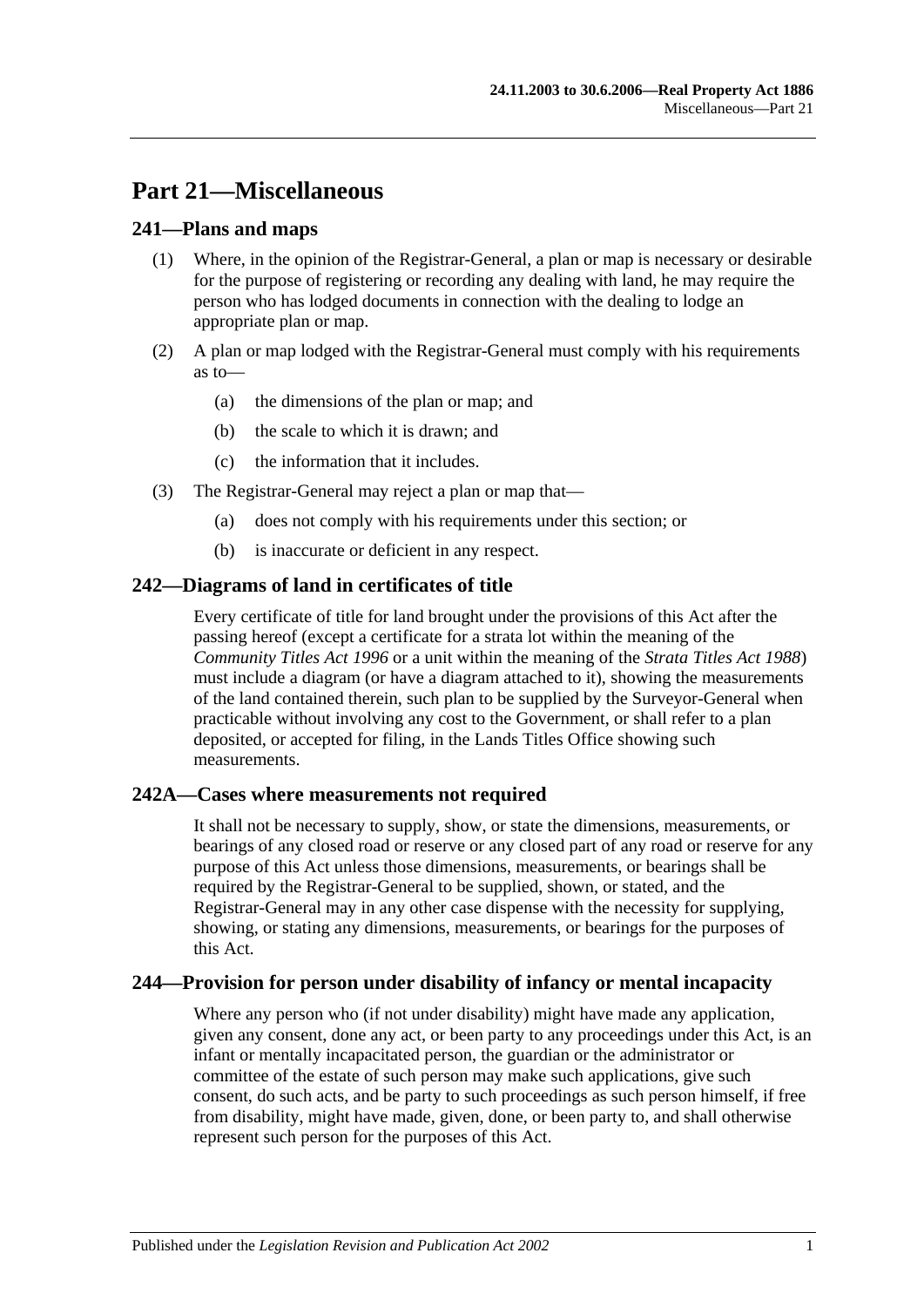#### **245—Court may appoint guardian**

The Court may appoint a guardian of an infant for the purposes of this Act.

#### **246—Unregistered instruments to confer claim to registration**

Every instrument signed by a registered proprietor, or by any person claiming through or under a registered proprietor, purporting to pass an estate or interest in land for the registration of which estate or interest provision is made in this Act shall, until registered, be deemed to confer upon the person intended to take under such instrument, or any person claiming through or under him, a right or claim to the registration of such estate or interest. The Registrar-General, upon application for such registration by any person other than the person immediately claiming from a registered proprietor, may reject the same altogether or may register the applicant as proprietor of the estate or interest, either forthwith or at the expiration of some defined period of time, and may direct such other entries to be made in the Register Book, and such advertisements to be published, as he may deem necessary.

#### **247—Informal documents may be registered**

The Registrar-General may, in the event of great loss or inconvenience being likely to arise, register any document signed by a registered proprietor, or by any person claiming through or under a registered proprietor, notwithstanding that such document be not in any of the forms prescribed by this Act, nor otherwise in accordance with the provisions hereof: Provided that such document purports to create an estate or interest in land for the registration of which estate or interest provision is made in this Act, and would in equity, apart from the provisions of this Act, be regarded as vesting such estate or interest in the person intended to take under such document. The Registrar-General, upon application for such registration, may reject the same altogether, or may proceed as directed in the last preceding section.

#### **248—Memorial to be entered**

On registering any such applicant, as mentioned in the two last preceding sections, the Registrar-General shall, so far as possible, enter the like memorial of every document or instrument produced by the applicant in the same manner as if such document or instrument had been presented for registration in its proper order of time, and the duplicate certificate, or other instrument of title shall be delivered up and the like memorials or other entries made thereon: Provided that no such registration shall be made if it would interfere with the right of any person claiming under any instrument previously registered under this Act.

#### **249—Equities not abolished**

(1) Nothing contained in this Act shall affect the jurisdiction of the Courts of law and equity in cases of actual fraud or over contracts or agreements for the sale or other disposition of land or over equities generally.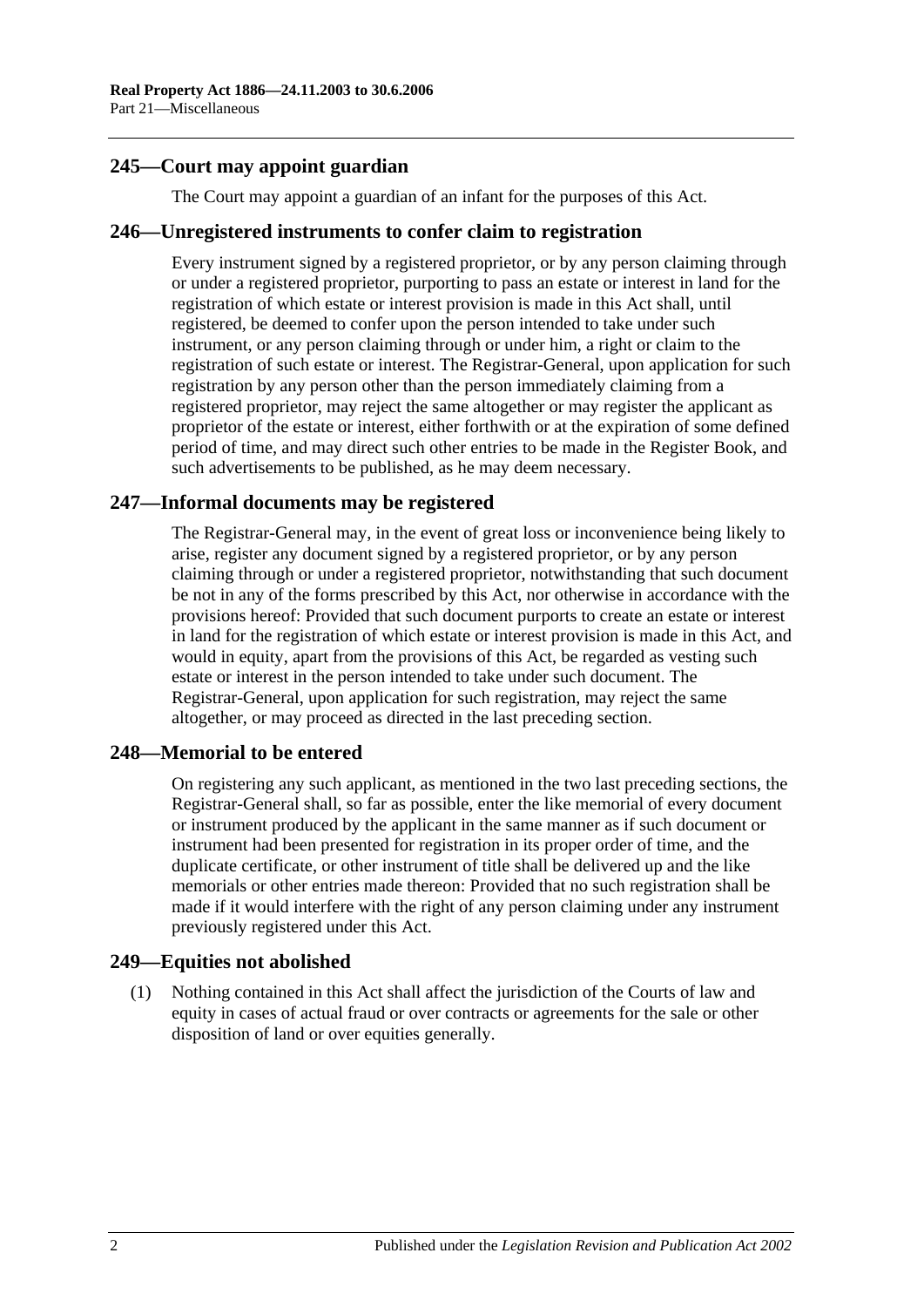(2) And the intention of this Act is that, notwithstanding the provisions herein contained for preventing the particulars of any trusts being entered in the Register Book, and without prejudice to the powers of disposition or other powers conferred by this Act on proprietors of land, all contracts and other rights arising from unregistered transactions may be enforced against such proprietors in respect of their estate and interest therein, in the same manner as such contracts or rights may be enforced against proprietors in respect of land not under the provisions of this Act: Provided that no unregistered estate, interest, contract, or agreement shall prevail against the title of any *bona fide* subsequent transferee, mortgagee, lessee, or encumbrancee, for valuable consideration, duly registered under this Act.

#### **250—Lis pendens not to be registered**

No *lis pendens* affecting lands under the provisions of this Act shall hereafter be registered.

#### **251—No title by adverse possession**

Except as provided in [Part 7A](#page-40-0) of this Act, no person shall acquire any right or title to land under the provisions of this Act by any length of adverse possession, nor shall the right of the registered proprietor to recover possession of any such land be barred by any length of adverse possession.

#### **252—Corporations and district councils to furnish Registrar-General with plans of new streets etc**

So often as any new street or road shall become vested in any Corporation or District Council by any means other than in pursuance of an order for opening the same the Corporation or Council affected shall immediately furnish the Registrar-General with a map or plan showing particulars of the new street or road so having become vested as aforesaid.

#### **253—Surveyor-General to furnish Registrar-General with particulars of orders confirming opening of new roads etc**

Whenever an order for opening a new road or closing an old road, or for the exchange of any water or other reserve, through or affecting land under the provisions of this Act shall have been duly confirmed, the Surveyor-General shall forthwith after such confirmation forward to the Registrar-General particulars of the date of such confirmation, and of the width, length, bearings, and measurements of such road, or of the exact dimensions and position of such reserve, and of the land taken in exchange.

#### **254—Alteration of plans**

The Registrar-General shall make reference to the particulars so furnished to him as aforesaid on any plan deposited in his office which is affected thereby, and shall also make an entry on the certificate in the Register Book, and alter any diagram included in, or attached to, the certificate in accordance with such survey maps, plans or particulars, and require the registered proprietor, or any mortgagee or encumbrancee, who may hold the same, to deliver up the duplicate certificate for the purpose of being cancelled or corrected as the case may require.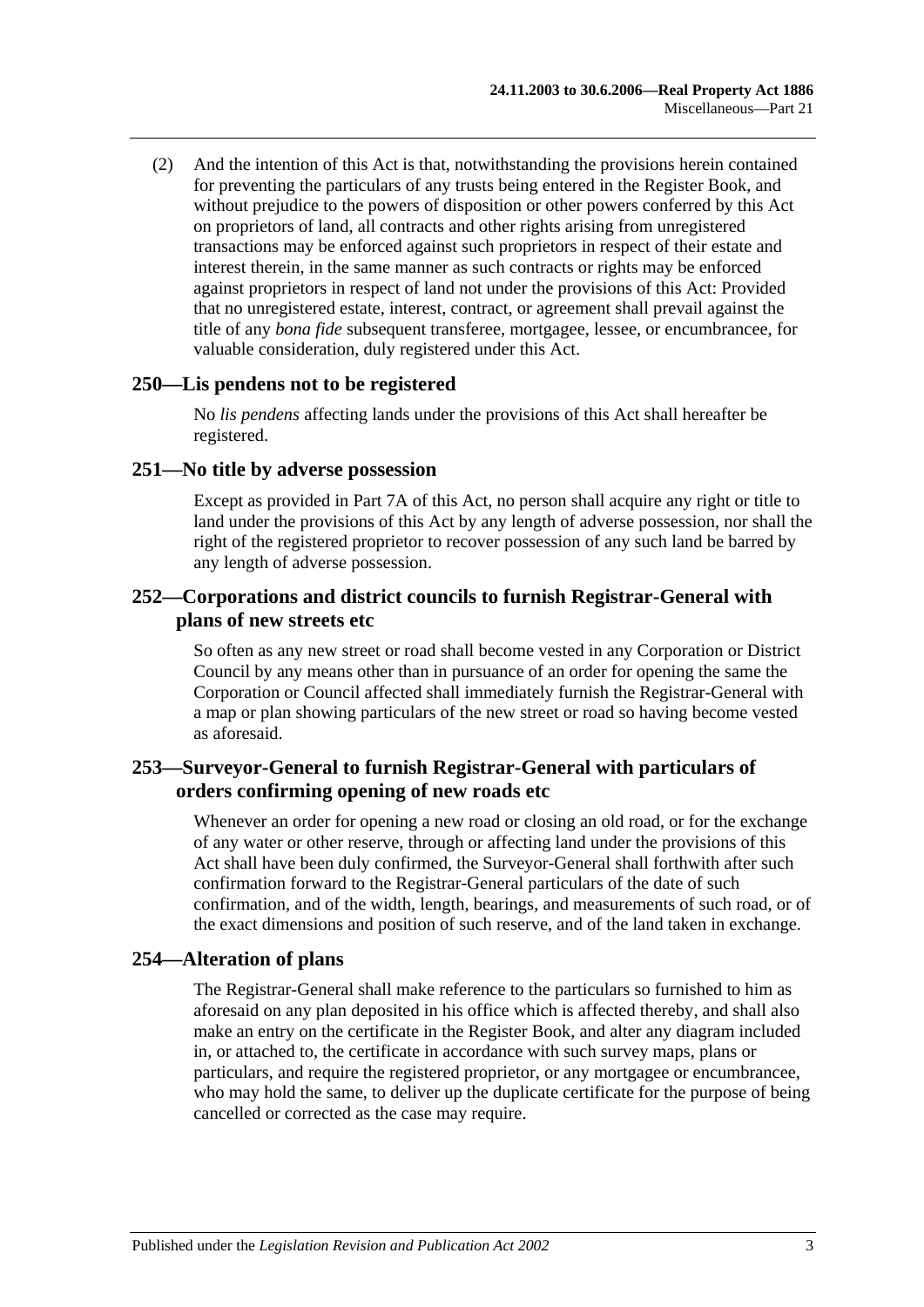#### <span id="page-125-0"></span>**255—Confused boundaries**

- (1) A plan of the boundaries of land within a Confused Boundary Area that is lodged in the Lands Titles Registration Office under section 51(2) of the *[Survey Act](http://www.legislation.sa.gov.au/index.aspx?action=legref&type=act&legtitle=Survey%20Act%201992) 1992* must be accompanied by an application in a form approved by the Registrar-General.
- (2) The Registrar-General must, on the lodging of a plan referred to in [subsection](#page-125-0) (1), examine the plan as if it were a plan lodged under this Act.
- <span id="page-125-1"></span>(3) The Registrar-General may deposit a plan in the Lands Titles Registration Office pursuant to section 51 of the *[Survey Act](http://www.legislation.sa.gov.au/index.aspx?action=legref&type=act&legtitle=Survey%20Act%201992) 1992* without the consent of a person who appears from the Register Book to have or to claim an estate or interest in land affected by the plan.
- <span id="page-125-2"></span>(4) On the deposit of a plan referred to in [subsection](#page-125-1) (3)—
	- (a) the boundaries of land affected by the plan are by force of this subsection altered to the extent necessary to give effect to the plan; and
	- (b) the Registrar-General may amend the original certificate of title, or may issue a new certificate of title, without the production of any duplicate or other instrument and without the consent of a person who appears to have or to claim an estate or interest in the land, and may amend any other relevant instrument or record; and
	- (c) if the Registrar-General so requires—any duplicate certificate of title or other instrument specified by the Registrar-General must be produced to the Registrar-General so that it can be amended or a new certificate issued.
- (5) If the production of a certificate or other instrument is required under [subsection](#page-125-2) (4), then, despite any agreement to the contrary, a person having possession of the certificate or other instrument is not entitled to demand or receive a fee or charge from any person for its production.
- (6) Any amendment made to a certificate of title under this section will be taken to have been made prior to the registration of any instrument registered on the certificate.

#### **258—Reference to Real Property Acts**

Where, in any Act now in force, reference is made to the Real Property Acts, or any of them, such reference shall be deemed to extend to this Act.

#### **259—General powers of Court not affected**

Any special jurisdiction by this Act given to the Court shall not prejudice or take away the ordinary jurisdiction of the Court.

#### **260—Valuable consideration may be proved by prior instruments**

Whenever in any action, suit or other proceeding affecting the title to any land, it shall become necessary to determine the fact whether any person is a purchaser, transferee, mortgagee, encumbrancee, or lessee, for valuable consideration or not, any party to such action, suit or other proceeding may give in evidence any transfer, mortgage, encumbrance, lease or other instrument affecting the title to such land, although the same may not be referred to in the certificate or may have been cancelled by the Registrar-General.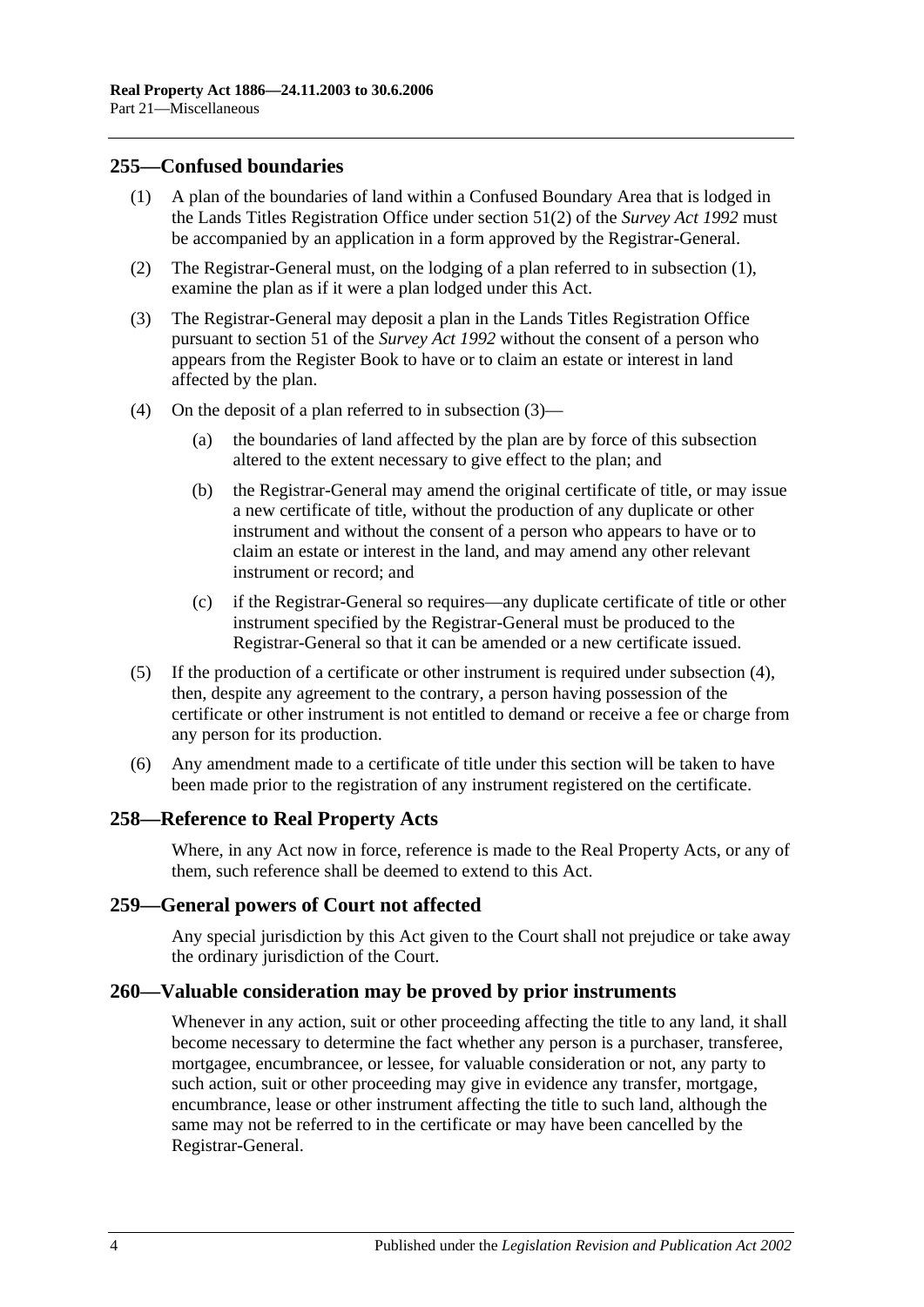#### **261—General covenants to be implied in instruments**

In every instrument charging, creating, or transferring any estate or interest in land, there shall be implied the following covenant by the party charging, creating, or transferring such estate or interest, with the party in whose favour such estate or interest is charged or created, or to whom the same is transferred, and his executors, administrators, and transferees, that is to say—That he, the covenanting party, will do such acts and execute such instruments as in accordance with the provisions of this Act may be necessary to give effect to all covenants, conditions, and purposes expressly set forth in such instrument, or by this Act declared to be implied against such party in instruments of a like nature.

#### **262—Implied powers and covenants may be modified or negatived**

Every covenant and power by this Act implied in any instrument may be negatived or modified by express declaration contained in or endorsed on the instrument.

#### **263—In action for breach, party may be proceeded against as if he had covenanted in express words**

In any action for a breach of any such covenant, it shall be lawful to allege that the party against whom such action is brought did covenant precisely in the same manner as if such implied covenant, with or without modification, as the case may be, had been expressed in words in such instrument, any law or practice to the contrary notwithstanding; and every such implied covenant shall have the same force and effect and be enforced in the same manner as if it had been set out at length in such instrument.

#### **264—Implied covenants to be joint and several**

Where any covenants are by this Act implied against two or more persons, such implied covenants shall be construed to be joint and several.

#### **265—Short forms of covenants in mortgages and leases**

Where in any mortgage or encumbrance the short form of covenant given in [Schedule](#page-136-0) 16 hereto and numbered 1, or where in any lease any of the other short forms of covenant given in such Schedule shall be used, the covenant set opposite such short form in the said Schedule shall be implied in such mortgage, encumbrance, or lease as fully and effectually as if set out at length therein: Provided that the parties to any such instrument may by express words add to or modify any such short form, in which case the same shall imply the covenant as set out at length, with the addition or modification so expressed.

#### **266—Short form for expressing exception of mines and minerals**

Whenever, in any application or instrument under this Act, the following words shall be used "Except and always reserved to all coals, seams of coals, mines, minerals, and quarries, but paying reasonable compensation to ," they shall be taken to have the same effect, and be construed as if the form of words contained in [Schedule 17](#page-138-1) hereto had been inserted therein; and the Registrar-General, on issuing a certificate, shall insert the words so used in the application or instrument, and the same shall be as binding and effectual as if he had inserted therein the words at length contained in the said [Schedule 17.](#page-138-1)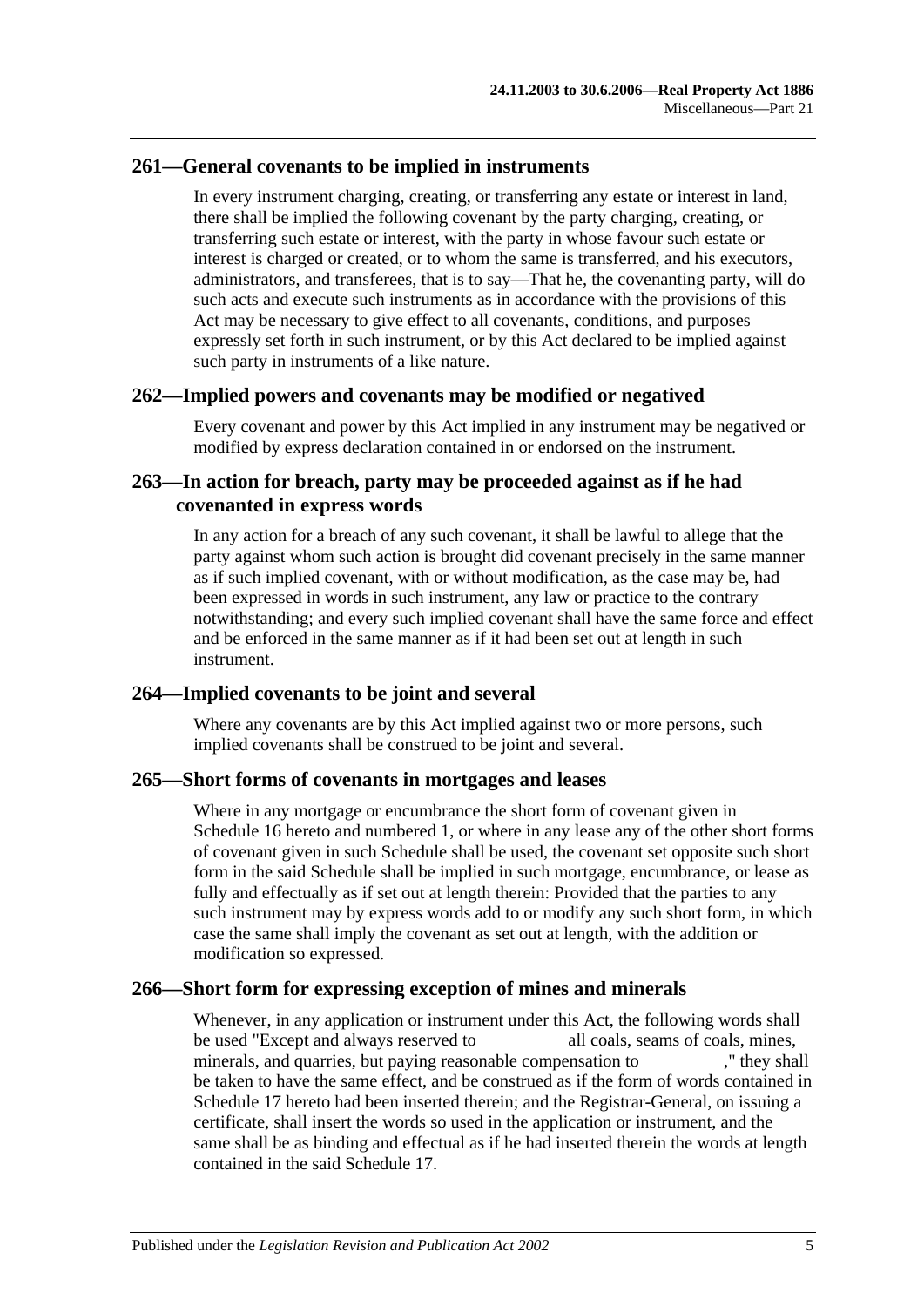#### **267—Witnessing of instruments**

- (1) The execution of an instrument by or on behalf of a party to the instrument must be witnessed by a person who either knows the person executing the instrument personally or is satisfied as to his or her identity.
- (2) The witness—
	- (a) must be aged 18 years or over; and
	- (b) must not be a party to the instrument.
- (3) The witness must sign his or her name as witness and the full name and address of the witness and a telephone number at which he or she can ordinarily be contacted during business hours must be legibly printed under the witness' signature.
- (4) The Registrar-General may, whether he or she suspects that an instrument has been improperly executed or not, require the execution of the instrument to be verified in any manner he or she thinks fit.

#### **268—Improper witnessing**

If a witness signs an instrument as witness but—

- (a) does not know the person executing the instrument personally and has no reasonable ground on which to be satisfied as to the person's identity; or
- (b) knows or has reasonable grounds for suspecting that the person signing the instrument—
	- (i) if signing as a party—is not a party to the instrument; or
	- (ii) if signing on behalf of a party—does not have authority to sign on behalf of the party,

the witness is guilty of an offence.

Penalty: \$2 000 or imprisonment for 6 months.

#### **270—Execution of instrument by corporation**

A corporation may execute instruments under the provisions of this Act by affixing thereto its common seal, and such execution shall be equivalent to signature.

#### <span id="page-127-1"></span>**273—Authority to register**

- (1) Subject to [subsection](#page-127-0) (2), the Registrar-General shall not receive any application for bringing land under the provisions of this Act, or any instrument purporting to deal with or affect land, unless there shall be endorsed thereon a certificate that the same is correct for the purposes of this Act, signed by the applicant or party claiming under or in respect of such instrument, or by a solicitor, or licensed land broker.
- <span id="page-127-0"></span>(2) The Registrar-General may, in his absolute discretion, exempt instruments of classes prescribed by regulation from the requirement of certification under [subsection](#page-127-1) (1).
- (3) The Registrar-General may vary or revoke an exemption under [subsection](#page-127-0) (2).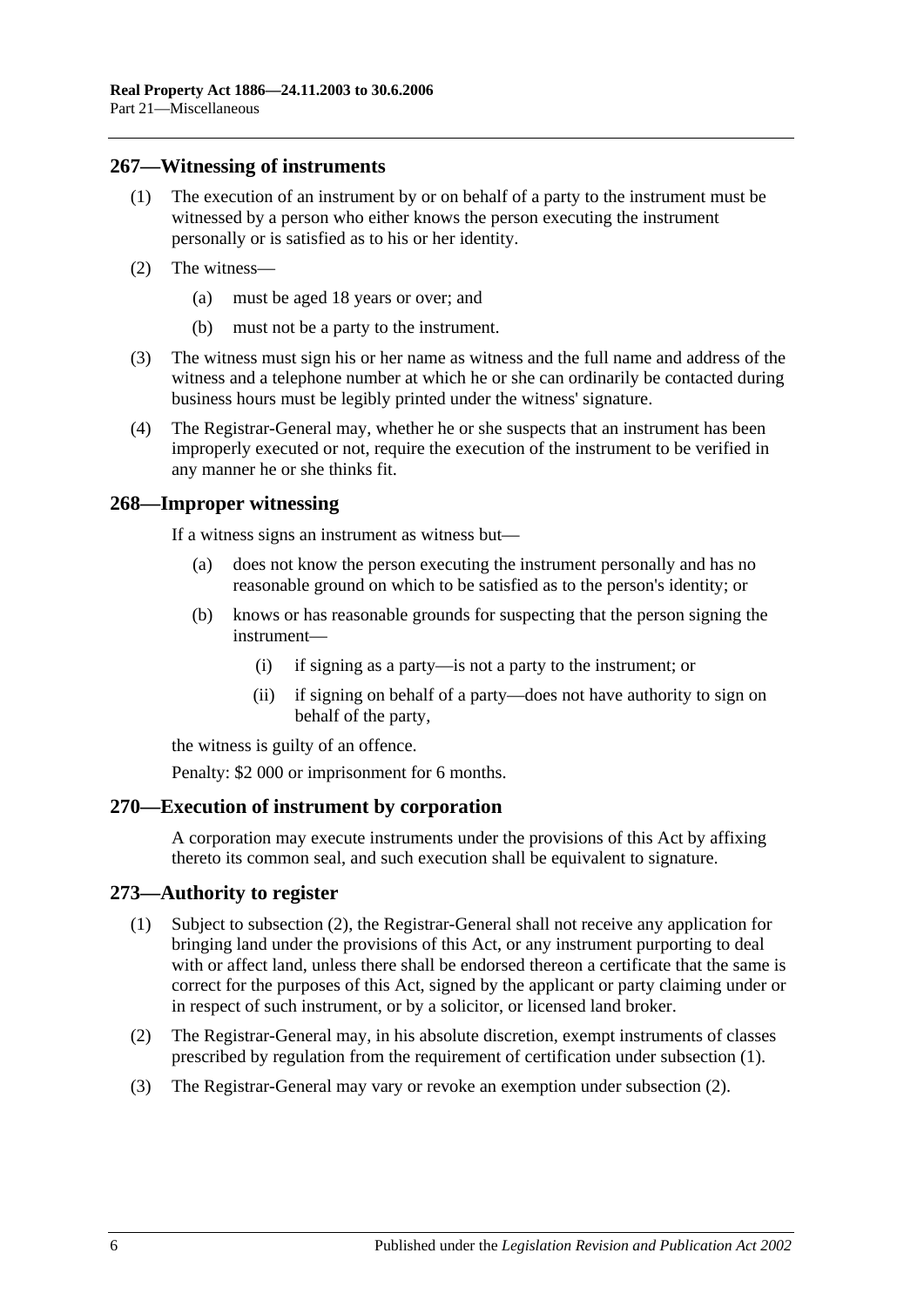## **274—Solicitors and land brokers to be generally entitled to recover fees for work done under this Act**

- (1) Except as allowed by statute, no person other than a solicitor or licensed land broker shall be entitled to sue for or receive any fees, costs, or charges for work done in reference to applications, transfers, or other dealings relating to land, nor to any right of set-off in respect of any such fees, costs, or charges, nor to any lien or right to retain any deed, paper, or writing which shall have come into his possession in reference to any such work.
- <span id="page-128-0"></span>(2) Where a requisition is made by the Registrar-General in respect of an instrument under this Act on the ground that there is an error in, or omission from, the instrument, and the error or omission arose through the fault of a solicitor or licensed land broker, the solicitor or licensed land broker shall not charge or recover any fees or costs for work done in relation to complying with the requisition.
- (3) Where a person considers that a solicitor or licensed land broker has, in contravention of [subsection](#page-128-0) (2), charged any fees or costs for work done in relation to complying with a requisition, he may request a Master of the Supreme Court to tax the account of the solicitor or licensed land broker in order to ascertain whether such fees or costs have been charged.

## **275—Forms in Schedules**

Whenever a form in any Schedule hereto is directed to be used, such direction shall apply equally to any form to the like effect for a similar purpose authorised in conformity with the provisions of this Act; and any variation from such forms, not being in matter of substance, shall not affect their validity or regularity; but they may be used with such alterations as the character of the parties or the circumstances of the case may render necessary.

## **276—Service of notices**

Where this Act makes no provision for the manner in which a notice is to be served on or given to any person the notice may—

- (a) be served personally or by certified post; or
- (b) be served by publication of the notice in a manner directed by the Registrar-General.

## <span id="page-128-1"></span>**277—Regulations**

- (1) The Governor may make such regulations as may be necessary or convenient for carrying into effect the provisions and objects of this Act, and without limiting the generality of the foregoing, may make regulations—
	- (a) providing for and prescribing the fees and charges payable for or in respect of the doing of any act or thing under this Act, including fees and charges for searching, whether electronically or in any other manner, the Register Book or any document deposited or registered or information recorded under this Act or pursuant to any other Act, and for obtaining copies of any material so searched; and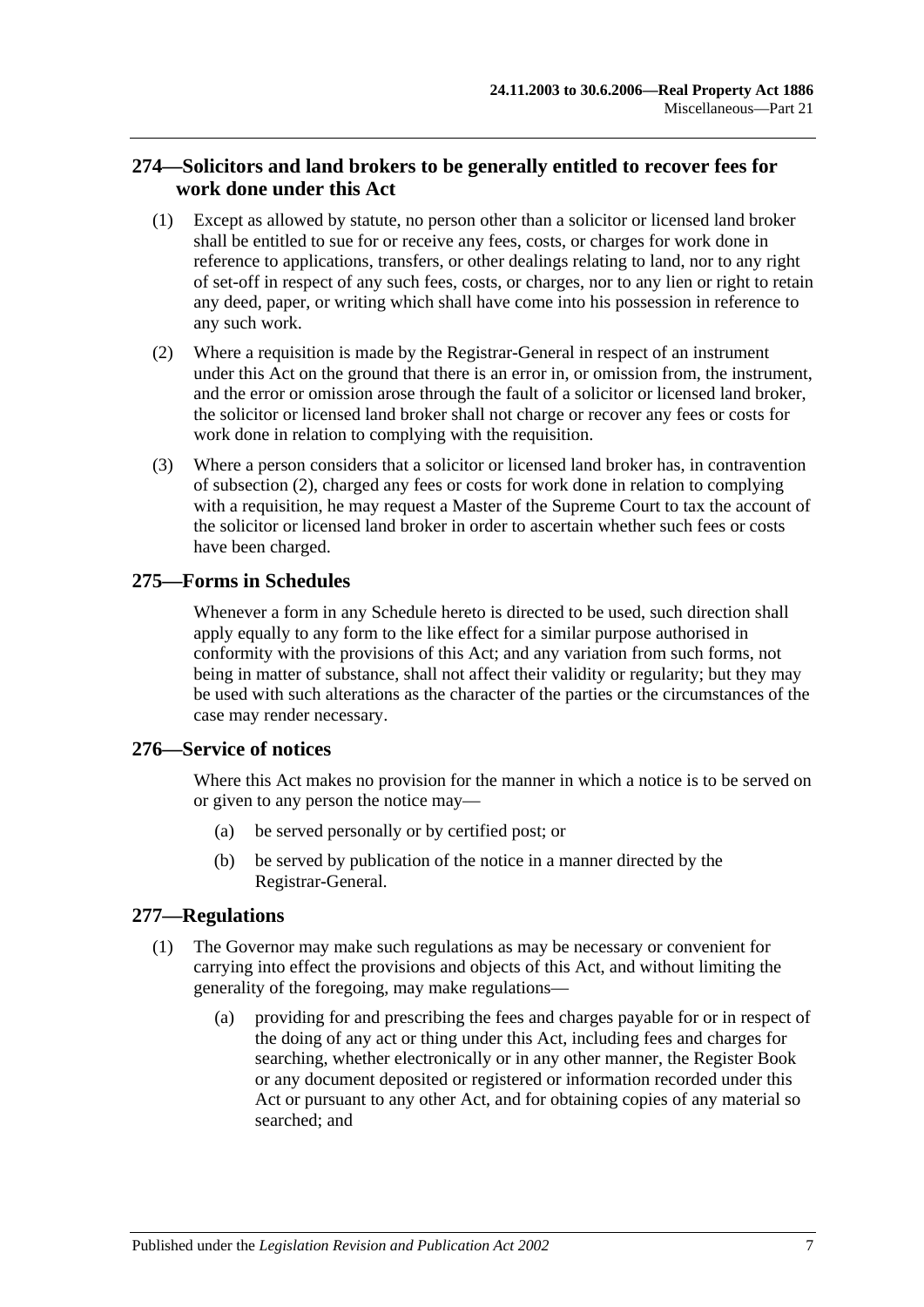- (b) providing for and prescribing the charges recoverable by solicitors and licensed land brokers for transacting business under the provisions of this Act.
- (1a) Fees or charges prescribed under [subsection](#page-128-1) (1) for registering a transfer of land may be based on the consideration for the transfer, the value of the land transferred or any other basis whether or not the fee or charge exceeds the administrative cost of registering the transfer.
- (2) Without limiting the generality of [subsection](#page-128-1) (1) of this section a regulation made under this Act may amend or revoke any regulation made under the *[Fees Regulation](http://www.legislation.sa.gov.au/index.aspx?action=legref&type=act&legtitle=Fees%20Regulation%20Act%201927)  Act [1927](http://www.legislation.sa.gov.au/index.aspx?action=legref&type=act&legtitle=Fees%20Regulation%20Act%201927)*.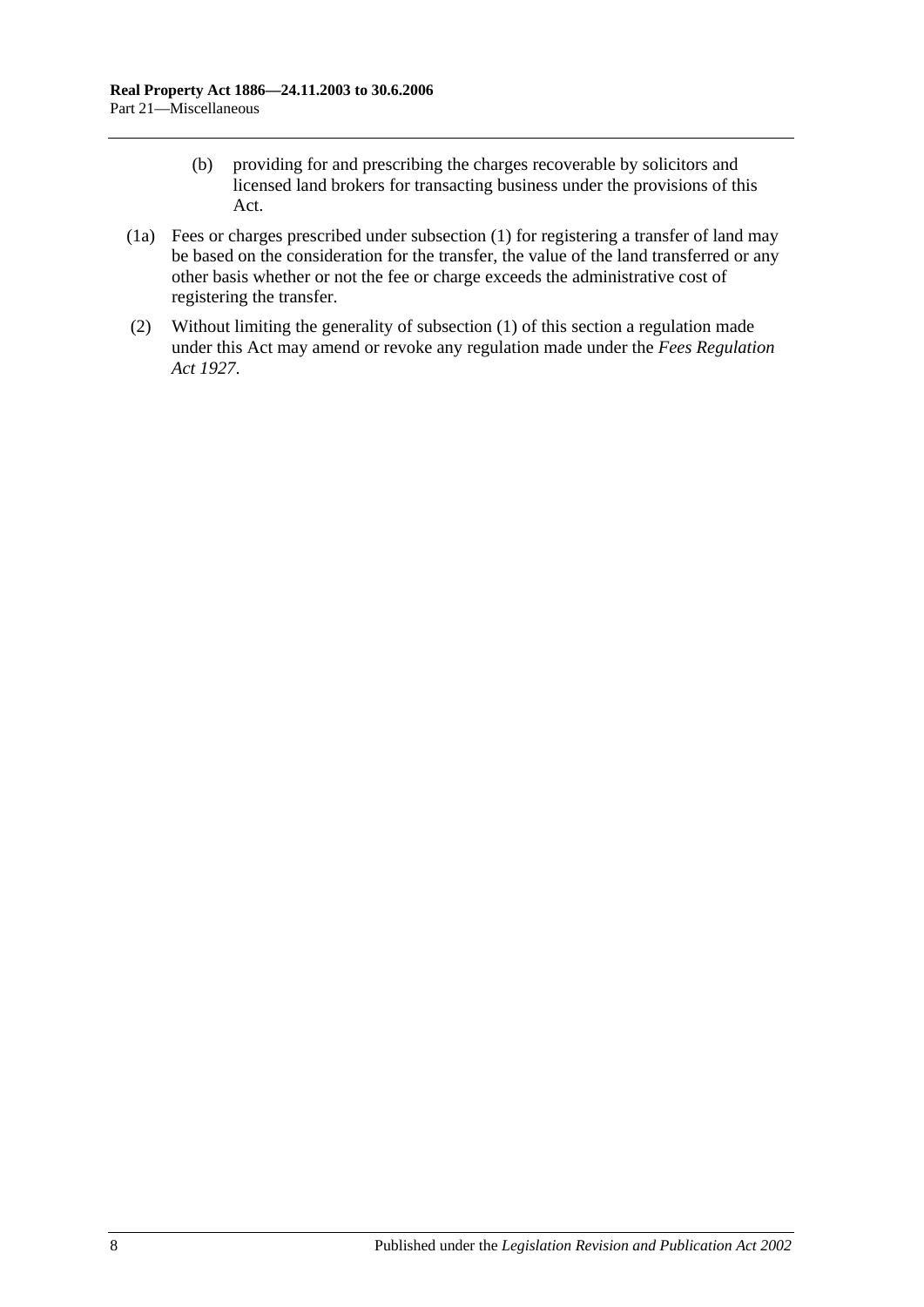# **Schedule 1—Transitional provisions**

- 1 (1) Where—
	- (a) a plan of resubdivision has been deposited or accepted for filing in the Lands Titles Registration Office under a previous enactment relating to the division of land and certificates of title in respect of some or all of the allotments created by the plan have not been issued because a condition for issue has not been satisfied; and
	- (b) the Registrar-General has served notice in writing on the proprietor of the land (and on such other persons as is required by regulation) that he or she intends cancelling the plan, or that part of the plan to which the condition relates, at the expiration of the period (being at least two months) specified in the notice,

the Registrar-General may cancel the plan, or the relevant part of it, if the condition has not been satisfied at the expiration of that period.

- (2) Where—
	- (a) a plan of resubdivision has been deposited or accepted for filing in the Lands Titles Registration Office under a previous enactment relating to the division of land and certificates of title have not been issued in respect of some or all of the allotments created by the plan because a condition for issue has not been satisfied or for any other reason; and
	- (b) the proprietor of the land to which the plan, or the relevant part of the plan, relates has applied to the Registrar-General for cancellation of the plan, or the relevant part of it; and
	- (c) the persons whose consents are required by regulation have consented to the application,

the Registrar-General may cancel the plan or the relevant part of it.

- (3) Where a plan, or part of a plan, is cancelled under this clause, all plans of resubdivision, or parts of such plans, affecting the same land that have been deposited or accepted for filing in the Lands Titles Registration Office under a previous enactment since the division on which the currently issued certificate of title for the land is based will be taken to have been cancelled.
- (4) Fees and contributions in relation to open space paid in respect of a plan, or part of a plan, of resubdivision cancelled by or under this clause are forfeited.
- (5) In this clause—

*plan of resubdivision* means a plan of re-subdivision or a plan of subdivision as defined in the *[Planning and Development Act](http://www.legislation.sa.gov.au/index.aspx?action=legref&type=act&legtitle=Planning%20and%20Development%20Act%201966) 1966* and includes a plan deposited or accepted for filing in the Lands Titles Registration Office before the commencement of that Act that satisfies the definition of either of those terms in that Act;

*previous enactment* means an Act in force before the commencement of the *[Real](http://www.legislation.sa.gov.au/index.aspx?action=legref&type=act&legtitle=Real%20Property%20Act%20Amendment%20Act%201982)  [Property Act Amendment Act](http://www.legislation.sa.gov.au/index.aspx?action=legref&type=act&legtitle=Real%20Property%20Act%20Amendment%20Act%201982) 1982*.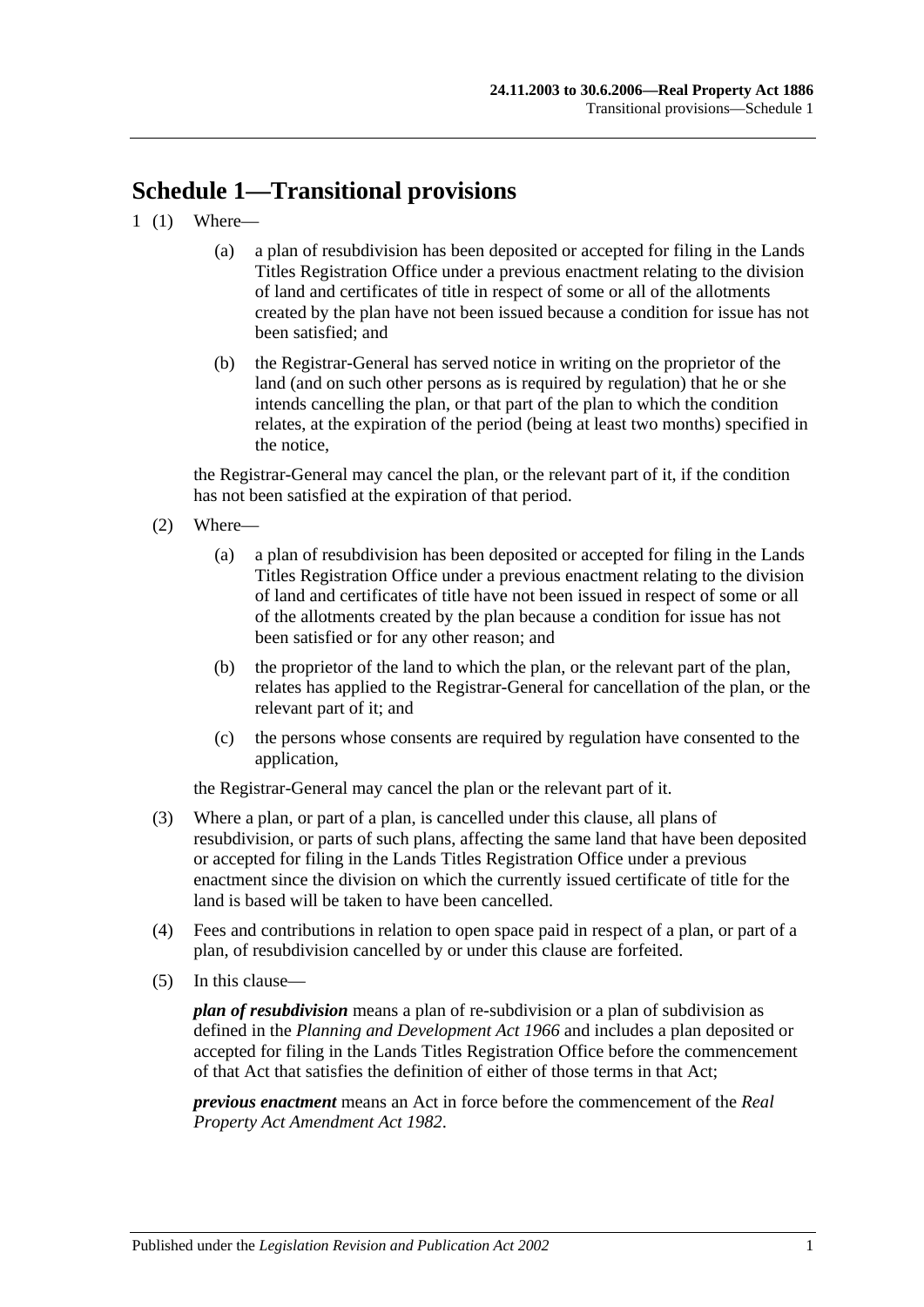- <span id="page-131-0"></span>2 (1) Subject to this Schedule, the Registrar-General must deal with an application for the division of land made before the commencement of the *[Real Property \(Miscellaneous\)](http://www.legislation.sa.gov.au/index.aspx?action=legref&type=act&legtitle=Real%20Property%20(Miscellaneous)%20Amendment%20Act%201994)  [Amendment Act](http://www.legislation.sa.gov.au/index.aspx?action=legref&type=act&legtitle=Real%20Property%20(Miscellaneous)%20Amendment%20Act%201994) 1994* as though that amending Act had not come into operation.
	- (2) A certificate of approval issued under [section](#page-107-0) 223LF or [223LG](#page-108-4) before the repeal of those sections by the *[Statutes Repeal and Amendment \(Development\) Act](http://www.legislation.sa.gov.au/index.aspx?action=legref&type=act&legtitle=Statutes%20Repeal%20and%20Amendment%20(Development)%20Act%201993) 1993* and a certificate issued by the Development Assessment Commission under section 51 of the *[Development Act](http://www.legislation.sa.gov.au/index.aspx?action=legref&type=act&legtitle=Development%20Act%201993) 1993* before the commencement of the *[Real Property](http://www.legislation.sa.gov.au/index.aspx?action=legref&type=act&legtitle=Real%20Property%20(Miscellaneous)%20Amendment%20Act%201994)  [\(Miscellaneous\) Amendment Act](http://www.legislation.sa.gov.au/index.aspx?action=legref&type=act&legtitle=Real%20Property%20(Miscellaneous)%20Amendment%20Act%201994) 1994* will expire on the second anniversary of the commencement of that Act unless the Registrar-General extends the life of the certificate.
	- (3) The Registrar-General must not deposit a plan of division in the Lands Titles Registration Office pursuant to an application referred to in subclause (1) if a certificate referred to in [subclause](#page-131-0) (2) on which the application depends has expired under that subclause.
	- (4) If the Registrar-General is unable to deposit a plan of division pursuant to an application referred to in subclause (1) because a certificate referred to in [subclause](#page-131-0) (2) has expired, the Registrar-General must reject the application and all instruments and other documents that depend on the deposit of the plan of division pursuant to the application.
- 3 (1) Subject to [subclause](#page-131-1) (2), where an easement is appurtenant to land shown on a plan of division as a street, road, thoroughfare, reserve or other similar open space and the plan—
	- (a) was deposited in the Lands Titles Registration Office under [Part 19AB](#page-102-0) before the commencement of the *[Real Property \(Miscellaneous\) Amendment](http://www.legislation.sa.gov.au/index.aspx?action=legref&type=act&legtitle=Real%20Property%20(Miscellaneous)%20Amendment%20Act%201994)  Act [1994](http://www.legislation.sa.gov.au/index.aspx?action=legref&type=act&legtitle=Real%20Property%20(Miscellaneous)%20Amendment%20Act%201994)*; or
	- (b) was deposited or accepted for filing in the Lands Titles Registration Office under a corresponding previous enactment; or
	- (c) is deposited after the commencement of the *[Real Property \(Miscellaneous\)](http://www.legislation.sa.gov.au/index.aspx?action=legref&type=act&legtitle=Real%20Property%20(Miscellaneous)%20Amendment%20Act%201994)  [Amendment Act](http://www.legislation.sa.gov.au/index.aspx?action=legref&type=act&legtitle=Real%20Property%20(Miscellaneous)%20Amendment%20Act%201994) 1994* but as though it had not come into operation (see clause  $2(1)$ ).

the easement ceases, or will be taken to have ceased, to be appurtenant to that land upon deposit of the plan in the Lands Titles Registration Office.

- <span id="page-131-1"></span>(2) Subclause (1) does not apply if it was a condition or requirement of the relevant planning authorisation or the intention at the time of deposit or acceptance for filing of the plan that the easement should remain appurtenant to the land.
- 4 (1) Notwithstanding the repeal of the *[Planning and Development Act](http://www.legislation.sa.gov.au/index.aspx?action=legref&type=act&legtitle=Planning%20and%20Development%20Act%201966) 1966*, Part 6 of that Act, and the regulations relevant to that Part, continue to apply in relation to a plan of division that had been approved under that Act, or in respect of which an application had been made, before the commencement of the *[Real Property Act Amendment](http://www.legislation.sa.gov.au/index.aspx?action=legref&type=act&legtitle=Real%20Property%20Act%20Amendment%20Act%201982)  Act [1982](http://www.legislation.sa.gov.au/index.aspx?action=legref&type=act&legtitle=Real%20Property%20Act%20Amendment%20Act%201982)*.
	- (2) A plan of division referred to in subclause (1) cannot be deposited or accepted for filing by the Registrar-General if the development approval granted in relation to the plan has lapsed under section 26 of the *[Statutes Repeal and Amendment](http://www.legislation.sa.gov.au/index.aspx?action=legref&type=act&legtitle=Statutes%20Repeal%20and%20Amendment%20(Development)%20Act%201993)  [\(Development\) Act](http://www.legislation.sa.gov.au/index.aspx?action=legref&type=act&legtitle=Statutes%20Repeal%20and%20Amendment%20(Development)%20Act%201993) 1993*.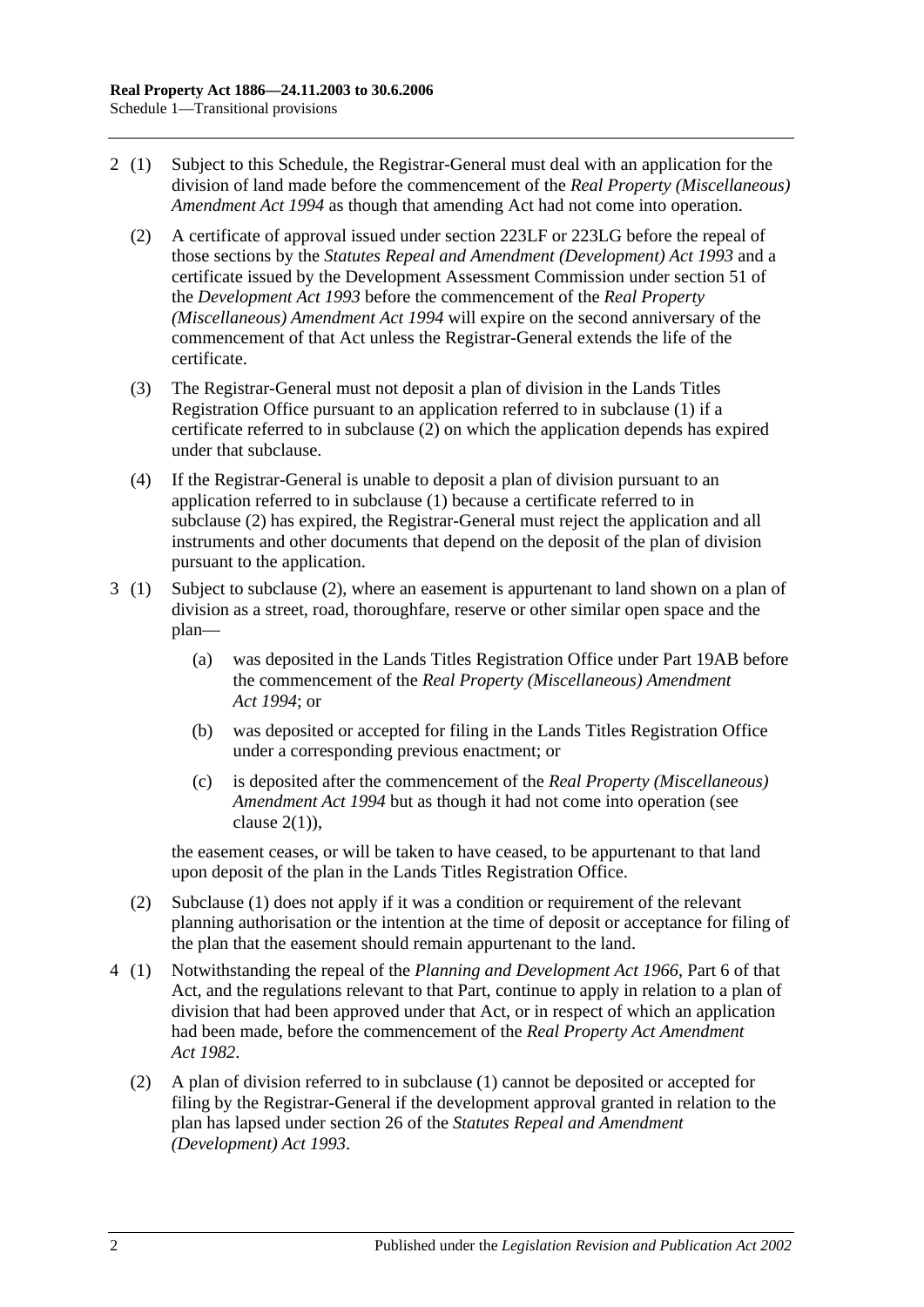- (3) For the purposes of the continued application of Part 6 of the *[Planning and](http://www.legislation.sa.gov.au/index.aspx?action=legref&type=act&legtitle=Planning%20and%20Development%20Act%201966)  [Development Act](http://www.legislation.sa.gov.au/index.aspx?action=legref&type=act&legtitle=Planning%20and%20Development%20Act%201966) 1966*, and the regulations relevant to that Part, under subclause (1), references to the Director will be construed as references to the Presiding Member of the Development Assessment Commission.
- 5 In this Schedule—

*division* includes subdivision and resubdivision.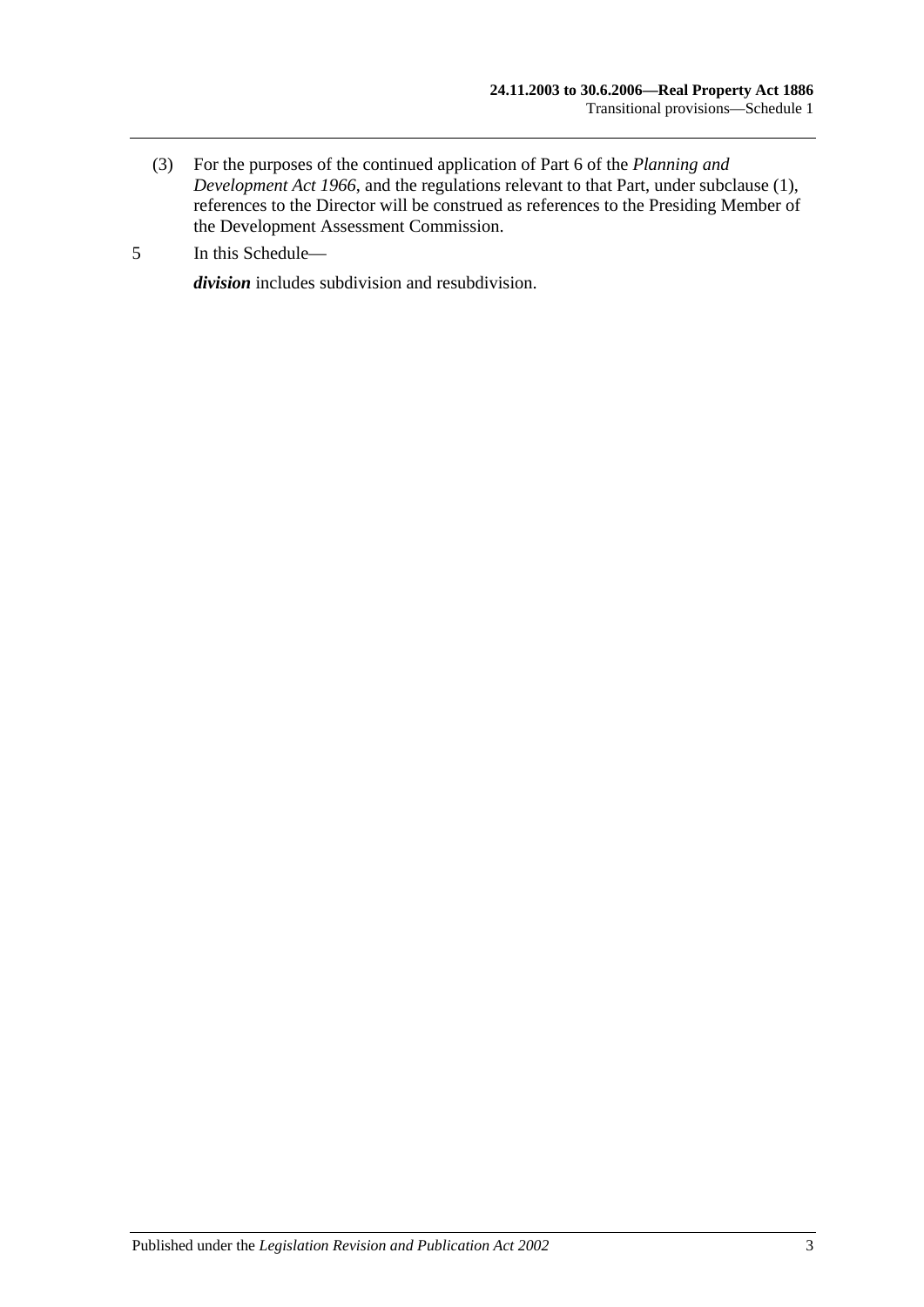## **Schedule 2—Application to bring land under the provisions of the** *Real Property Act 1886*

I, AB, of *[here insert residence and description*] do declare that I am *[or that CD, of* (here insert residence and description) is] seized of an estate of freehold [here state the nature of the estate of freehold] in all that piece of land situated in [here state the situation] containing [here state the area] be the same a little more or less [exclusive of roads intersecting the same, if any] with [here state rights-of-way and other privileges or easements appertaining, and set forth a sufficient description to identify the land which piece of land is of the value of \$ and no more, and is [the town allotment] or country section, or is part of the town allotment, or country section originally granted to , by land grant under the hand and seal of

, formerly Governor [or Resident Commissioner] of the State of South Australia, dated the day of numbered in the plan of the [district, township, or county] of as delineated on the public maps of the State, deposited in the Survey Office, Adelaide: And I do further declare that I am not aware of any mortgage, encumbrance, or claim affecting the said land, or that any person hath any claim, estate, or interest on or in the said land, at law or in equity, in possession, reversion remainder or expectancy, or that any person has, or claims any right-of-way or other easement affecting the said land other than is set forth and stated as follows, that is to say [here state particulars of mortgages, encumbrances, dower, or other interest to which the land may be subject, and of all rights-of-way and other easements which any other person is entitled to or *claims*]: And I further declare that there is no person in possession or occupation of the said lands adversely to my estate or interest [or the estate or interest of the said CD therein] and [that the said land is now in the occupation of, here state names and descriptions of occupiers, or that the said land is now unoccupied], and that the names and addresses of the owners and occupiers of the lands contiguous thereto, are [here state the names and addresses of owners and occupiers of lands contiguous thereto, or to me unknown and that there are no documents or instruments of title affecting the land

above described in my possession or under my control, [ $or$  in the possession or under the control of the said CD] other than those enumerated in the Schedule hereto, and I do hereby [or if so, on behalf of the said CD] apply to have the land above described brought under the provisions of the Real Property Act 1886, and I make this solemn declaration conscientiously believing the same to be true, and appoint [here insert address] as the address to which notices in respect of this application may be sent.

| Dated at                               | this   | day of | ാല          |
|----------------------------------------|--------|--------|-------------|
| Made and subscribed by the above-named |        |        |             |
| . this                                 | day of |        | [Signature] |
| in the presence of                     |        |        |             |

#### To the Registrar-General

I, AB, the above declarant, hereby request you to issue the certificate of title for the land described in the above declaration in the name of

Witness to signature—

[Signature]

The Schedule referred to [Here set out a list of all documents and instruments of title]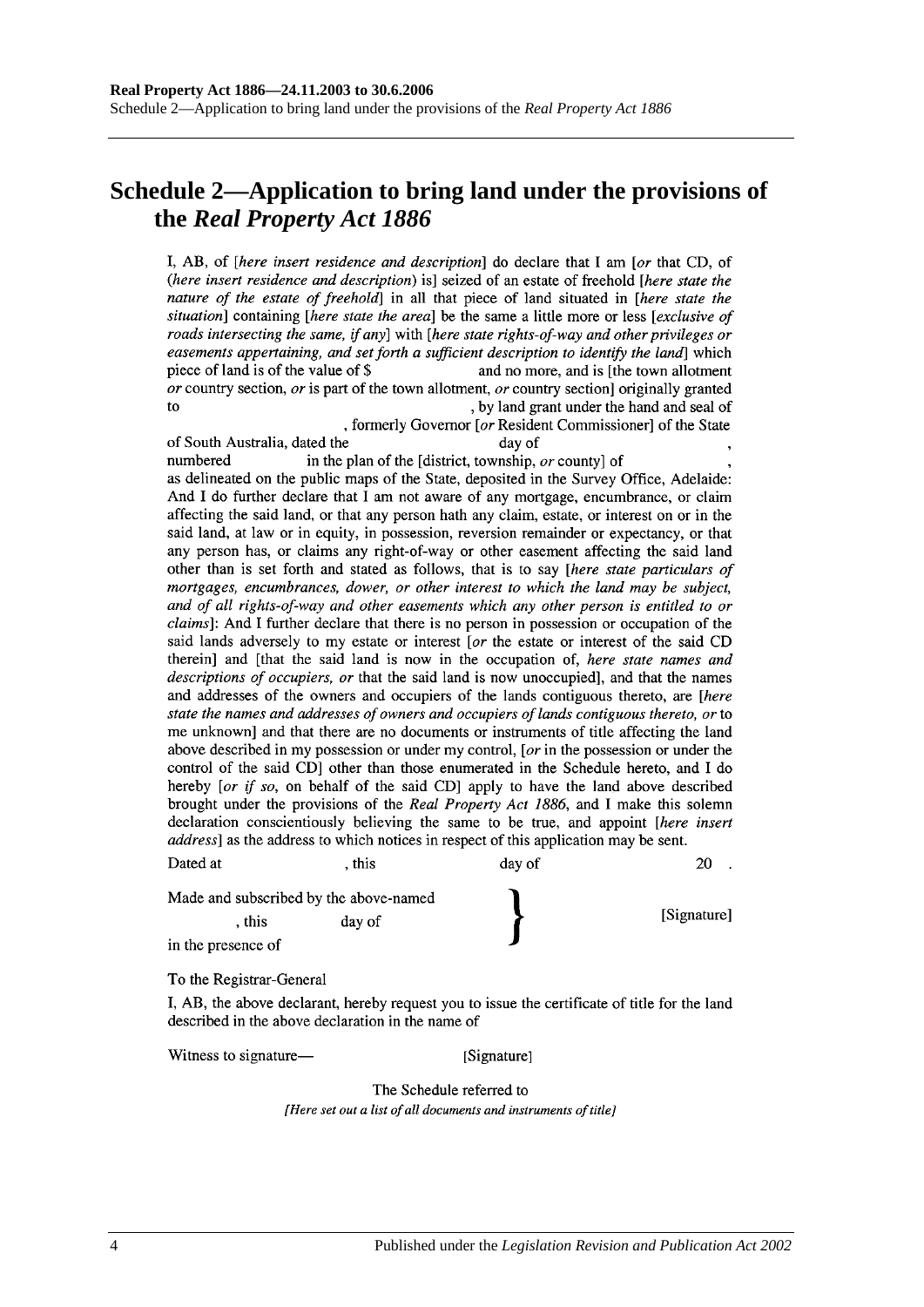## **Schedule 3—Caveat forbidding lands to be brought under the**  *Real Property Act 1886*

To the Registrar-General

Take notice that I, AB, of *[here insert residence and description*] claiming *[here state* the nature of the estate or interest claimed, and the ground on which such claim is founded in the land described as *[here state particulars of description from application*] , as land in and mentioned in notice dated the day of respect of which an application has been made to have the same brought under the provisions of the Real Property Act 1886, do hereby forbid the bringing of the said land under the provisions of the said Act; and I appoint *[here insert address within South* Australia] as the place at which notices and proceedings relating hereto may be served.

Dated this

day of

, 20

[Signature]

## **Schedule 5—Right-of-way**

A full and free right and liberty to and for the proprietor or proprietors for the time being taking or deriving title under or through this instrument, so long as he or they shall remain such proprietors, and to and for his and their tenants, servants, agents, workmen, and visitors, to pass and repass for all purposes, and either with or without horses or other animals, cart, or other carriages.

## **Schedule 6—Short forms of easements and their interpretation**

(section 89A)

| <b>Short</b> form                     | Long form                                                                                                                                                                                                                                                                                                                                                                                                                                                                                      |
|---------------------------------------|------------------------------------------------------------------------------------------------------------------------------------------------------------------------------------------------------------------------------------------------------------------------------------------------------------------------------------------------------------------------------------------------------------------------------------------------------------------------------------------------|
| supply purposes.                      | an easement for water the right for him, his agents, servants and workmen at any time to break the surface of,<br>dig, open up and use the land (described for that purpose in this instrument) for the<br>purpose of laying down, fixing, taking up, repairing, re-laying or examining pipes and<br>of using and maintaining those pipes for water supply purposes and to enter the land at<br>any time (if necessary with vehicles and equipment) for any of those purposes.                 |
| an easement for<br>sewerage purposes. | the right for him, his agents, servants and workmen at any time to break the surface of,<br>dig, open up and use the land (described for that purpose in this instrument) for the<br>purpose of laying down, fixing, taking up, repairing, re-laying or examining pipes and<br>of using and maintaining those pipes for sewerage purposes and to enter the land (if<br>necessary with vehicles and equipment) for any of those purposes.                                                       |
| an easement for<br>drainage purposes. | the right for him, his agents, servants and workmen at any time to break the surface of,<br>dig, open up and use the land (described for that purpose in this instrument) for the<br>purpose of laying down, fixing, taking up, repairing, re-laying or examining drains or<br>drainage pipes and of using and maintaining those drains and drainage pipes for<br>drainage purposes and to enter the land at any time (if necessary with vehicles and<br>equipment) for any of those purposes. |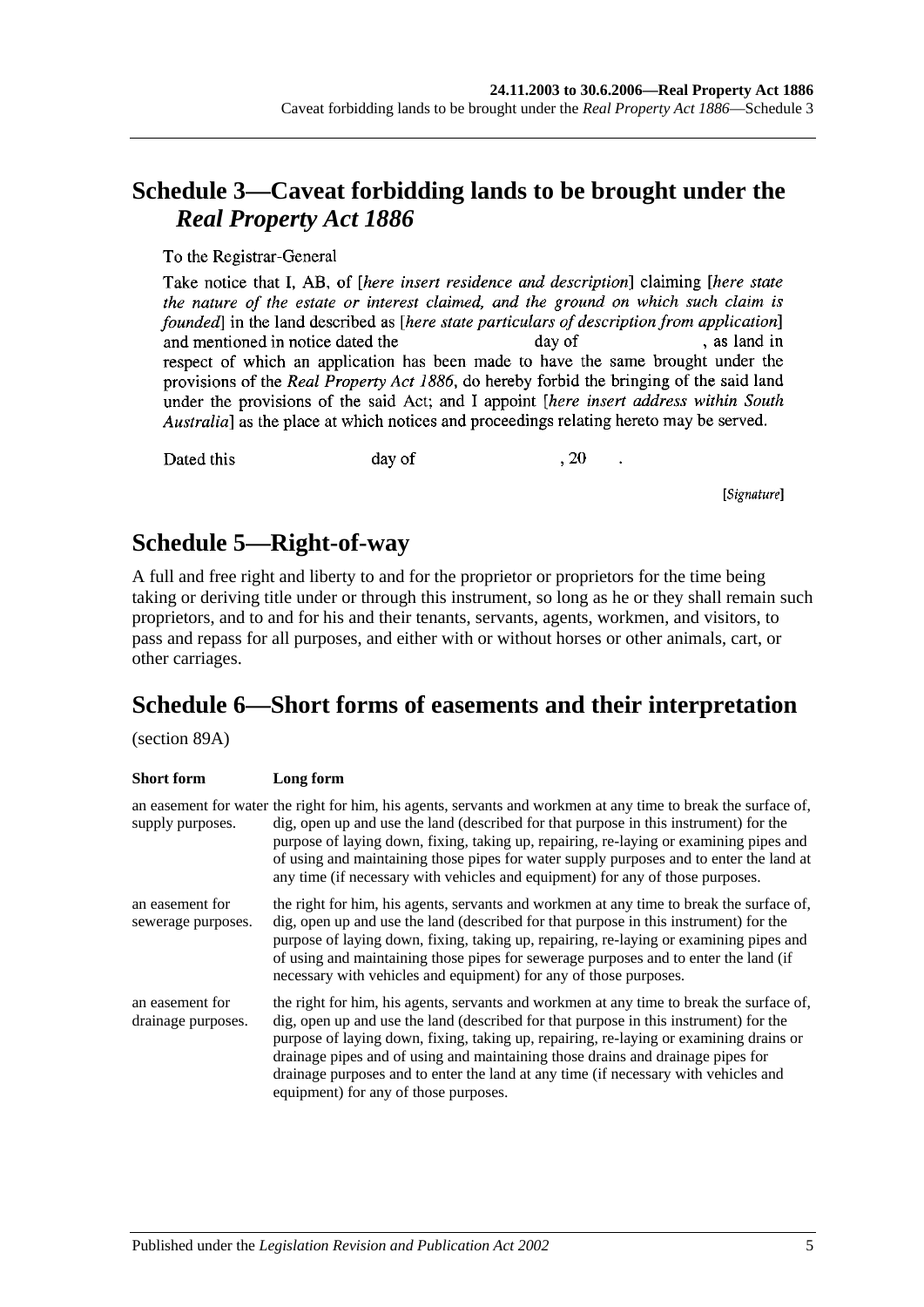#### **Real Property Act 1886—24.11.2003 to 30.6.2006**

Schedule 6—Short forms of easements and their interpretation

| <b>Short form</b>                                              | Long form                                                                                                                                                                                                                                                                                                                                                                                                                                                        |                                                                                                                                   |  |
|----------------------------------------------------------------|------------------------------------------------------------------------------------------------------------------------------------------------------------------------------------------------------------------------------------------------------------------------------------------------------------------------------------------------------------------------------------------------------------------------------------------------------------------|-----------------------------------------------------------------------------------------------------------------------------------|--|
| an easement for gas<br>supply purposes.                        | the right for him, his agents, servants and workmen at any time to break the surface of,<br>dig, open up and use the land (described for that purpose in this instrument) for the<br>purpose of laying down, fixing, taking up, repairing, re-laying or examining pipes and<br>of using and maintaining those pipes for the purpose of supplying gas, and to enter the<br>land at any time (if necessary with vehicles and equipment) for any of those purposes. |                                                                                                                                   |  |
| an easement for the                                            | the right for him, his agents, servants and workmen at any time—                                                                                                                                                                                                                                                                                                                                                                                                 |                                                                                                                                   |  |
| transmission of<br>electricity by<br>overhead cable.           | (a)                                                                                                                                                                                                                                                                                                                                                                                                                                                              | to suspend cables across the land (described for that purpose in this<br>instrument) and construct supports for those cables; and |  |
|                                                                | (b)                                                                                                                                                                                                                                                                                                                                                                                                                                                              | to inspect, alter, maintain, repair and replace those cables and supports; and                                                    |  |
|                                                                | (c)                                                                                                                                                                                                                                                                                                                                                                                                                                                              | to use the cables for the purpose of transmitting electricity; and                                                                |  |
|                                                                | (d)                                                                                                                                                                                                                                                                                                                                                                                                                                                              | to break the surface of, dig, open up and use the land for any of those<br>purposes; and                                          |  |
|                                                                | (e)                                                                                                                                                                                                                                                                                                                                                                                                                                                              | to enter the land at any time (if necessary with vehicles and equipment) for<br>any of those purposes.                            |  |
| an easement for the                                            |                                                                                                                                                                                                                                                                                                                                                                                                                                                                  | the right for him, his agents, servants and workmen at any time-                                                                  |  |
| transmission of<br>electricity by<br>underground cable.        | (a)                                                                                                                                                                                                                                                                                                                                                                                                                                                              | to lay under the surface of the land (described for that purpose in this<br>instrument) ducts, pipes and cables; and              |  |
|                                                                | (b)                                                                                                                                                                                                                                                                                                                                                                                                                                                              | to inspect, alter, maintain, repair and replace those ducts, pipes and cables;<br>and                                             |  |
|                                                                | (c)                                                                                                                                                                                                                                                                                                                                                                                                                                                              | to use the cables for the purpose of transmitting electricity; and                                                                |  |
|                                                                | (d)                                                                                                                                                                                                                                                                                                                                                                                                                                                              | to break the surface of, dig, open up and use the land for any of those<br>purposes; and                                          |  |
|                                                                | (e)                                                                                                                                                                                                                                                                                                                                                                                                                                                              | to enter the land at any time (if necessary with vehicles and equipment) for<br>any of those purposes.                            |  |
| an easement for the                                            |                                                                                                                                                                                                                                                                                                                                                                                                                                                                  | the right for him, his agents, servants and workmen at any time—                                                                  |  |
| transmission of<br>television signals by<br>underground cable. | (a)                                                                                                                                                                                                                                                                                                                                                                                                                                                              | to lay under the surface of the land (described for that purpose in this<br>instrument) ducts, pipes and cables; and              |  |
|                                                                | (b)                                                                                                                                                                                                                                                                                                                                                                                                                                                              | to inspect, alter, maintain, repair and replace those ducts, pipes and cables;<br>and                                             |  |
|                                                                | (c)                                                                                                                                                                                                                                                                                                                                                                                                                                                              | to use the cables for the purpose of transmitting television signals; and                                                         |  |
|                                                                | (d)                                                                                                                                                                                                                                                                                                                                                                                                                                                              | to break the surface of, dig, open up and use the land for any of those<br>purposes; and                                          |  |
|                                                                | (e)                                                                                                                                                                                                                                                                                                                                                                                                                                                              | to enter the land at any time (if necessary with vehicles and equipment) for<br>any of those purposes.                            |  |
| party wall rights.                                             | the right to use the party wall (described for that purpose in this instrument) for the<br>support of the walls, floors, ceilings, roofs or other parts of any building built or<br>placed on the dominant land.                                                                                                                                                                                                                                                 |                                                                                                                                   |  |
| and gutters.                                                   | an easement for eaves the right for him, his agents, servants and workmen at any time to construct, inspect,<br>alter, maintain, repair, replace and use eaves, gutters and downpipes over the land<br>(described for that purpose in this instrument) and to enter the land (described for that<br>purpose in this instrument) at any time for those purposes.                                                                                                  |                                                                                                                                   |  |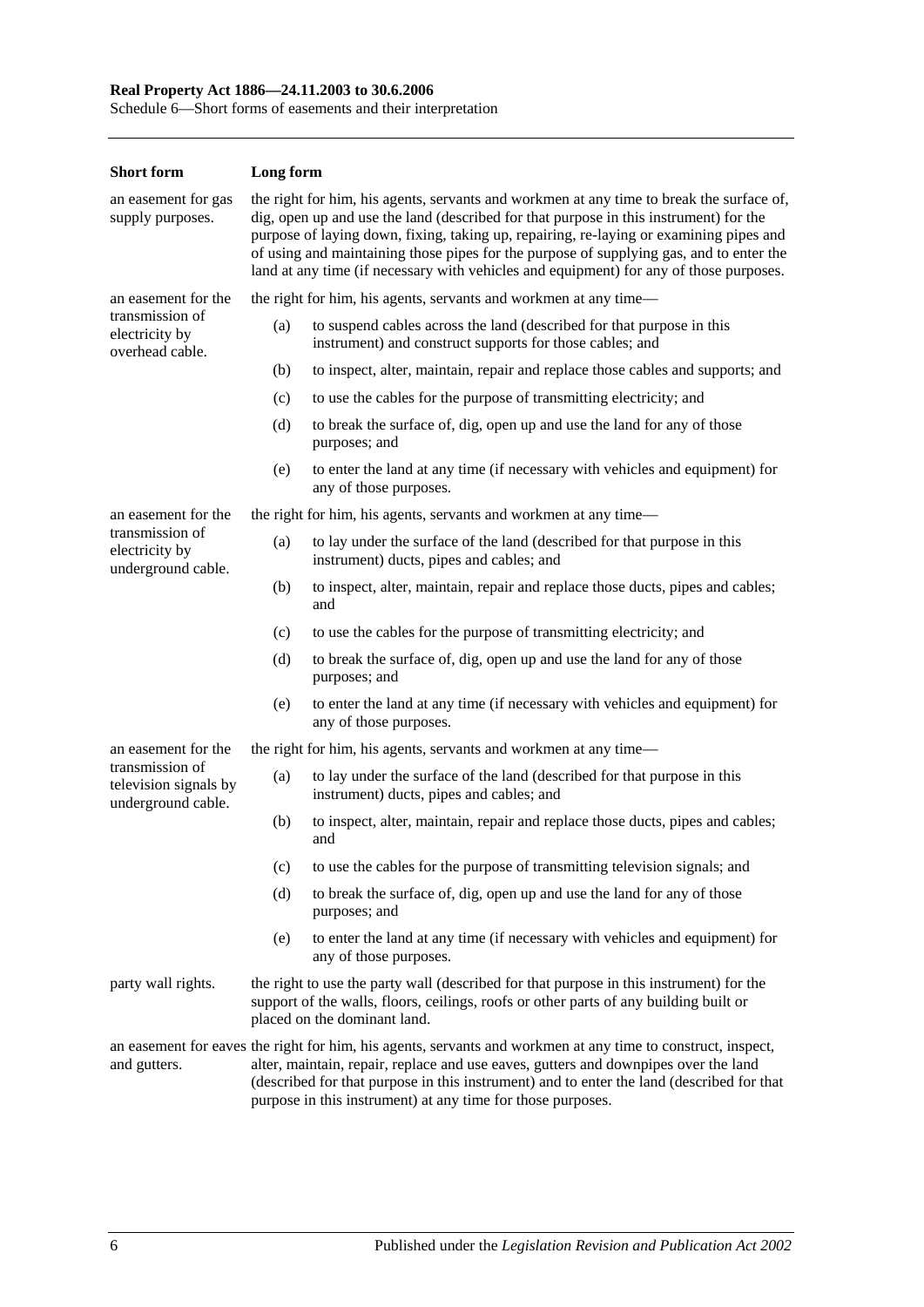## <span id="page-136-0"></span>**Schedule 16—Short forms of covenants and their interpretation**

#### **Short form. Covenant at length.**

1. The mortgagor or encumbrancer will insure: The mortgagor or encumbrancer will insure, and during the continuance of this mortgage keep insured, against loss or damage by fire, in the name of the mortgagee or encumbrancee, in some public insurance office to be approved by the mortgagee or encumbrancee, to the amount of their full value, all buildings and erections which shall for the time being be erected on the mortgaged land, and shall be of a nature or kind capable of being so insured, and will when required by the mortgagee or encumbrancee deposit with him the policy of every such insurance, and within seven days after each premium shall become payable the receipt for such premium, and if default shall be made in the observance or performance of this covenant, it shall be lawful for the mortgagee or encumbrancee, without prejudice, nevertheless to and concurrently with the power granted him by this mortgage and by the *[Real Property Act](http://www.legislation.sa.gov.au/index.aspx?action=legref&type=act&legtitle=Real%20Property%20Act%201886) 1886*, so to insure such buildings and erections, and the costs of such insurance shall be a debt from the mortgagor or encumbrancer to the mortgagee or encumbrancee, and shall be added to the principal moneys hereby secured, and shall, during the continuance of this mortgage, be a charge upon the mortgaged land, and bear interest at the same rate as the said principal moneys, and all moneys which shall be received by virtue of any such insurance as aforesaid, shall, at the option of the mortgagee or encumbrancee, be laid out in making good the loss or damage in respect of which the same shall be received or be applied by the mortgagee or encumbrancee in or towards satisfaction of the moneys hereby secured.

2. The lessee will insure:The lessee will insure, and during the continuance of this lease keep insured, against loss or damage by fire, in the joint names of the lessor and the lessee, in some public insurance office to be approved by the lessor, to the amount of their full value, all buildings and erections which shall for the time being be erected on the land hereby leased, and shall be of a nature or kind capable of being so insured, and will, when required by the lessor, deposit with him the policy of every such insurance, and within seven days after each premium shall become due the receipt for such premium, and on any breach or non-observance of this covenant the lessor may, without prejudice to and concurrently with the other powers granted to him by the lease and the *[Real Property Act](http://www.legislation.sa.gov.au/index.aspx?action=legref&type=act&legtitle=Real%20Property%20Act%201886) 1886*, so insure such buildings and erections, and the costs of effecting such insurance shall be added to the rent hereby reserved, and shall be a charge upon the said leased land, and recoverable by action or distress in the same manner as the said rent is recoverable. All moneys which shall be received under or by virtue of any such insurance as aforesaid shall be laid out and expended in making good the loss or damage in respect of which the same shall be received.

- 3. The lessee will paint The lessee will, in every alternate year during the currency of this lease, paint all outside every alternate year: the outside woodwork and ironwork belonging to the premises hereby leased, with two coats of proper oil colours, in a workmanlike manner.
- 4. The lessee will paint The lessee will, in every third year during the currency of this lease, paint the and paper inside everyinside wood, iron, and other work belonging to the premises hereby leased, and third year: now or usually painted, with two coats of proper oil colours, in a workmanlike manner, and also re-paper, with paper of the quality now used, such parts of the said premises as are now papered, and also wash, stop, whiten, or colour such parts of the said premises as are now washed, stopped, whitened, or coloured respectively.
- 5. The lessee will fence: The lessee will, during the continuance of this lease, erect and put up a good and substantial fence on the boundaries of the said leased land upon which no substantial fence now exists.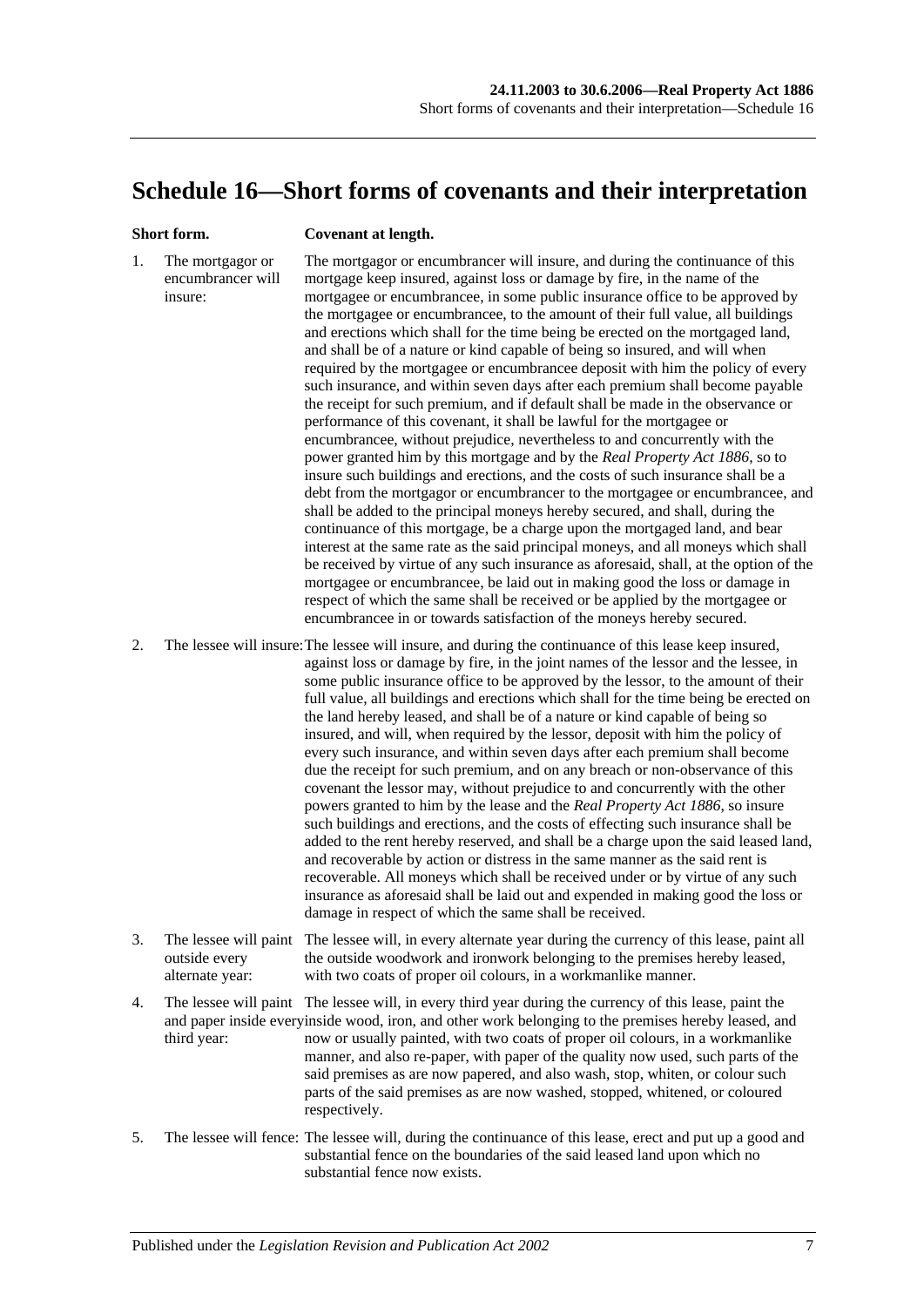#### **Real Property Act 1886—24.11.2003 to 30.6.2006**

Schedule 16—Short forms of covenants and their interpretation

|     | Short form.                                                                                                          | Covenant at length.                                                                                                                                                                                                                                                                                                                                                                                                                                                                                                                                                                                                                                                                                                                                                                                                                                                                                                                                                                                                                                                                                                                                                                                                                                                                                                                                                                                                                                                                                                                                                                                                                                                                                                                                                                                                                                                                                                                                                                                                                                                                                                                                                                                                                                                     |
|-----|----------------------------------------------------------------------------------------------------------------------|-------------------------------------------------------------------------------------------------------------------------------------------------------------------------------------------------------------------------------------------------------------------------------------------------------------------------------------------------------------------------------------------------------------------------------------------------------------------------------------------------------------------------------------------------------------------------------------------------------------------------------------------------------------------------------------------------------------------------------------------------------------------------------------------------------------------------------------------------------------------------------------------------------------------------------------------------------------------------------------------------------------------------------------------------------------------------------------------------------------------------------------------------------------------------------------------------------------------------------------------------------------------------------------------------------------------------------------------------------------------------------------------------------------------------------------------------------------------------------------------------------------------------------------------------------------------------------------------------------------------------------------------------------------------------------------------------------------------------------------------------------------------------------------------------------------------------------------------------------------------------------------------------------------------------------------------------------------------------------------------------------------------------------------------------------------------------------------------------------------------------------------------------------------------------------------------------------------------------------------------------------------------------|
| 6.  | The lessee will<br>cultivate:                                                                                        | The lessee will, during the continuance of this lease, cultivate, use, and manage<br>all such parts of the land hereby leased as are or shall be broken up or converted<br>into tillage in a proper and husbandmanlike manner, and will not impoverish or<br>waste the same.                                                                                                                                                                                                                                                                                                                                                                                                                                                                                                                                                                                                                                                                                                                                                                                                                                                                                                                                                                                                                                                                                                                                                                                                                                                                                                                                                                                                                                                                                                                                                                                                                                                                                                                                                                                                                                                                                                                                                                                            |
| 7.  | The lessee will not<br>use the premises as a<br>shop:                                                                | The lessee will not convert, use, or occupy the premises hereby leased, or any<br>part thereof, into or as a shop, warehouse, or other place for carrying on any trade<br>or business whatsoever, or permit or suffer the said premises, or any part thereof,<br>to be used for any such purposes or otherwise than as a private dwelling-house,<br>without the consent in writing of the lessor.                                                                                                                                                                                                                                                                                                                                                                                                                                                                                                                                                                                                                                                                                                                                                                                                                                                                                                                                                                                                                                                                                                                                                                                                                                                                                                                                                                                                                                                                                                                                                                                                                                                                                                                                                                                                                                                                       |
| 8.  | The lessee will not<br>carry on offensive<br>trades:                                                                 | The lessee will not during the continuance of this lease use, exercise, or carry on,<br>or permit or suffer to be used, exercised, or carried on, upon the premises hereby<br>leased, or any part thereof, any noxious, noisome, or offensive art, trade,<br>business, occupation, or calling, or do, permit, or suffer any act, matter, or thing<br>whatsoever upon the said premises, or any part thereof, which shall or may be or<br>grow to the annoyance, nuisance, grievance, damage, or disturbance of the<br>occupiers or owners of the adjoining lands and hereditaments of any of them.                                                                                                                                                                                                                                                                                                                                                                                                                                                                                                                                                                                                                                                                                                                                                                                                                                                                                                                                                                                                                                                                                                                                                                                                                                                                                                                                                                                                                                                                                                                                                                                                                                                                      |
| 9.  | The lessee will not<br>without leave assign<br>or sublet:                                                            | The lessee will not assign, transfer, demise, sublet, or set over, or otherwise by<br>any act or deed procure the leased land, or any part thereof, to be assigned,<br>transferred, demised, sublet, or set over unto any person whomsoever, without the<br>consent in writing of the lessor first had and obtained.                                                                                                                                                                                                                                                                                                                                                                                                                                                                                                                                                                                                                                                                                                                                                                                                                                                                                                                                                                                                                                                                                                                                                                                                                                                                                                                                                                                                                                                                                                                                                                                                                                                                                                                                                                                                                                                                                                                                                    |
| 10. | timber:                                                                                                              | The lessee will not cut The lessee will not cut down, fell, injure, or destroy any growing or living timber<br>or timber-like trees standing or being upon the leased land, without the consent in<br>writing of the lessor.                                                                                                                                                                                                                                                                                                                                                                                                                                                                                                                                                                                                                                                                                                                                                                                                                                                                                                                                                                                                                                                                                                                                                                                                                                                                                                                                                                                                                                                                                                                                                                                                                                                                                                                                                                                                                                                                                                                                                                                                                                            |
| 11. | The lessee will carry<br>on the business of a<br>renewal for licence,<br>and will facilitate<br>transfer of licence: | The lessee will at all times, during the continuance of this lease, use, exercise and<br>carry on in and upon the leased premises the trade or business of a licensed<br>publican, and conduct victualler or publican, and retailer of spirits, wines, ales, beer, and porter, and<br>the same in an orderly keep open and use the messuage, tenement, or inn, and buildings upon the leased<br>manner; will apply forland as and for an inn, or public-house for the reception, accommodation, and<br>entertainment of travellers, guests, and other persons resorting thereto or<br>frequenting the same, and manage and conduct such trade or business in a quiet<br>and orderly manner, and will not do, or commit, or permit, or suffer to be done or<br>committed, any act, matter, or thing whatsoever whereby or by means whereof<br>any licence shall or may be forfeited or become void or liable to be taken away,<br>suppressed, or suspended in any manner howsoever; and also will from time to<br>time during the continuance of this lease, at the proper times for that purpose,<br>apply for and endeavour to obtain, at his own expense, all such licences as are or<br>may be necessary for carrying on the said trade or business of a licensed<br>victualler or publican in and upon the said leased premises and keeping the said<br>messuage, tenement, or inn open as and for an inn or public-house as aforesaid;<br>and also will at, or if necessary before, the expiration or other sooner<br>determination of this lease, sign and give such notice or notices for renewal or<br>transfer of any licence as may be requisite or as may be desired by the lessor, and<br>allow such notice or notices for renewal or transfer of any licence as may be<br>required by law to be affixed to the said messuage, tenement, or inn, to be thereto<br>affixed and remain so affixed during such time or times as shall be necessary or<br>expedient in that behalf, and generally will do all such further acts, matters, and<br>things as shall be necessary to enable the lessor, or any person authorised by him,<br>to obtain the renewal of any licence, or any new licence, or the transfer of any<br>licence then existing and in force. |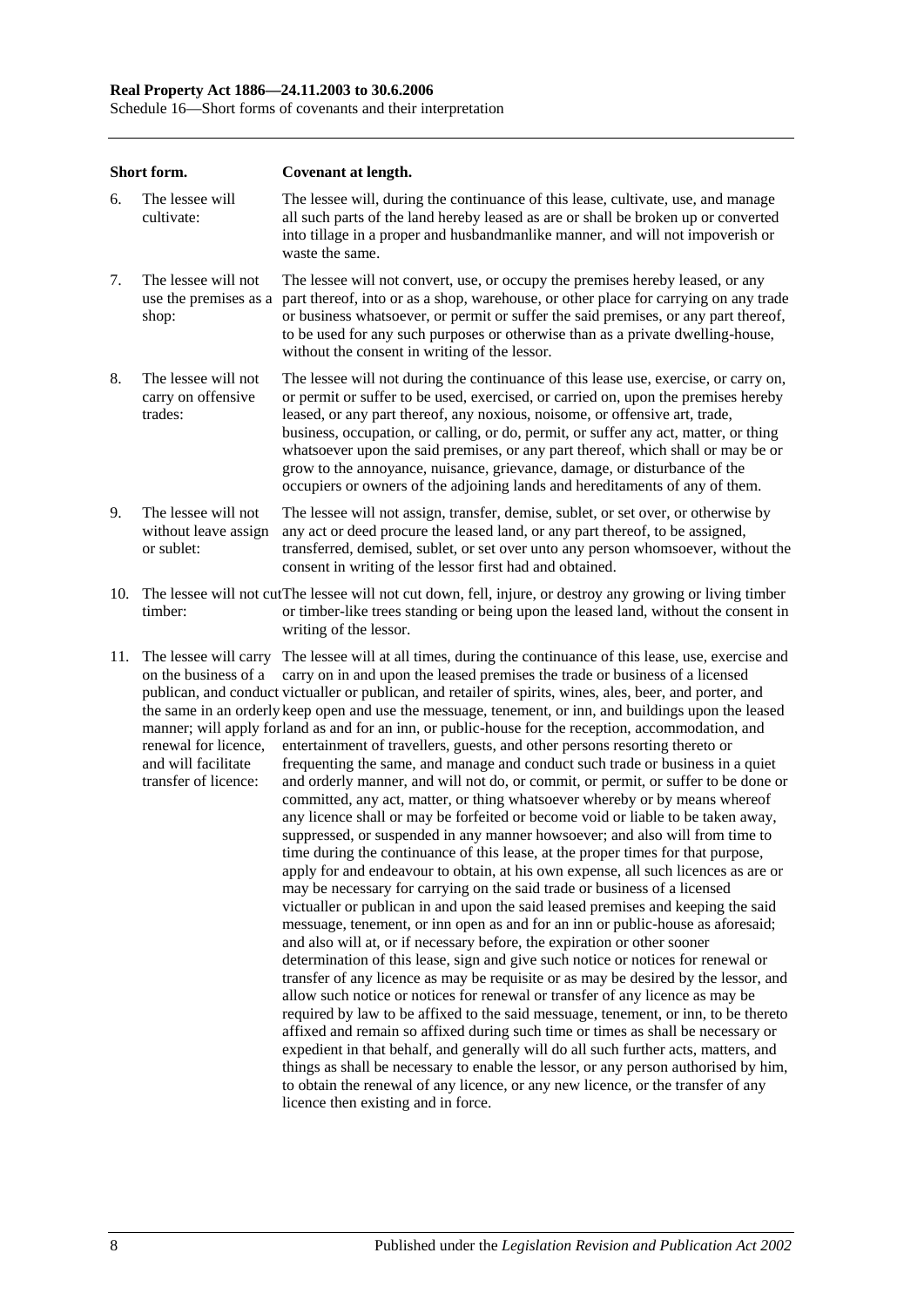# <span id="page-138-1"></span>**Schedule 17—Short form of exception of mines and minerals and its interpretation**

#### (Section 266)

Except and always reserved to his heirs, executors, administrators, and assigns, all coals, seams of coal, mines, minerals, and quarries of stone and slate which now are, or at any time hereafter may be found in, upon, or under the said land and premises, with full liberty of ingress, egress, and regress, at all times, to and for the said his heirs, executors, administrators, and assigns, and his or their agents, servants, and workmen, and all others to be by him or them authorised, at all times, with or without horses and other cattle, carts, or other carriages, laden or unladen, engines, machinery, and all necessary implements and things, into, upon, and from the said lands and premises, and every or any part thereof, and full right there to view, survey, dig for, work, store, carry away, sell and dispose of the said coals, mines, minerals, and quarries of stone and slate; and also for the purposes aforesaid, to erect steam-engines and other machinery, with the buildings necessary thereto, and to sink pits, make waggon-ways, and use all other inventions and means for draining, sinking, storing, leading, carrying away, selling and disposing of such coals, mines, minerals, stone, and slate, doing or suffering to be done as little damage as possible in the exercise of the said liberties and rights, and paying and allowing to his heirs, executors, administrators, and assigns, a reasonable compensation for damage to the surface of the said land, or any buildings or fences thereon.

# <span id="page-138-0"></span>**Schedule 21—Rules and regulations for procedure in the matter of caveats**

#### **1—Person entering caveat may establish his claim. Proceedings to be had thereon**

The caveator may bring an action for the purpose of establishing his claim, or may for such purpose take proceedings by way of petition to the Court. Such petition shall be filed, and shall contain, as concisely as may be, a statement of the material facts on which the petitioner relies, such statement to be divided into paragraphs, numbered consecutively, each paragraph containing, as nearly as may be, a separate and distinct allegation, and shall state specifically what estate, interest or charge the petitioner claims; and the Master of the said Court shall, upon the receipt of such petition, appoint a time for hearing the same.

#### **2—Copy of petition to be served upon claimant**

The petitioner shall cause a copy of such petition, with notice of the time appointed for hearing, to be served seven days at lease before the time appointed for the hearing of the said petition, on the caveatee, or at the address given in his application.

#### **3—Showing cause on petition**

On the day of hearing, the caveatee is personally, or by counsel, to show cause, and if necessary by affidavit, why the prayer of such petition should not be granted.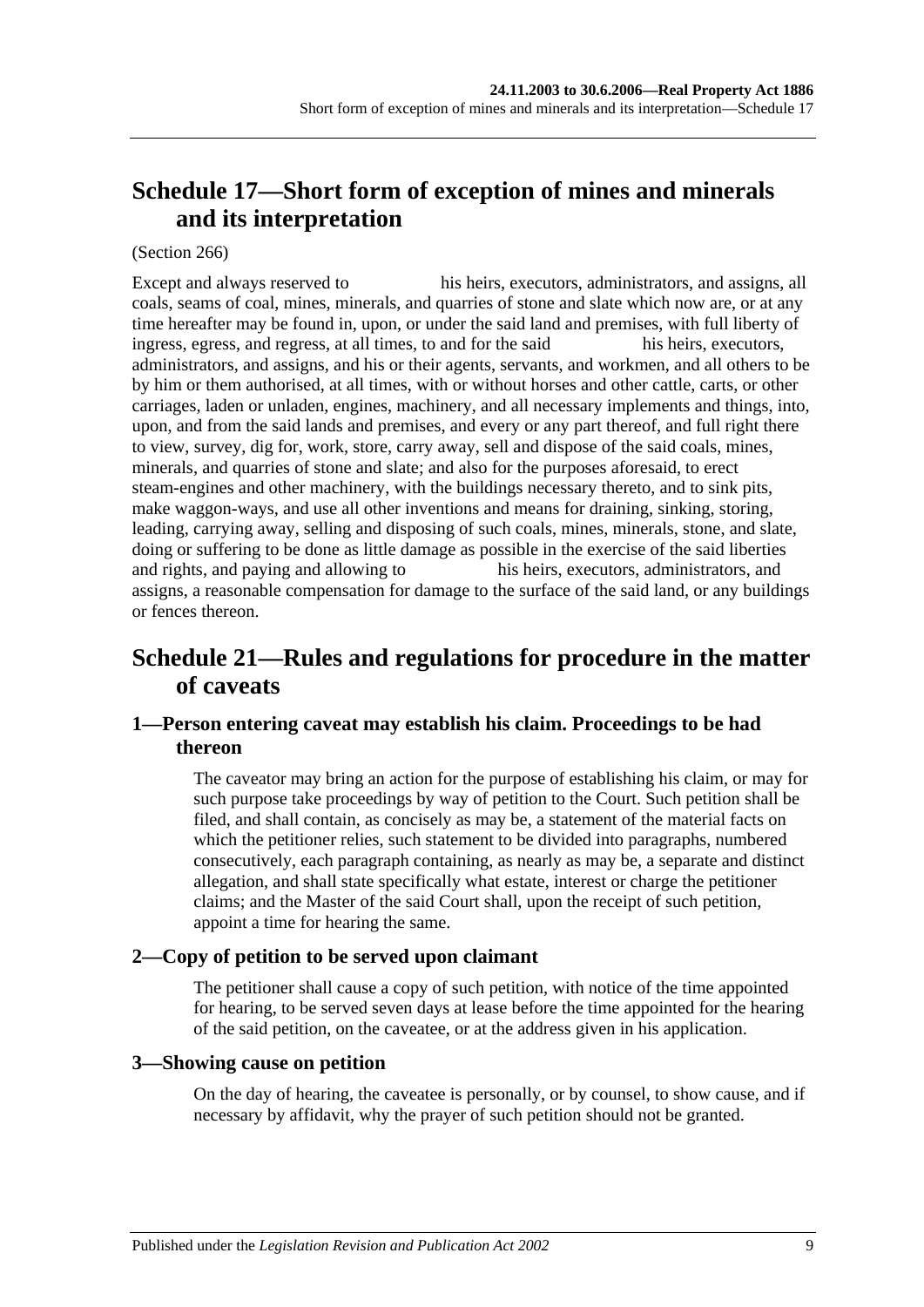Schedule 21—Rules and regulations for procedure in the matter of caveats

#### **4—Hearing petition on non-attendance of claimant**

If the caveatee shall not appear on the day appointed for hearing, the Court may, upon due proof of the service of such petition, make such order, in the absence of the caveatee, either for the establishment of the rights of the caveator, or as the nature and circumstances of the case may require, as to such Court may seem meet.

#### **5—Hearing of petition**

On the hearing of the petition, and upon reading the affidavits, if any, filed in support thereof, and any documents produced to the Court, and hearing what may be alleged on behalf of the caveatee and caveator, the Court may, if it shall think fit, make an order establishing the right of the caveator, or directing any inquiries to be made or other proceedings taken for the purpose of ascertaining the rights of the parties, and for that purpose may adjourn the hearing and order the petition to be served on any other persons the Court may consider necessary, and every person so served shall attend at the adjourned hearing of the petition; or the Court may dismiss the petition.

## **6—Question of fact may be referred to a jury. Parties to procedure fees etc**

The court may, if it shall think fit, direct any question of fact brought before it to be decided before a Judge thereof; and for that purpose may direct an issue to be tried, wherein the caveator shall be plaintiff and the caveatee shall be defendant; and the said Court shall direct when and where the trial of such issue shall take place; and the Court may also direct the parties to produce all deeds, books, papers, and writings in their custody or power, on oath before the Master, on a day to be named by the Court, and each party shall have liberty to inspect the same, and take copies thereof, at his own expense; and such of them as either party shall give notice to have produced at the trial, shall be produced accordingly, and the issue may be in the form following viz:

#### **Form of issue**

*In the Supreme Court*

The day of in the year of our Lord, 20.

South Australia *to wit*

Whereas A.B. affirms and C.D. denies [*here state the questions of fact to be tried*] and it has been ordered by His Honour, Mr. Justice that the said questions shall be tried by a jury; therefor let the same be tried accordingly.

And in case the parties differ upon the questions to be tried, the Court may either settle the same or refer them to the Master.

## **7—Proceedings where petitioner establishes his claim**

If the Court shall find that the caveator is entitled to all or some of the relief claimed by him, the order of the Court shall declare what is the estate, interest, lien, or claim to which the caveator is entitled, and the Court may make such order as the circumstances may require, and shall have power to afford the caveator the same relief as in an ordinary action.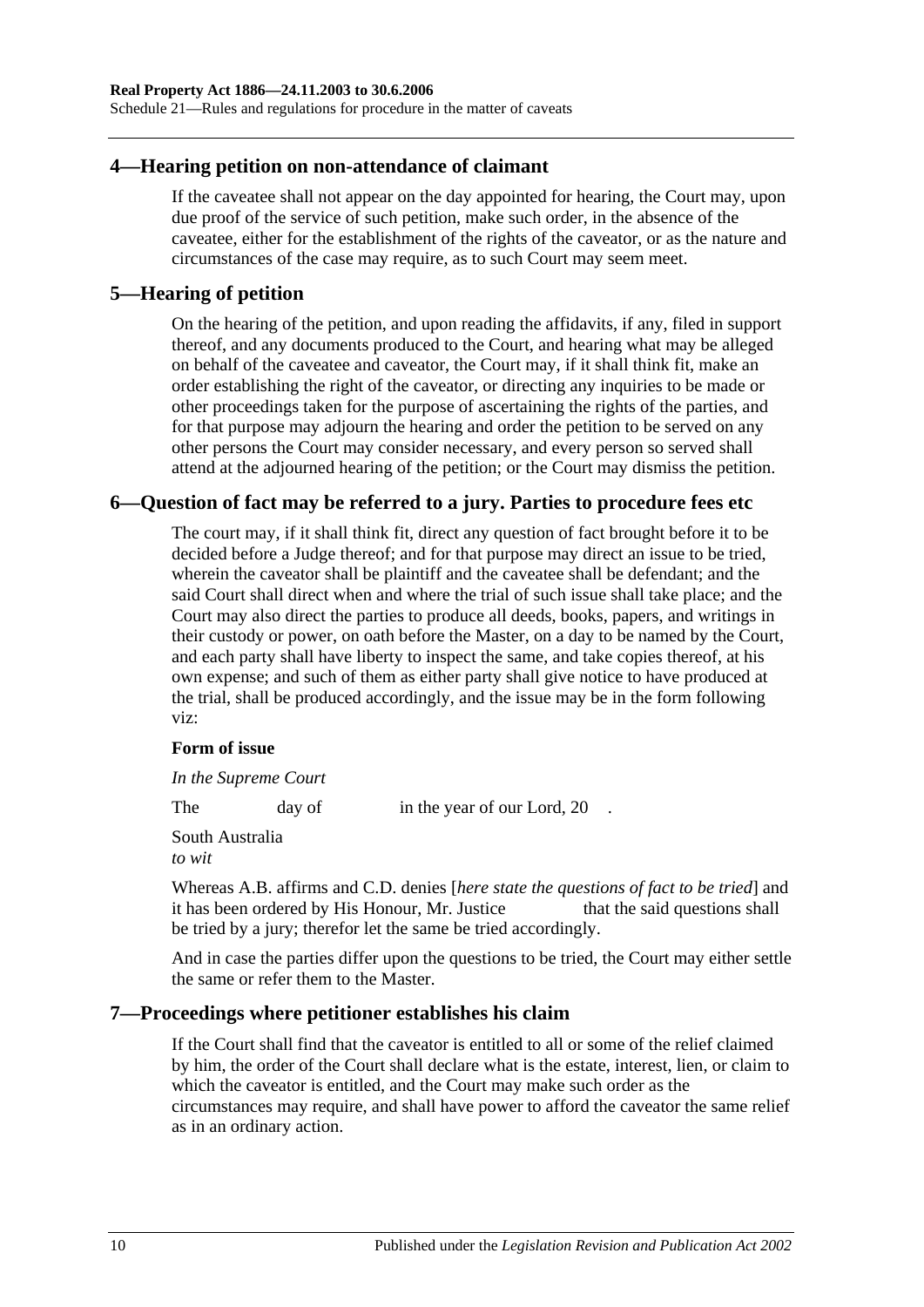#### **8—Effect of order**

Every order of the Court made under these Rules shall have the same effect as a judgment or order of the Court given or made in an action; and the Registrar-General shall make such entries in the Register Book and do such things as may be necessary to give effect to the order of the Court.

#### **9—Court may require action to be brought**

If, at the hearing of such petition, it shall appear to the Court that, for the purposes of justice, it is necessary or expedient that an action should be brought, the Court may order such action to be brought accordingly, subject to such terms as to costs or otherwise as may be thought proper.

#### **10—Order for costs**

In all proceedings in the Court, either by the caveator or caveatee, the Court may make such order as to the costs of proceedings in the Court and incidental to filing the caveat, as to the said Court shall seem fit.

#### **11—Injunction by Supreme Court**

The Court or a Judge may, without prejudice to the exercise of any other power of the Court, upon the application of any person interested in any land, make an order restraining for a time, or until the occurrence of an event to be named in such order, or generally until further order, the execution or registration of any dealing with land, and may impose any terms and conditions upon making such order.

#### **12—Court may make order**

The Court may discharge any such order, with or without costs, and generally act in the premises in such manner as the justice of the case requires; and the Registrar-General, without being made a party to the proceedings, upon being served with any order, or a copy thereof, shall obey the same.

## <span id="page-140-0"></span>**Schedule 22—Summons by Registrar-General**

In the matter of the Real Property Act 1886.

AB [here insert addition] is hereby summoned to appear before me at the Lands Titles Office.  $\alpha$ the day of  $.20$ of the clock in the [fore *or* after] noon, then and there *[here insert*] **at** purpose of summons and described the documents or instruments (if any) required to be

produced<sub>1</sub>.

Given under my hand and seal the

day of  $.20$ 

Registrar-General (LS)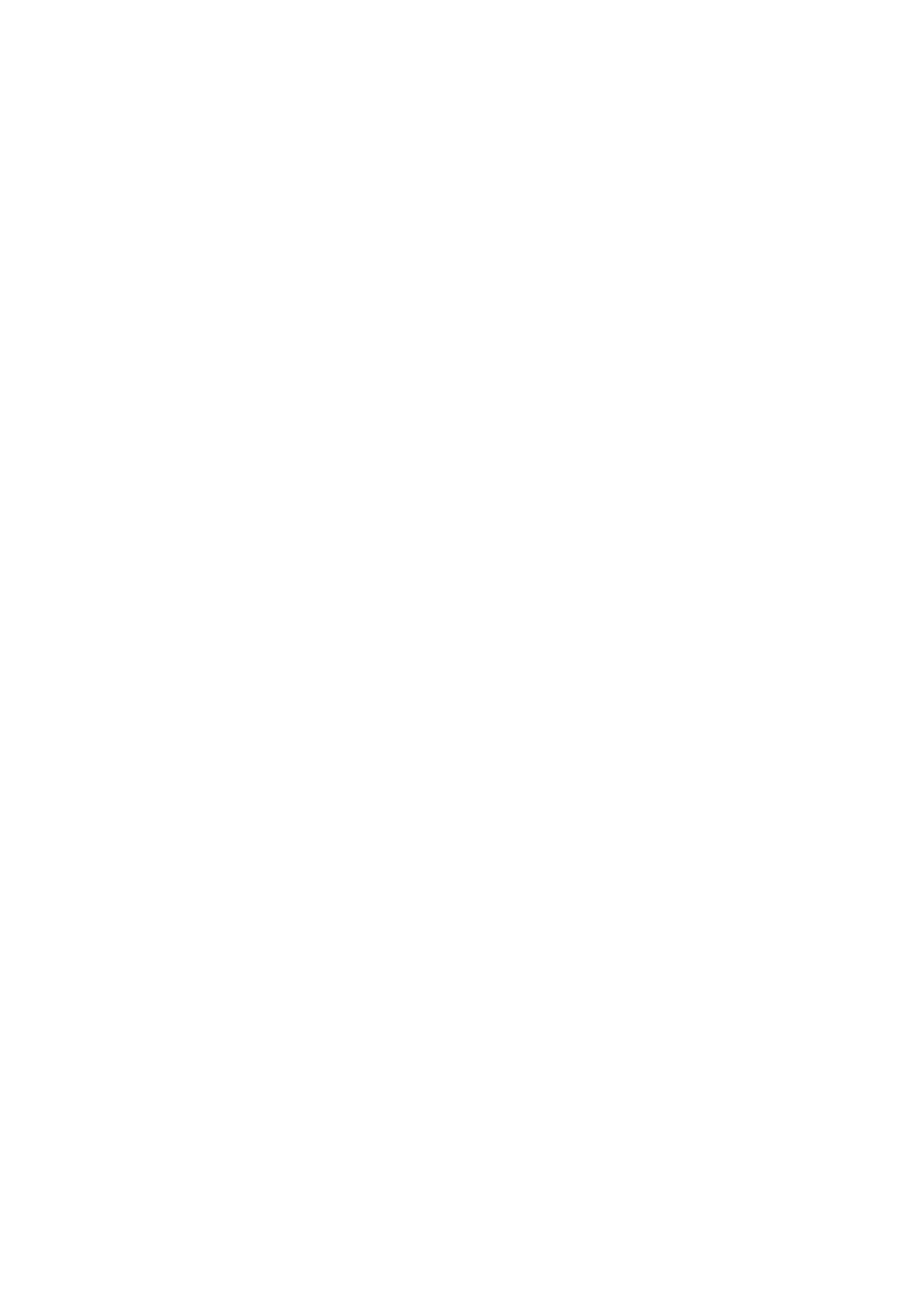## **Legislative history**

## **Notes**

• This version is comprised of the following:

| Part 1    | 24.11.2003 (Reprint No 18) |
|-----------|----------------------------|
| Part 2    | 3.3.2003 (Reprint No 17)   |
| Part 3    | 3.3.2003 (Reprint No 17)   |
| Part 4    | 24.11.2003 (Reprint No 18) |
| Part 5    | 3.3.2003 (Reprint No 17)   |
| Part 6    | 24.11.2003 (Reprint No 18) |
| Part 7    | 3.3.2003 (Reprint No 17)   |
| Part 7A   | 3.3.2003 (Reprint No 17)   |
| Part 8    | 3.3.2003 (Reprint No 17)   |
| Part 9    | 3.3.2003 (Reprint No 17)   |
| Part 10   | 3.3.2003 (Reprint No 17)   |
| Part 11   | 24.11.2003 (Reprint No 18) |
| Part 12   | 24.11.2003 (Reprint No 18) |
| Part 13   | 3.3.2003 (Reprint No 17)   |
| Part 14   | 3.3.2003 (Reprint No 17)   |
| Part 15   | 24.11.2003 (Reprint No 18) |
| Part 16   | 24.11.2003 (Reprint No 18) |
| Part 17   | 24.11.2003 (Reprint No 18) |
| Part 18   | 24.11.2003 (Reprint No 18) |
| Part 19   | 24.11.2003 (Reprint No 18) |
| Part 19A  | 3.3.2003 (Reprint No 17)   |
| Part 19AB | 3.3.2003 (Reprint No 17)   |
| Part 20   | 24.11.2003 (Reprint No 18) |
| Part 21   | 24.11.2003 (Reprint No 18) |
| Schedules | 24.11.2003 (Reprint No 18) |

- Amendments of this version that are uncommenced are not incorporated into the text.
- Please note—References in the legislation to other legislation or instruments or to titles of bodies or offices are not automatically updated as part of the program for the revision and publication of legislation and therefore may be obsolete.
- Earlier versions of this Act (historical versions) are listed at the end of the legislative history.
- For further information relating to the Act and subordinate legislation made under the Act see the Index of South Australian Statutes or www.legislation.sa.gov.au.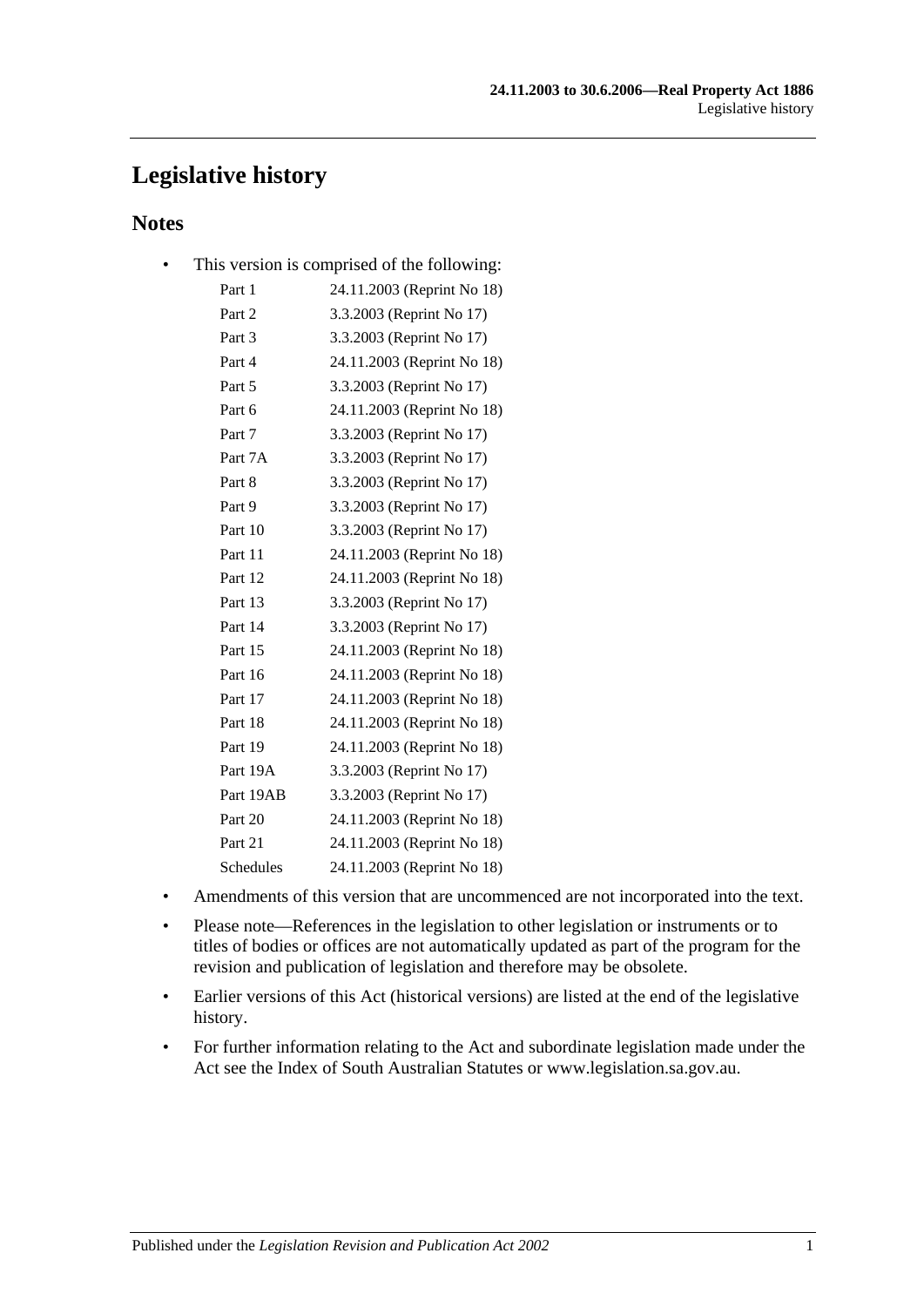# **Principal Act and amendments**

## New entries appear in bold.

| Year | No   | Title                                                             | Assent     | Commencement                                                                                      |
|------|------|-------------------------------------------------------------------|------------|---------------------------------------------------------------------------------------------------|
| 1886 | 380  | The Real Property Act 1886                                        | 17.11.1886 | $1.1.1887: s$ 9                                                                                   |
| 1887 | 403  | The Real Property Act Amendment<br>Act 1887                       | 16.11.1887 | 16.11.1887                                                                                        |
| 1893 | 569  | The Real Property Act Amendment<br>Act 1893                       | 23.12.1893 | 23.12.1893                                                                                        |
| 1896 | 657  | The Licensed Surveyors Act 1896                                   | 19.12.1896 | 19.12.1896                                                                                        |
| 1919 | 1415 | <b>Real Property Act Amendment</b><br>Act 1919                    | 4.12.1919  | 4.12.1919                                                                                         |
| 1927 | 1806 | <b>Real Property Act Amendment</b><br>Act 1927                    | 30.11.1927 | 30.11.1927                                                                                        |
| 1929 | 1945 | Town Planning Act 1929                                            | 15.1.1930  | 15.1.1930 (Gazette 16.1.1930 p69)                                                                 |
| 1935 | 2246 | <b>Statute Law Revision Act 1935</b>                              | 19.12.1935 | 19.12.1935                                                                                        |
| 1936 | 2293 | <b>Statute Law Revision Act 1936</b>                              | 8.10.1936  | 8.10.1936                                                                                         |
| 1939 | 36   | <b>Real Property Act Amendment</b><br>Act 1939                    | 14.12.1939 | 1.2.1940 (Gazette 11.1.1940 p33<br>republished Gazette 18.1.1940 p70)                             |
| 1945 | - 39 | <b>Real Property Act Amendment</b><br>Act 1945                    | 17.1.1946  | 17.1.1946                                                                                         |
| 1960 | 44   | <b>Real Property Act Amendment</b><br>Act 1960                    | 10.11.1960 | 10.11.1960                                                                                        |
| 1961 | 37   | <b>Real Property Act Amendment</b><br>Act 1961                    | 9.11.1961  | 9.11.1961                                                                                         |
| 1963 | 46   | <b>Real Property Act Amendment</b><br>Act 1963                    | 28.11.1963 | 28.11.1963                                                                                        |
| 1967 | 37   | Real Property Act Amendment (Strata 14.9.1967<br>Titles) Act 1967 |            | 22.2.1968 (Gazette 22.2.1968 p515)                                                                |
| 1969 | 30   | <b>Real Property Act Amendment</b><br>Act 1969                    | 2.10.1969  | 29.1.1970 (Gazette 24.12.1969 p2098)                                                              |
| 1972 | 116  | <b>Real Property Act Amendment</b><br>Act 1972                    | 23.11.1972 | 15.1.1973 (Gazette 21.12.1972 p2722)<br>except ss 8 and 12-24.6.1974 (Gazette<br>30.5.1974 p2096) |
| 1972 | 130  | Real Property Act Amendment Act<br>$(No. 2)$ 1972                 | 30.11.1972 | 7.12.1972 (Gazette 7.12.1972 p2538)                                                               |
| 1974 | 42   | <b>Statute Law Revision Act 1974</b>                              | 11.4.1974  | 11.4.1974                                                                                         |
| 1975 | 12   | <b>Real Property Act Amendment</b><br>Act 1975                    | 20.3.1975  | 24.4.1975 (Gazette 24.4.1975 p1626)                                                               |
| 1978 | 116  | <b>Real Property Act Amendment</b><br>Act 1978                    | 7.12.1978  | 7.12.1978                                                                                         |
| 1979 | 51   | <b>Real Property Act Amendment</b><br>Act 1979                    | 22.3.1979  | 3.5.1979 (Gazette 3.5.1979 p1310)                                                                 |
| 1980 | 32   | <b>Statutes Amendment (Property)</b><br>Act 1980                  | 17.4.1980  | 22.5.1980 (Gazette 22.5.1980 p1373)                                                               |
| 1980 | 68   | <b>Real Property Act Amendment</b><br>Act 1980                    | 13.11.1980 | 13.11.1980                                                                                        |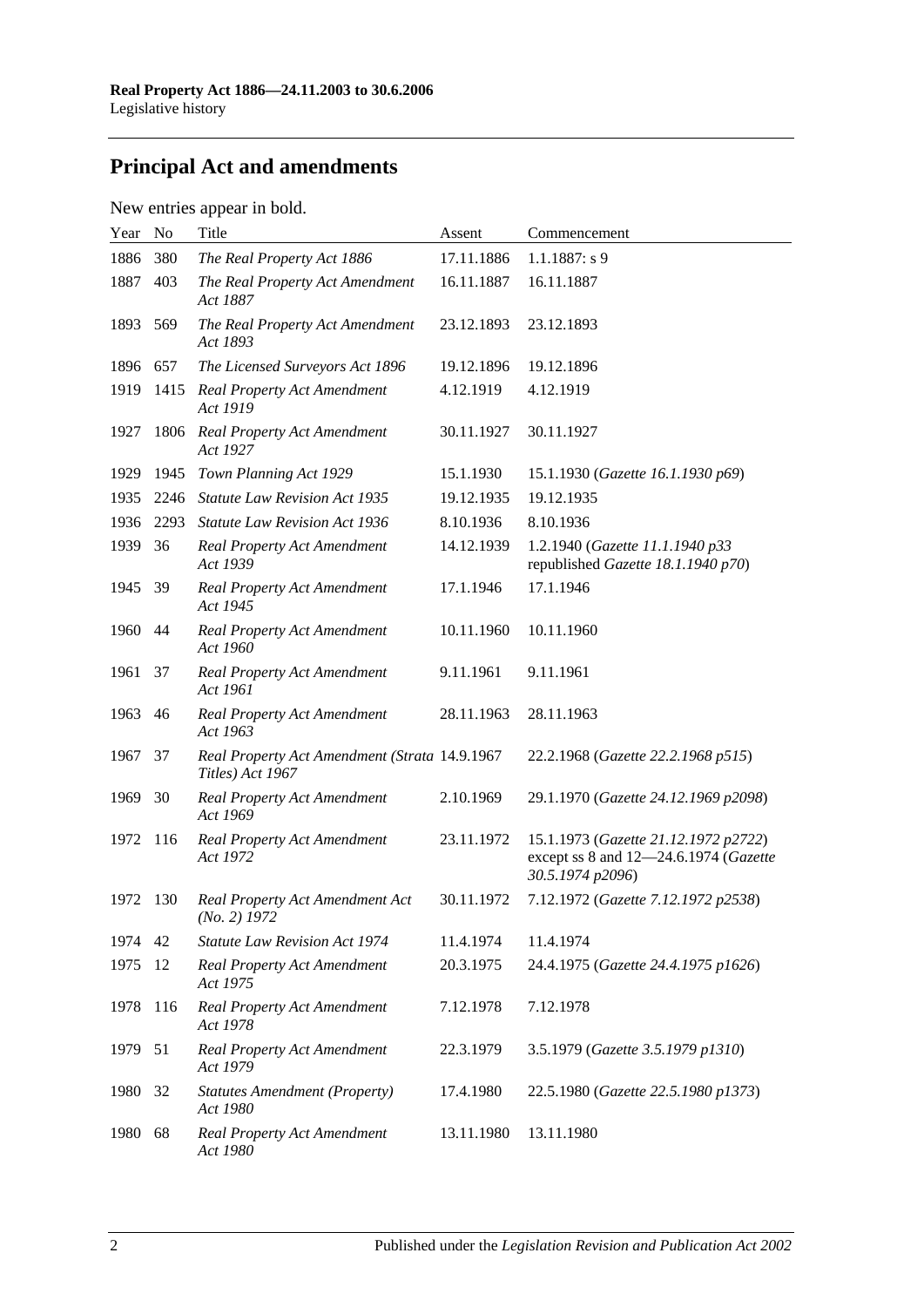| 1982 23 |    | <b>Real Property Act Amendment</b><br>Act 1982                                                                | 18.3.1982  | 4.11.1982 (Gazette 4.11.1982 p1567)                                                                                                        |
|---------|----|---------------------------------------------------------------------------------------------------------------|------------|--------------------------------------------------------------------------------------------------------------------------------------------|
| 1982 62 |    | <b>Statutes Amendment (Planning)</b><br>Act 1982                                                              | 1.7.1982   | 4.11.1982 (Gazette 4.11.1982 p1304)                                                                                                        |
| 1983    | 56 | Real Property Act Amendment<br>Act 1983                                                                       | 16.6.1983  | 1.7.1983 (Gazette 30.6.1983 p1760)<br>except ss 3-10, 13-15-26.4.1984<br>(Gazette 15.3.1984 p642)                                          |
| 1983    | 96 | Real Property Act Amendment Act<br>$(No. 2)$ 1983                                                             | 15.12.1983 | 4.11.1982: s 2                                                                                                                             |
| 1985    | 20 | <b>Real Property Act Amendment</b><br>Act 1985                                                                | 14.3.1985  | 18.11.1985 (Gazette 17.10.1985 p1126)                                                                                                      |
| 1985 51 |    | Real Property Act Amendment Act<br>$(No. 2)$ 1985                                                             | 30.5.1985  | 12.9.1985 (Gazette 8.8.1985 p334)                                                                                                          |
| 1987    | 20 | <b>Real Property Act Amendment</b><br>Act 1987                                                                | 16.4.1987  | 16.4.1987                                                                                                                                  |
| 1987    | 69 | Real Property Act Amendment Act<br>$(No. 2)$ 1987                                                             | 29.10.1987 | 1.8.1988 (Gazette 7.7.1988 p197)                                                                                                           |
| 1988    | 13 | Strata Titles Act 1988                                                                                        | 7.4.1988   | 1.9.1988 (Gazette 21.7.1988 p420)                                                                                                          |
| 1990    | 9  | <b>Real Property Act Amendment</b><br>Act 1990                                                                | 12.4.1990  | 21.5.1990 (Gazette 17.5.1990 p1358)                                                                                                        |
| 1990    | 32 | Real Property Act Amendment Act<br>$(No. 2)$ 1990                                                             | 26.4.1990  | 2.8.1990 (Gazette 2.8.1990 p480)                                                                                                           |
| 1992    | 13 | Real Property (Survey Act)<br><b>Amendment Act 1992</b>                                                       | 16.4.1992  | 18.2.1993 (Gazette 18.2.1993 p600)                                                                                                         |
| 1992    | 23 | Real Property (Transfer of Allotments) 14.5.1992<br>Amendment Act 1992                                        |            | 21.5.1992 (Gazette 21.5.1992 p1468)                                                                                                        |
| 1992 26 |    | <b>Statutes Amendment</b><br>(Attorney-General's Portfolio)<br>Act 1992                                       | 14.5.1992  | 6.7.1992 (Gazette 2.7.1992 p209)                                                                                                           |
| 1993 54 |    | <b>Statutes Repeal and Amendment</b><br>(Development) Act 1993                                                | 27.5.1993  | 15.1.1994 (Gazette 27.10.1993 p1889)                                                                                                       |
| 1994    | 11 | Real Property (Miscellaneous)<br>Amendment Act 1994                                                           | 5.5.1994   | 8.9.1994 (Gazette 8.9.1994 p728) except<br>ss $12 \& 13$ and Sch 1 (cll 2-4) (as<br>inserted by s 16)-1.9.1995 (Gazette<br>31.8.1995 p552) |
| 1994    | 54 | Real Property (Variation and<br><b>Extinguishment of Easements)</b><br>Amendment Act 1994                     | 15.9.1994  | 15.9.1994 (Gazette 15.9.1994 p780)                                                                                                         |
| 1994 59 |    | Criminal Law Consolidation (Felonies 27.10.1994<br>and Misdemeanours) Amendment<br>Act 1994                   |            | 1.1.1995 (Gazette 8.12.1994 p1942)                                                                                                         |
| 1995    | 11 | Real Property (Witnessing and Land<br>Grants) Amendment Act 1995                                              | 23.3.1995  | 1.7.1995 (Gazette 15.6.1995 p2841)                                                                                                         |
| 1996    | 38 | <b>Statutes Amendment (Community</b><br>Titles) Act 1996                                                      | 9.5.1996   | ss 24-30-4.11.1996 (Gazette<br>31.10.1996 p1460)                                                                                           |
| 1999    |    | (159) Electricity Corporations<br>(Restructuring and Disposal)<br>Regulations 1999 (Gazette 29.7.1999<br>p626 |            | 29.7.1999: r 2                                                                                                                             |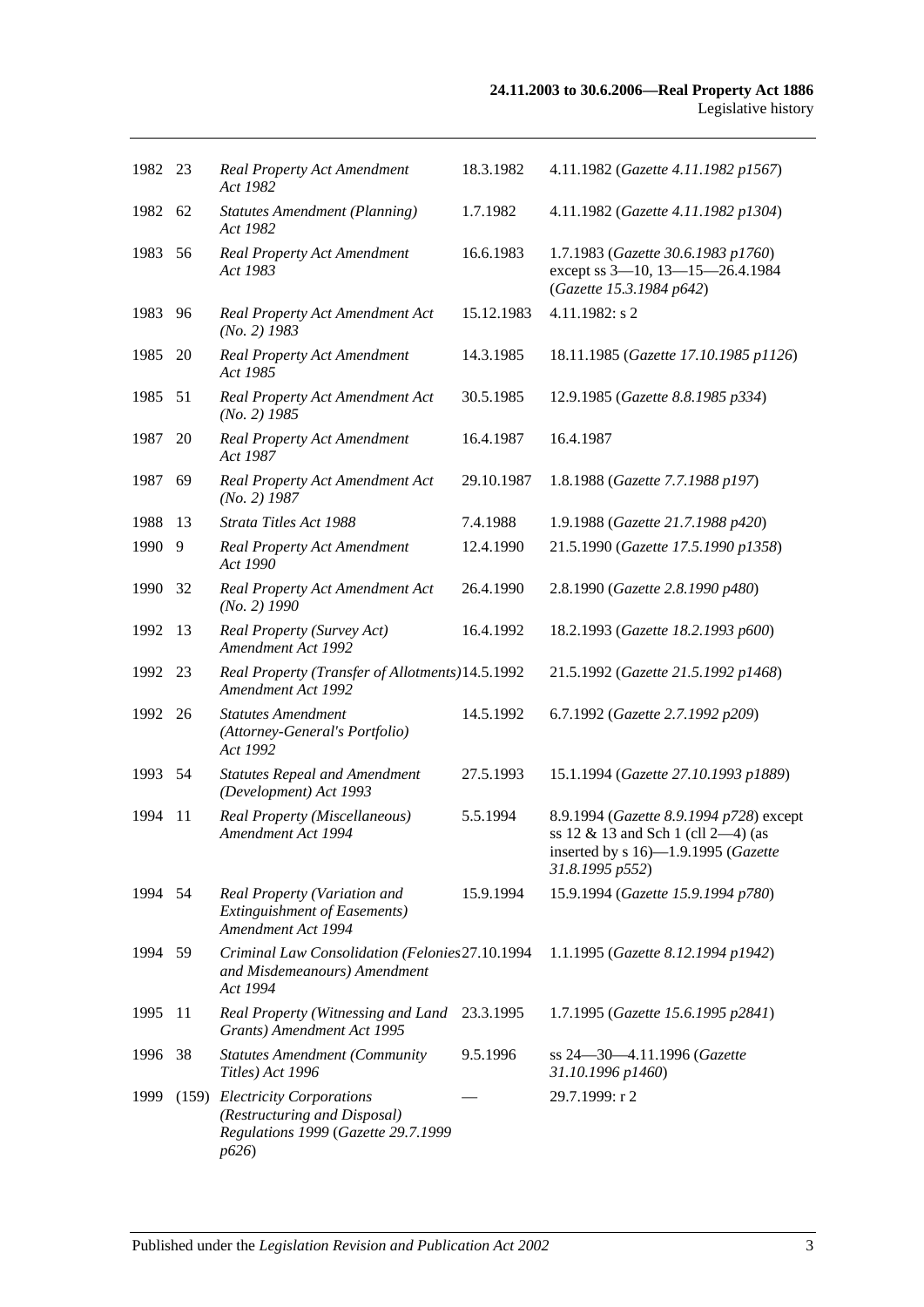| 1999 64 |      | Local Government (Implementation)<br>Act 1999                                      | 18.11.1999 | s 8—1.1.2000 (Gazette 9.12.1999 p3113)                                                             |
|---------|------|------------------------------------------------------------------------------------|------------|----------------------------------------------------------------------------------------------------|
| 2000 50 |      | <b>Forest Property Act 2000</b>                                                    | 20.7.2000  | 1.11.2001 (Gazette 27.9.2001 p4295)                                                                |
| 2000    | - 57 | <b>Statutes Amendment and Repeal</b><br>(Attorney-General's Portfolio)<br>Act 2000 | 20.7.2000  | Pt 14 (s 29)-23.10.2000 (Gazette<br>19.10.2000 p2690)                                              |
| 2001 22 |      | Real Property (Fees) Amendment<br>Act 2001                                         | 14.6.2001  | $1.1.1975$ : s 2                                                                                   |
| 2002 33 |      | <i>Statutes Amendment</i><br>(Attorney-General's Portfolio)<br>Act 2002            | 28.11.2002 | Pt 9 ss 15 & 16—28.1.2000: s 2(2); ss 13,<br>14 & 17-3.3.2003 (Gazette 27.2.2003)<br><i>p807</i> ) |
| 2003    | 44   | <i>Statute Law Revision Act 2003</i>                                               | 23.10.2003 | Sch 1-24.11.2003 (Gazette 13.11.2003)<br><i>p4048</i> )                                            |
| 2005    | 56   | Justices of the Peace Act 2005                                                     | 17.11.2005 | Sch 2 (cl 44)-1.7.2006 ( <i>Gazette</i><br>22.6.2006 p2012)                                        |

# **Provisions amended since 3 February 1976**

• Legislative history prior to 3 February 1976 appears in marginal notes and footnotes included in the consolidation of this Act contained in Volume 9 of The Public General Acts of South Australia 1837-1975 at page 190.

New entries appear in bold.

| Provision                        | How varied                                                                                          | Commencement |
|----------------------------------|-----------------------------------------------------------------------------------------------------|--------------|
| Pt1                              | heading inserted by $44/2003$ s 3(1) (Sch 1)                                                        | 24.11.2003   |
| s2                               | amended by 23/1982 s 3                                                                              | 4.11.1982    |
|                                  | deleted by 13/1988 Sch 1                                                                            | 1.9.1988     |
| PtI                              | heading deleted by $44/2003$ s $3(1)$ (Sch 1)                                                       | 24.11.2003   |
| s <sub>3</sub>                   |                                                                                                     |              |
| s(3(1))                          | s 3 sentence commencing "In the construction"<br>designated as $s$ 3(1) by 44/2003 $s$ 3(1) (Sch 1) | 24.11.2003   |
| appropriate form                 | inserted by $51/1979$ s $3(a)$                                                                      | 3.5.1979     |
|                                  | substituted by 9/1990 s 3                                                                           | 21.5.1990    |
|                                  | the Assurance Fund substituted by 56/1983 s 3                                                       | 26.4.1984    |
| certificate                      | amended by 11/1995 s 3                                                                              | 1.7.1995     |
| Chief Secretary                  | deleted by $33/2002 s 13(a)$                                                                        | 3.3.2003     |
| Court                            | substituted by $51/1979$ s 3(b)                                                                     | 3.5.1979     |
|                                  | amended by 33/2002 s 13(b)                                                                          | 3.3.2003     |
| easement                         | inserted by 50/2000 Sch                                                                             | 1.11.2001    |
| <i>lunatic</i>                   | deleted $11/1994 s 3(a)$                                                                            | 8.9.1994     |
| mentally<br>incapacitated person | inserted by $11/1994$ s $3(a)$                                                                      | 8.9.1994     |
| mind                             | person of unsound deleted by $11/1994 s 3(b)$                                                       | 8.9.1994     |
| s(2)                             | s 3 sentence commencing "The description"<br>designated as $s$ 3(2) by 44/2003 $s$ 3(1) (Sch 1)     | 24.11.2003   |

Entries that relate to provisions that have been deleted appear in italics.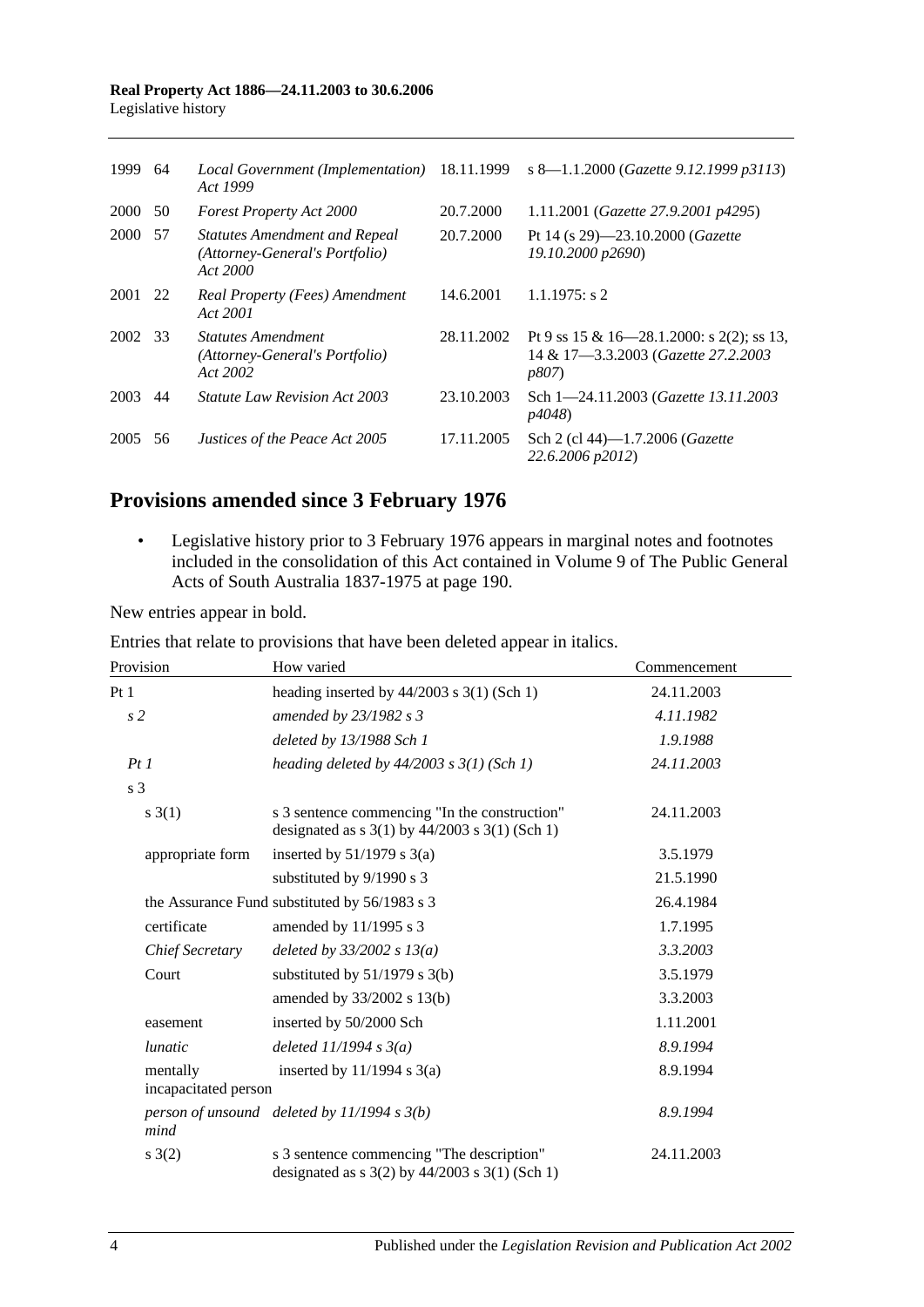| deleted by $44/2003$ s $3(1)$ (Sch 1)                                            | 24.11.2003                                                                                                                    |
|----------------------------------------------------------------------------------|-------------------------------------------------------------------------------------------------------------------------------|
|                                                                                  |                                                                                                                               |
| amended by 13/1988 Sch 1                                                         | 1.9.1988                                                                                                                      |
|                                                                                  |                                                                                                                               |
| substituted by 51/1979 s 4                                                       | 3.5.1979                                                                                                                      |
| deleted by $51/1979 s 4$                                                         | 3.5.1979                                                                                                                      |
| amended by 9/1990 s 4                                                            | 21.5.1990                                                                                                                     |
|                                                                                  |                                                                                                                               |
| amended by $51/1979$ s $5(a)$                                                    | 3.5.1979                                                                                                                      |
| amended by 20/1987 s 2                                                           | 16.4.1987                                                                                                                     |
| inserted by $51/1979$ s $5(b)$                                                   | 3.5.1979                                                                                                                      |
| amended by 20/1987 s 2                                                           | 16.4.1987                                                                                                                     |
|                                                                                  |                                                                                                                               |
| s $25 I$ and II redesignated as s $25(a)$ and (b) by<br>$44/2003$ s 3(1) (Sch 1) | 24.11.2003                                                                                                                    |
| amended by 11/1994 s 4                                                           | 8.9.1994                                                                                                                      |
| amended by 44/2003 s 3(1) (Sch 1)                                                | 24.11.2003                                                                                                                    |
| amended by 9/1990 s 5                                                            | 21.5.1990                                                                                                                     |
| amended and designated as subsections (1) and<br>$(2)$ by 44/2003 s 3(1) (Sch 1) | 24.11.2003                                                                                                                    |
| amended by 11/1994 s 5                                                           | 8.9.1994                                                                                                                      |
| amended by 51/1979 s 6                                                           | 3.5.1979                                                                                                                      |
| amended by 51/1979 s 7                                                           | 3.5.1979                                                                                                                      |
| heading substituted by 9/1990 s 6                                                | 21.5.1990                                                                                                                     |
| heading inserted by 9/1990 s 6                                                   | 21.5.1990                                                                                                                     |
| substituted by 9/1990 s 7                                                        | 21.5.1990                                                                                                                     |
| deleted by 9/1990 s 8                                                            | 21.5.1990                                                                                                                     |
| amended by 9/1990 s 9                                                            | 21.5.1990                                                                                                                     |
| inserted by 9/1990 s 10                                                          | 21.5.1990                                                                                                                     |
| inserted by 9/1990 s 11                                                          | 21.5.1990                                                                                                                     |
| inserted by 13/1992 s 3                                                          | 18.2.1983                                                                                                                     |
| deleted by $64/1999 s 8(a)$                                                      | 1.1.2000                                                                                                                      |
| heading inserted by 9/1990 s 12                                                  | 21.5.1990                                                                                                                     |
| substituted by 9/1990 s 13                                                       | 21.5.1990                                                                                                                     |
| substituted by 9/1990 s 14                                                       | 21.5.1990                                                                                                                     |
|                                                                                  |                                                                                                                               |
| substituted by 51/1979 s 8                                                       | 3.5.1979                                                                                                                      |
| amended by 9/1990 s 15                                                           | 21.5.1990                                                                                                                     |
|                                                                                  | 3.5.1979                                                                                                                      |
|                                                                                  | 21.5.1990                                                                                                                     |
|                                                                                  |                                                                                                                               |
|                                                                                  | 18.11.1985                                                                                                                    |
|                                                                                  | 18.11.1985                                                                                                                    |
|                                                                                  | inserted by 51/1979 s 9<br>deleted by 9/1990 s 16<br>s 56 redesignated as s $56(1)$ by 20/1985 s 3<br>inserted by 20/1985 s 3 |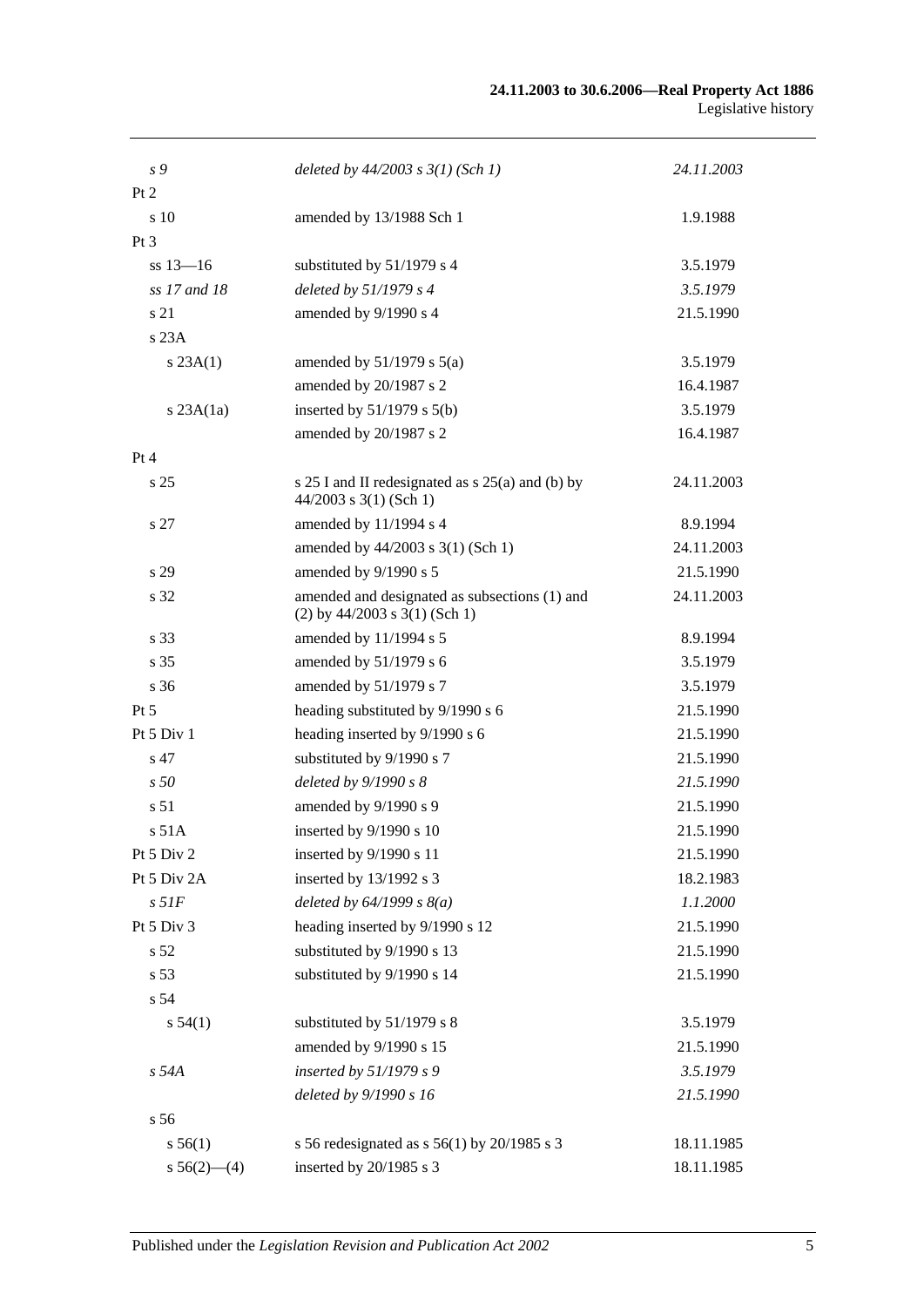| s 56A             | inserted by 9/1990 s 17                                                | 21.5.1990  |
|-------------------|------------------------------------------------------------------------|------------|
| s 66              | substituted by 9/1990 s 18                                             | 21.5.1990  |
| s 66A             | inserted by 11/1995 s 4                                                | 1.7.1995   |
| Pt 6              |                                                                        |            |
| s 69              | s 69 I—IX redesignated as $s$ 69(a)—(i) by<br>$44/2003$ s 3(1) (Sch 1) | 24.11.2003 |
| s 71              | amended by 51/1979 s 10                                                | 3.5.1979   |
|                   | amended by 44/2003 s 3(1) (Sch 1)                                      | 24.11.2003 |
| Pt 7              |                                                                        |            |
| s 73              | substituted by 51/1979 s 11                                            | 3.5.1979   |
| s 74              | amended by 9/1990 s 19                                                 | 21.5.1990  |
| s 79              |                                                                        |            |
| $s\,79(2)$        | deleted by $51/1979 s 12(a)$                                           | 3.5.1979   |
| s79(3)            | deleted by 9/1990 s 20                                                 | 21.5.1990  |
| $s\,79(6)$        | amended by 51/1979 s 12(b)                                             | 3.5.1979   |
| $s\,79(8)$        | inserted by $51/1979$ s $12(c)$                                        | 3.5.1979   |
| s 80              | substituted by 9/1990 s 21                                             | 21.5.1990  |
| Pt 8              |                                                                        |            |
| s 82              | amended by 9/1990 s 22                                                 | 21.5.1990  |
| s 88              | amended by 51/1985 s 3                                                 | 12.9.1985  |
| s 89              | amended by 11/1994 s 6                                                 | 8.9.1994   |
| s 89A             | inserted by 51/1985 s 4                                                | 12.9.1985  |
| s 90              |                                                                        |            |
| $s\,90(1)$        | s 90 redesignated as s 90(1) by 51/1985 s 5                            | 12.9.1985  |
| $s\,90(2)$        | inserted by $51/1985$ s 5                                              | 12.9.1985  |
| s 90A             | inserted by 32/1980 s 8                                                | 22.5.1980  |
|                   | substituted by 11/1994 s 7                                             | 8.9.1994   |
| s 90B             | inserted by 11/1994 s 7                                                | 8.9.1994   |
| $s\ 90B(3)$       | substituted by $54/1994$ s $3(a)$                                      | 15.9.1994  |
| s $90B(3a)$ —(3e) | inserted by $54/1994$ s $3(a)$                                         | 15.9.1994  |
| $s$ 90 $B(5)$     | deleted by $54/1994 s 3(b)$                                            | 15.9.1994  |
| ss 90C-90E        | inserted by 11/1994 s 7                                                | 8.9.1994   |
| Pt 9              |                                                                        |            |
| s 93              | amended by 32/1980 s 9                                                 | 22.5.1980  |
|                   | substituted by 9/1990 s 23                                             | 21.5.1990  |
| s 94              | substituted by 9/1990 s 23                                             | 21.5.1990  |
| Pt 10             |                                                                        |            |
| s 96              | amended by 51/1979 s 13                                                | 3.5.1979   |
| s 96A             | amended by 11/1994 s 8                                                 | 8.9.1994   |
| s 100             | amended by 11/1994 s 9                                                 | 8.9.1994   |
| s 101             | deleted by 23/1982 s 4                                                 | 4.11.1982  |
| s 105             | amended by 51/1979 s 14                                                | 3.5.1979   |
| s 107             | amended by 51/1979 s 15                                                | 3.5.1979   |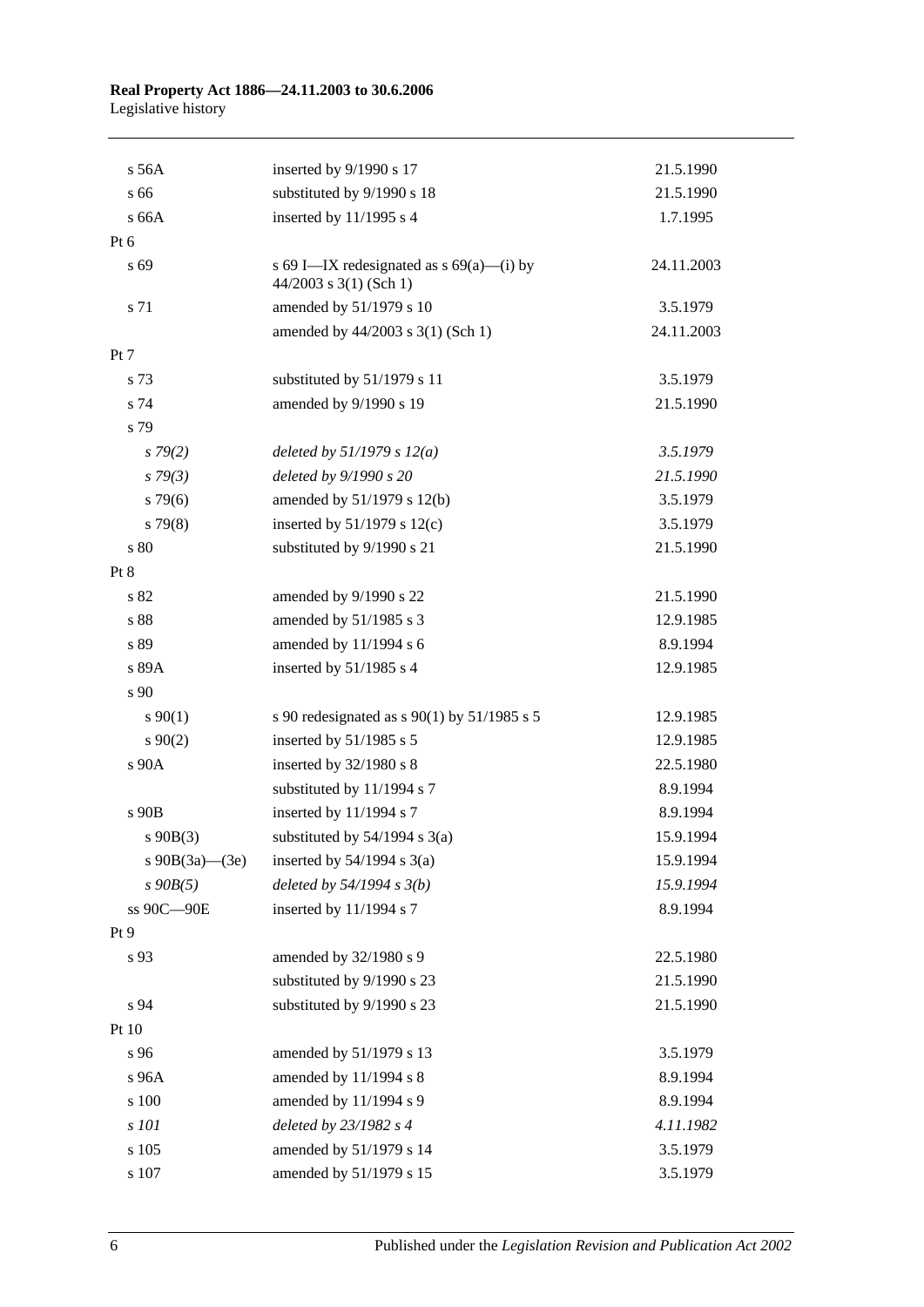| s 111                  | amended by 9/1990 s 24                                                                 | 21.5.1990  |
|------------------------|----------------------------------------------------------------------------------------|------------|
| s 112                  | amended by 9/1990 s 25                                                                 | 21.5.1990  |
|                        | amended by 11/1995 s 5                                                                 | 1.7.1995   |
| Pt 11                  |                                                                                        |            |
| s 116                  | amended by 51/1979 s 16                                                                | 3.5.1979   |
| s 119A                 | inserted by 69/1987 s 3                                                                | 1.8.1988   |
| s 120                  | substituted by 51/1979 s 17                                                            | 3.5.1979   |
| s 122                  | amended by 51/1979 s 18                                                                | 3.5.1979   |
| s 124                  | s $124(1)$ and (2) redesignated as s $124(a)$ and (b)<br>by $44/2003$ s $3(1)$ (Sch 1) | 24.11.2003 |
| s 125                  | s 125(1)—(3) redesignated as s 125(a)—(c) by<br>$44/2003$ s 3(1) (Sch 1)               | 24.11.2003 |
| Pt 12                  |                                                                                        |            |
| s 128                  | amended by 51/1979 s 19                                                                | 3.5.1979   |
| s 129                  |                                                                                        |            |
| s 129(2)               | amended by 51/1979 s 20                                                                | 3.5.1979   |
| s 129A                 | inserted by 20/1985 s 4                                                                | 18.11.1985 |
| s 136                  | substituted by 68/1980 s 2                                                             | 13.11.1980 |
| s 140                  |                                                                                        |            |
| s 140(1)               | s 140 first sentence designated as $s$ 140(1) by<br>$44/2003$ s 3(1) (Sch 1)           | 24.11.2003 |
| $s\ 140(2)$            | s 140 second sentence designated as s 140(2) by<br>$44/2003$ s 3(1) (Sch 1)            | 24.11.2003 |
| s 141                  | amended by 11/1994 s 10                                                                | 8.9.1994   |
| s 143                  | amended by 51/1979 s 21                                                                | 3.5.1979   |
|                        | substituted by 9/1990 s 26                                                             | 21.5.1990  |
| $s$ 144                | deleted by 51/1979 s 22                                                                | 3.5.1979   |
| s 146                  | substituted by 116/1978 s 2                                                            | 7.12.1978  |
| s 146(1)               | substituted by $20/1987$ s $3(a)$                                                      | 16.4.1987  |
| s $146(1a)$ and $(1b)$ | inserted by $20/1987$ s $3(a)$                                                         | 16.4.1987  |
| s 146(2)               | amended by $20/1987$ s $3(b)$ , (c)                                                    | 16.4.1987  |
| s 146(3)               | amended by 20/1987 s 3(b)                                                              | 16.4.1987  |
| ss 147 and 148         | deleted by 116/1978 s 2                                                                | 7.12.1978  |
| s 150                  | substituted by 51/1979 s 23                                                            | 3.5.1979   |
| Pt 13                  |                                                                                        |            |
| s 153                  | substituted by 51/1979 s 24                                                            | 3.5.1979   |
| s 153(2)               | amended by 26/1992 s 9                                                                 | 6.7.1992   |
| s 154                  | deleted by 51/1979 s 24                                                                | 3.5.1979   |
| Pt 14                  |                                                                                        |            |
| s 155                  | amended by 51/1979 s 25                                                                | 3.5.1979   |
| s 156                  | amended by 9/1990 s 27                                                                 | 21.5.1990  |
| s 157                  | amended by 51/1979 s 26                                                                | 3.5.1979   |
| Pt 15                  |                                                                                        |            |
| s 165                  | amended by 9/1990 s 28                                                                 | 21.5.1990  |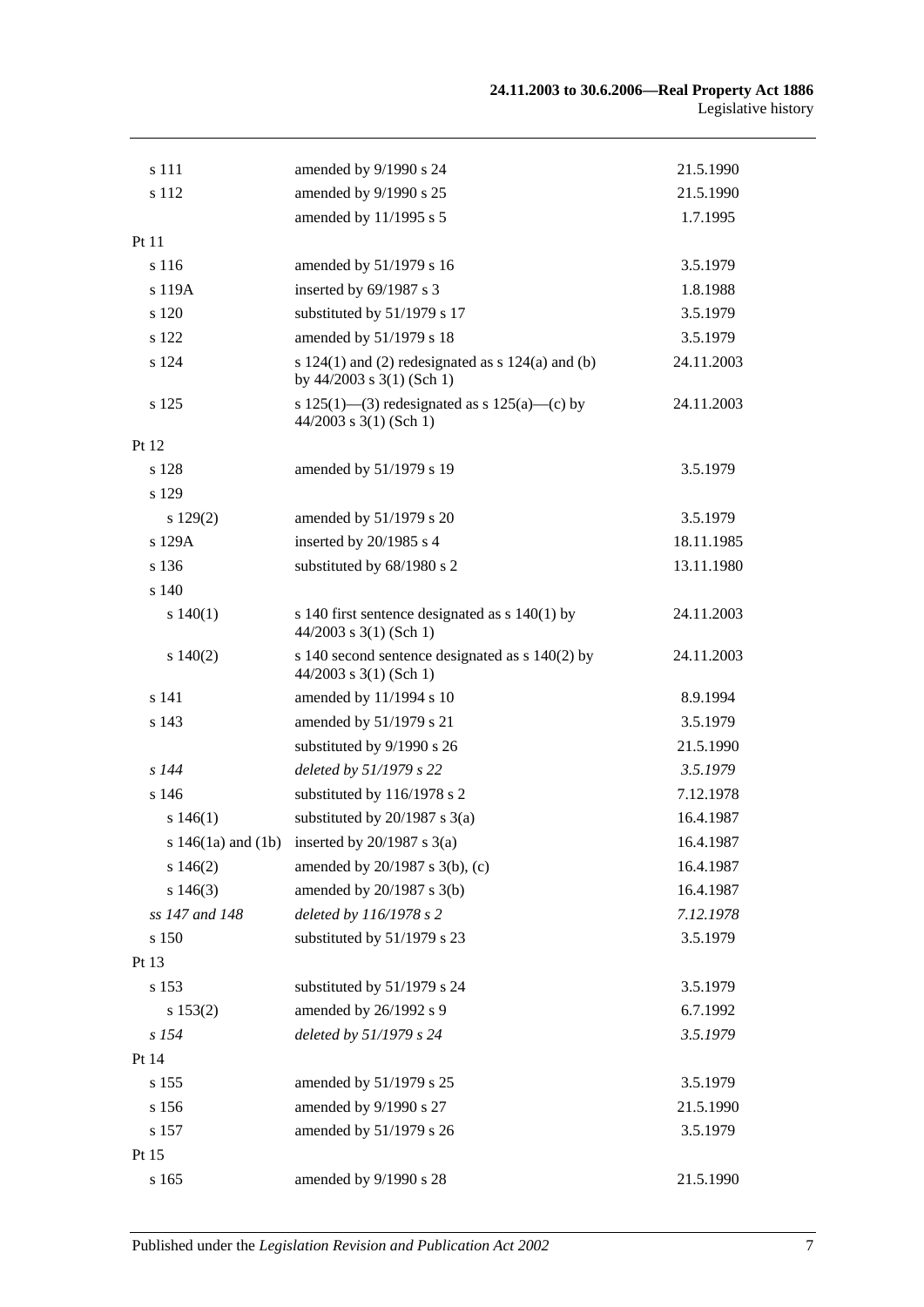| s 169            |                                                                                     |            |
|------------------|-------------------------------------------------------------------------------------|------------|
| s $169(2a)$      | s $169(2)$ second sentence designated as s $169(2a)$<br>by $44/2003$ s 3(1) (Sch 1) | 24.11.2003 |
| s 173            | s 173 I—IV redesignated as s $173(a)$ —(d) by<br>$44/2003$ s 3(1) (Sch 1)           | 24.11.2003 |
| s 177            | substituted by 9/1990 s 29                                                          | 21.5.1990  |
| s 184            | substituted by 9/1990 s 30                                                          | 21.5.1990  |
| s 189            | substituted by $51/1979$ s 27                                                       | 3.5.1979   |
|                  | deleted by 9/1990 s 31                                                              | 21.5.1990  |
| s 190            | deleted by 51/1979 s 28                                                             | 3.5.1979   |
| Pt 16            |                                                                                     |            |
| s 191            | amended by 51/1979 s 29                                                             | 3.5.1979   |
|                  | amended by 44/2003 s 3(1) (Sch 1)                                                   | 24.11.2003 |
| Pt 17            |                                                                                     |            |
| s 192            | amended by 32/1980 s 10                                                             | 22.5.1980  |
|                  | amended by 68/1980 s 3                                                              | 13.11.1980 |
|                  | amended by 44/2003 s 3(1) (Sch 1)                                                   | 24.11.2003 |
| s 193            | amended by 32/1980 s 11                                                             | 22.5.1980  |
| s 194            | amended by 32/1980 s 12                                                             | 22.5.1980  |
| s 195            | amended by 32/1980 s 13                                                             | 22.5.1980  |
| Pt 18            |                                                                                     |            |
| s 201            | inserted by 56/1983 s 4                                                             | 26.4.1984  |
| s 205            | amended by 56/1983 s 5                                                              | 26.4.1984  |
| s206             | deleted by $56/1983$ s 6                                                            | 26.4.1984  |
| s 208            | amended by 56/1983 s 7                                                              | 26.4.1984  |
| s 210            | amended by 56/1983 s 8                                                              | 26.4.1984  |
|                  | amended by 33/2002 s 14                                                             | 3.3.2003   |
| s 213            | s 213 I—VIII redesignated as $s$ 213(a)—(h) by<br>$44/2003$ s 3(1) (Sch 1)          | 24.11.2003 |
| s 216            | substituted by 56/1983 s 9                                                          | 26.4.1984  |
| Pt 19            |                                                                                     |            |
| s 220            | amended by 51/1979 s 30                                                             | 3.5.1979   |
|                  | amended by 23/1982 s 5                                                              | 4.11.1982  |
|                  | amended by 56/1983 s 10                                                             | 26.4.1984  |
|                  | amended by 9/1990 s 32                                                              | 21.5.1990  |
|                  | amended by 11/1994 s 11                                                             | 8.9.1994   |
|                  | amended by 44/2003 s 3(1) (Sch 1)                                                   | 24.11.2003 |
| Pt 19A<br>s 223A |                                                                                     |            |
| $s\,223A(3)$     | substituted by 51/1979 s 31                                                         | 3.5.1979   |
| Pt 19AB          | inserted by 23/1982 s 6                                                             | 4.11.1982  |
| Pt 19AB Div 1    | amended by 56/1983 s 11                                                             | 1.7.1983   |
|                  | amended by 51/1985 ss 6, 7                                                          | 12.9.1985  |
|                  | amended by 13/1988 Sch 1                                                            | 1.9.1988   |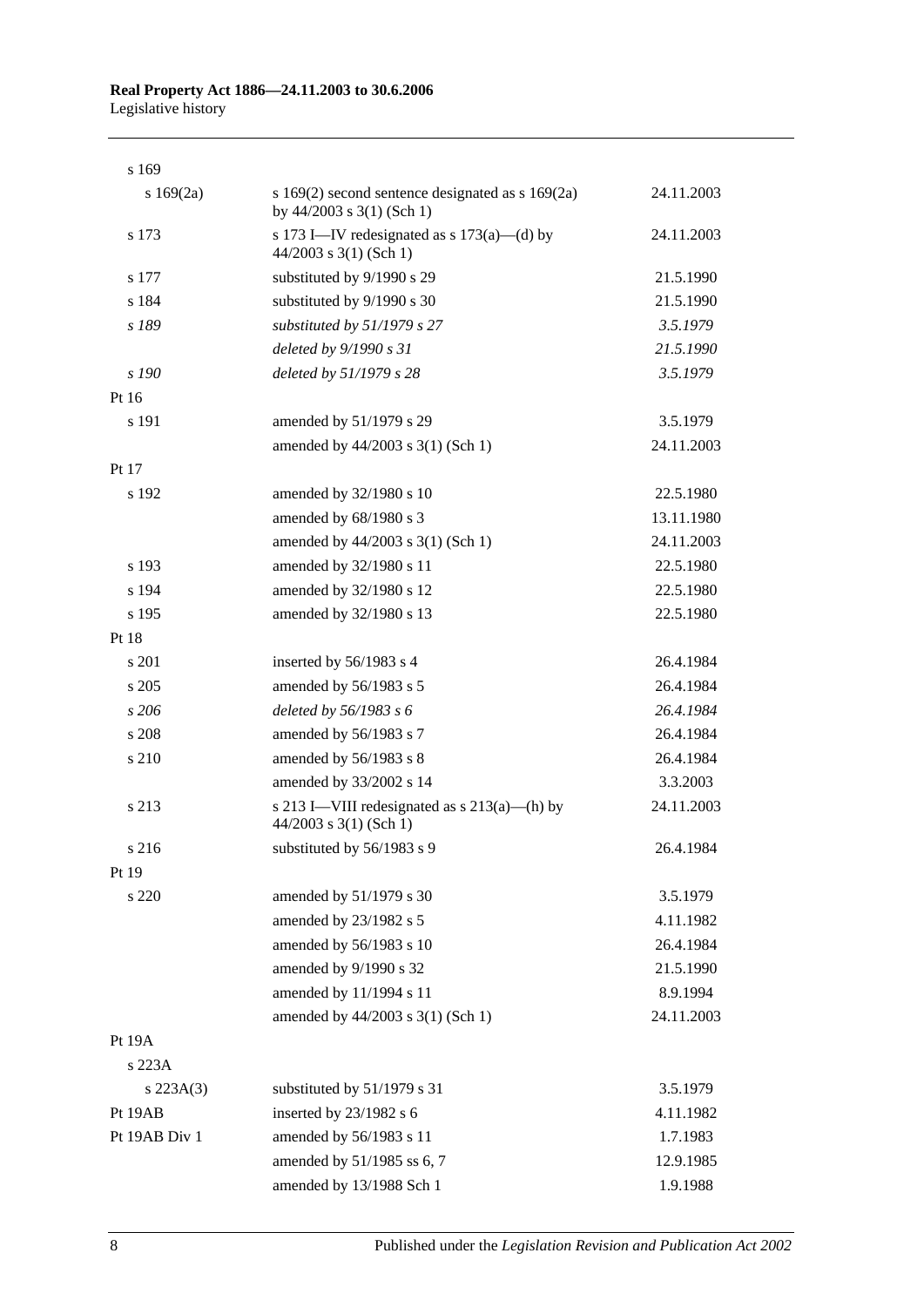|                    | amended by 32/1990 s 3                    | 2.8.1990  |
|--------------------|-------------------------------------------|-----------|
|                    | amended by 23/1992 s 3                    | 21.5.1992 |
|                    | amended by $54/1993$ s $12(a)$ —(f)       | 15.1.1994 |
|                    | substituted by 11/1994 s 12               | 1.9.1995  |
| s 223LA            |                                           |           |
| $s$ 223LA $(1)$    |                                           |           |
| allotment          | amended by $38/1996$ s $24(a)$ —(c)       | 4.11.1996 |
| division           | amended by $38/1996$ s $24(d)$            | 4.11.1996 |
| electricity entity | inserted by 159/1999, r 4(a) (Sch 1 cl 2) | 29.7.1999 |
|                    | substituted by 33/2002 s 15               | 28.1.2000 |
| service easement   | amended by 38/1996 s 24(e)                | 4.11.1996 |
|                    | amended by 159/1999, r 4(a) (Sch 1 cl 2)  | 29.7.1999 |
| s 223LB            |                                           |           |
| $s$ 223LB $(5)$    | amended by 38/1996 s 25(a), (b)           | 4.11.1996 |
| $s$ 223LB $(8)$    |                                           |           |
| allotment          | inserted by $38/1996$ s $25(c)$           | 4.11.1996 |
| Pt 19AB Div 2      | amended by 56/1983 s 12                   | 1.7.1983  |
|                    | amended by 51/1985 ss 8, 9                | 12.9.1985 |
|                    | amended by 9/1990 s 33                    | 21.5.1990 |
|                    | amended by $54/1993$ s $12(g)$ , (h)      | 15.1.1994 |
|                    | substituted by 11/1994 s 12               | 1.9.1995  |
| Pt 19AB Div 3      | amended by 51/1985 ss 10-14               | 12.9.1985 |
|                    | amended by 32/1990 s 4                    | 2.8.1990  |
|                    | amended by 23/1992 s 4                    | 21.5.1992 |
|                    | deleted by 54/1993 s 12(i)                | 15.1.1994 |
|                    | inserted by 11/1994 s 12                  | 1.9.1995  |
| s 223LG            |                                           |           |
| $s$ 223LG(1)       | substituted by $38/1996$ s $26(a)$        | 4.11.1996 |
| $s$ 223LG $(3)$    | amended by 159/1999, r 4(a) (Sch 1 cl 2)  | 29.7.1999 |
|                    | amended by 33/2002 s 16                   | 28.1.2000 |
| $s$ 223LG $(5)$    | amended by 159/1999, r 4(a) (Sch 1 cl 2)  | 29.7.1999 |
| $s$ 223LG(7)       | amended by $38/1996 s 26(b)$              | 4.11.1996 |
|                    | deleted by 159/1999, r 4(a) (Sch 1 cl 2)  | 29.7.1999 |
| Pt 19AB Div 4      | amended by 51/1985 s 15                   | 12.9.1985 |
|                    | amended by 9/1990 s 34                    | 21.5.1990 |
|                    | amended by 23/1992 s 5                    | 21.5.1992 |
|                    | deleted by 11/1994 s 12                   | 1.9.1995  |
| Pt 19AB Div 4A     | inserted by $23/1992$ s 6                 | 21.5.1992 |
| s 223LLA           |                                           |           |
| division           | substituted by 38/1996 s 27               | 4.11.1996 |
| strata plan        | inserted by 38/1996 s 27                  | 4.11.1996 |
| s 223LLB           |                                           |           |
| $s$ 223LLB $(2)$   | amended by $54/1993$ s $12(j)$            | 15.1.1994 |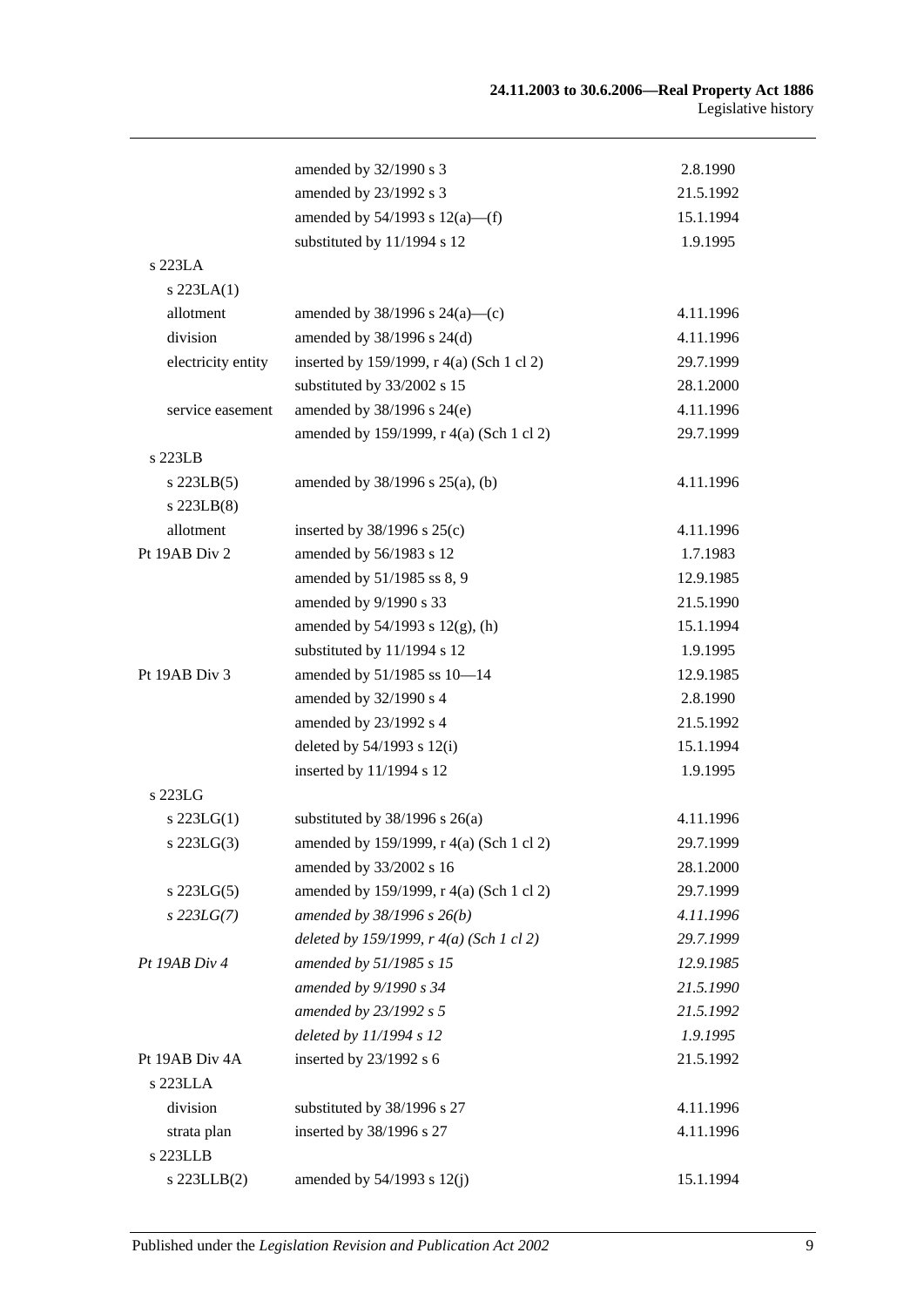|                  | amended by 38/1996 s 28                                                     | 4.11.1996  |
|------------------|-----------------------------------------------------------------------------|------------|
| s 223LLC         |                                                                             |            |
| $s$ 223LLC $(1)$ | amended by 38/1996 s 29                                                     | 4.11.1996  |
| Pt 19AB Div 5    |                                                                             |            |
| s 223LM          | amended by $54/1993 s 12(k)$                                                | 15.1.1994  |
|                  | deleted by 11/1994 s 13                                                     | 1.9.1995   |
| s 223LN          | amended by 51/1985 s 16                                                     | 12.9.1985  |
|                  | deleted by 11/1994 s 13                                                     | 1.9.1995   |
| s 223LO          | amended by 51/1985 s 17                                                     | 12.9.1985  |
|                  | amended by 13/1988 Sch 1                                                    | 1.9.1988   |
|                  | amended by 9/1990 s 35                                                      | 21.5.1990  |
|                  | amended by $54/1993$ s $12(l)$ , (m)                                        | 15.1.1994  |
|                  | deleted by 11/1994 s 13                                                     | 1.9.1995   |
| Pt 19B           | amended by 68/1980 ss 4, 5                                                  | 13.11.1980 |
|                  | amended by 23/1982 ss 7, 8 (Sch)                                            | 4.11.1982  |
|                  | amended by 62/1982 s 3(10) (Sch Pt 10)                                      | 4.11.1982  |
|                  | amended by 96/1983 ss 3, 4                                                  | 4.11.1982  |
|                  | amended by 51/1985 ss 18, 19                                                | 12.9.1985  |
|                  | deleted by 13/1988 Sch 1                                                    | 1.9.1988   |
| Pt $20$          |                                                                             |            |
| s 229            | amended by 9/1990 s 36                                                      | 21.5.1990  |
|                  | amended by 59/1994 Sch 2                                                    | 1.1.1995   |
|                  | amended by 44/2003 s 3(1) (Sch 1)                                           | 24.11.2003 |
| s 230            | amended by 59/1994 Sch 2                                                    | 1.1.1995   |
| s 231            | deleted by 59/1994 Sch 2                                                    | 1.1.1995   |
| s 232            | amended by 56/1983 s 13                                                     | 26.4.1984  |
| s 233            | amended by 9/1990 s 37                                                      | 21.5.1990  |
|                  | amended by 44/2003 s 3(1) (Sch 1)                                           | 24.11.2003 |
| s 240            | amended by 59/1994 Sch 2                                                    | 1.1.1995   |
| Pt 21            |                                                                             |            |
| s 241            | amended by 62/1982 s 3(10) (Sch Pt 10)                                      | 4.11.1982  |
|                  | substituted by 51/1985 s 20                                                 | 12.9.1985  |
| s 242            | amended by 51/1985 s 21                                                     | 12.9.1985  |
|                  | amended by 13/1988 Sch 1                                                    | 1.9.1988   |
|                  | amended by 9/1990 s 38                                                      | 21.5.1990  |
|                  | amended by 38/1996 s 30                                                     | 4.11.1996  |
| s 244            | amended by 11/1994 s 14                                                     | 8.9.1994   |
| s 245            | substituted by 11/1994 s 15                                                 | 8.9.1994   |
| s 249            |                                                                             |            |
| $s\,249(1)$      | s 249 first sentence designated as s 249(1) by<br>$44/2003$ s 3(1) (Sch 1)  | 24.11.2003 |
| $s\,249(2)$      | s 249 second sentence designated as s 249(2) by<br>$44/2003$ s 3(1) (Sch 1) | 24.11.2003 |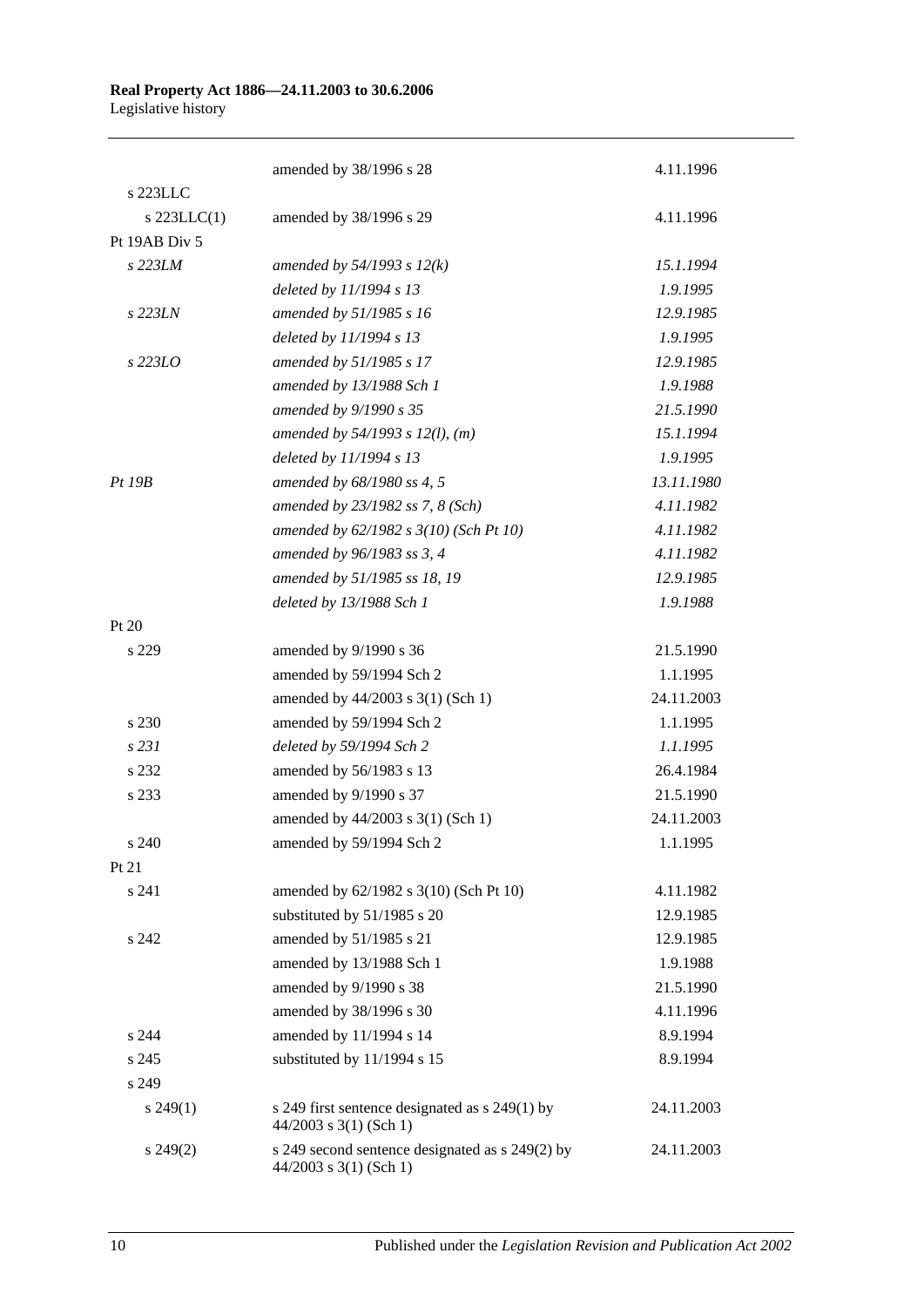| s 254                | amended by 9/1990 s 39                                           | 21.5.1990  |
|----------------------|------------------------------------------------------------------|------------|
| s 255                | inserted by $64/1999$ s $8(b)$                                   | 1.1.2000   |
| s257                 | deleted by 9/1990 s 40                                           | 21.5.1990  |
| ss 267 and 268       | substituted by 11/1995 s 6                                       | 1.7.1995   |
| s 269                | deleted by $11/1995 s 6$                                         | 1.7.1995   |
| s 273                |                                                                  |            |
| $s\,273(1)$          | s 273(2) amended and redesignated as s 273(1)<br>by 56/1983 s 14 | 26.4.1984  |
| s $273(2)$ and $(3)$ | inserted by $56/1983$ s $14(b)$                                  | 26.4.1984  |
| s 274                |                                                                  |            |
| $s\,274(1)$          | amended by 51/1979 s 32                                          | 3.5.1979   |
|                      | s 274 redesignated as s $274(1)$ by 56/1983 s 15                 | 26.4.1984  |
| s $274(2)$ and $(3)$ | inserted by 56/1983 s 15                                         | 26.4.1984  |
| s 276                | substituted by 51/1979 s 33                                      | 3.5.1979   |
| s 277                |                                                                  |            |
| $s\,277(1)$          | amended by 57/2000 s 29                                          | 23.10.2000 |
| $s \, 277(1a)$       | inserted by 22/2001 s 3                                          | 1.1.1975   |
| Sch 1                |                                                                  |            |
| cll 1 and 5          | inserted by 11/1994 s 16                                         | 8.9.1994   |
| cll 2-4              | inserted by 11/1994 s 16                                         | 1.9.1995   |
| Sch 2                | amended by 9/1990 s 41                                           | 21.5.1990  |
| Sch 4                | deleted by 51/1979 s 34                                          | 3.5.1979   |
| Sch <sub>5</sub>     | amended by 11/1994 s 17                                          | 8.9.1994   |
| Sch 6                | deleted by 51/1979 s 35                                          | 3.5.1979   |
|                      | inserted by 51/1985 s 22                                         | 12.9.1985  |
|                      | heading substituted by $44/2003$ s 3(1) (Sch 1)                  | 24.11.2003 |
| Schs 7-14            | deleted by 51/1979 s 35                                          | 3.5.1979   |
| Sch 17               | heading substituted by $44/2003$ s $3(1)$ (Sch 1)                | 24.11.2003 |
| Schs 18 and 19       | deleted by 11/1995 s 7                                           | 1.7.1995   |
| Sch 21               |                                                                  |            |
| cl 1                 | amended by 33/2002 s 17                                          | 3.3.2003   |
| Sch 23               | deleted by 51/1979 s 36                                          | 3.5.1979   |
| Sch 24               | deleted by 51/1979 s 37                                          | 3.5.1979   |
| Sch 25               | substituted by 51/1979 s 38                                      | 3.5.1979   |
|                      | deleted by 13/1988 Sch 1                                         | 1.9.1988   |
| Sch 26               | amended by 68/1980 s 6                                           | 13.11.1980 |
|                      | deleted by 13/1988 Sch 1                                         | 1.9.1988   |

# **Historical versions**

| Reprint No 1-15.11.1991 |
|-------------------------|
| Reprint No 2-21.5.1992  |
| Reprint No 3-6.7.1992   |
| Reprint No 4-18.2.1993  |